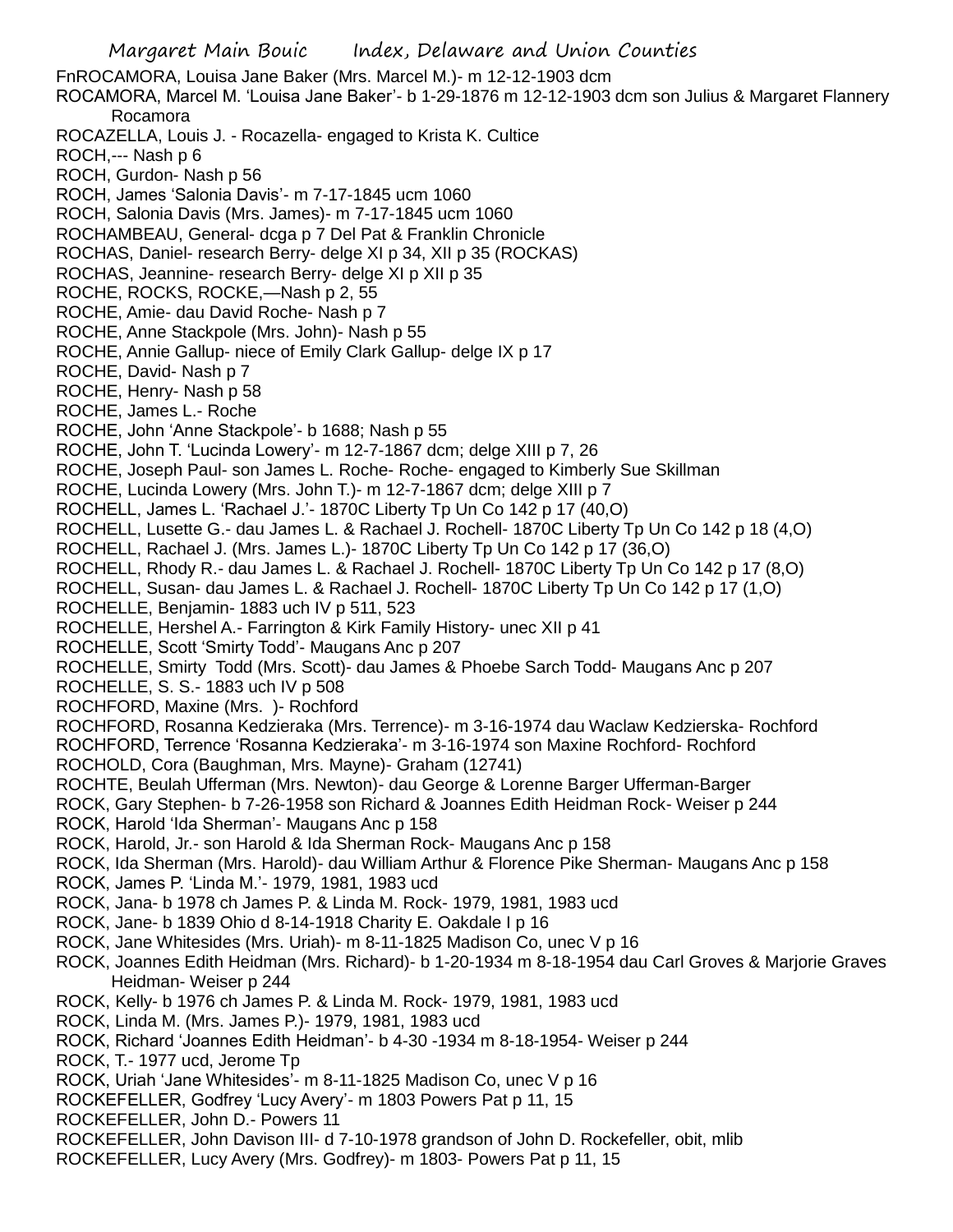- ROCKENBAUGH, Aleta M. (Ulrey, Mrs. )(Evans, Mrs. George)- d 5-15-1987 (65) Fairview Mem. Pk- dau John & Etta Price Rockenbaugh- Rockenbaugh; obit Etta, mlib (brown) ; obit Dorance; 1949 ucd
- ROCKENBAUGH, Bonnie L. dau Dorance J. & Catherine M. Roosa Rockenbaugh- Rockenbaugh; obit Dorance, mlib (brown)
- ROCKENBAUGH, Brock- b 1977 son John R. & Teresa Rockenbaugh- 1981 ucd
- ROCKENBAUGH, Caleb- b 1977 son John r. & Teresa Sue Bigle Rockenbaugh- Rockenbaugh; 1983 ucd ROCKENBAUGH, Charles R. 'Mary S.'- 1961 dcd
- ROCKENBAUGH, Catherine M. Rosa (Mrs. Dorance J.)- m 6-18-1950 obit Dorance, mlib (brown)
- ROCKENBAUGH, Donald Lee 'Marsha Lynn Worthington'- m 5-21-1977 son Dorance J. & Catherine M. Roosa Rockenbaugh- obit Dorance, mlib (brown)
- ROCKENBAUGH, Dorance J. 'Catherine M. Roosa'- b 7-17-1925 m 6-18-1905 d 2-17-1979 Oakdale Cem son John & Etta Price Rockenbaugh- Rockenbaugh; obit Etta, obit mlib (brown)
- ROCKENBAUGH, Doris Jean- b 7-17-1925 d 6-6-1983 (57) Dublin Cem- dau John & Etta Price Rockenbaugh- Rockenbaugh; obit Etta, mlib (brown) ; 1949, 1959 ucd
- ROCKENBAUGH, E/Irma (Sullivan, Mrs. Lawrence)- dau John & Etta Price Rockenbaugh- Rockenbaugh; obit Etta, obit Dorance, mlib (brown)
- ROCKENBUAGH, Etta Price (Mrs. John)- d 2–27-1973 (85) Rockenbaugh; obit, obit Dorance, obit, Etta, mlib (brown); 1949, 1959 ucd
- ROCKENBAUGH, Helen (Hegenderfer, Mrs. Gilbert)- m 10-14-1939 dau John & Etta Price Rockenbaugh-Rockenbaugh; obit Dorance, obit, Etta, mlib (brown)
- ROCKENBAUGH, John Brodie- b 6-15-175 son John & Teresa Sue Sidle Rockenbaugh- Rockenbaugh; 1977, 1983 ucd; engaged to Tamara Ranee Davis
- ROCKENBAUGH, John 'Etta Price'- obit Dorance, mlib (brown)
- ROCKENBAUGH, John R. 'Teresa Sue Sidle'- m 11-6-1971 son Dorance J. & Catherine N. Roosa Rockenbaugh- Rockenbaugh; obit Dorance, mlib (brown) ; 1975, 1977, 1979, 1981, 1983 ucd
- ROCKENBAUGH, Lawrence- son John & Etta Price Rockenbaugh- Rockenbaugh; obit Dorance, obit Etta, mlib (brown)
- ROCKENBAUGH, Marsha Lynn Worthington (Mrs. Donald Lee)- m 5-21-1977 dau William R. Worthington-Rockenbaugh
- ROCKENBAUGH, Mary S. (Mrs. Charles R.)- 1961 dcd
- ROCKENBAUGH, Robert- b 3-18-1977 son John & Teresa Sue Bidle Rockenbaugh- Rockenbaugh
- ROCKENBAUGH, Ronald Lee 'Susan Rae Hall''Sandy Sneath'- m 10-20-1979 (2) 6-9-1990 son Dorance J. & Catherine M. Roosa Rockenbaugh- obit, mlib (brown); Rockenbaugh; 1979, 1981, 1983 ucd
- ROCKENBAUGH, Sandy Sneath (Mrs. Ronald Lee)- m 6-9-1990 dau Hal Sneath- Rockenbaugh
- ROCHENBAUGH, Susan Rae Hall (Mrs. Ronald Lee)- m 10-20-1979 dau James Hall- Rockenbaugh
- ROCKENBAUGH, Teresa Sue Sidle (Mrs. John R.)- m 11-6-1971 dau Robert Sidle- Rockenbaugh; 1975, 1977, 1979, 1981, 1983 ucd
- ROCKENBAUGH, Timothy Jacob- b 5-26-1982 son John R. & Teresa Sue Sidle Rockenbaugh- 1983 ucd ROCKENBAUGH, Tracie- dau John R. & Teresa Sue Sidle Rockenbaugh- Rockenbaugh
- ROCKERFIELD, Aaron- 1870C Marysville-Paris Tp 174 p 26 (26,O)
- ROCKEY, Daniel R. 'Martha Hall- m 1836 d 9-26-1905 Cry Ab p 53; dcc Larry Powers 22
- ROCKEY, Dura Lily (Yost, Mrs. Lester S)- b 9-11-1936 m 3-12-1955 dau Frederick Warren & Margaret Anna Ulrich Rockey- Weiser p 48
- ROCKEY, Edna C. (Ottemiller, Mrs. William)- b 1885 m 1938 d 9-1957 dau John F. & Emma Catharine Weiser Rockey- Weiser p 799
- ROCKEY, Emma Catharine Weiser (Mrs. John F.)- b 9-20-1858 m 9-24-1876 d 12-14-1938 dau Augustus & Sarah Ann Gotwalt Weiser- Weiser p 798
- ROCKEY, Frederick Warren 'Margaret Anna Ulrich'- b 7-5-1910 m 9-14-1930- Weiser p 48
- ROCKEY, Gertrude M. (Ralph, Mrs. Herman S.)- b 4-3-1877 d 10-22-1936 dau John F. & Emma Catharine Weiser Rockey -Weiser p 798
- ROCKEY, H. S.- son Daniel R. & Martha Hall Rockey- dg 9-26-1905 Cry Ab p 53
- ROCKEY, Ida J. (Allison, Mrw. George W.- b 1-1881 dau John F. & Emma Catharine Weiser Rockey- Weiser p 799
- ROCKEY, John F.'Emma Catharine Weiser'- b 1852 m 9-24-1876 d 1897- Weiser p 798
- ROCKEY, Jonathan- brother Daniel R. Rockey- dg 9-26-1905 Cry Ab p 53
- ROCKEY, Joshua Francisco Stephen- b 9-21-1984 son Stephen & Pam Rockey- Rockey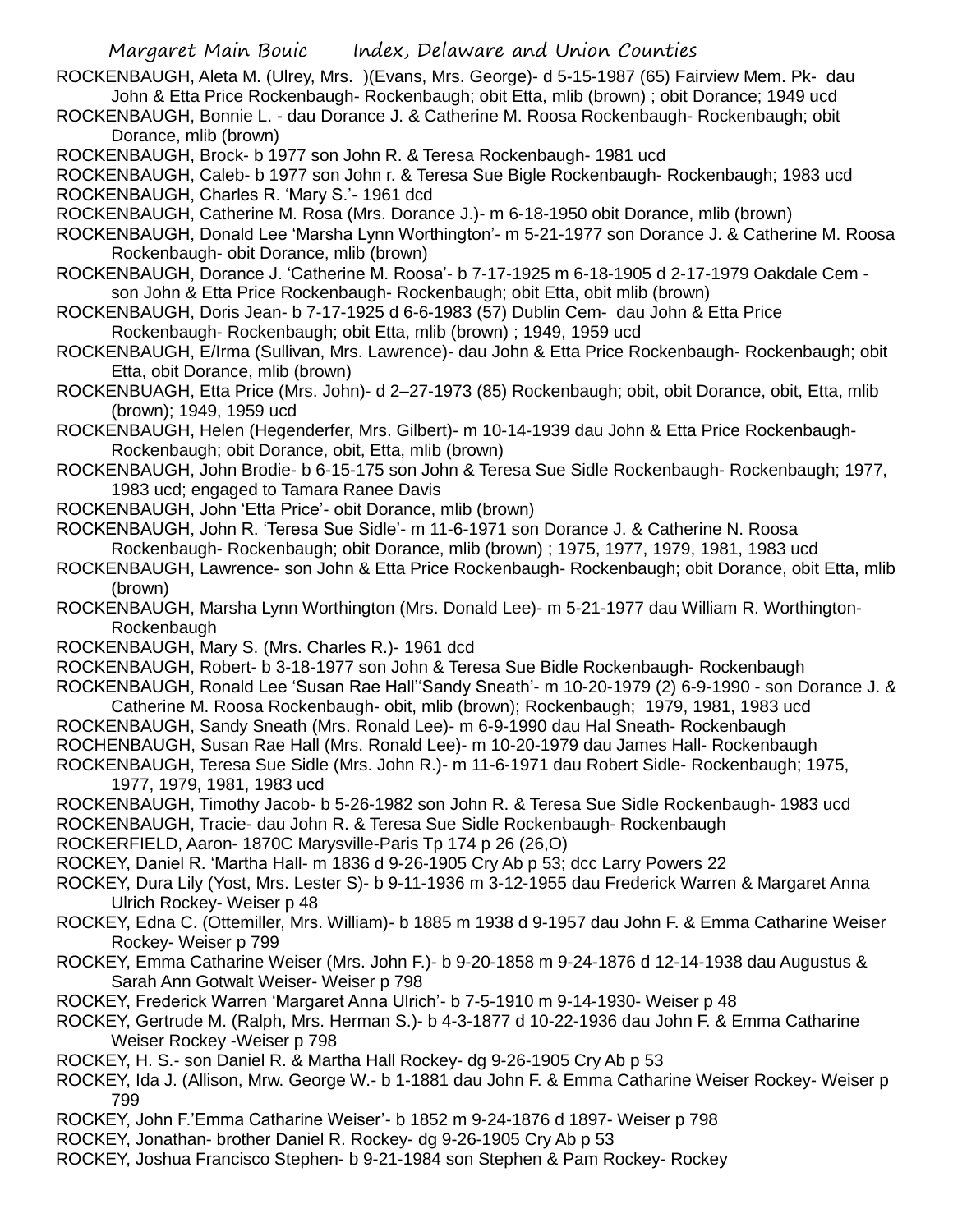ROCKEY, Laura Priscilla (Cheek, Mrs. Clarence William)- b 10-2-1933 m 1-9-1953 dau Frederick Warren & Margaret Anna Ulrich Rockey- Weiser p 48

- ROCKEY, Lenney (Hamilton, Mrs. William)- m 6-28-1849 dcm; Wight p 45 (m 6-29-1849)
- ROCKEY, L. L.- son Daniel R. & Martha Hall Rockey- dg 9-26-1905 Cry Ab p 53
- ROCKEY, Margaret Anna Ulrich (Mrs. Frederick Warren)- b 3-24-1911 m 9-14-1930 dau John Philip & Dura Elizabeth Speece Ulrich- Weiser p 48
- ROCKEY, Martha Hall (Mrs. Daniel R.)- d 1891 dg 9-26-1905 Cry Ab p 53
- ROCKEY, Mary (Hadsell, Mrs. )- 1908 dch p 256
- ROCKEY, Mary Leah (Beard, Mrs. James Joseph)- b 10-13-1841m 8-26-1860 d 12-26-1914 dau Daniel R. & Martha Hall Rockey- dcc Cameron Schultz 27; dcc Larry Powers 11
- ROCKEY, Maudella (Bierly, Mrs. Donald Eugene)- b 8-27-1920- Weiser p 613
- ROCKEY, Rev. Noble L. 1908 dch p 256
- ROCKEY, Pam (Mrs. Stephen)- dau Jean Wheatley- Rockey
- ROCKEY, Robert S.'Sarah Thomas'- m 2-27-1842 dcm
- ROCKEY, Sarah Thomas (Mrs. Robert S.)- m 2-27-1842 dcm- dau James Thomas- dcw Bk 2 p 284
- ROCKEY, Sarah Weiser (Mrs. )(Richer, Mrs. Henry Ward)- dau Samuel & Margaret Hart Weiser- Weiser p 647
- ROCKEY, Stephen 'Pam'- Rockey
- RODERICK, Vernon 'Mary Corinne Patton'- Freshwater p 246
- ROCKFIELD, Carrie- b 1877 d 12-4-1902 (26) Oakdale 1588 (97F) I p 122 (F-R6-9) dau William S.,Sr. & Olive B. Rockfield
- ROCKFIELD, Olive B. (Mrs. William S.,Sr.)- b 1875 d 1958 Oakdale I p 122 (F-R6-9)
- ROCKFIELD, William S.,Sr. 'Olive B.'- b 1872 d 1962 Oakdale I 122 (F-R6-9)
- ROCKFORD, Phyllis- 1980 dcd
- ROCKHILL, Achsah (Lyon, Mrs. Rev. John)- b 1821 m 3-3-1851 d 1880 dau Samuel H. & Nancy Rockhill- 1883 uch V p 408; ped Barbara Balo Clark #84 15; unec VI p 55
- ROCKHILL, Nancy (Mrs. Samuel H.)- b 1792 d 1875 ped Barbara Balo Clark #84 31, unec VI p 55; 1883 uch V p 408
- ROCKHILL, Samuel H. 'Nancy'- 1883 uch V p 408; ped Barbara Balo Clark #84 30, unec VI p 55
- ROCKHOLD, Alice Marie Monroe (Mrs. Clarence Bee)- b 3-8-1912 m 4-12-1942 d 1-27-1981 Claibourne Cem p 86-dau Andrew & Nettie Tanner Monroe- 1985 uch p 128; Rockhold; 1971, 1973, 1977, 1979 ucd
- ROCKHOLD, Andrew- b 1957 son Marvin & L. & Leslie M. Rockhold- 1962, 1967, 1971, 1973 ucd
- ROCKHOLD, Ann (Mrs. William)- 1883 uch V p 671
- ROCKHOLD, Bee- son L. G. & Mary Etta Longberry Rockhold- Rockhold
- ROCKHOLD, Betty (Predmore, Mrs. )- dau John & Blanche Mina Rockhold- Rockhold; obit Blanche, mlib (brown)
- ROCKHOLD, Blanche Mina Temple (Mrs. John H.)- b 3-15-1908/5 d 9-4-1970 Byhalia Cem, lptw p 132- dau David & Tina Temple- Rockhold; obit, mlib (brown)
- ROCKHOLD, Bonnie (Meyer, Mrs. )- dau John & Blanche Mina Rockhold- Rockhold
- ROCKHOLD, Lawrence Burl 'Lelah Adams'- b 8-22-1910 m 11-15-1934 d 12-24-1998 (88) son L. G. & Mary Etta Longberry Rockhold- Rockhold; 1959, 1971, 1973 ucd
- ROCKHOLD, Carl- son John H. & Blanche Mina Rockhold- Rockhold; obit Blanche, mlib (brown)
- ROCKHOLD, L. Carl ' Gladys Hopkins' 'Leslie Bolen'- b 1-11-1903 m 1927 (2) 10-26-1941 d 12-9-1985 Byhalia Cem, lptw p 131- 1949, 1959, 1962, 1967 ucd son Levi G & Mary Etta Longberry Rockhold- Rockhold
- ROCKHOLD, Clarence Bee 'Alice N. Monroe' b 3-2-1912 m 4-12-1942 d 10-24-1980 Claibourne Cem p 86-
- son Levi & Mary Etta Longberry Rockhold- Rockhold; ; 1971, 1973, 1977, 1979 ucd
- ROCKHOLD, Cynthia "Cindy"- b 1959 dau Marvin L. & Leslie M. Rockhold- 1962, 1967, 1971, 1973 ucd
- ROCKHOLD, Edna (DeWitt, Mrs. )(Fausnaugh, Mrs. )- dau Levi G. & Mary Etta Longberry Rockhold-Rockhold
- ROCKHOLD, Elisha 'Elizabeth R.'- b 11-1827 d 10-11-1916 (89) G. A. R.-Byhalia Cem, lptw p 113; 1900C Washington To 191 9A (72, Md,O,O)
- ROCKHOLD, Elizabeth R/L (Mrs. Elisha)- d 9-10-1895 (57) Byhalia Cem, lptw p 113
- ROCKHOLD, Fannie (Hoffman, Mrs. Paul)- m 4-7-1940 dau Levi G. & Mary Etta Longberry Rockhold-Rockhold
- ROCKHOLD, Florence (Shoup, Mrs. Ralph)(Fisher, Mrs. Wayne)- dau Levi G. & Mary Etta Longberry Rockhold- Rockhold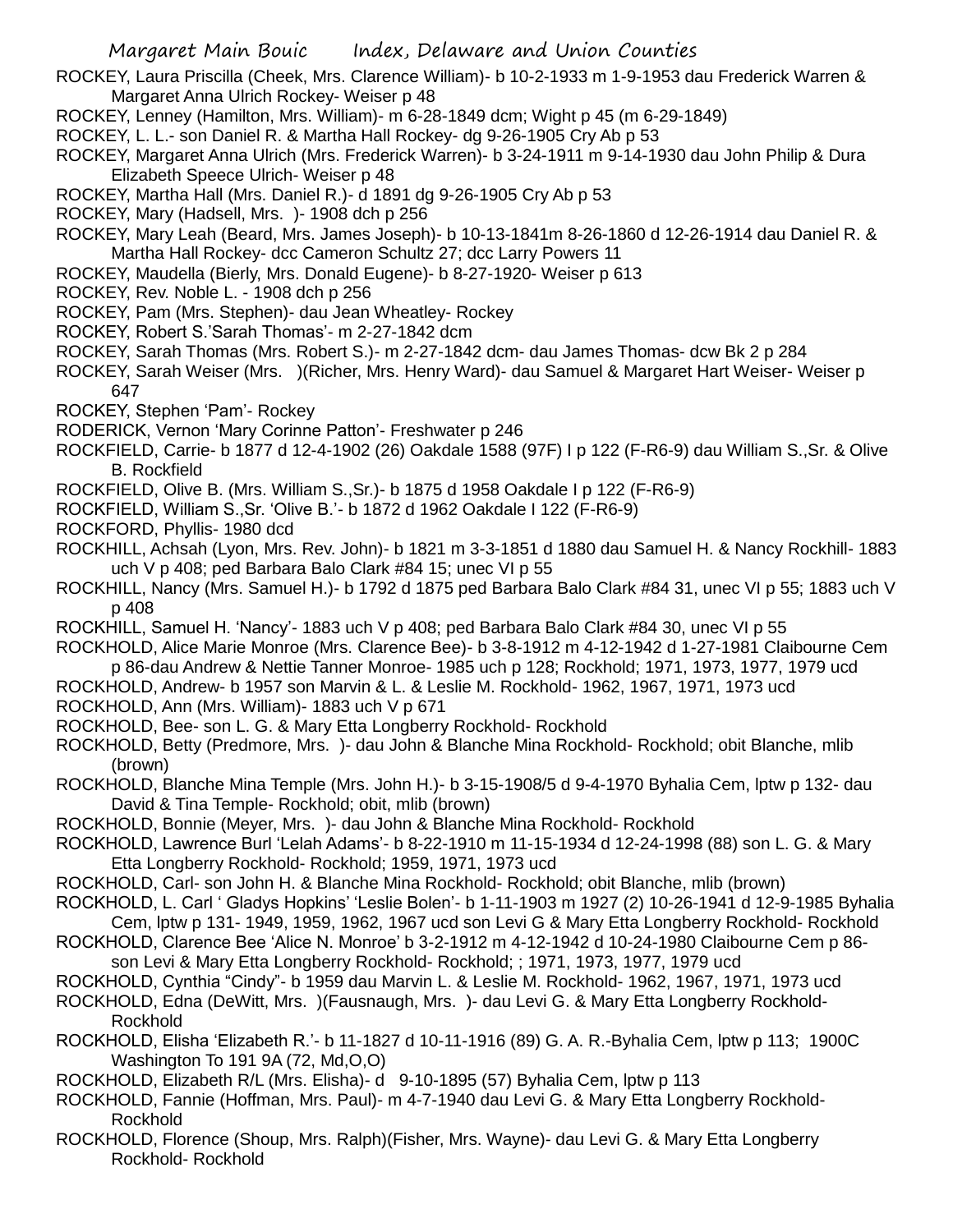ROCKHOLD, Geneva (DeWitt, Mrs. Richard)- b 9-5-1908 m 8-14-1928 d 7-6-1998 (89) York Cem- dau Levi G. & Mary Etta Longberry Rockhold- Rockhold

ROCKHOLD, George Carlton 'Gladys A.'- d 1938

ROCKHOLD. Gladys A. Hopkins (Mrs. George Carlton)- b 1901 m 1927 d 1940 Byhalia Cem- lptw p 133; Rockhold

ROCKHOLD, Hazel 'Bobbie" (Gardner, Mrs. Harold)- dau Levi G. & Mary Etta Longberry Rockhold- Rockhold

ROCKHOLD, Howard E. 'Mary Barry'- m 9-25-1948 son Levi G. & Mary Etta Longberry Rockhold- Rockhold; 19 59, 1962 1967, 1971, 1973, 1975, 1977, 1979, 1981, 1983 ucd

ROCKHOLD, Irene (Smith, Mrs. Marvin)- dau Carl & Leslie Rockhold- Rockhold; 1949 ucd

ROCKHOLD, James son John H. & Blanche Mina Temple Rockhold- Rockhold; obit Blanche, mlib (brown)

ROCKHOLD, Janice (Oates, Mrs. Arhl,Jr.)- dau Carl & Leslie Rockhold- Rockhold; 1949, 1959, 1962 ucd

ROCKHOLD, Jean Bolen (Haughn, Mrs. Bill)- dau Carl & Leslie Rockhold- Rockhold; 1949 ucd

ROCKHOLD, Jemima (Moore, Mrs. Jesse)- b 7-11-1825 m 2-23-1824 dau William & Ann Rockhold- 1883 uch V p 671

ROCKHOLD, John H. 'Blanche Mina Temple'- b 1901 m 1-1-1921 d 8-28-1968 Byhalia Cemk lptw p 132- son Levi G. & Mary Etta Longberry Rockhold- Rockhold; obit, obit Blanche, mlib (brown)

ROCKHOLD, John - son John H. & Blanche Mina Temple Rockhold- Rockhold; obit Blanche, mlib (brown)

ROCKHOLD, Karen (Brouillette, Mrs. Ronald)- dau Clarence Bee & Alice Marie Monroe Rockhold- Rockhold

ROCKHOLD, Kathy Marie- b 9-23-1964 d 1-18-1965 dau L. Carl & Leslie B. Rockhold- Byhalia Cem, lptw p 131

ROCKHOLD, Larry- son Carl & Leslie Bolen Rockhold- Rockhold; 1949, 1959(13), 1962 ucd

ROCKHOLD, Laura- b 10-1864 d 1932 dau Elisha Rockhold- Byhalia Cem, lptw p 113; 1900C Washington Tp 191 p 9A (35,O,Md,O)

ROCKHOLD, Lelah Adams (Mrs. Lawrence Burl)- b 1-16-1914 m 11-15-1934 d 10-18-1972 York Cem, dau Benjamin & Salome Robinson Adams- Adams; Rockhold; 1959, 1971 ucd

ROCKHOLD, Leslie Bolen (Mrs. L. Carl)- b 1908 m 10-26-1941 Byhalia Cem, lptw p 131; Rockhold; 1949, 1959, 1962, 1967 ucd

ROCKHOLD, Leslie M. (Mrs. Marvin L.)- 1962, 1967, 1971, 1973 ucd

ROCKHOLD, Levi 'Mary Etta Longberry'- b 3-1878 m 1900 d 1955 son Elisha Rockhold- 1985 uch p 158; , obit John H., mlib (brown); 1949 ucd; 1900C Washington Tp 191 p 9A (22,O,Md,O)

ROCKHOLD, —(Mrs. Levi)- 1949 ucd

ROCKHOLD, L. G. & Sons- 1985 uch p 98; 1979 ucd

ROCKHOLD, Mabel (Eastman, Mrs. Mitchell)- m 2-20-1933 dau Levi & Mary Etta Longberry Rockhold-Rockhold

ROCKHOLD, Marilyn (Howard, Mrs. )- dau John H. & Blanche Mina Temple Rockhold- Rockhold; obit Banche, mlib (brown)

ROCKHOLD, Marsha (Sims, Mrs. Rufus,Jr)- dau Melvin Sr. & Mary Rockhold- Rockhold

ROCKHOLD,Marvin L. 'Leslie M.''Dorothy'- son Lawrence Burl & Lelah Adams Rockhold- Rockhold; 1962, 1967, 1971, 1973 ucd

ROCKHOLD, Marvin "Archie"- d 7-5-1981 (30) Bellefontaine Cem- drowned- son Melvin & Mary Rockhold-Rockhold

ROCKHOLD, Mary Etta Longberry (Mrs. Levi G.)- b 9-8-1882 m 1900 d 2-13-1969 York Cem, dau Perry & Louisa Mohr Longberry- Rockhold; obit, mlib; 1959, 1962, 1967 ucd

ROCKHOLD, Mary (Mrs. Howard E.)- 1959, 19962, 1967, 1971, 1973, 1975, 1977, 1979, 1981, 1983 ucd

ROCKHOLD, Mary (Mrs. Melvin,Sr.)- Rockhold

ROCKHOLD, Matilda- 1870C Taylor Tp 146-138 p 18 (36,Md)

ROCKHOLD, Melvin,Sr. 'Mary'- Rockhold

ROCKHOLD, Melvin,Jr.- son Melvin,Sr. & Mary Rockhold- Rockhld

ROCKHOLD, Michael- b 1955 son Marvin L. & Leslie M. Rockhold- 1962, 1967, 1971, 1973, 1979, 1981 ucd

ROCKHOLD, Rachel Mae- b 1924 d 1931 dau John Henry & Blanche Temple Rockhold- lptw p 132

ROCKHOLD, Richard- 1949 ucd

ROCKHOLD, Robert David- son John H. & Blanche Mina Temple Rockhold- Rockhold; obit Blanche, mlib (brown)

ROCKHOLD, Terry- son Clarence Bee & Alice Marie Monroe Rockhold- Rockhold

ROCKHOLD, Virginia (Davis, Mrs. Lowell)- dau Carl & Leslie Rockhold- Rockhold; 1949 ucd

ROCKHOLD, Walter- son John H. & Blanche Mina Temple Rockhold- Rockhold; obit Blanche, mlib (brown)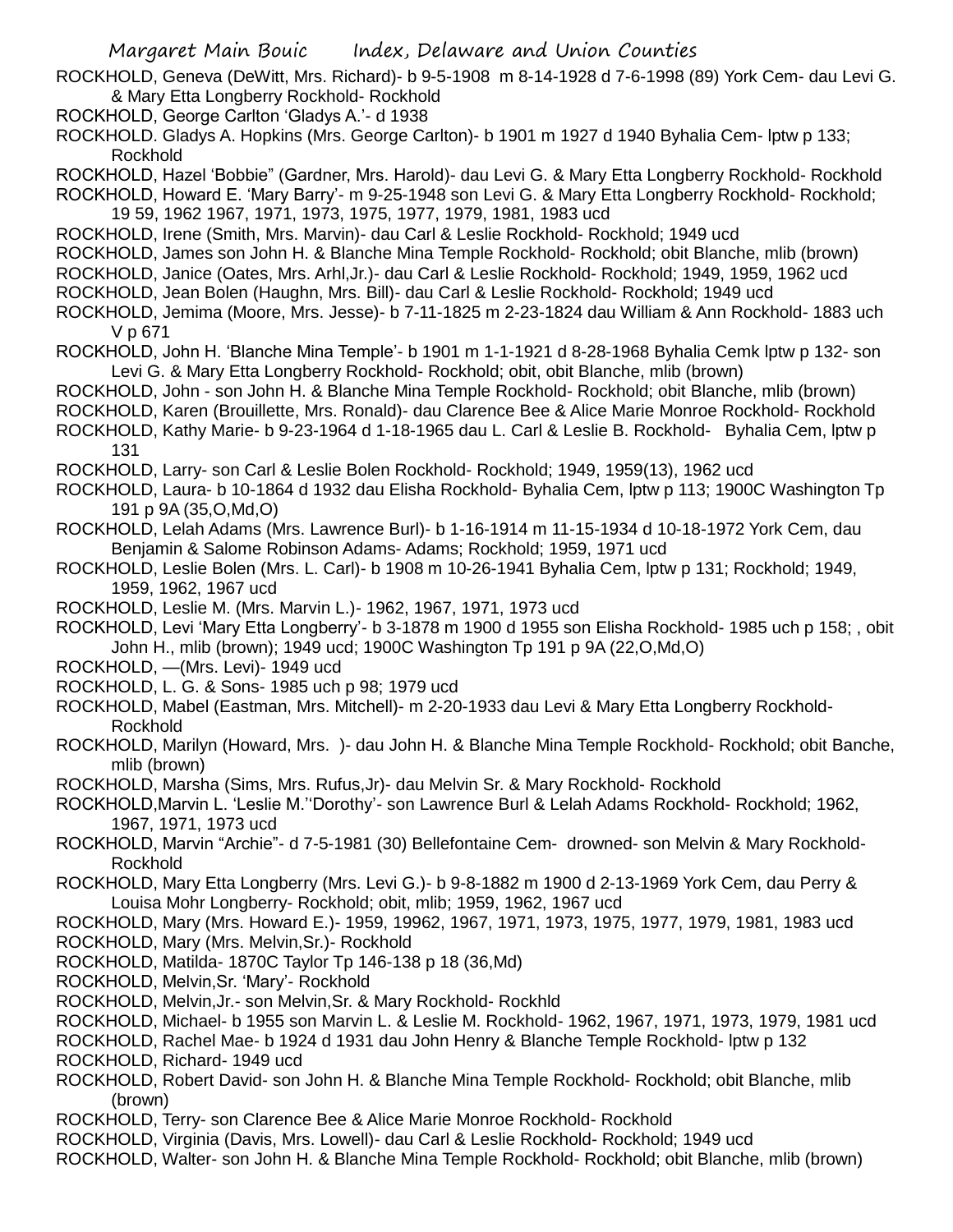Margaret Main Bouic Index, Delaware and Union Counties ROCKHOLD, William 'Ann'- 1883 uch V p 671 ROCKS, Ann- Nash p 7 ROCKUS, David- b 1965 son Martin R. & Thelma Rockus- 1980 dcd ROCKUS, Martin R. 'Thelma'- 1980 dcd ROCKUS, Thelma (Mrs. Martin R.)- 1980 dcd ROCKWELL, Almon A. 'Susan F. Chandler'- m 9-14-1850 ucm 1570; unec VIII p 3, XIV p 18 ROCKWELL, Ann- b 3-25-1940 dau Theodore F. & Virginia Inez Knoske Rockwell- Weiser p 18 ROCKWELL, Emma Brannan(Mrs. William Willis)- b 1859 m 8-28-1890 (Hearl) d 9-25-1935 Oakdale II p 53 (G-R11-2) ROCKWELL, Hannah (James, Mrs. John)- dcq Roy Scott 25; Maugans Anc p 145 ROCKWELL, Maria (Thrall, Mrs. William B.)- m 2-1-1825, dcga p 27, Del Pat & Fran Chron ROCKWELL, Phyllis H.-# 663, delge XI p 59, XIII p 67 ROCKWELL, Richard- b 10-29-1935 son Theodore F. & Virginia Inez Knoske Rockwell- Weiser p 18 ROCKWELL, Susan F. Chandler (Mrs. Almon)- m 9-14-1850 ucm 1570; unec VIII p 3, XIV p 18 ROCKWELL, Theodore F. 'Virginia Inez Knoske'- b 6-5-1904 m 9-6-1930- Weiser p 18 ROCKWELL, Virginia Inez Knoske (Mrs. Theodore F.)- b 12-21-1905 m 9-6-1930 dau Oscar G. & Edith Clara Willey Knoske- Weiser p 18 ROCKWELL, William Willis 'Emma Brannan'- b 1861 Marshall Co, Iowa m 8-28-1890 ucm (Hearl) d 4-11-1923 (60) Oakdale 3556 (G171) II p 53 (G-R11-2) ROD, Catherine (Mrs. Henry)- Powers p 44 ROD, Henry 'Catherine'- Powers p 44 RODABAUGH, Harry- Pabst 4 p 2 RODABAUGH, Mrs. R.- unec III p 57 RODABAUGH, Winnie- unec III p 57 RODAN, Alph- 1870C Radnor p 472 (37\*) RODAN, Ellsworth- 1870C Radnor p 472 (8) RODAN, George- 1870C Radnor p 472 (4) RODAN, Maria- 1870C Radnor p 472 (32) RODAN, William- 1870C Radnor p 472 (2) RODD, Maris- b 4-8-1881 Orange Tp son John & Anna Howard Rodd- dcb RODDA, Honor (Trevarthen, Mrs. Thomas) ped Dorothy Jayne Jenks Robinson25 #1; unec II p 40 RODDERNIG, Stella (Broun, Mrs. Ross)- Weiser p 278 RODDY, Kathleen- b 1962 dau Patrick L. & Shirley Roddy- 1964, 1969, 1971 dcd RODDY, Michael "Mike"- b 1961 son Patrick L. & Shirley Roddy- 1961, 1964, 1969, 1971 dcd RODDY, Michelle- b 1963 h Patrick L. & Shirley Roddy- 1964, 1969, 1971 dcd RODDY, Patrick L. 'Shirley'- 1961, 1964, 1969, 1971, 1980 dcd RODDY, Patrick- b 1957 son Patrick L. & Shirley Roddy- 1961, 1964, 1969, 1971 dcd RODDY, Patrick- brother-in-law of Frank Shea- Madison Co, Democrat 11-5-1879, unec XII p 8 RODDY, Shirley (Mrs. Patrick L.)- 1961, 1964, 1969, 1971, 1980 dcd RODDY, Teresa- b 1958- dau Patrick L. & Shirley Roddy- 1961, 1964, 1969, 1971 dcd RODE, Anna (Scheiderer, Mrs. George F.)- m 6-24-1883 ucm (Hearl) RODE, Emma - cousin Christian & Anna M. Eickmeyer- 1880C Marysville 296-305 20 (23,Can,Ger,Ger) RODEBAUGH, family of Betty McCann- unec X p 74 RODEBAUGH/RHODABAUGH, Dr.- b 9-1856 1900C Marysville 4th ward 381-393 p 15A (43,O,O,O) m 25y RODEBAUGH, Charles- son John D. Rodebaugh- unec XIV p 44, obit John D., mlib; Marysville p 38 RODEBAUGH, George K. B 3-4-1877 d 2-6-1905 Oakdale II p 22 (B-R10-11)- son Dr,. & Ida Rodebaugh-1900?C Marysville 4th ward 381-393 p 15A (23,O,O,O) medical student RODEBAUGH, Henry A.- b 926-1953 Fairfied Co d 3-17-1911 Oakdale II p 22 (B-R15-11) RODEBAUGH, Ida (Mrs. Dr. )- b 3-1858 1900C Marysville 4th ward 381-393 p 15A (42,O,O,O) m 25y, 5 ch, 4 living RODEBAUGH, —infant of Ida & H. A. 1896 Oakdale II p 22 (B-R10-11) RODEBAUGH, John D.- d 4-24-1901 (79) unec XIV p 44, XV p 8; obit, mlib RODEBAUGH, Josephine H.- b 6-1887 dau Dr. & Ida Rhoadabaugh- 1900C Marysville 4th ward 381-393 p 15A (12,O,O,O) RODEBAUGH, T/Lunia H.- b 8-1879 d 1958 Oakdale II p 22 (B-R10-110- son Dr. & Ida Rodabaugh; 1900C

Marysville 4th ward 381-393 p 15A (20,O,O,O)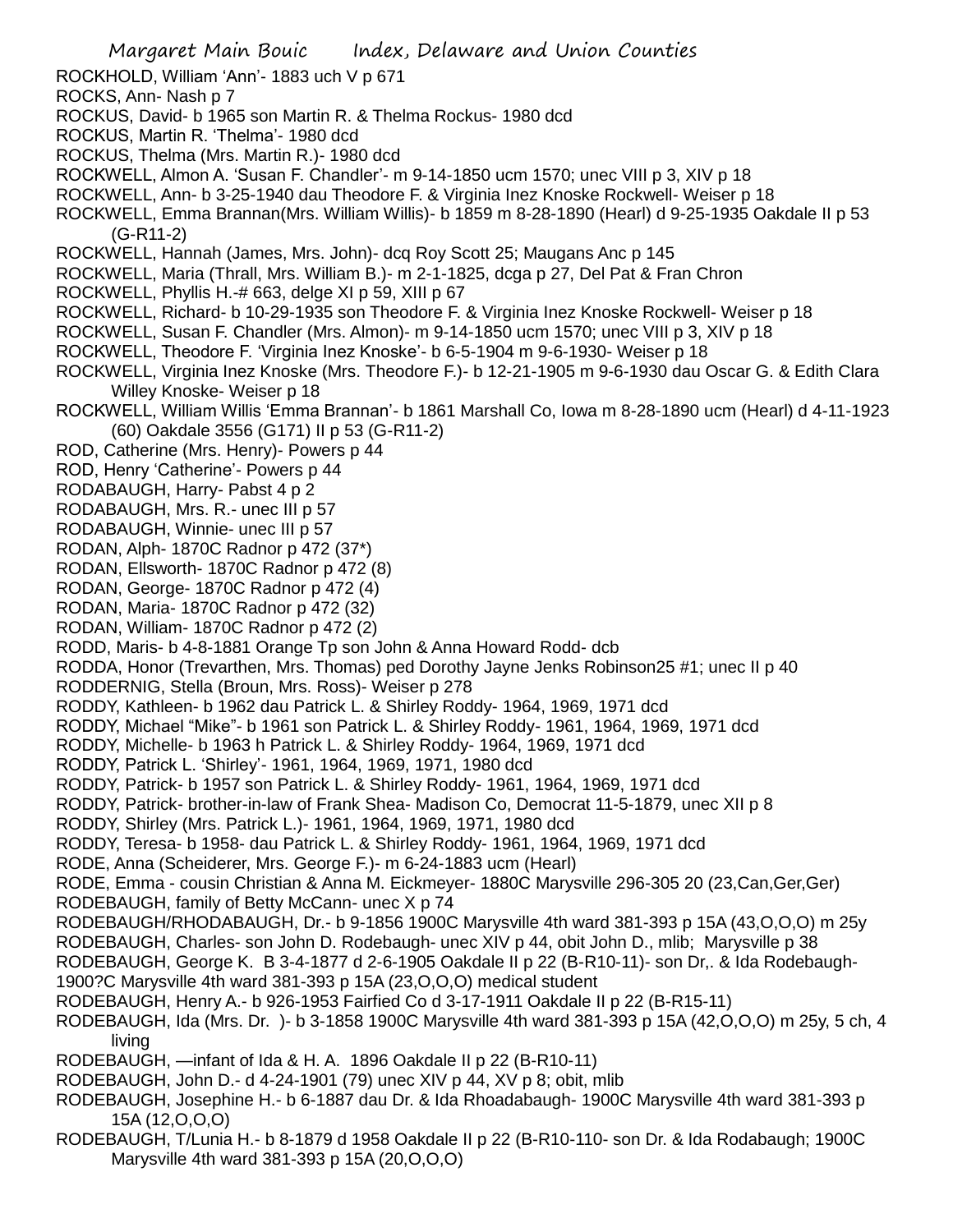RODEBAUGH, Mabel M. C.- b 8-1881 dau Dr. & Ida Rhodabaugh- 1900C Marysville 4th ward 381-393 p 15A (18,O,O,O)

- RODABAUGH, Sophia L. b 1879 d 1957 Oakdale II p 22 (B-R10-11)
- RODEBAUGH, Winnie- dau John D. Rodebaugh- unec XIV p 44, obit John D., mlib
- RODEBUSH, Michael- see Roudabush, Raudebusch- Powers p 78
- RODECRANS, see Rosenkrans, Rosencranse, Rosecrans; delge X p 39
- RODEFER, Albert P. 'Ella F. Schaaf'- son Silas & Martha Wallace Rodefer- 1908 dch p 509, 749; 1870C Troy Tp 518 (2); pallbearer for Mrs. Lavinia Ingmire- dg 8-6-1909 Cry Ab p 81
- RODEFER, Charlotte Curry (Mrs. Ralph)- d 9-11-1973 (73) cremated- Rodefer
- RODEFER, Eliza- b 9-25-1873 Troy Tp dau S. & Martha Wallace Rodefer- dcb
- RODEFER, Ella F. Schaaf (Mrs. Albert P.)- dau Peter J. Schaaf- 1908 dch p 509, 749
- RODEFER, --- b 9-3-1900 Troy Tp dau A. P. & Ella Schaff Rodefer- dcb
- RODEFER, Harry E.- son Silas & Martha Wallace Rodefer- 1908 dch p 749; 1870C Troy Tp 518 (1)
- RODEFER, Helen- dau Albert P. & Ella F. Schaaf Rodefer- 1908 dch p 749; Rodefer; 1961, 1969, 1971, 1980 dcd
- RODEFER, John W.- son Silas & Martha Wallace Rodefer- 1908 dch p 749
- RODEFER, Martha Wallace (Mrs. Silas)- d 9-14-1896 (47-11-11) Troy Tp dcdeaths; Rodefer; Pabst 3 p 8, 18; 1870C Troy Tp 518 (22)
- RODEFER, Ralph Alfred 'Charlotte Curry'- b 5-11-1899 d 11-17-1997 (98) Marlborough Cem- son Albert P. & Ella F. Schaaf Rodefer- 1908 dch p 749; Rodefer; dcb
- RODEFER, Silas'Martha Wallace'- 1908 dch p 749; 1880 dch p 263; Rodefer; Pabst 3 p 8, 10,. 18; delge XV p 73; 1870C Troy Tp 518 (25\*)
- RODEFFER, Gladys Louise (Yeager, Mrs. Clarence)- b 10-12-1912 dau Ira Daniel & Mary Magdalene Hause Rodeffer- Maugans Anc p 61
- RODEFFER, Ira Daniel 'Mary Magdalene Hause' 10-27-1879 d 7-3-1958 son Isaac & Susan Sanger Rodeffer-Maugans Anc p 61
- RODEFFER, Isaac 'Susan Sanger'- Maugans Anc p 61
- RODEFFER, Mary Magdalene Hause (Mrs. Ira Daniel)- b 828-1879 dau Abram & Ida Elizabeth Rinkley Hause-Maugans Anc p 61
- RODEFFER, Susan Sanger (Mrs. Isaac)- Maugans Anc p 61
- RODEHEAVER, Barbara Ann- b 6-26-1952 dau Joseph N. & Martha Ruth Kahle Rodeheaver- Weiser p 684
- RODEHEAVER, Homer- d 12-28-1955 (75) obit, mlib
- RODEHEAVER, James Richard- b 7-29-1841 son Joseph N. & Martha Ruth Kahle Rodeheaver- Weiser p 684
- RODEHEAVER, Joseph N.' Martha Ruth Kahle;- Weiser p 684
- RODEHEAVER, Martha Ruth Kahle (Mrs. Joseph H.)- b 9-27-1917 dau Richard Benton & Ruth Dodd Kahle-Weiser p 684
- RODEHEAVER, Myra Ruth- b 9-12-1946 dau Joseph N. & Martha Ruth Kahle Rodefer- Weiser p 684
- RODEHEAVER, Thomas Newton- b 5-5-1945 son Joseph N. & Ruth Kahle Rodeheaver- Weiser p 684
- RODEMAKER, Sarah J. Walke (Mrs. Tobias)- b 10-8-1885 d 10-19-1964 Milford Cem, Un Al p 54- dau Arthur & Jane Blahe Walke- Rodemaker; 1962 ucd
- RODEMAKER, Tobias 'Sarah J. Walke'- d 7-25-1941 (68) obit, mlib
- RODEMANN, Kerri Ryan (Mrs. Will,Jr.)- m 5-1-1993 dau Jerry Ryan- Rodemann
- RODEMANN, Will,Jr. 'Kerri Ryan'- m 5-1-1993- son Will Rodemann- Rodemann
- RODEN, Arthur A. 'Norma F.'- 1973 ucd
- RODEN, Beth (Mrs. David)- Roden
- RODEN, Brian- b 1963 son Arthur A. & Norma F. Roden- 1973 ucd
- RODEN, Carol (Mrs. Timothy)- Roden
- RODEN, Christine- b 1966 dau Arthur A. & Norma F. Roden- 1973 ucd
- RODEN, Darline (Mrs. )- Roden
- RODEN, David 'Beth'- Roden
- RODEN, Jackie Nicole- 10-1-1987 dau David & Beth Roden- Roden
- RODEN, Joe 'Terri'- son Darline Roden- Roden
- RODEN, Nathan Atkinson- b 4-11-1995- son Timothy & Carol Roden- Roden
- RODEN, Norma F. (Mrs. Arthur A.)- 1973 ucd
- RODEN, Patrick Joseph- b 7-21-1995 son Joe & Terri Roden- Roden
- RODEN, Terri (Mrs. Joe)- dau Joe & Caroll Hemmerle- Roden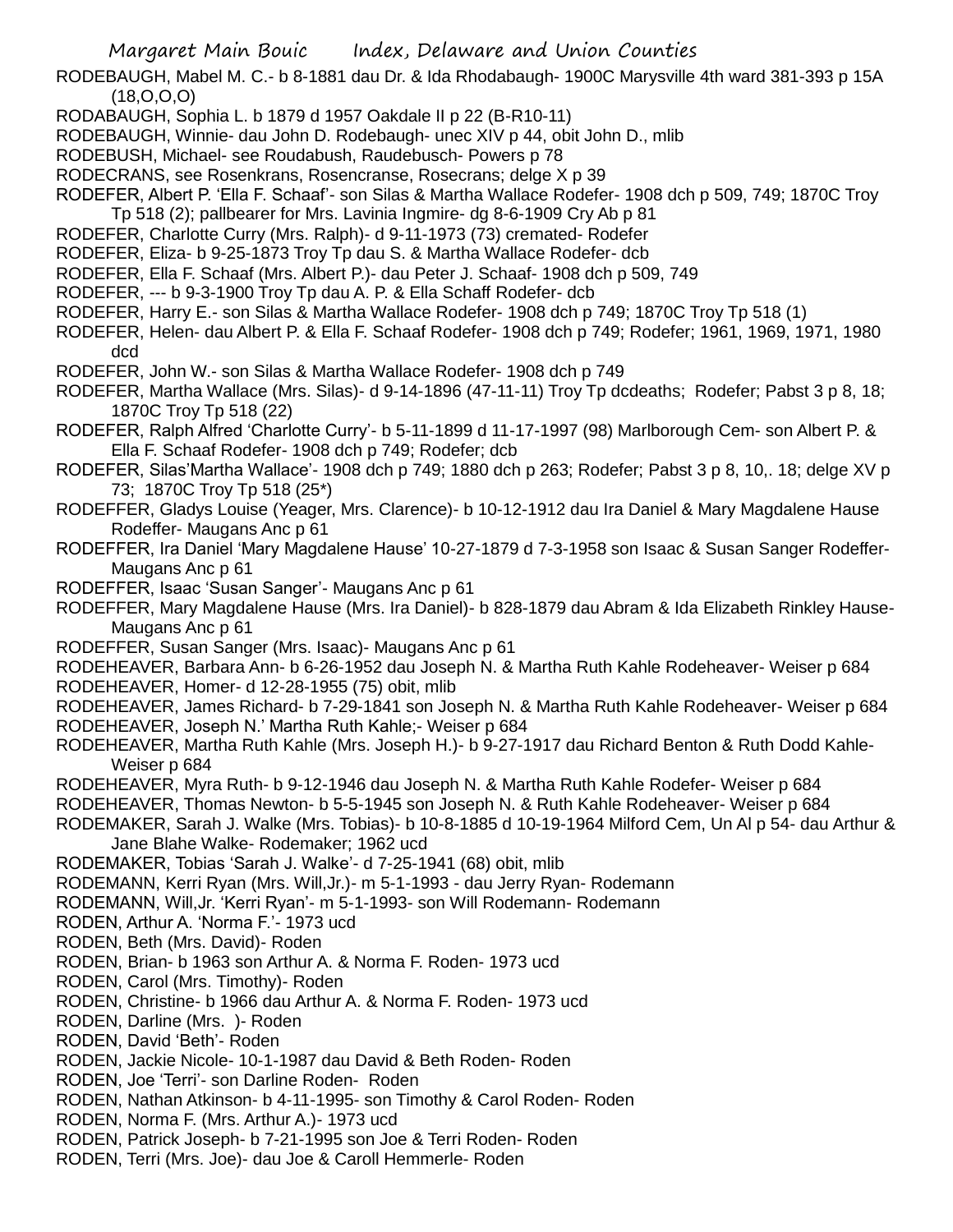RODEN, Timothy 'Carol'- Roden

- RODENBAUCH, Ida E. Arbogast (Mrs. )- dau Israel & Angelina Koppenheffer Arbogast- Weiser p 306
- RODENBAUCH, Minnie (Heite, Mrs. )- dau Ida E. Arbogast Rodenbauch- Weiser p 306
- RODENBAUCH, Sylvia (Glover, Mrs. )- dau Ida E. Arbogast Rodenbauch- Weiser p 306
- RODENBAUCH, Newton- son Ida E. Arbogast Rodenbauch- Weiser p 306
- RODENBERGER, Albert 'Irena'- b 9-1867- 1900C York Tp 176 p 8A (32,O,Pa,Switz) m 1y
- RODENBERGER, Bonnie Rockenbaugh (Mrs. Michael)- Rodenberger
- RODENBERGER, Christy Rene- b 7-25- 1982 dau Michael & Bonnie Rockenbaugh Rodenberger-Rodenberger
- RODENBERGER, Clarence 'Myrtle Blocher'- Rodenberger
- RODENBERGER, Ian Michael- b 1-8-1986- son Michael & Bonnie Rockenbaugh Rodenberger- Rodenberger
- RODENBERGER, Irena May (Mrs. Albert)- b 5-1876 d 1939 Raymond Cem, lptw p 38; 1900C York Tp 176 p 8A (24,O,O,O) m 1y, no ch
- RODENBERGER, Irena Disbennett (Mrs. )- dau Noah & Mary C. Hodge Rodenberger- mt 1-26-1926
- RODENBERGER, Kent L. 'Mary Haney'- b 8-22-1909 m 6-10-1944 d 4-13-2000 (90) body donated to OSU son Clarence & Myrtle Blocher Rodenberger- Rodenberger
- RODENBERGER, Mary Catherine- dau Michael & Bonnie Rockenbaugh Rodenberger- Rodenberger
- RODENBERGER, Mary Haney (Mrs. Kent L.)- m 6-10-1944- Rodenberger
- RODENBERGER, Michael 'Bonnie'- son Kent L & Mary Haney Rodenberger- Rodenberger
- RODENBERGER, Myrtle Blocher (Mrs. Clarence)- Rodenberger
- RODENFELS, Albert R. d 8-24-1964 Cheshire Cem (86) Rodenfels
- RODENFELS, Amy Lou (Dennis, Mrs. Carols)- dau William K. & Mary Ellen Holly Rodenfels- Rodenfels; pc p 95
- RODENFELS, Anna Louise (Stack, Mrs. )- dau Mary Ann Rodenfels- Rodenfels
- RODENFELS, Anna (Stockdale, Mrs. )- dau Etta Dill Rodenfels- Rodenfels
- RODENFELS, Annabel (Howard, Mrs. David)- dau Herman & Ethel Ann Chambers Rodenfels- Maugans Anc p 138
- RODENFELS, Barbara (Scott, Mrs. Robert W.)- dau Lester J. Rodenfels- Rodenfels
- RODENFELS, Charles- son Joseph & Mary Rodenfels- dg 6–17-1910 Cry Ab p p 131; pallbearer for Frances Viola Elk- dg 11-24-1914 Cry Ab p 160
- RODENFELS, Clara (Mayer, Mrs. )- dau Joseph & Mary Rodenfels- dg 6-17-1910 Cry Ab p 131
- RODENFELS, Cornelia- b 6-21-1883 Brown Tp dau Joseph & Mary Hotsapple Rodenfels- dcb
- RODENFELS, Della M. (Mrs. Charles F.)- Rodenfels
- RODENFEL(L)S, Donald H.- b 2-3-1902 Brown Tp- son E. & Lida Dutton Rodenfells- dcb- brother William K. Rodenfels
- RODENFELS, Ed L.- pallbearer for James Robert Elk- dg 12-24-1918 Cry Ab p 107; 1908 dch p 414; dg 10-7- 1904. Bowtown Rd. Cry Ab p 267
- RODENFELS, Edward- son Joseph & Mary Rodenfels- dg 6-17-1910 Cry Ab p 131; pallbearer for Harry scott, dg 2-9-1915 Cry Ab p 15
- RODENFELS, —Dutton (Mrs. Ed)- dau Jacob Pettie Dutton- dg 10-9-1908 Cry Ab p 161
- RODENFELS, Emma- dau Joseph & Mary Rodenfels- dg 617-1910 Cry Ab p 131
- RODENFELS, Ethel Ann Chambers (Mrs. Herman)- b 8-3-1883 d 4-12-1959 dau Octavius Cicero & Mary Jane Havens Chambers- Maugans Anc p 137, 138
- RODENFELS, Etta Dill- d 1-15-1965 (97) bur Westerville- Rodenfels
- RODENFELS, Florence (Best, Mrs. William)- dau Herman & Ethel Ann Chambers Rodenfels- Maugans Anc p 138
- RODENFELS, Fred C. 'Mamie Gearon'- m 4-1901 delge XIV p 3, 27
- RODENFELS, Fred- pallbearer for L. D. Smith- dg 11-5-1918 Cry Ab p 92
- RODENFELS, George J.- delge XII p 13, Brown Tp
- RODENFELS, Grace (Wharton, Mrs. Grace W.)- dau Della M. Rodenfels- Rodenfels
- RODENFELS, Harry- b 4-5-1887 Brown Tp son Joseph & Copper Hold Rodenfels- dcb
- RODENFELS, Herman 'Ethel Ann Chambers'- Pabst 2 p 54; Maugans Anc p 138
- RODENFELS, Herman- son Joseph & Mary Rodenfels- dg 6-17-1910, 6-21-1910, Cry Ab p 131, 132;
- pallbearer for Edwin P. Saunders- dg 3-23-1915- Cry Ab p 31
- RODENFELS, Joseph- d 5-7-1901 (82) Berlin Tp Cheshire Cem, (12ch); dg 5-7-1901 Cry Ab p 80 RODENFELS, Joseph 'Mary'- dg 6-17-1910 Cry Ab p 131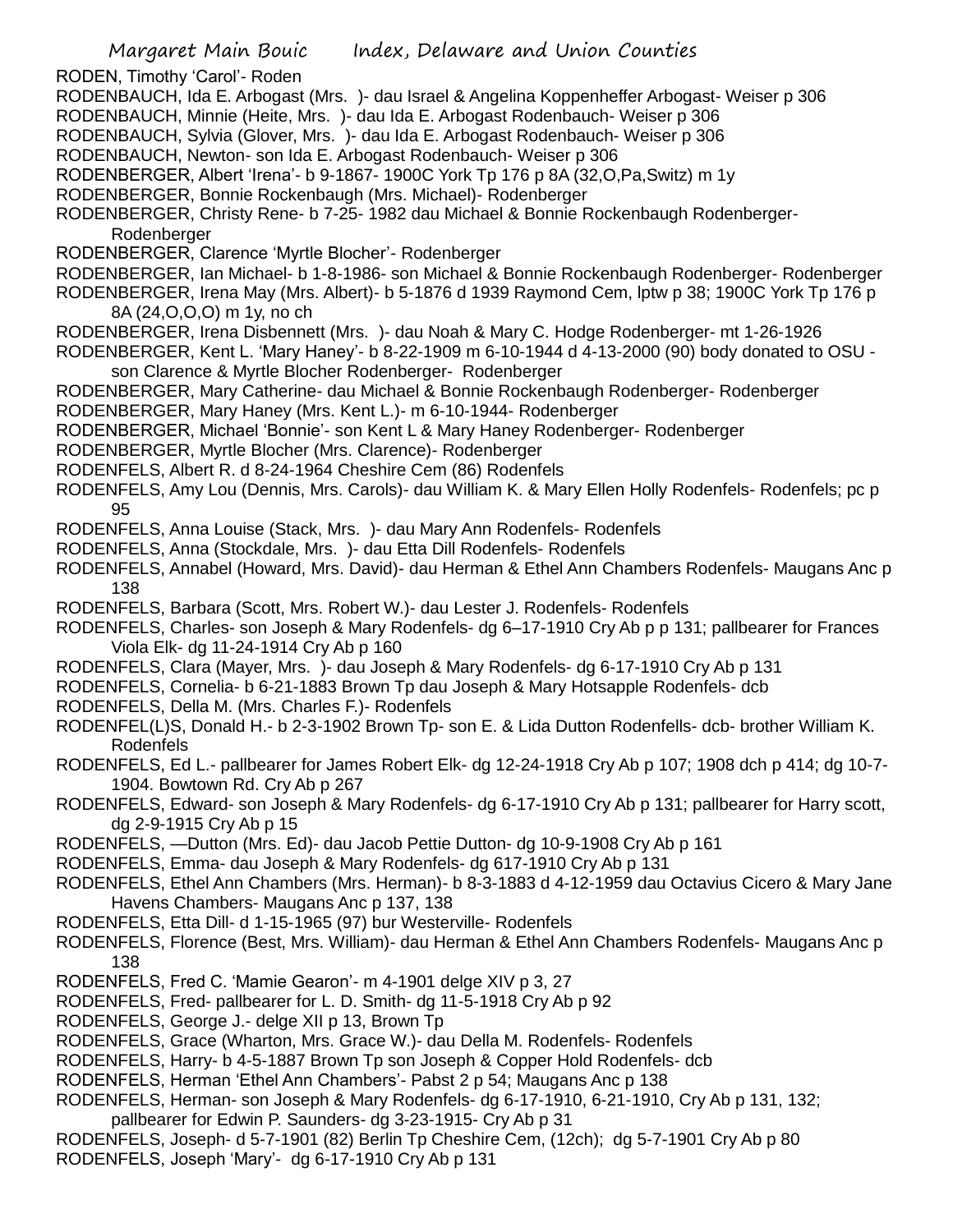Margaret Main Bouic Index, Delaware and Union Counties RODENFELS, --- b 2-18-1880 Brown Tp son Joseph & Mary Ann Holtzappel Rodendels- dcb RODENFELS, Lester James- b 1909 d 8-3-1963 (53) bur Kilbourne- son Della M. Rodenfels- Rodenfels RODENFELS, M. Katheryn- Oakdale I p 45 (E-R44-7) not dates RODENFELS, Lola (Fisher, Mrs. )- dau Herman & Ethel Ann Chambers Rodenfels- Maugans Anc p 138 RODENFELS, Mamie Gearon (Mrs. Fred C.)- m 4-1901, delge XIV p 3, 27 RODENFELS, Maria- delge XII 13 (1890 Brown Tp) RODENFELS, Mary Ann (Mrs. )- d 1-9-1969 (90) bur St. Mary's Cem- Rodenfels RODENFELS, Mary Gearon- b 9-23-1879 d 1-9-1969 dau John & Johanna O'Connell Gearon- dcc Helen Gearon McMillen, see 2 RODENFELS, Mary Ann (Mrs. Joseph)- d Wednesday (74) Cheshire Cem- dg 6-17-1910, dg 6-21-1910 Cry Ab p 132 RODENFELS, Mary (Ward, Mrs. Earl)- m 12-31-1933 dau Herman & Ethel Ann Chambers Rodenfels-Maugans Anc p 138; Rodenfels RODENFELS, Mary Ellen Holly (Mrs. William K.)- m 12-22-1932 d 4-30-1987- Rodenfels; 1961, 1964, 1969, 1971, 1980 dcd RODENFELS, Miriam (Welch, Mrs. )- dau Mary Ann Rodenfels- Rodenfels RODENFELS, Mirian- b 1-12-1905 Delaware Town dau Fred & Mamie Geron Rodenfels- dcb RODENFELS, Myrtle (Shirkey, Mrs. )- dau Della M. Rodenfels- Rodenfels RODENFILT, Noama C.- b 12-12-1897 Del. Town dau Clarence & Netta Skates Rodenfels- dcb RODENFELS, Nellie- dau Joseph & Mary Rodenfels- dg 6-17-1910 Cry Ab p 131 RODENFELS, Orpha Hellen- b 11-15-1895 Brown Tp d 10-5-1898 (2-11-20) Delaware - dau Clarence & Jennette Skates Rodenfels- dcb, dcdeaths RODENFELS, Raymond- b 8-18-1905 Brown Tp son Edward & Lydia Dutton Rodenfels- dcb; d Wednesday (6 wks) Eden Cem- son Ed Rodenfels- dg 10-7-1904, Cry Ab p 267 RODENFELS, Raymond- brother William K. Rodenfels- Rodenfels RODENFELS, Robert- son Joseph & Mary Rodenfels dg 6-17-1910 Cry Ab p 131 RODENFELS, William K. 'Mary Ellen Holly'- b 8-30-1909 m 12-22-1932 d 3-14-1988 (78) Green Mound Cem-Rodenfels; 1961, 1964, 1969, 1971, 1980 dcd RODENHAUSEN, Rev. Albert 'Edith'- Rodenhausen RODENHAUSEN, Alex- b 1993 son John & Polly Rodenhausen- Rodenhausen RODENHAUSEN, Edith (Mrs. Rev. Albert)- Rodenhausen RODENHAUSEN, Hannah June- b 6-16-1992 dau John & Polly Rodenhausen- Rodenhausen RODENHAUSEN, Holly Janell- b 10-15-1998 dau John & Polly Rodenhausen- Rodenhausen RODENHAUSEN, Jacob John- b 5-4-1996- son John & Polly Rodenhausen- Rodenhausen RODENHAUSEN, John 'Polly'- son Rev,. Albert & Edith Rodenhausen- Rodenhausen RODENHAUSEN, Polly (Mrs. John)- dau Virginia Lingo Smith- Rodenhausen RODENPELZ, --- b 12-28-1878 Brown Tp son Joseph Rodenpelz- dcb RODEPOUCH, Anna Hiss (Mrs. )- dau Lucinda Hiss- dg 5-22-1908 Cry Ab p 136 RODEPOUCH, Charles- dg 7-2-1900, delge VIII p 43 RODEPOUCH, F. O.- nephew of Mr. And Mrs. B. F. Davis- dg 7-1-1902 Cry Ab p 143 RODER, Barbara Shrayer (Mrs. Frederick)- m 10-17-1852 dcm RODER, Frederick 'Barbara Shrayer'- m 10-17-1852 dcm; natualization 1857, Germany, delge X 13 RODERFER, Emma Penry (Mrs. )- dau W. W. & Elizabeth Miller Penry- dg 11-19-1918 Cry Ab p 96 RODERFER, Helen- 1964 dcd RODERGELS, Joe- hadc p 92, CCC (1900 Berlin Tp) RODERICK, Benjamine- son Vernon & Mary Corinne Patton Roberick- Freshwater p 246 RODERICK, Elizabeth Armitage (Mrs. John)- m 1-2-1845 Madison Co, unec X p 8

RODERICK, Ernestine Kaufman (Mrs. )- b 2-8-1907 d 10-2-1995 (88) dau Leonard & Emma Ebert Kaufman-Roderick

RODERICK, Eve (Mrs. Jacob)- Freshwater p 79

RODERICk Jacob 'Eve'- Freshwater p 79, 188

ROD(D)ERICK, Jacob- 1810 Liberty Tp Del C0, delge VIII p 54, X p 74, XV p 12; 1835 men p 36 #8 p 63 Liberty Tp ; Concord Tp 1826, delge V p 55

RODERICK, Jim- son Ernestine Kaufman Roderick- Rocerick

RODERICK, John 'Elizabeth Armitage'- m 1-2-1845 Madison Co, unec X p 8

RODERICK, Joseph 'Susannah Tafe'- m 10-1-1835 dcm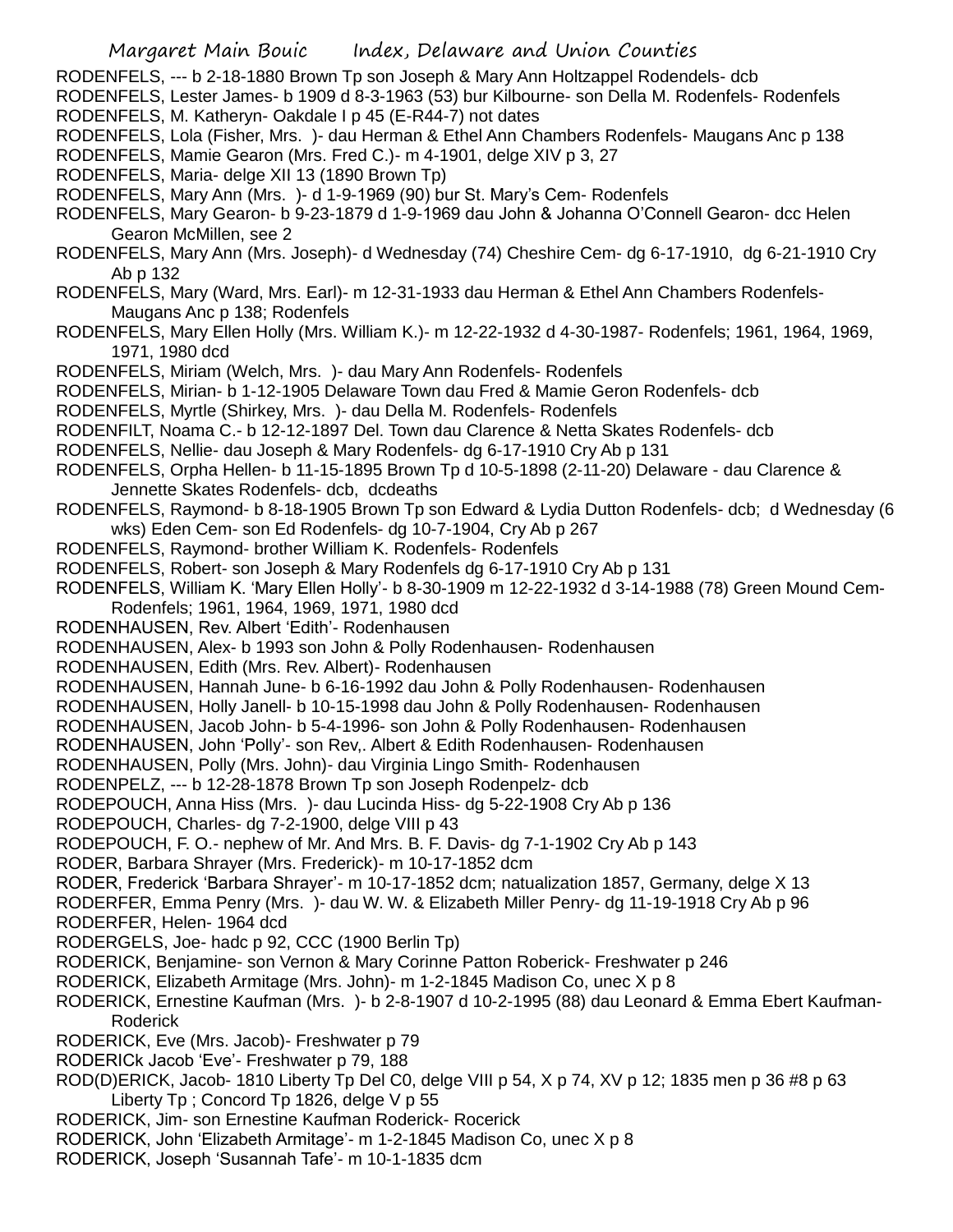RODDERICK, Joshua- 1835 men p 36 #9 p 63 Liberty Tp

RODERICK, Mary Corinne Patton (Mrs. Vernon)(Briscoe, Mrs. Frank)- b 7-5-1903 dau Ason Currie & Mary Lou Brigance Patton- Freshwater p 246

- RODERICK, Richard- son Vernon & Mary Corinne Patton Roderick- Freshwater p 246
- RODERICK, Susannah Tafe (Mrs. Joseph)- m 10-1-1835 dcm
- RODERICK, Vernon 'Mary Corinne Patton'- Freshwater p 246
- RODERICK, Walter A.- b 1896 d 1936 Co D. 54th O.V.I. 6th Div- Raymond Cem, lptw p 7
- RODES, Adam- 1835 men p 40 #28 p 71 Marlborough Tp
- RODES, Barbara Ann (Evans, Mrs. Edward b.)- m 9-17-1843 dcm
- RODES, Horatio J.- 1908 dch p 403
- RODES, John- 1835 men p 43 #171 p 77 Marlborough Tp
- RODES, Mack J.- 1908 dch p 403
- RODES, Matilda (Hinkle, Mrs. William)- b 1827 m 7-3-1845 dcm; delge XI p 37, VII p 12
- RODES, Mother- Jerome I.O.O.F. Cem plot DJ p 119
- RODES, Paul- Ekelberry Ledger- delge X p 53
- RODES, Tomkins I.- 1835 men p 65 #97 p 121 Westfield Tp
- RODFER, Hra, b 7-26-1869 Troy Tp- ch Silas & Mrs. Rodfer- dcb
- RODGER, John- d 4-7-1843 (36y3m) Peak Cem, Powell p 355
- RODGERS, --- unec III 17, grain warehouse See Rogers
- RODGERS, —family of Nanci Rodgers- delge X p 79
- RODGERS, Mr.- Sunbury 154
- RODGERS, Rev.- dg 1-7-1916 Cry Ab p p 3, dg 8-25-1916 Cry Ab p 87
- RODGERS, —b 12-5-1867 Brown Tp son Samuel & Bell Rodgers- dcb
- RODGERS, --- b 2-16-1891 Scioto Tp dau J. E. & Carrie Tuller Rodgers- dcb
- RODGERS, Adreanne Mayor (Mrs. James E. Jr.)- m 6-12-1976- dau Richard Mayor- Rodgers
- RODGERS, Albert Granville 'Martha Eva Evans'- b 9-26-1908 m 9-9-1934- Weiser p 87
- RODGERS, Alex- delge XV p 11 (1829)
- RODGERS, Alexander- 1840C Marlborough Tp 255 (30-40)
- RODGERS, Alexander 'Martha Flanegin'- m 5-27-1841 (Wight p 4, 5-28-1841)son Benjamin & Elizabeth Rodgers- hadc p 50 (1849 Scioto Tp) 1850C Scioto Tp 2300-2312 (30,Va)
- RODGERS, Alexander Mc- d 4-8-1846 (9m9d) Fairview Cem p 10; Powell p 244 son Alexander M. & Martha Flanegin Rodgers- Rodgers BR23
- RODGERS, Alice Carr (Mrs. L. L.)- dau Solomon & Eura Richey Carr- Bean 111434; Newhouse p 64 13264; dg 7-7-1911 Cry Ab p 46; 1880C Scioto Tp 132 (15,O)
- RODGERS, Blanch- b 9-19-1886 Scioto Tp dau J. C. & Carrie Tuller Rodgers- dcb
- RODGERS, Carrie M.- b 1-22-1896 Radnor Tp dau Luther & Nancy Davis Rodgers- dcb
- RODGERS, Cora Alice (Morey, Mrs. Bert)- b 1874 m 4-12-1900 d 1949 Newhouse Cem p 10 dau James & Martha Rhoades Rodgers- Rhoades 2,3; Rodgers JR45; 1880C Scioto Tp 251-267 (8,O)
- RODGERS, Alice (Mrs. George)- 1910C Claibourne Tp 133 p 5B (41,Neb,O,O) m 24y
- RODGERS, Alice J. Gast (Mrs. Simon)- b 11-1854 m 3-29-1877 ucm 6044;; 1900C Claibourne Tp 134-144 p 58 (23,O,Pa,O) 2 ch
- RODGERS, Allen T. 'Irene White'- m 19-1901 dcm son James & Martha Rhoades Rodgers- Rhoades 2; RodgersJR46; 1880C Scioto Tp 251-267 (6,O,O,O)
- RODGERS, Amos, Bennington Tp, delge V p 37
- RODGERS, Amos- Kingston Tp, delge VI 39 (1826)
- RODGERS, Ann Ellen- dau Dwight Rodgers Bean 112222211; Thompson 171(10)211; Carr 114316211; Calhoun 5
- RODGERS, Anna E. (Mrs. Edward)- 1900C Paris TP 7 p 1A (42,O,Ger,Ger) m 20y, 8 ch, 7 living
- RODGERS, Annabelle Ruth (Nutt, Mrs. William Howard)- m 2-14-1942 -dau Charles H. & Clara Pounds
- Rodgers- dpc p 92; Pounds 121324; Rodgers JH 234; dg 9-24-1918, 10-1-1918 Cry Ab p 67 RODGERS, Arl- son Elan & Izora Taylor Rodgers- Taylor 1133
- RODGERS, Ashley Kay- b 10-25-1989 d 12-9-1995 (6) auto accident dau Keith A. & Rachel L. Greenwood Rodgers -Rodgers
- RODGERS, Benjamin 'Elizabeth'- opc 42; hmp p 139; Pabst Pion II p 209, 214; 1840C Scioto Tp (40-50); 1850C Sc Tp 2392-2410 p 146 (54,Va)
- RODGERS, Benjamin 'Elizabeth- 1870C Scioto Tp 486 (36\*)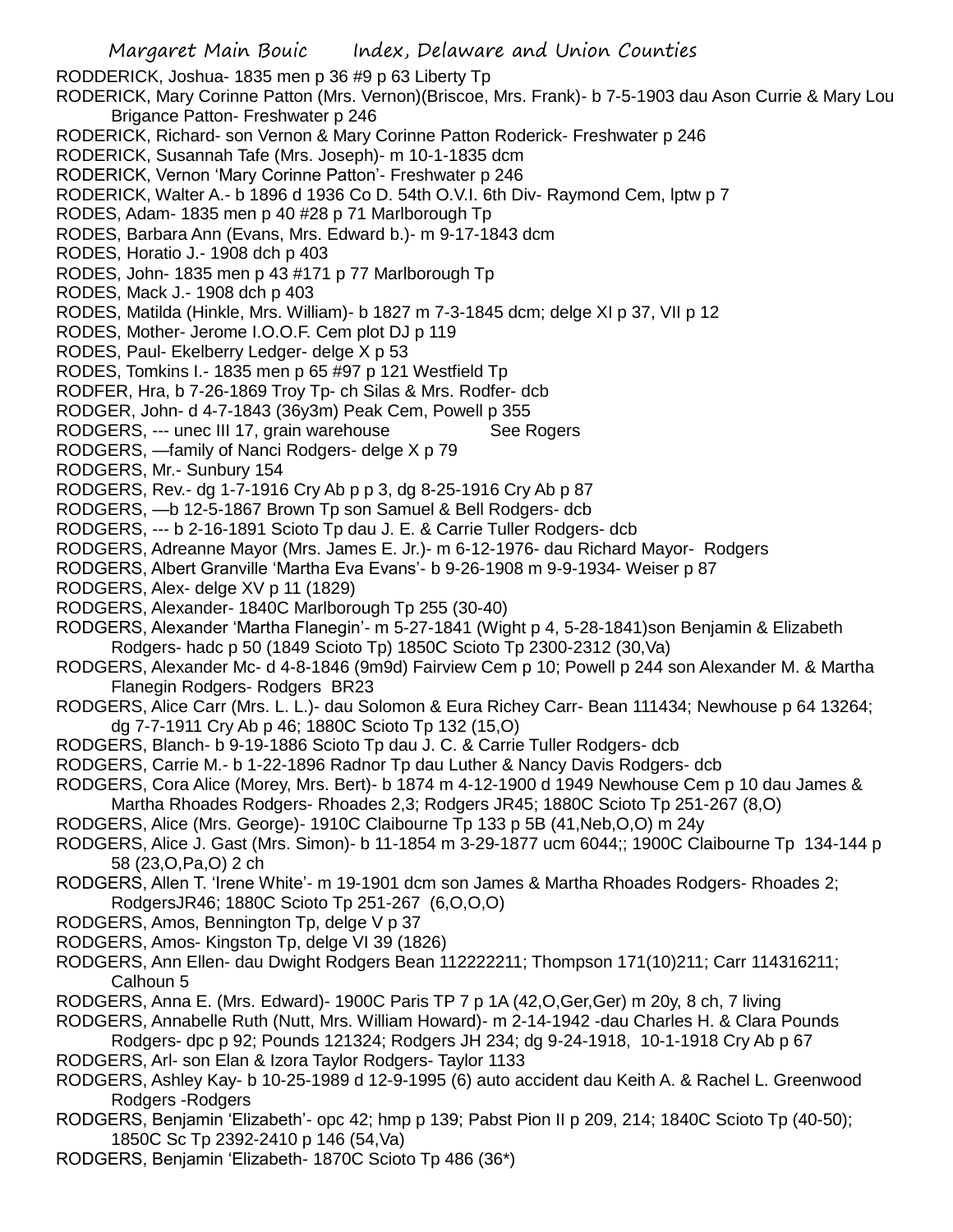RODGERS, Benjamin L. 'Mary'- mt 7-22-1857

- RODGERS, Benjamin 'Sarah J.'- 1910C Claibourne NP 130 p 5B (73,O,pa,Pa)( m2), m26 y
- RODGERS, Bert- son James & Martha Rhoades Rodgers- Rodgers JH48; Rhoa;des 2; 1880C Scioto Tp p 251  $(1, 0, 0, 0)$
- RODGERS, Bert L. 'Olive M., Graff'- son Eli A. & Rachel O'Harra Rogers- m 12-9-1903 dcm
- RODGERS, Betsy Jane (Phelin/Felin, Mrs. Robert)- m 3-23-1848 dcm
- RODGERS, Betty Jane (Gray, Mrs. Burdette- (Wilcox, Mrs. Charles)- div. dau Clarence & Ruby Patingale Rodgers- Rodgers
- RODGERS, Beverly (Mrs. Richard B.)(Bosely, Mrs. Henry)- Rodgers
- RODGERS, Blanche- b 3-1882 1900C Paris Tp 17 p 1B (18,O,O,O)
- RODGERS, Byxbe,Jr- delge VI p 8 (1826); delge V p 67, VI p 8
- RODGERS, Byxbe- 1820C Genoa Tp; 1908 dch p 379
- RODGERS, Caroline M. (Vansickle, Mrs. David)- m 7-4-1839 dcm
- RODGERS, Carrie M.- b 3-1886 dau Edward & Anna E. Rodgers- 1900C Paris Tp 7 p 1A (14,O,O,O)
- RODGERS, Carrie (Myers, Mrs. Asa)- 1915 uch p 1021
- RODGERS, Carrie Tuller (Mrs. James Elmer)- m 1885-dau John Tuller- dg 12-3-1909 Cry Ab p 76; Dodds 3,4; 1908 dch p 431; dumch p 373; Pabst Pion p 219; hadc p 119; Rodgers JR(43)
- RODGERS, Cassandra Loreti (Mrs. Danny)- m 9-25-1982 dau Benny Loreti & Mrs. Ralph Rodgers- Rodgers
- RODGERS, Chandler- dcga p 11, 12 Franklin Chronicle, Washington Tp 8-27-1820
- RODGERS, Charles 'Elizabeth Ann Bennett' m 3-4-1866 dcm, delge XI p 12
- RODGERS, Charles Elmer 'Doris Butters'- b 2-27-1903 m 6-2-1925 d 9-19-1953 son Charles Henry & Clara Belle Pounds Rodgers- opc 608; Pounds 121323; Rodgers JR233; dg 9-24-1918, dg 10-1-1918 Cry Ab p 66, 67; dcb
- RODGERS, Charles Henry 'Clara Pounds'- b 5-4-1876 m 8-15-1895 d 9-21-1918 (42-4-17) Fairview Cem p 13- son Ezekiel & Elizabeth Rodgers- ; hadc p 119; Rodgers JR23; Pounds (12132); hadc p 119; 1880C Scioto Tp 249-265 (4,O,O,O); dg 9-24-1918, dg 10-1-1918, Cry Ab p 66, 67
- RODGERS, Charles 'Mary'- b 7-1871 1900C Claibourne Tp 223-239 p 10A (28,O,O,O)
- RODGERS, Charles W.- b 5-1858 son Joseph & Mary W. Rodgers- 1900C Paris Tp 167-171 p 9B (42,O,O,O)
- RODGERS, Charles W.- son J. N. & Mary Baumgartner Rodgers- 1883 uch V p 647
- RODGERS, Chauncey 'Olive Osburn'- Pabst Pion II p 214
- RODGERS, Cheryl Ann- b 11-2-1958 dau Don Wilton & Nanci Marie Jones Rodgers- Pounds 12132321
- RODGERS, Clara Belle Pounds (Mrs. Charles Henry)- b 6-12-1870 m 8-15-1895 d 5-28-1952 Fairview Cem p 13- dau John & Zelinda Shoup Pounds- Pounds 12132; opc 458; RodgersJR23; 1880C Concord Tp 157
- RODGERS, Clara- dau J. N. & Mary Baumgartner Rodgers- 1883 uch V p 647
- RODGERS, Clarence J. "Happy"'Louise'- b 1906 d 10-17-1970 (64) Oakdale Cem I p 62 (O-R2-3); Rodgers; 1949, 1962 ucd
- RODGERS, Clarence E. 'Ruby Patingale'- b 2-16-1891 d 2-10-1959- son James Elmer & Carrie Tuller Rodgers- Dodds 4; dumch p 373; Pabst Pion II p 219; Rodgers JT213; Rodgers
- RODGERS, Clark 'Linna Bonnette'- b 1859 d 1946 Oakdale ; Maugans Anc p 100; see opc 618; 1910C Dover Tp 61-64 p 3A (50,O,O,Va)- m 26y
- RODGERS, Clark 'Nancy Barret'- m 12-13-1832 Madison Co, unec VII p 9
- RODGERS, Cora L. Perkins (Morey, Mrs. )(Mrs. Franklin L.)- m 5-21-1899 dcm- dau Justice & Lydia Gertrude Lewis Perkins
- RODGERS, Cynthia (Sechler, Mrs. Michael)- m 5-25-1991 St. Paul p 16, 141
- RODGERS, Cyrus 'Philetta Peck'- m 2-13-1845 dcm
- RODGERS, Danny 'Cassandra Loreti'- m 9-25-1982- son Ralph & Vesta Rodgers- Rodgers
- RODGERS, Darlene E. Dunlap (Mrs. James E.)- b 5-22-1917 d 5-27-1999 (82) Fairview Mem. Pk.- dau Lewis & Etta Webb Dunlap- Rodgers; 1961, 1964, 1969, 1971, 1980 dcd
- RODGERS, D. D.'Ida S. Andrews'- dumch p 457
- RODGERS, Deanna Rabe (Mrs. Jimmy Arden)- b 1-2-1942 m 11-1-1958- Weiser p 87
- RODGERS, Donald A. 'Ruth'- d 11-7-1972 (55) Oak Grove Cem, 1964, 1969, 1971 dcd
- RODGERS, Don Wilton 'Nanci Marie Jones'- b 6-16-1931 m 8-31-1957 son Charles Elmer & Doris Butters Rodgers- Pounds 1213232
- RODGERS, Dora- d 11-30-1883 (9-2-16) ucd Bk 2 p 20-22
- RODGERS, Dora- dau J. N. & Mary Baumgartner Rodgers- 1883 uch V p 647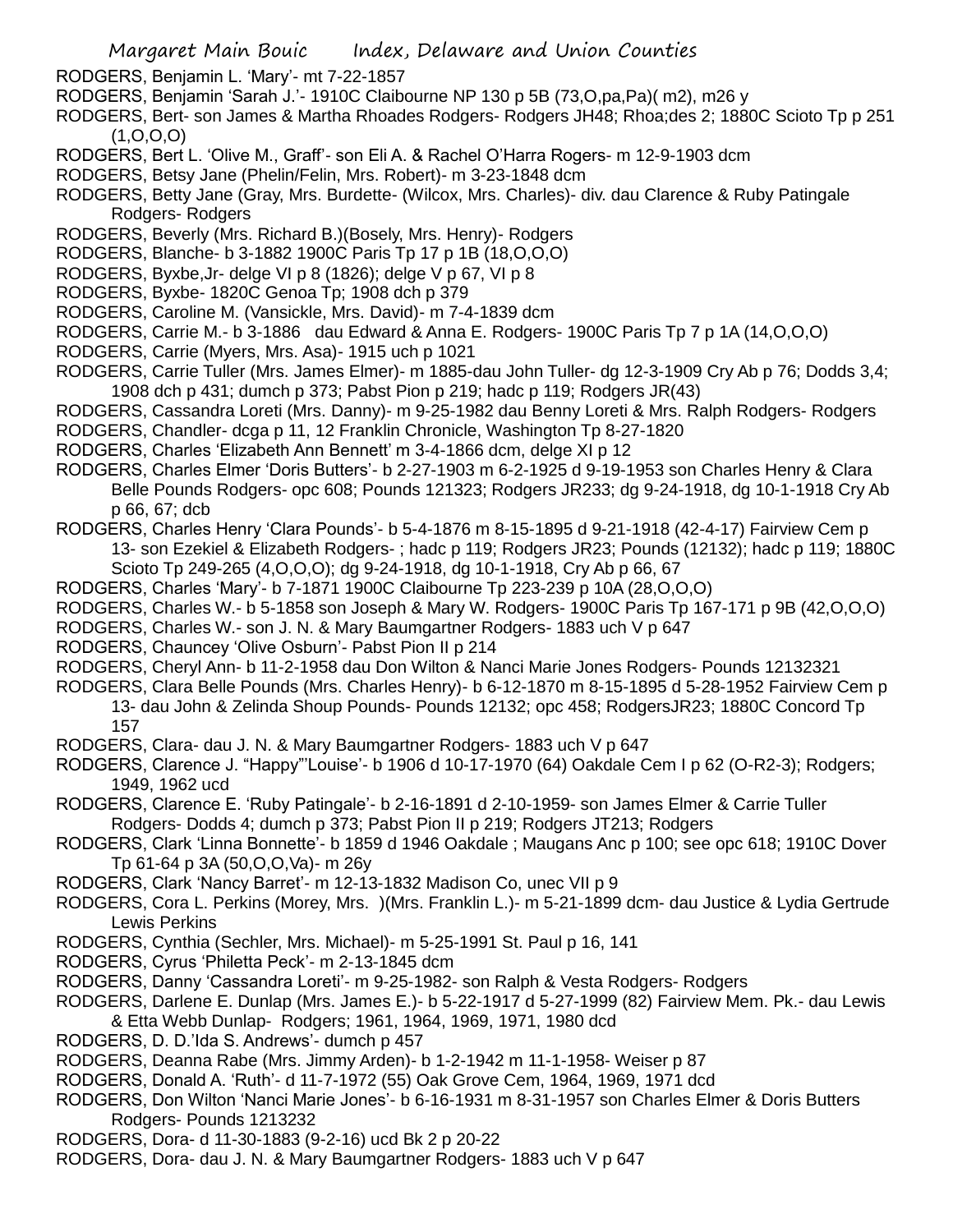RODGERS, Doris Leah Butters (Mrs. Charles Elmer)- b 8-7-1905 m 6-2-1925- Pounds (121323)

- RODGERS, Dorothy Jean Gates (Mrs. Herbert Elmer)- m 9-6-1957- Pounds (1213231)
- RODGERS, Dwight- son William D. & Edna Liggett Rodgers- Rittenhouse 5,6; Thompson 171(10)21; Bean 11222221; Calhoun 4,5; Carr 11431621
- RODGERS, Earnest- son George & Alice Rodgers- 1910C Claibourne NP 133 p 5B (17,O,O,Neb)

RODGERS, Earnest- b 3-16-1887 Delaware Town son Hiram & Sarah Peeters Rodgers- dcb

RODGERS, Ebenezer Pabst 5 p 3

- RODGERS, Edith (Edelblute, Mrs. George)- b 1881 m 11-5-1899 dcm d 1939 Oller Cem- dau James & Martha Rhoades Rodgers- Rhoades 2; Rodgers JR49
- RODGERS, Edna Ethel (Rouse, Mrs. )- b 2-12-1902 d 1-26-1964 (62) bur Marlborough Cem dau Allen & Carrie I. White, sister Donald Rodgers- Rouse; dcb
- RODGERS, Edna Grace- b 12-15-1892 Genoa Tp dau Henry M. & Laura J. Meeker Rodgers- dcb (see Rogers)
- RODGERS, Edna Liggett (Mrs. William D.)- b 12-7-1888 m 3-22-1911 d 11-25-1868 dau George & Jennie Thompson Liggett- Carr 1143162; Thompson 171(10)2; Calhoun 4,5; Rittenhouse; Bean 112222
- RODGERS, Edna V.- b 8-1885 dau Simon & Alice J. Gast Rodgers- 1900C Claibourne Tp 134-144 p 5B (14,O,O,O)
- RODGERS, Edward 'Anna E.'- b 5-1887 1900C Paris Tp 7 p 1A (43,O,O,O) m 20y
- RODGERS, E. J.- 1908 dch p 431
- RODGERS, Elaine- dau Dwight Rodgers- Rittnehouse 6; Carr 114316212; Bean 112222212; Thompson 171(10)212; Calhoun 5
- RODGERS, Eleanor (Mrs. James)- d 10-2-1867 (58y5m) Powell p 245; RodgersJR; 1860C Scioto Tp 896-897 (51,Pa)
- RODGERS, Elijah d 41-1845 (23-3-3) Fairview Cem p 10, Powell 244- son Benjamin & Elizabeth Rodgersopc 61
- RODGERS, Eliza (Mrs. George B.)- div 3-5-1829; delge IX p 36
- RODGERS, Eliza J. (Mrs. )- b Troy Tp 1820 mother of Emma Rodgers Benton- dg 10-14-1910 Cry Ab p 164
- RODGERS, Elizabeth Ann Bennett (Mrs. Charles)- m 3-4-1866 dcm; delge XI p 12
- RODGERS, Elizabeth (Mrs. Benjamin)- opc 43; 1850C Scioto Tp 2410 146 (55,Pa)
- RODGERS, Elizabeth (Cable, Mrs. Jonathan)- b 1837 d 1923 ped Lebra Lyn Lape Lacks 21; unec IX p 45
- RODGERS, Elizabeth (Mrs. Ezekiel)- b 1833 m 11-25-1866 d 10-2-1896 (63-9-4) Fairview Cem 11, Powell p 243- dau Benjamin & Elizabeth Rodgers- opc 168; probably 2nd wife; delge XI 75; dg 10-1-1918 Cry Ab p 67 1850C Scioto Tp 2410 p 146 (17,O); 1870C Sc Tp p 485 (36,O);1880C Sc Tp 249 (46,O)
- RODGERS, Elizabeth Flanegin (Mrs. Ezekiel)- m 6-8-1843- dau James & Nancy Flanegin- 1860C Scioto Tp 953-954 (40,O)
- RODGERS, Elizabeth- dau James & Eleanor Rodgers- RodgersJR3; 1860C Scioto Tp 896-897 (21,O)
- RODGERS, Elizabeth (King, Mrs. Elmore Y.)- m 1862 dau James Rodgers- 1883 uch V p 637
- RODGERS, Elizabeth Strain (Mrs. James)- m 12-29-1807 Ross Co marriages, D.A.R.
- RODGERS, Ella (Cunningham, Mrs. Jerome)- m 8-18-1895 delge V p 65
- RODGERS, Elmer- son Ezekiel & Elizabeth Rodgers- dg 10-1-1918 Cry Ab p 67
- RODGERS, Emanuel- b 10-1890 son Edward & Anna M. Rodgers- 1900C Paris Tp 7 p 1A (9,O,O,O)
- RODGERS, Estella Calhoun (Mrs. Jay)- b 4-18-1864 m 9-16-1880 d 9-24-1887 dau William & Susanna J. Bean Calhoun- Bean 112222
- RODGERS, Esther- 1870C Scioto Tp p 486 (10)
- RODGERS, Esther- 1870C Scioto Tp p 490 (28)
- RODGERS, Ezekiel- Pabst Pion II p 259; Ost p 1; dumch p 373; 1908 dch p 403; hm p 37, 124, 170
- RODGERS, Ezekiel 'Elizabeth Flanegin'- m 6-8-1843 dcm; 1850C Scioto Tp 22375 p 144 (29,O); 1860C Sc Tp 953-954 (40,Va)
- RODGERS, Ezekiel 'Mary Ann Dodds' 'Elizabeth Rodgers- b 8-4-1833 m 10-31-1861 (2) 11-26-1866 d 5-6- 1892 Fairvew Cem p 11m, Powell p 243, 260- son James & Eleanor Rodgers- opc 144; delge XI p 75; dg 1-1-1918, Cry Ab p 67; Pabst Pion p 214, 219; dcdeaths; 1850C Scioto Tp 2309-2321 (17,O);18 60C Sc Tp 897-897 (26,O), 1870C Scioto Tp p 486 (36\*)
- RODGERS, Flora M.- b 10-1893 dau Edward & Anna M. Rodgers- 1900C Paris Tp 7 p 1A (6,O,O,O)
- RODGERS, Frances- b 7-27-1883 Radnor Tp dau Charles & Elizabeth Bennet Rodgers- dcb
- RODGERS, Frances (Mrs. )- dau Mrs. J. E. Haas- dg 1-11-1918 Cry Ab p 4
- RODGERS, Frank- son James & Martha Rhoades Rodgers- Rodgers JR47; Rhoades 2; 1880C Scioto Tp 251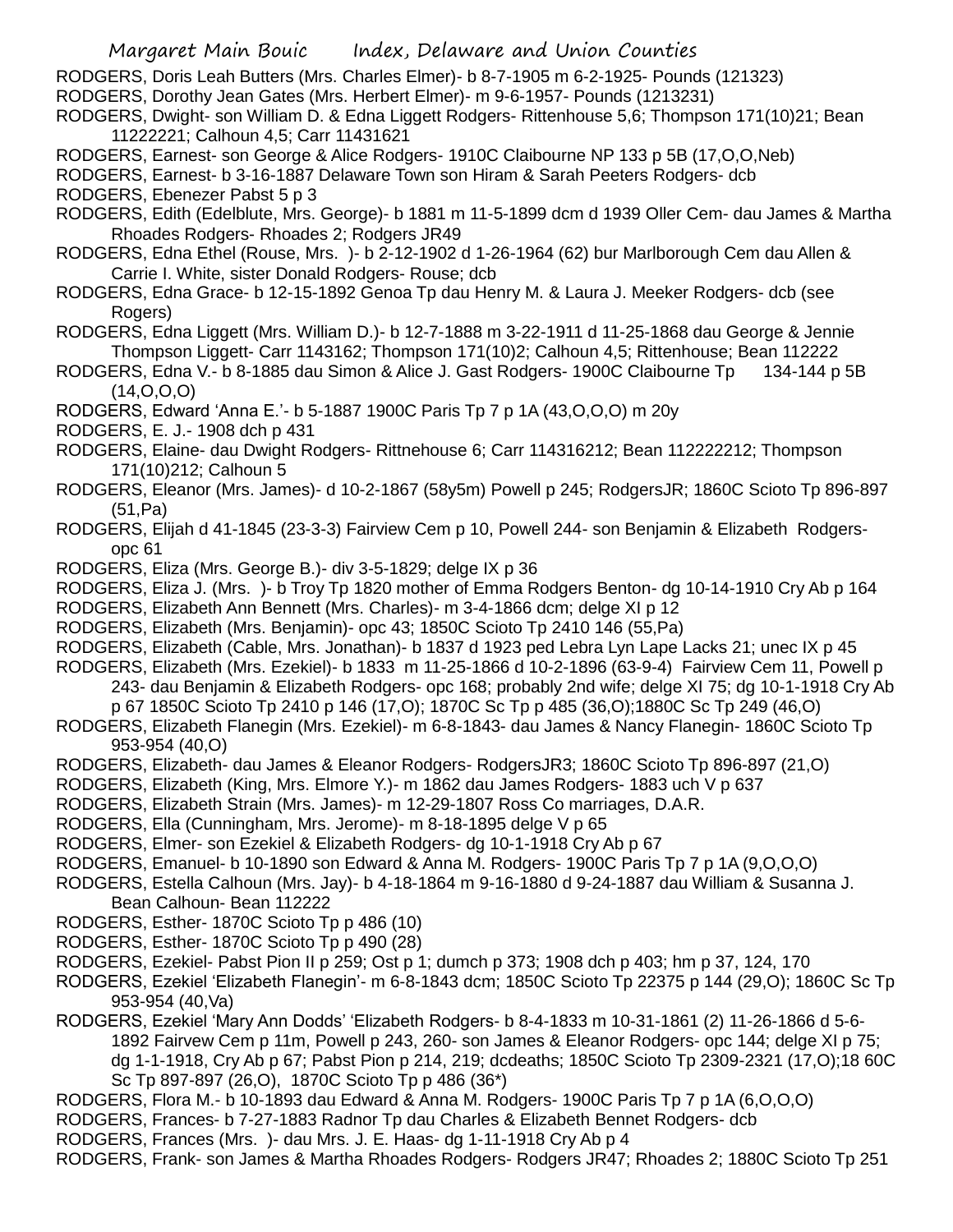(4,O,O,O)

- RODGERS, Franklin L. 'Cora L. Morey'- m 5-21-1899 dcm son Chauncey & Olive Osburn Rogers
- RODGERS, George- Scioto Tp, 1961 dcd
- RODGERS, George- d Friday- dg 11-29-1910 death; Cry Ab p 174
- RODGERS, George 'Alice'- 1910C Claibourne Tp 133 p 5B (45,O,O,O) m 24y
- RODGERS, George B. 'Eliza'- div 3-5-1829; delge IX 36
- RODGERS, George 'Ruth'- son Ida Osborn Rodgers- Rodgers
- RODGERS, George W.- b 9-1888 son Edward & Anna F. Rodgers- 1900C Paris Tp 7 p 1 A (11.O,,O.O)
- RODGERS, Gilbert- son George Rodgers- d week ago (16) dg 11-29-1910 Cry Ab p 174
- RODGERS, Grace (Cruikshank, Mrs. Martin)- m 9-9-1916 dau Charles H. & Clarabelle Pounds Rodgers- opc 553; Pounds 121321; dg 9-24-1918, dg 10-1-1918 Cry Ab p 66, 67
- RODGERS, Grace May- b 4-5-1897 d 12-18-1897 (1-4-8) Lewis Center- dau George & Mary Wild(i)man- dcb; dcdeaths
- RODGERS, Granville 'Martha M. Houseman'- m 9-21-1849 Madison Co, unec XI p 45
- RODGERS, Gretchen Lynn- b 5-1-1942 dau Albert Granville & Martha Eva Evans Rodgers- Weiser p 87
- RODGERS, Hannah Corbin (Mrs. James/Joseph)-d 6-24-1863 (52y2d) ped Virginia Mae Scott Hayden #458 23; unec XVII p 47, 55; 1883 uch V p 647, 508; Brown Graveyard, Prospect Tp, Powell p 260, 300
- RODGERS, Hannah (Mrs. John)- d 5-21- 1812 (31-1-12) Fairview Cem p 12, Powell 66
- RODGERS, Harriet (Stiffler, Mrs. John W.)- dau James & Martha Rhoades Rodgers- Rhoades 2,3; Stiffler 2,3; 1880C Scioto Tp 251 (15,O,O,O)
- RODGERS, Hattie- dau J. N. & Mary Baumgartner Rodgers- 1883 uch V p 647
- RODGERS, Harvey S. b 1868 d 8-7-1870 (1-8-12) Fairview Cem p 7, 11; Powell p 243, 245 son Ezekiel & Elizabeth Rodgers
- RODGERS, Henry hadc p 101 (Genoa Tp)
- RODGERS, Herbert Elmer 'Dorothy Jean Gates' b 6-3-1927 m 9-6-1957 son Charles Elmer & Doris Butters Rodgers- Pounds 1213231
- RODGERS, Herbert O.- d 11-13-1908 (0-1-29) Marysville, whooping cough, ucd Bk 3 p 174-80
- RODGERS, Howard- Pabst 2 p 19; Pabst Pion II p 214
- RODGERS, Ida Mae Osborn (Mrs. )- b 8-25-1908 Ashley d 9-27-1998 (90) Medina- sister Daisy Osborn-**Rodgers**
- RODGERS, Ida S. Andrews (Mrs. D. D.)- dau Bertrand & Rachel Hand Andrews- dumch p 457
- RODGERS, Ima Blanche (Honeter, Mrs. C. L.)- b 9-19-1886 d 1953 dau James Elmer & Carrie Tuller Rodgers-Dodds 4,5; dumch p 373; Pabst Pion II p 219; Bean (112415)
- RODGERS, Irene White (Mrs. Allen)- m 1-9-1901 dcm dau David & Rose Smith White- opc 377; Rhoades 2
- RODGERS, Isabelle Ruth (Scott, Mrs. Chester)- b 6-20-1912 dau Clarence & Ruby Patingale Rodgers-
- Rodgers RODGERS, Dr. Ivadale- 1908 dch p 360
- RODGERS, Ivadel- delge VII p 24; dg 1-3-1902
- RODGERS, James- 1870C Scioto Tp p 490 (30\*)
- RODGERS, James- 1870C Scioto Tp p 486 (8)
- RODGERS, James- delge IV 67 (1840C Genoa Tp)
- RODGERS, James- 1883 uch V p 637
- RODGERS, James Jr. 'Adreanne Mayor'- m 6-12-1976 son James E. & Darlene E. Dunlap Rodgers- Rodgers; 1961, 1964, 1969, 1971 dcd
- RODGERS, James Alfred- 11-1-1867Scioto Tp son James & Martha Rodgers- dcb
- RODGERS, James C.- d 4-3-1863 (12-2-2) son J. & H/R. Rodgers- Brown Graveyard, Prospect Tp, Powell p 260, 300
- RODGERS, James E.- 1908 dch p 103
- RODGERS, James E.'Darlene Dunlap'- b 1-13-1914 d 4-21-1998 (84) Fairview Mem. Pk- son Clarence & Ruby Patingale Rodgers- Rodgers; 1961, 1964, 1969, 1971, 1980 dcd
- RODGERS, James 'probably Eleanor'- 1840C Concord Tp 122 (40-50)
- RODGERS, James Elmer 'Carrie Tuller'- b 10-8/4-1862 m 2-21-1886/5 d 3-15-1889 Fairview Cem p 11, Powell p 243- son Ezekiel & Mary Ann Dodds Rodgers- opc 370; Dodds 3,4; dumch p 373; Pabst Pion II p 219; Rodgers JR43; 1880C Scioto Tp 249 (12); dcdeaths
- RODGERS, James L.- son Windfield & Mary L. Rodgers- 1880C Taylor Tp 18-19 (8,O,O,O)
- RODGERS, James 'Martha Rhoades'- b 1841 d 1898- son James & Eleanor Rodgers- 1908 dch p 403;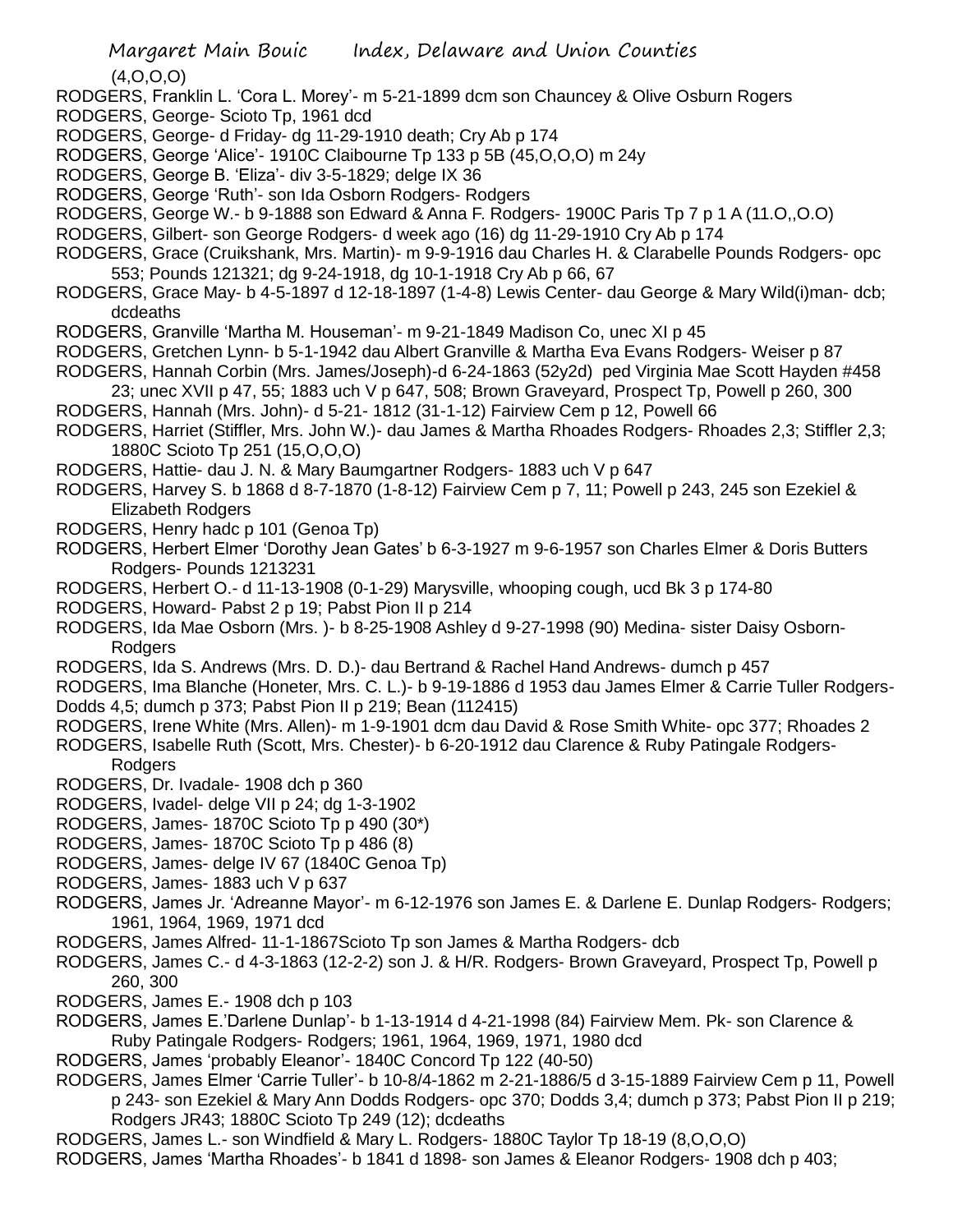RodgersJH4; Rhoades 1,2; 1850C Scioto Tp (10); 1860C Sc Tp 896 (19); 1880C Scioto Tp 251(44- O,Va,-); Powell p 260

- RODGERS, Jasper- 1961 dcd
- RODGERS, Jay 'Estella Calhoun'- Bean (112222)
- RODGERS, Jennifer Ann- b 8-31-1948 dau Albert Granville & Martha Eva Evans Rodgers- Weiser p 88
- RODGERS, J. H.- 1883 uch IV p 513
- RODGERS, John- Soldier- delge IV p 23
- RODGERS, John- 1870C Scioto Tp 490 (8)
- RODGERS, John 'Mary Skidmore'- m 8-30-1810 onwq I; uca p 87
- RODGERS, John- pallbearer for Mrs. Sarah Beard- dg 7-18-1912 Cry Ab p 142
- RODGERS, John- d 1859 (54-5-21) Stark Cem, Powell p 207
- RODGERS, John C.- son Windfield & Mary L. Rodgers- 1880C Taylor Tp 18-19 (3,O,O,O)
- RODGERS, John C.- d 9-17-1892 (76y3m) b Licking Co- Oakdale Cem 750 (92D)
- RODGERS, John- b 10-1880 grandson Joseph & Mary W. Rodgers- 1900C Paris Tp 167-171 p 10A (19,O,O,O)
- RODGERS, John- father of Otis C. Rodgers- Rodgers
- RODGERS, John P.- 1883 uch IV p 459
- RODGERS, John 'Sarah'- 1880C Scioto Tp 148-154 (40,O,O,O)
- RODGERS, Jonathan- 1908 dch p 403
- RODGERS, Jonathan James- b 12-29-1982 son James E. Rodgers- Rodgers
- RODGERS, Joseph/James 'Hannah Corbin'- b 3-9-1808 m 1-10-1833 d 1-23-1891 (82-10-14) Prospect Cem, Marion Co, Powell p 260, 300; 1883 uch V p 508, 647; Pabst Pion II p 214; ped Virginia Mae Scott Hayden #455 22; unec XVII p 47, 55; 1840C Concord Tp p 119 (30-40)
- RODGERS, Joseph 'Mary W.- b 6-1836 1900C Paris Tp 167-171 p 9B (65,O,Pa,Pa) m 44y
- RODGERS, Joseph N. 'Mary Bumgarner'- b 1-12-1845 m 3-25-1869- son Joseph & Hannah Corbin Rodgers-
- 1883 uch IV p 521, V p 647; delge XIV p 30- 1900C Richwood 333-351 p 13B (55,O,Va,Va) m 31y RODGERS, Josephine- granddau Rev. Ro(d)gers- delge XII p 36
- RODGERS, Joyce Ann (Timmons, Mrs. Joseph)- dau Rex L. & Winifred Marie Thomas Rodgers- Rodgers
- RODGERS, J. S. 'Rose'- b 10-1859 1900C Paris Tp 17 p 1B (42,O,O,Vt) m 11y
- RODGERS, Judi (Mrs. Bob)- Rodgers
- RODGERS, Julia- dau John & Sarah Rodgers- 1880C Scioto Tp 148-154 (12,O,O,O)
- RODGERS, Justin N.- son Keith A. & Rachel L. Greenwood Rodgers- Rodgers
- RODGERS, Kathy L. (Cole, Mrs. William D.,Jr.)- b 1952 m 9-1-1973 dau Donald A. & Ruth Rodgers-Rodgers; 1964, 1969, 1971 dcd
- RODGERS, Kay (Carman, Mrs. Wayne)- dau Richard B. & Beverly Rodgers- Rodgers
- RODGERS, Keith A. 'Rachel L. Greenwood'- son William & Sandra K. Rodgers- Rodgers
- RODGERS, Kristy- b 1956 dau Donald A. & Ruth Rodgers- 1964, 1969, 1971 dcd
- RODGERS, Launa- d 9-28-1882 (19y8m) Orange Tp, dcdeaths
- RODGERS, Leonard G. b 6-20-1884 Genoa Tp son H. M. & S. J. Meeker Rodgers- dcb
- RODGERS, LeRoy- b 12-10-1889 Scioto Tp- son James Elmer & Carrie Tuller Rodgers- Dodds 4; dumch p 373; Pabst Pion II p 219; dcb
- RODGERS, Lester A.- b 1-24-1896 d 3-9-1973 Claibourne Cem p 104
- RODGERS, Lillie- b 9-1887 dau J. S. & Rose Rodgers- 1900C Paris Tp 17 p 1B (12,O,O,O)
- RODGERS, Lillian (Penn, Mrs. Frank)- Rodgers JR4(10)
- RODGERS, Linna Bonnett (Mrs. Clark)- 1910C Dover Tp 61-64 p 3A (?,O,WVa,O) m 26y, 3 ch
- RODGERS, L. L.'Alice Carr'- Newhouse p 64 (13264), Bean (111434; Richey (15864); delge VII p 24, dg 1-3- 1902
- RODGERS, Lonora- 1870C Scioto Tp p 490 (3)
- RODGERS, Louis- b 6-1897 son Edward & Anna E. Rodgers- 1900C Paris Tp 7 p 1A (2,O,O,O)
- RODGERS, Louise (Mrs. Clarence)- b 1908 Oakdale I p 62 (O-R2-3); Rodgers; 1949, 1959, 1962 ucd
- RODGERS, Lulu B. (Rittenhouse, Mrs. Ed)- dau Elan & Izora Taylor Rodgers- Rittenhouse 3,4; Taylor 3,4
- RODGERS, Lyllie- 1870C Scioto Tp p 490 (5)
- RODGERS, —1870C Scioto Tp p 490 (6m)
- RODGERS, Mabel- b 3-20-1887 Berkshire Tp dau Charles & Mary Halligan Rodgers- dcb
- RODGERS, Mable- b 1-1893 dau Charles & Mary Rodgers- 1900C Claibourne Tp 223-239 p 10A (7,O,O,O)
- RODGERS, Mabel (Kaley, Mrs. Robert)- b 6-29-1889 m 11-17-1910 Weiser p 456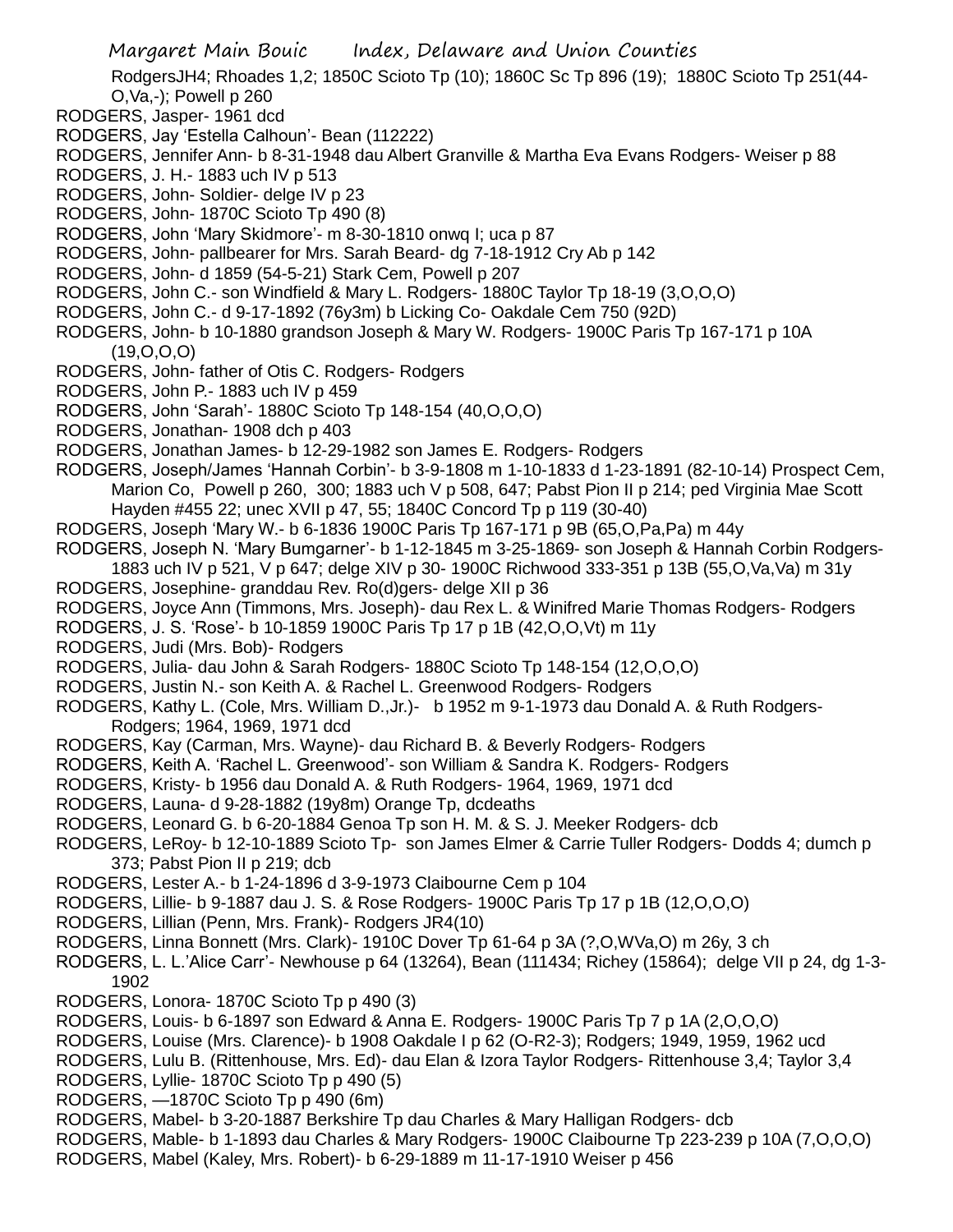Margaret Main Bouic Index, Delaware and Union Counties RODGERS, Margaret A. (Ferris, Mrs. H. C.)- b 8-30-1830 d 5-22-1905 Fairview Cem, Powell o 246 RODGERS, Margaret Kelly (Mrs. )- sister Mary Kelly Brown- dg 3-28-1911 Cry Ab p 22 RODGERS, Marlene (Grozier, Mrs. )- dau Clarence & Louise Rodgers- Rodgers; 1949 ucd RODGERS, Martha- dau Benjamin & Elizabeth Rodgers- 1850C Scioto Tp 2410 p 146 (15,O) RODGERS, Martha Eva Evans (Mrs. Albert Granville)- b 12-12-1901 m 9-9-1934 dau Frank Ernest & Florence Metzler Evans- Weiser p 87 RODGERS, Martha Flanegin (Mrs. Alexander)- m 5-27-1841 (Wight p 4, 5-28-1841)-dau James Flanegin- opc 34; Rodgers BR2 RODGERS, Martha M. Housman (Mrs. Granville)- m 9-21-1849 Madison Co, unec XI p 15 RODGERS, Martha Rhoades (Mrs. James)- b 1847 m 8-3-1865 dcm d 1932 Newhouse Cem p 10- dau Valentine & Barbara Rhoades- Rhoades 1,2; 1850C Scioto Tp 2403-2415 (8,O); 1880C Sc Tp 251 (48,O) RODGERS, Martha (Sanders, Mrs. James H,.)- m 3-23-1854 mt 3-29-1854; unec VI p 43, Sanders Bible RODGERS, Mary Ann Dodds (Mrs. Ezekiel)-b 1840 d 4-8-1864 (23-7-27) Fairview Cem p 7, 10, Powell 243, 245; dau James & Nancy McIlvain Dodds- Dodds 2,3; dumch p 373; Pabst Pion II p 219; 1850C Scioto Tp 2318 (10,O) RODGERS, Mary Bumgarner. (Mrs. Joseph N.)- b 10-1853 m 3-25-1869 dcm; delge XIV p 30; 1883 uch V p 647; 1900C Richwood 333-351 p 13B (46,O,O,O) m 31y, 5 ch 4 living; 1910C Claib-Richwood 325-332 p 12A (56,O,O,O) div, 4 ch RODGERS, Mary (Mrs. Charles)- b 3-1874 1900C Claibourne Tp 223-239 p 10A (26,O,O,O) m 9y, 3 ch RODGERS, Mary E.- dau James & Martha Rhoades Rodgers- RodgersJB44; 1880C Scioto Tp 251 (10,O,O,O) RODGERS, Mary J. Schofield (Mrs. Simon)- m 10-8-1874 ucm 5556; mt 3 p 2,3 RODGERS, Mary Katheryn (Smith, Mrs. Charles Horatio)- d 9-7-1898 dg 9-29-1911 Cry Ab p 65 RODGERS, Mary L. (Mrs. Windfield)- 1880C Taylor Tp 18-19 (32,O,Vt,O) RODGERS, Mary M.- b 1-1884 dau Edward & Anna E. Rodgers- 1900C Paris Tp 7 p 1A (16,O,O,O) RODGERS, Mary Skidmore (Mrs. John)- m 8-30-1810 onwq I RODGERS, Mary W. (Mrs. Joseph)- b 11-1833; 1900C Paris Tp 167-171 p 9B (66,O,O,O) m 44y RODGERS, Maudie- b 9-15-1882 Orange Tp dau ames & Lucy Green Rodgers- dcb RODGERS, Max J.- b 9-1899 son J. S. & Rose Rodgers- 1900C Paris Tp 17 p 1B (8/12,O,O,O) RODGERS, Mildred- b 3-1895 dau Charles & Mary Rodgers- 1900C Claibourne Tp 223-239 p 10A (5,O,O,O) RODGERS, Monich Smith (Mrs. )- sister Thomas Smith- unec IX p 15 RODGERS, Monna G.- b 3-8/3-1900 d 11-29-1972 (72) dau Charles H. & Clarabelle Pounds Rodgers- opc 554; dcb; Rodgers; Pounds 121322; dg 9-24-1918, 10-1-1918 Cry Ab p 66, 67 RODGERS, Myrtle- quartet, delge XV 36 RODGERS, Nanci Marie John (Mrs. Don Wilton)- b 1-11-1935 m 8-31-1957 dau William Paul Jones- Rodgers RODGERS, Nancy- # 633 Butters, Pounds, Rodgers- delge X p 79 RODGERS, Nancy Barret (Mrs. Clark)- m 12-13-1832 Madison Co, unec VII p 9 RODGERS, Napoleon- 1883 uch IV p 519 RODGERS, Olive Osburn (Mrs. Chauncey)- Rodgers RODGERS, Orval- b 3-4-1898 Orange Tp son Hiram & Emma Pastal Rodgers- dcb RODGERS, Otis C. 'Teresa Colleen Mitchell'- son John Rodgers- Rodgers

RODGERS, Patricia- dau Dwight Rodgers- Rittenhouse 6; Carr 1143162123; Bean 112222213; Thompson 171(10)212; Calhoun 5

- RODGERS, Paul- pallbearer for Frank D. King,Jr.- dg 9-13-1907 Cry Ab p 70; pallbearer for Miss Elizabeth Patterson- dg 3-3-1911 Cry Ab p 14
- RODGERS, Perry J.- b 12-1877 son Simon & Alice J. Gast Rodgers- 1900C Claibourne Tp 134-144 p 5B  $(22, 0, 0, 0)$
- RODGERS, Philemon- delge V p 67, VI p 8; Pabst Pion II p 218; 1820C Genoa Tp
- RODGERS, Philetta Peck (Mrs. Cyrus)- m 2-13-1845 dcm
- RODGERS, Rachel L. Greenwood (Mrs. Keith A.)- dau Gary & Rebecca North- Rodgers
- RODGERS, Ralph- b 12-1898 son Charles & Mary Rodgers- 1900C Claibourne Tp 223-2239 p 10A (1,O,O,O)
- RODGERS, Ray- b 12-1884 son Joseph N. & Mary Bumgarner Rodgers- 1900C Richwood 333-351 p 13B  $(15,0,0,0)$
- RODGERS, Rebecca- b 1837 d 1913 Claibourne Cem p 79
- RODGERS, Rebecca A. (Hicks, Mrs. Thomas)- m 8-9-1877 ucm 6100

RODGERS, Rebecca (Mrs. )- b 7-1836 mother of John Petty- 1900C Claibourne Tp 101-108 p 5A (63,O,O,O)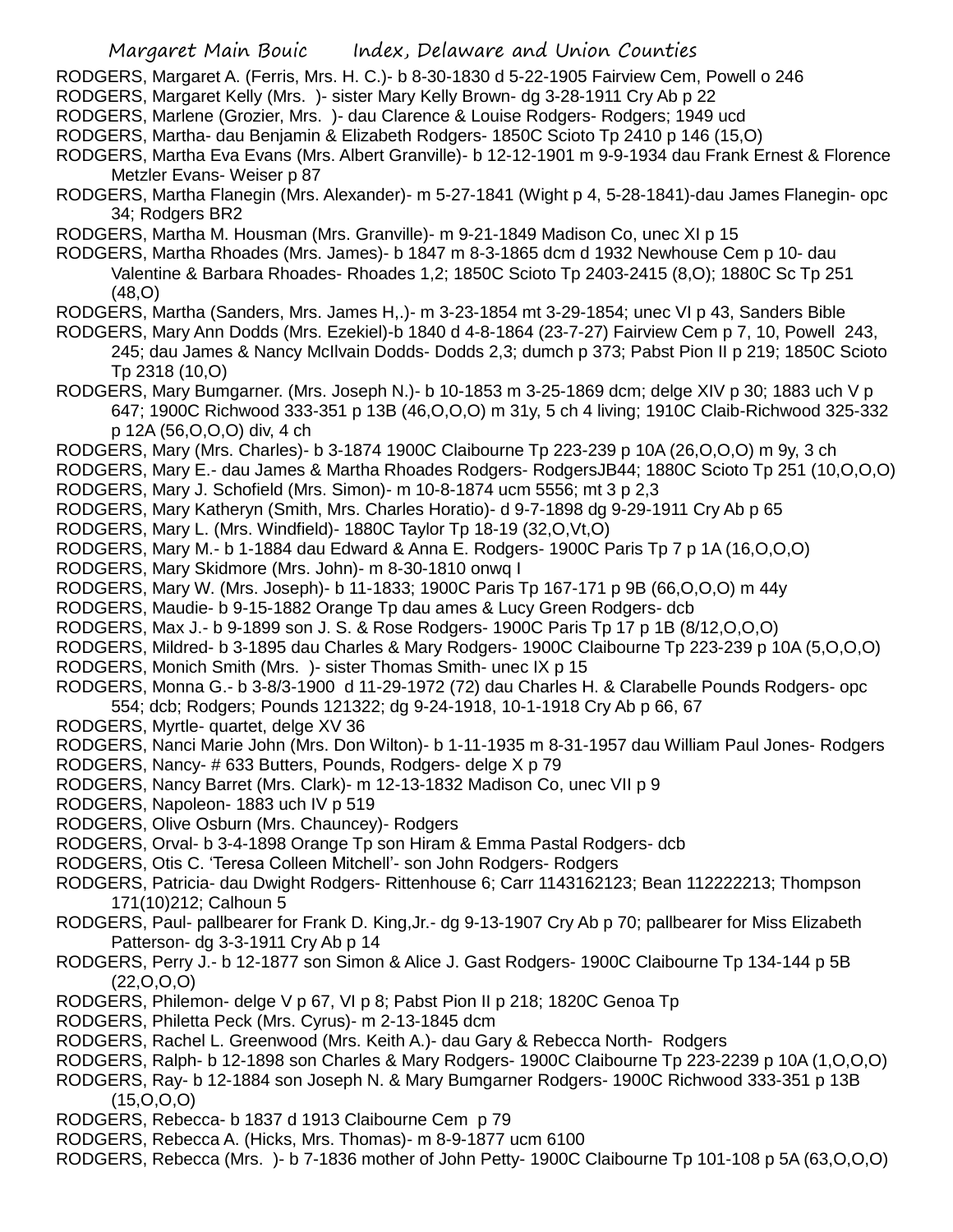4 ch, 2 living; 1910C Claib. Tp 121-123 p 5A (73,O,O,O) 6 ch, 1 living

RODGERS, Rex L. 'Winifred Marie Thomas'- b 2-16-1916 m 6-6-1937 d 12-5-1997 (81) Radnor Cem- son Clarence E. & Ruby Patingale Rodgers- Rodgers; delge XI p 82 (1940 draft)

- RODGERS, Richard B. 'Beverly'- Rodgers
- RODGERS, Richard L. b 12-30-1951 d 1-1-1984 (32) Greenlawn Cem, Crestline- Vietnam- son Richard B. & Beverly Rodgers- Rodgers
- RODGERS, Robert- delge XIV p 11 (1838)
- RODGERS, Robert "Buck" 'Judy Long'- son Rex L. & Winifred Marie Thomas Rodgers- Rodgers
- RODGERS, Robert 'Nancy'- dau Ida Osborn Rodgers- Rodgers
- RODGERS, Rosanna (Beecher, Mrs. George)- dau M. W. & Mary Rodgers- Beecher 1,2
- RODGERS, Rose (Mrs. J. S.)- b 1-1865 1900C Paris Tp 17 p 1B (35,O,O,O) m 11y, 1 ch
- RODGERS, Rosety- d 12-4-1872 (2-2-22) Newhouse Cem p 7; dau J. & M. A. Rodgers
- RODGERS, Ruble, Miss- quartet, delge XV p 36, Kirkpatrick reunion
- RODGERS, Ruby E. Patingale (Mrs. Clarence)- b 10-17-1894 d 12-26-1987 (93) Fairview Cem- dau James & Alice Walter Patingale- Rodgers(JR213); Dodds 4; 1961 dcd
- RODGERS, Ruby- b 7-8-1888 Berkshire Tp dau Reed & Clar Kilpatrick Rodgers- dcb
- RODGERS, Ruth (Mrs. Donald A.)- 1964, 1971 dcd
- RODGERS, Ruth (Mrs. George)- Rodgers
- RODGERS, S.- CCC (Brown Tp)
- RODGERS, Sabrina (Landon, Mrs. Russell B.)- b 10-27-1835 m 10-16-1856 3-13-1921 Prospect Cem- dau Joseph/James & Hannah Rodgers- 1883 uch V p 508 ped Roberta "Bobbie" Wolf Villacres 31; ped Virginia Mae Scott Hayden 11; unec XVII p 11, 47, 55;
- RODGERS, Samuel- delge VII p 48, Sunbury T
- RODGERS, Samuel- delge IV p 67, 1840 Genoa Tp
- RODGERS, Samuel- rec p 11
- RODGERS, Samuel- delge XV p 12, Little Account Book
- RODGERS, Sandra K (Mrs. William)(Conn, Mrs. )- Rodgers
- RODGERS, Sarah- d 2-25-1883 (49-11-20) Genoa Tp, b Pa- dcdeaths
- RODGERS, Sarah B.- b 9-1860 dau Joseph & Mary W. Rodgers- 1900C Paris Tp 167-171 p 9B (39,O,O,O)
- RODGERS, Sarah (Call, Mrs. )- b Wales, d Thursday (85) dg 1-28-1908 Cry Ab p 102
- RODGERS, Sarah J. (Mrs. Benjamin)- 1910C Claibourne NP p 5B (63,O,O,Eng)- m 26y, 2 ch, 1 living
- RODGERS, Sarah Jane (Flanegin, Mrs. William)- m 4-5-1838 dcm d 3-2-1894 (76-0-2) Fairvew Cem p 9; hm p 173; opc 37 ; 1850C Dover Tp 808-824; 1870C Scioto Tp 2 (52,Va)
- RODGERS, Sarah (Mrs. John)- 1880C Scioto Tp 148 (30,O)
- RODGERS, Shirley (Van Sickle, Mrs. Roger)- dau James E. & Darlene E. Dunlap Rodgers- Rodgers' 1961(14), 1964 dcd
- RODGERS, Simon 'Alice J. Gast'- b 2-1847 m 3-29-1877 ucm 6044;1900C Claibourne Tp 134-144 p 5B (53,O,Va,Va) m 23y
- RODGERS, Simon 'Mary J. Schofield'- m 10-8-1874 ucm 5556; mt 3 p 2,3
- RODGERS, S. S.- d last week burial Morton's Corners; dg 3-20-1903 Cry Ab p 175
- RODGERS, Steven Charles- b 8-3-1961 son Don Wilton & Nanci Marie Jones Rodgers- Pounds 12132322
- RODGERS, Steven Richard- b 11-19-1987 son James & Adreanne Mayor Rodgers -Rodgers
- RODGERS, Susan (Barnes, Mrs. Levi)- 1883 uch V p 78
- RODGERS, Suzette Lynn- b 8-3-1965 dau Don Wilton & Nanci Marie Jones Rodgers- Pounds 12132323
- RODGERS, Teresa Colleen Mitchell (Mrs. Otis C.)- m 6-15-1969 dau Thomas A. Mitchell- Rodgers
- RODGERS, Theodore 'Zoa Thomas'- m 11-28-1899 son Chauncey & Olive Osburn Rodgers- dcm
- RODGERS, Thoburn T.- b 9-1-896 son James Elmer & Carrie Tuller Rodgers- Dodds 4; Rodgers; dcb
- RODGERS, Thomas- 1840C Marlborough Tp p 250 (20-30)
- RODGERS, Tom 'Veronica'- son Rex L. & Winifred Marie Thomas Rodgers- Rodgers
- RODGERS, Walter F.- delge XI p 82 (1940 draft)
- RODGERS, Warren- pallbearer for Frank D. King,Jr.- dg 9-13-1907 Cry Ab p 76
- RODGERS, William- funeral at St. Mary's, interment St. Mary's dg 3-28-1904, 3-29-1904, Cry Ab p 235, 236
- RODGERS, William F.- son Benjamin & Elizabeth Rodgers- 1850C Scioto Tp 146 (24,O); Rodgers
- RODGERS, Rev. W. H.- 1915 uch p 225; 1883 uch V p 41; unec XV p 35
- RODGERS, William H.- 1883 uch IV p 491
- RODGERS, William H.- son James & Martha Rhoades Rodgers- Rodgers JR42; 1880C Scioto Tp 251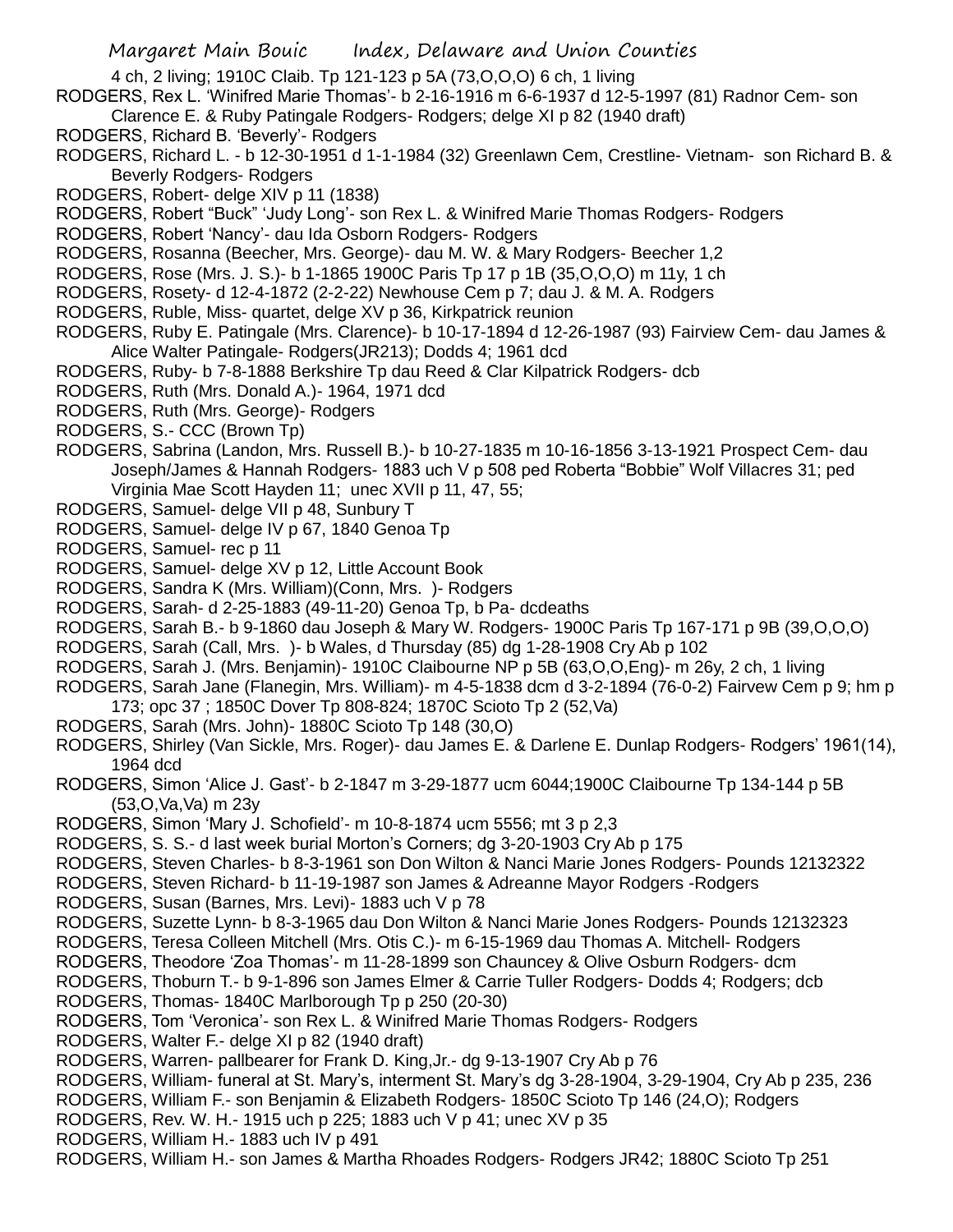(14,O,O,O)

RODGERS, William- son J. & E. Rodgers- d 12-13-1863 (34-10-16) Fairview Cem p 7; Powell p 245

RODGERS, William N.- son Windfield & Mary L. Rodgers- 1880C Taylor Tp 18-19 (1,O,O,O)

RODGERS, William 'Sandra'- Rodgers

RODGERS, ----(Mrs. William)- dau Mrs. Patrick Kelley- dg 9-21-1900, Cry Ab p 35

- RODGERS, Windfield 'Mary L.'- 1880C Taylor Tp 18-19 (32,O,O,O)
- RODGERS, Winifred Marie Thomas (Mrs. Rex L.)- b 6-25-1917 d 6-6-1997 (79) Radnor Cem- dau Edwin & Verna Evans Thomas- Rodgers
- RODGERS, Winifred (Orahood, Mrs. Ray)- m 8-10-1947 dau Clarence & Ruby Patingale Rodgers- Rodgers
- RODGERS, Zella?- dau George & Alice Rodgers- 1910C Claibourne NP 133 p 5B (22,O,O,Neb)
- RODGERS, Zoa Thomas (Mrs. Theodore)- m 11-28-1899 dcm
- RODIE, Caroline Maine (Jennings, Mrs. John)(Mrs. William S)- dau Ibrahim Pasha & Catherine Arney Maine-Asp 1773
- RODIE, William S. 'Caroline Maine'- Asp (1773)
- RODIE, Willmoth- b 1-1819 1900C Darby Tp 138-144 p 7A (81,Pa,Pa,Pa) wid, 4 ch
- RODIS, Dorothea (Stapf, Mrs. Hans der Jung)- d 3-8-1694 dau Hans & Marie Rodis- dcc James Fathbruckner 577
- RODIS, Hans 'Marie'- dcc James Fathbruckner 1154
- RODIS, Marie (Mrs. Hans)- dcc James Fathbruckner 1155
- RODMAN, A. L.- delge XV p 10 (Oxford Tp, 1890)
- RODMAN, Al 'Albina Maine'- As (1015); (1316(11)1)
- RODMAN, Albina Maine (Mrs. Al)- b 1-10-1829 dau Thomas & Hannah Russell Maine- As 1015; Main 1316(11)1
- RODMAN, Alfred- 1908 dch p 500
- RODMAN, Alpheus- 1850C Radnor Tp 99 178 (12,O)
- RODMAN, Alpine C. 'Nellie/Mayme Helen Price'- d 12-16-1970 (80)- son Alp Jones & Elizabeth Delphins Thomas Rodman- Rodman; 1961, 1964, 1969 dcd; dg 8-15-1916 Cry Ab p 82
- RODMAN, Alp Jones 'Maria Theresa Mills''Elizabeth "Lizzie" Delphine Thomas'- b 4-7-1837 m 6-29/22-1861 dcm (2) 10-30-1873 d 8-7-1916 (79y4m) son James & Martha Rodman dg 8-15-1916 Cry Ab p 82; dcq Mary Rodman Swickheimer 2; 1908 dch p 403; Mills 1; Mills ST p 2
- RODMAN, Brenda S. (Mrs. Jim R.)- 1980 dcd
- RODMAN, Carolyn Mae (Litzenberg, Mrs. Bob)- b 1-30-1949- dau Donald Eugene & Lola Hickok Rodman-Rodman; Weaver 1259(10)31
- RODMAN, Charles- son Alp Jones & Elizabeth Delphine Thomas Rodman dg 8–1-5-1916 Cry Ab p 82
- RODMAN, Charles J. 'Mary Quillen'- d 2-10-1960 (73) bur Prospect- Rodman
- RODMAN, Charles W. 'Glennalu Mountz'- m 8-29-1948 Rodman
- RODMAN, Charles William- son Charles J. & Mary E. Quillen Rodman- Rodman
- RODMAN, Deborah- b 1964 dau Donald E. & Judith E. Rodman Weaver 1259(10)321; 1975. 1977 ucd
- RODMAN, Donald Edward 'Judith E.' 'Debbie McKinley'- b 2-3-1952 m 1-21-1994 d 5-31-1999 (47) Prospect Cem- son Donald Eugene & Lola J. Hickok Rodman- Rodman; Weaver 1259(10)32; 1977, 1979, 1981, 1983 ucd
- RODMAN, Donald Eugene 'Lola J. Hickok'' Judith Jones'-b 8-16-1930 m(1) 8-16-1930 m(2) 10-28-1971 d 11- 12-1999 (69) Prospect Cem- son Fred & Dorothy Ward Rodman- Rodman Weaver (1259(10)3
- RODMAN, Dorothy Ward (Mrs. Fred)- Rodman
- RODMAN, Drusilla- dau Mary Perry- dcw Bk 2 p 332
- RODMAN, Eliza Lorillard (Mrs. Henry Scott)- b 9-29-1841 m 2-16-1855 dau Jacob & Eliza Ann Bayard Lorillard- Weiser p 210
- RODMAN, Elizabeth Smith (Mrs. Leslie Lynn)- Rodman
- RODMAN, Ellsworth- son Alp Jones & Maria Theresa Mills Rodman dg 8-15-1916 Cry Ab p 82
- RODMAN, Evannah (Smith, Mrs. Irwin)- m 2-15-1829; dcga p 46 Del Pat & Fr Chron
- RODMAN, Fred 'Dorothy Ward'- Rodman
- RODMAN, George- son Alp Jones & Maria Theresa Mills Rodman dg 8-15-1916 Cry Ab p 82
- RODMAN, George A. 'Lori Rogers'- m 6-18-1978- 1985 uch p 81
- RODMAN, George- b 1956 -son Hugh W. & Leah Hedges Rodman- Rodman; 1961, 1964, 1969, 1971 dcd
- RODMAN, Gerald- son Raymond A. & Harriet L. Rodman- Rodman
- RODMAN, Glennalu Mountz (Mrs. Charles W.)- m 8-29-1948- Rodman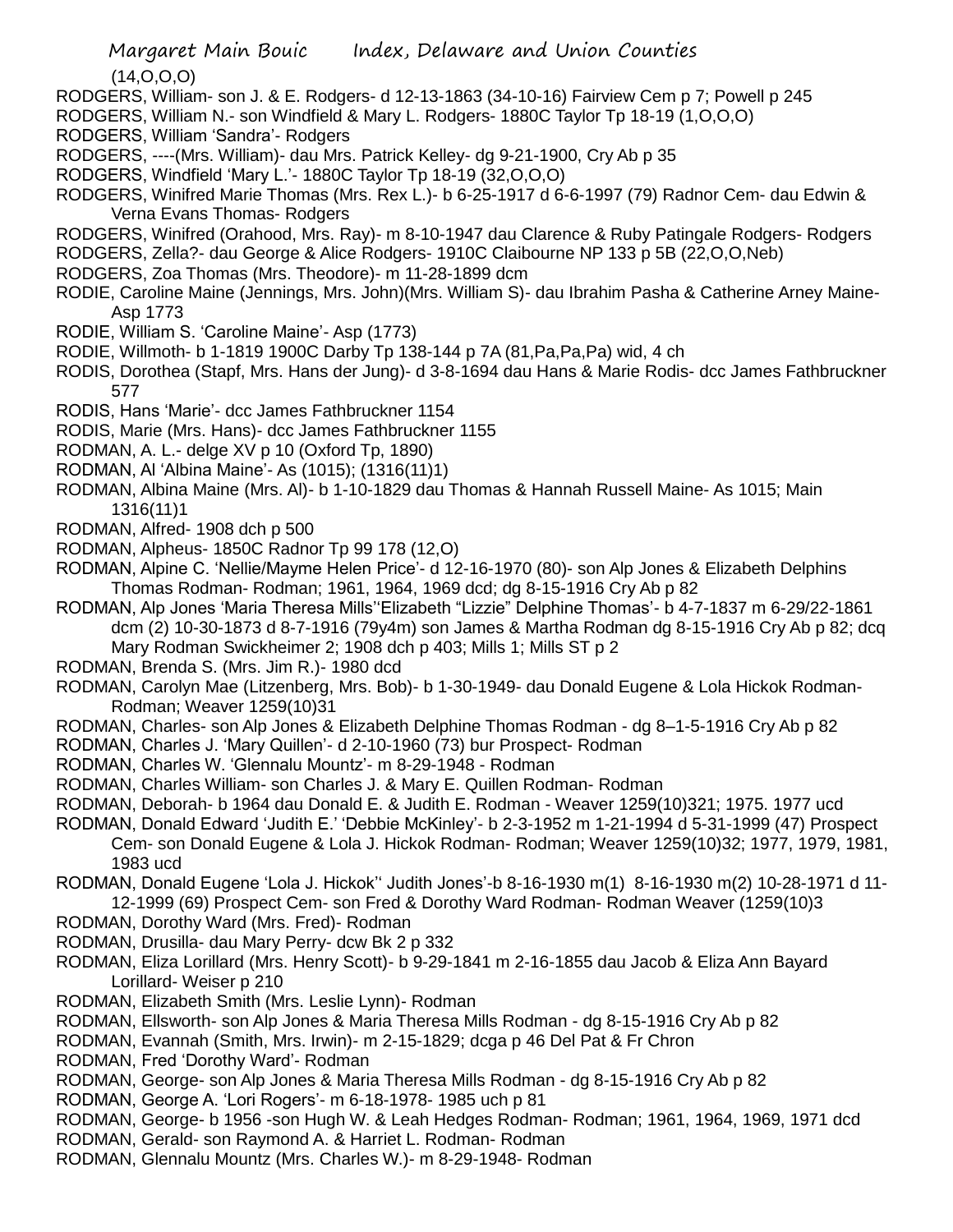- RODMAN, Grace (Griffiths, Mrs. )- dau Alp Jones & Elizabeth Delphine Thomas Rodman dg 8-15-1916 Cry Ab p 82
- RODMAN, Guy- son Alp Jones & Elizabeth Delphine Thomas Rodman dg 8-15-1916, Cry Ab p 82 RODMAN, H.- delge XV p 52 (1908 Radnor Tp)
- RODMAN, Harriet (Gray, Mrs. )(Hamilton, Mrs. Samuel)- d 1882; 1883 uch V p 626
- RODMAN, Harriet L. (Mrs. Raymond)- d 6-26-1971 (71) Radnor Cem- Rodman
- RODMAN, Harry- son Alp Jones & Elizabeth Delphine Thomas Rodman dg 8–15-1916 Cry Ab p 82
- RODMAN, Henry Scott 'Eliza Lorillard'- b 11-4-1928 m 2-16-1855 d 6-1898- Weiser p 210
- RODMAN, Hugh 'Leah L. Hedges'- m 5-24-1942- son Alpine C. & Nellie Price Rodman- Rodman; 1961, 1964, 1969, 1971, 1980 dcd
- RODMAN, Jacob Lorillard- b 8-5-1865 son Henry Scott & Eliza Lorillard Rodman- Weiser p 210
- RODMAN, James- 1835 men 24 #159 p 39 Delaware Tp
- RODMAN, James- delge IX p 53, printer
- RODMAN, James Ellsworth 'Mary B. Krause'-son Alp James & Maria Theresa Mills- Mills St. p 2
- RODMAN, James- b 1958 son Hugh W. & Leah L. Hedges Rodman- Rodman; 1961, 1964, 1969, 1971 dcd RODMAN, James I.- 1908 dch p 403
- RODMAN, James Madison 'Martha Thomas- b 8-30-1813 m 3-17-1836 son John & Susan Rodman- dcq Mary Rodman Swickheimer 4
- RODMAN, James R.- son Charles J. & Mary E. Quillan Rodman- Rodman
- RODMAN, Jim R.- Brenda S.'- 1980 dcd
- RODMAN, John- delge XV p 11 (Little account book, 1829)
- RODMAN, John Alpine 'Susan Annette Doubikin'- b 1951 m 1-10-1976 son Hugh W. & Leah L. Hedges Rodman- Rodman; 1961, 1964, 1971, 1980 dcd
- RODMAN, John son Mae M. Rodman- Rodman
- RODMAN, John 'Marinda Eliza Gear'- m 5-27-1866 delge XI p 26
- RODMAN, John 'Susan' dcq Mary Rodman Swickheimer 8; 1820C Radnor Tp
- RODMAN, Joshua- b 1976 son John Alpine & Susan Annette Doubikin Rodman 1980 dcd
- RODMAN, Judith E. Jones (Thacker, Mrs. )(Mrs. Donald Eugene)- m 10-28-1971 Rodman 1977, 1979, 1981 1983 ucd
- RODMAN, Julia Edgar (Martine, Mrs. James Edgar)- b 3-3-1863 m 107-1905 dau Henry Scott & Eliza Lorillard Rodman- Weiser p 210
- RODMAN, Lavina E. Draper (Mrs. Uriah B.)- m 10-31-1860 ucm (Hearl)
- RODMAN, Leah L. Hedges (Mrs. Hugh)- m 5-24-1942- Rodman; 1961, 1964, 1969, 1971, 1980 dcd
- RODMAN, Leslie Lynn 'Elizabeth Smith'- b 2-18-1951 d 7-27-1994 (43)- son Charles W. & Glennalou Mountz Rodman- Rodman
- RODMAN, Lillie B. Steele (Mrs. Thomas George)- Mills St. p 2
- RODMAN, "Lizzie" Elizabeth Delphine Thomas (Mrs. Alpine Jones)- m 10-30-1873 dau Richard & Mary Warren Willis Thomas- dg 4-20-1894 Cry Ab p 165; dcq Mary Rodman Swickheimer 3; dg 8-15-1916 Cry Abp82
- RODMAN, Lola J. Hickok (Mrs. Donald Eugene)- b 9-30-1832 m 8-16-1930 dau Frank & Ethel Warren Hickok-Rodman; Wever 1259(10)3
- RODMAN, Lori Rogers (Mrs. George A.)- m 6-18-1978 dau Emanuel & Rhoda Marie Jewell Rodman 1985 uch p 81
- RODMAN, Louise de Lancey (Fredericks, Mrs. Alfred DeForest)(Saunders, Mrs. Thomas Willett Stillman)- b 5- 17-1860 m(1)12-9-1886 (2) 2-21-1906 dau Henry Scott & Eliza Lorillard Rodman- Weiser p 210
- RODMAN, Louisa E. Drap(p)er (Mrs. Uriah)- m 10-31-1860 ucm 3095
- RODMAN, Luke A.- b 10-9-1968/1978 son John Alpine & Susan Doubikin Rodman- Rodman ; 1980 dcd
- RODMAN, Mae M. (Mrs. )- d 11-28-1969 (84) Prospect Cem- Rodman
- RODMAN, Maira T.- b 1841 d 1873 Radnor Cem- Powell p 226
- RODMAN, Maria Theresa Mills (Mrs. Alp James)- m 6-22-1861 dcm- dau Pierson & Elizabeth Crampton Mills-Mills St. p 2; Mills 1; 1908 dch p 500; dg 8-15-1916 Cry Ab p 82
- RODMAN, Maria (Smith, Mrs. Almond)- m 5-1829 dcga p 46 Del Pat & Fr Chron- 1880 dch p 787
- RODMAN, Marinda Eliza Gear (Mrs. John)- m 5-27-1866 delge XI p 26
- RODMAN, Martha L.- dau Hugh W. & Leah Rodman 1961(1), 1964, 1969, 1971 dcd
- RODMAN, Martha May- b 4-12-1871 Radnor Tp- dau Alp James & Maria Theresa Mills- Mills St. p 2; dcb
- RODMAN, Martha Thomas (Mrs. James Madison)\_- b 8-1-1814 m 3-27-1836 d 8-20-1839 Radnor Cem- dau William & Margaret Owens Thomas- dcq Mary Rodman Swickheimer 5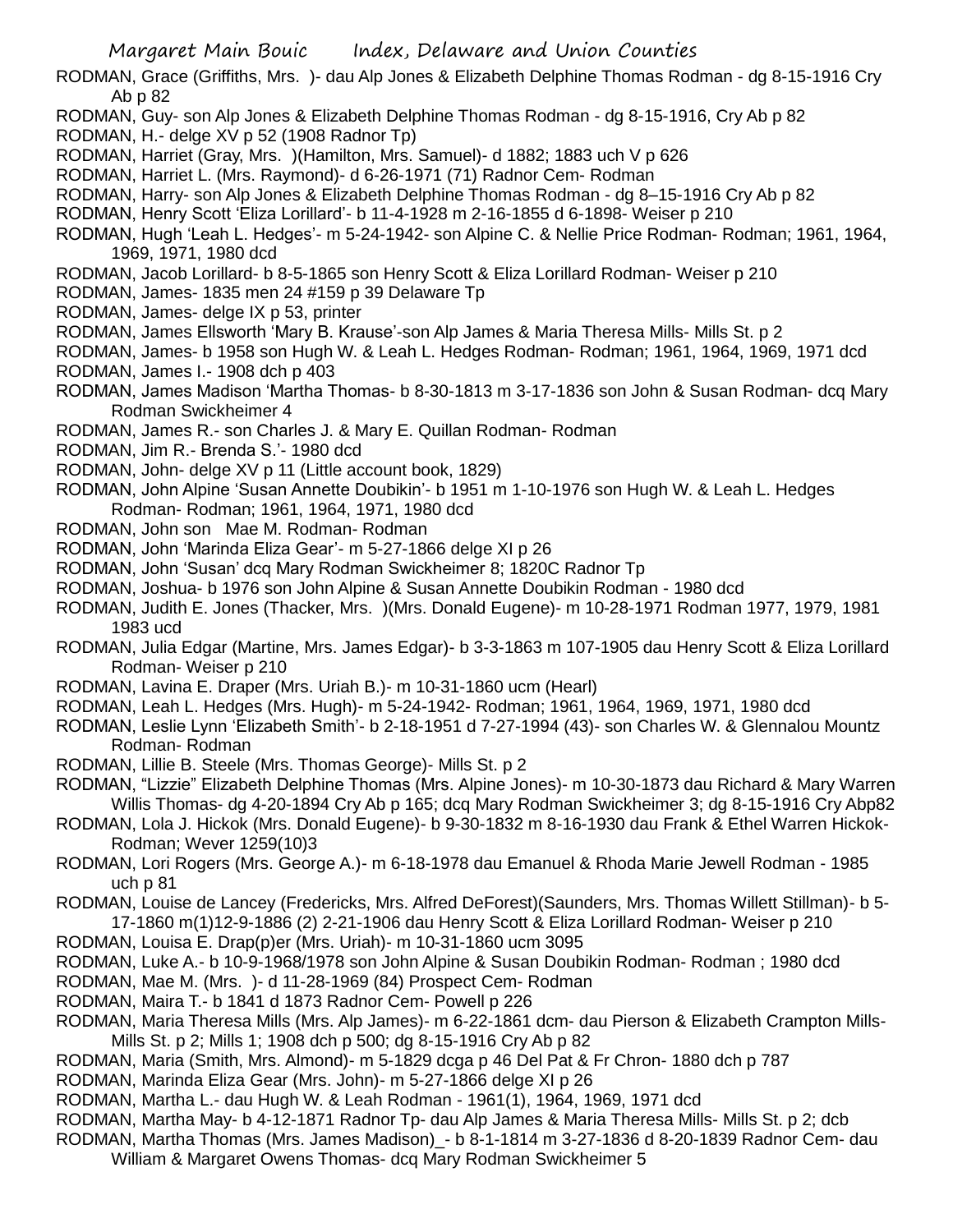RODMAN, Mary Eilene (Spencer, Mrs. )- dau Alpine C. & Nellie Price Rodman- Rodman

RODMAN, Mary E. Quillen (Mrs. Charles J.)(Honeywell, Mrs. Samuel W.)- d 10-13-1977 (78) Prospect Cem.- Rodman

RODMAN, Mary (Swickheimer, Mrs. John Jacob)- b 12-15-1881 m 3-13-1920 dau Alp James & Elizabeth Delphine Thomas Rodman- dcq Mary Rodman Swickheimer 1

RODMAN, May Scott (Clar, Mrs. William Bayard)(Fehr, Mrs. Edward Alphone)- b 4-21-1859 m(1) 12-28-1875 (2)1884 d 1900 dau Henry Scott & Eliza Lorillard Rodman- Weiser p 210

RODMAN, Mayme Helen Price (Mrs. Alpine)- b 8-3-1890 m 1-29-1911 d at birth of baby who died- dau William Price- dg 5-21-1912 Cry Ab p 127

RODMAN, Melanie (Mrs. William E.)- 1975, 1977 ucd

RODMAN, Meriah (Smith, Mrs. Almon)- b 9-12-1819 d 11-2-1894- dcc Helen Wornstaff Kern 19

RODMAN, Minnie Pierce (Mrs. )- b 8-30-1890 d 5-9-1912 dg 1-7-1913 Cry Ab p 3

- RODMAN, Nellie Estella Bear (Mrs. William Cleremont)- Mills St. p 2
- RODMAN, Nellie Price (Mrs. Alpine C.)- m 3-28-1917 d 12-13-1976 (86) Radnor Cem- dau Cad & Alice Jones Price- 1969 dcd; dcq Mary Rodman Swickheiner 1; Rodman; 1961, 1964, 1971 dcd
- RODMAN, Raymond A. -b 2-28-1905 Radnor Tp d 7-14-1972 (67) Radnor Cem- son R. R. & Mae M. Williams Rodman- Rodman; dcb
- RODMAN, Richard- son Alp Jones & Elizabeth Delphine Rodman dg 8-15-1916 Cry Ab p 82
- RODMAN, Robert- son Alpine C. & Nelie Price Rodman- Rodman

RODMAN, Robin (Dew, Mrs. Thomas G.)- m 8-8-1981 dau Hugh W. & Leah Hedges Rodman- Rodman

RODMAN, Ruth Ann (Rhoades, Mrs. Donald N.)- m 9-24-1967- dau Hugh W. & Leah Hedges Rodman-Rodman; 1961, 1964 dcd

RODMAN, Sarah- d 9-2-1874 (37-6-9) Ashley, b Morrow Co- dcdeaths

RODMAN, Susan Annette Doubikin (Mrs. John Alpine)- m 1-10-196 dau John D. Doubikin- Rodman

RODMAN, Thomas George 'Lillie B. Steele'- son Alp James & Maria Theresa Mills- Mills St. p 2

- RODMAN, Uriah 'Louisa E. Drap(p)er'- m 10-31-1860 ucm 3095
- RODMAN, William Clarence 'Nellie Estella Bear'- son Alp James & Maria Theresa mills- Mills St. p 2; dg 8-15- 1916 Cry Ab p 82
- RODMAN, William- son Donald Eugene Rodman- Rodman

RODMAN, William Fred 'Melanie'- b 11-21-1954 son Donald & Lola Hickok Rodman- Weaver 1259(10)33; 1975, 1977 ucd

RODMAN, William- b 1975 son William Fred & Melanie Rodman- 1975, 1977 ucd

RODMANTO, Charlotte (Byxbe, Mrs. )(Mrs. John)- m 5-1828 dcga p 42 Del Pat & Fr Chron

RODMANTO, John 'Charlotte Byxbe'- m 5-28- dcga p 42 Del Pat & Fr Chron

- RODNEY, Smith- 1835 men p 13 #9p 17 Burlin Tp or Rodney Smith?
- RODOCKER, Mrs. unec XII p 22 (letter, E. Liberty)

RODOLPH, Esther Catherine Green (Mrs. Israel)- heir of James Fleming- dcw Bk 3 p 362

RODOLPH, Israel 'Esther Catherine Green'- dcw Bk 3 p 362

RODRICK, Catharine (Prugh, Mrs. George W.)- m 6-18-1846 Madison Co, unec X p 18

- RODRICK, Rebecca O. (King, Mrs. James W.)- m 5-27-1849- Madison Co, unec XI p 44
- RODRIEQUEZ, Vinnie Perfect (Mrs. )- dau Wayne Perfect- dg 6-6-1916 Cry Ab p 67

RODRIEQUEZ, Mr.-- 1971 dcd

RODRIQUEZ, George 'Martha'- Rodriquez

RODRIQUEZ, Korrie (Glenn, Mrs. )- dau George & Martha Rodriquez- Rodriquez

RODRIQUEZ, Martha (Mrs. George)- b Richwood d Calif.

RODROCK, Mr.- lpc p 7

RODROCK, Eve- member Liberty Ch- delge I p 14

RODROCK, Jacob- member Liberty Ch- delge I p 14

ROE, —b 2-27-1892 Orange Tp dau John & F. J. Evans Roe- dcb

ROE, --- b 4-19-1879 Oxford Tp dau Wm. & —Darst Roe- dcb

- ROE, Arthur Kenyon. 'Mildred Grace Heath'- b 9-6-1912 m 12-20-1946 d 4-2-2000 (87) Oakdale Cem son William H. & Grace L. Kenyon Roe- Roe; 1961, 1964, 1969, 1971, 1980 dcd
- ROE, Barchard G.- b 12-17-1877 Orange Tp son John & Phebe Evans Roe- dcb
- ROE, Bernice I."Bea" Glaze (Mrs. Harold)- b 4-15-1913 d 9-5-1999 (86) Cheshire Cem- dau George & Margaret "Maggie" Judy Glaze- Roe; 1961, 1964, 1971, 1980 dcd
- ROE, Carla Diane (Hale, Mrs. Russel Jay)- b 1956 m 3-27-1982 dau Charles R. & Jean E. Roe- Roe; 1961,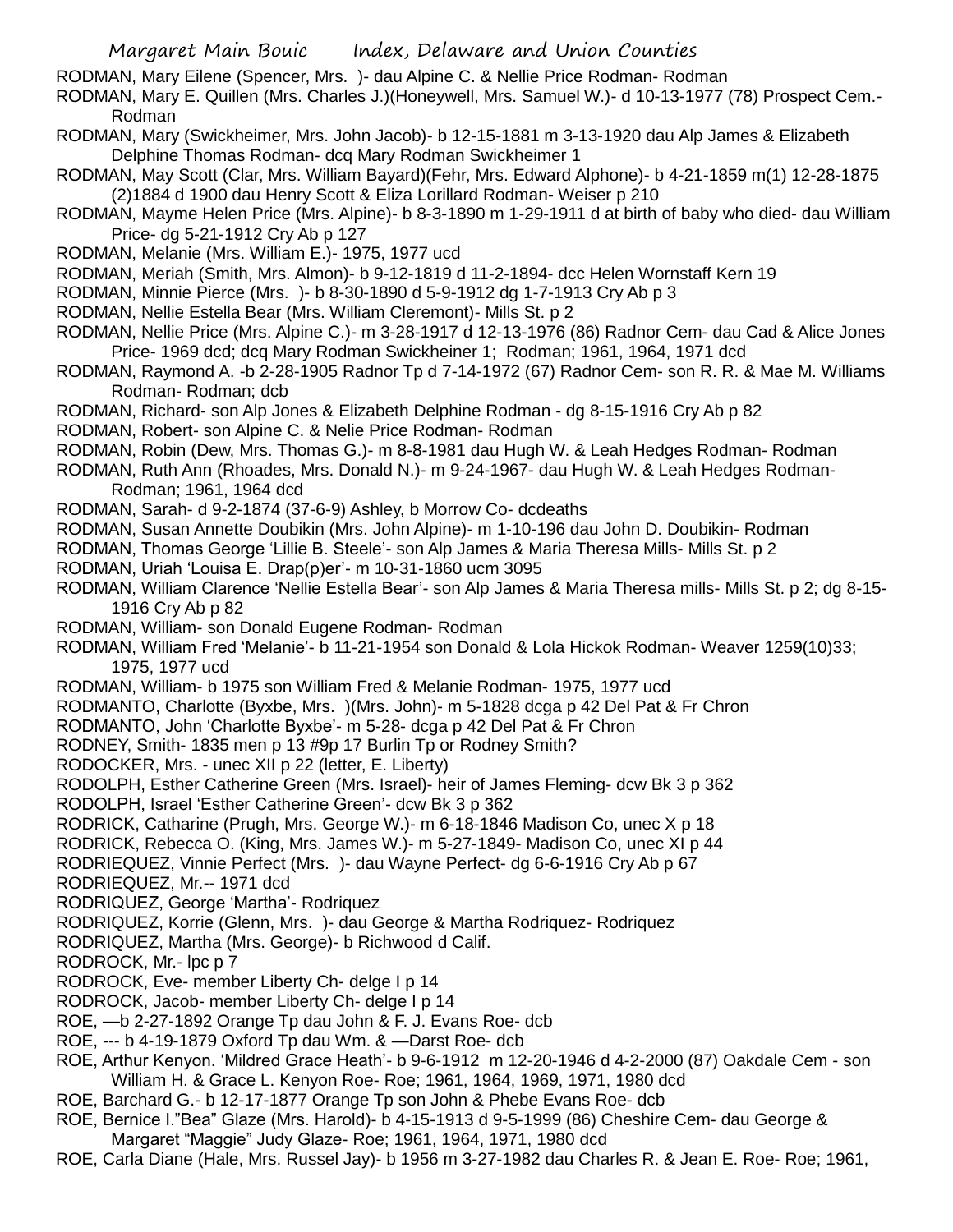1964, 1969, 1971 dcd

- ROE, Carole (Lee, Mrs. John)- b 1958 dau Merrill L. & Eunice Bailey Roe- Roe; 1961, 1964, 1969 dcd
- ROE, Catharine C. Shoemaker (Mrs. John C.)- m 1-13-1859 dcm
- ROE, Cecil 'Grace'- b 1–17-1912 d 12-27-1976 Woodstock Cem- son Wiilliam & Rebecca Sparks Roe- obit, mlib (brown) ; 1967, 1971, 1973, 1975 ucd
- ROE, Charles A. 'Inez'- d 1-19-1977 (83) Africa Cem- 1961, 1964, 1969, 1971, 1980 dcd
- ROE, Charles Bradley 'Alexis Siegfried'- m 9-14-1973 son Charles R. & Jeanne E. Roe- Roe; 1961(10), 1964, 1969 dcd
- ROE, Charles Christopher- b 6-8-1978 son Charles Bradley & Alexis Lee Siegfried Roe- Roe
- ROE, Charles E.- son Levi & Julietta Roe- 1850C Porter Tp 3006 p 164 (17,NY)
- ROE, Charley- b 9-24-1893 Orange Tp son John & Pheobe Jane Evans Roe -dcb
- ROE, Charles R 'Jean E.'- son Charles E. & Inez Roe- Roe; 1961, 1964, 1969, 1971, 1980 dcd
- ROE, Charles R.- Roe
- ROE, Charles- son William & Rebecca Sparks Roe- Roe; obit Cecil, mlib (brown)
- ROE, Coe- 1908 dch p 257
- ROE, Delbert- son William & Rebecca Sparks Roe- Roe; obit Cecil, mlib (brown)
- ROE, Edna (Mrs. Wilbur M.)- d 1981- Roe
- ROE, Rev. Edward D.- d recently, Washington City- dg 3-11-1864 Cry Ab p 39
- ROE, Edwin- son William H. & Grace L. Kenyon Roe- Roe
- ROE, Eleanor (Mrs. Ronald)- 1964 dcd
- ROE, Elizabeth- Nash p 374
- ROE, Elizabeth (Harrison, Mrs. Alexander,Sr.)- b 2-14-1813 d 11-18-1887 dau Jeremiah & —Grove Roe- ped Irene Townsend, 17; filed Sager
- ROE, Elizabeth (Mrs. John)- 1850C Porter Tp 3174 p 169 (26,Eng)
- ROE, Elizabeth (Maine, Mrs. Stephen)- b 8-8-1837 m 4-14-1859 d 8-31-1876- Asp (1888)
- ROE, Ella Jones (Mrs. James)- Roe; obit Fred Earl, mlib (brown)
- ROE, Elvira (Cornthwaite, Mrs. )- dau William & Rebecca Sparks Roe- Roe; obit Cecil, mlib (brown)
- ROE, Ethel (Caulkins, Mrs. )- sister Charles E. Roe- Roe
- ROE, Ethel (Keller, Mrs. )- dau William & Rebecca Sparks Roe- Roe; obit Cecil, mlib (brown)
- ROE, Eunice Bailey (Mrs. Merrill L.)- b 4-6-1921 d 6-16-2000 (79) Fairview Mem. Pk- dau Cyrus & Cora Hackworth Bailey- Roe; 1961, 1964, 1969 dcd
- ROE, Fannie B.- 1870C Orange Tp p 420 (18)
- ROE, Fannie (Bower, Mrs. )- sister Charles E. Roe- Roe
- ROE, Fannie (Mrs. )- niece of Charles Landon- dg 8-30-1910 Cry Ab p 152
- ROE, Frank- delge XIV p 34 (1890 Orange Tp);\_ 1870C Orange Tp p 420 (28)\_
- ROE, Franklin P.- son Levi & Julietta Roe- 1850C Porter Tp 3006 p 164 (10,O)
- ROE, Rev. Fred Earl 'Sara Adriene Miller'- b 8-23-1896 d 12-19-1970 Oakdale II p 8 (B-R5-5)- son James & Ella Jones Roe- obit mlib (brown)
- ROE, Fred V.- b 12-28-1884 Orange Tp son Oliver W. & Mary Evans Row- dcb
- ROE, Geneva (White, Mrs. Gene)- dau Cecil & Grace Roe- Roe; obit Cecil, mlib (brown)
- ROE, George W.- d 12-19-1881 (35-7-5) Africa Cem- dcdeaths, b Sussex Co NY- Powell p 180 son Hudson & Mary A. Roe- Powell p 180; 1850C Orange Tp 1713 p 111 (4,O); 1870C Orange Tp p 420 (24)
- ROE, —d 7-21-1871 (1m15d) Orange Tp ch George W. & Frank Roe- dcdeaths
- ROE, Grace E. (Mrs. Cecil)- obit Cecil, mlib (brown) ; 1967, 1971, 1973, 1975, 1977, 1979, 1981 ucd
- ROE, Grace Kenyon (Mrs. )- dau Emily Kenyon- dg 7-2-1907 Cry Ab p 52
- ROE, Harold "Polly"' Bernice Glaze'- b 12-16-1902 d 11-27-1994 (91) Cheshire Cem- son William H. & Grace L. Kenyon Roe- Roe; 1961, 1964, 1971, 1980 dcd
- ROE, H. L.- b 1856/1836 d 1914 Africa Cem- Powell p 181
- ROE, Howard- b 1-11-1874 Orange Tp son G. E. & Frankie Comfort Roe- dcb
- ROE, Hudson 'Mary A.- d 1-16-1871 (53) Orange Tp , b NY, dcdeaths- 1850C Orange Tp 1713 p 111 (29,NJ); 1870C Orange Tp p 420 (50\*); dcw Bk 4 p 310(33) appr.
- ROE, Hudson, Jr- 1870C Orange Tp p 420 (14)
- ROE, Inez (Mrs. Charles E. )- d 9-17-1980 (87) Africa Cem- Roe; 1964, 1969, 1971, 1980 dcd
- ROE, Inez (Boyd, Mrs. )- sister Walter B. Roe- Roe
- ROE, Irene- d 9-9-1873 Orange Tp, b Lewis Center- dcdeaths
- ROE, James- 1908 dch p 403l 1880 dch p 398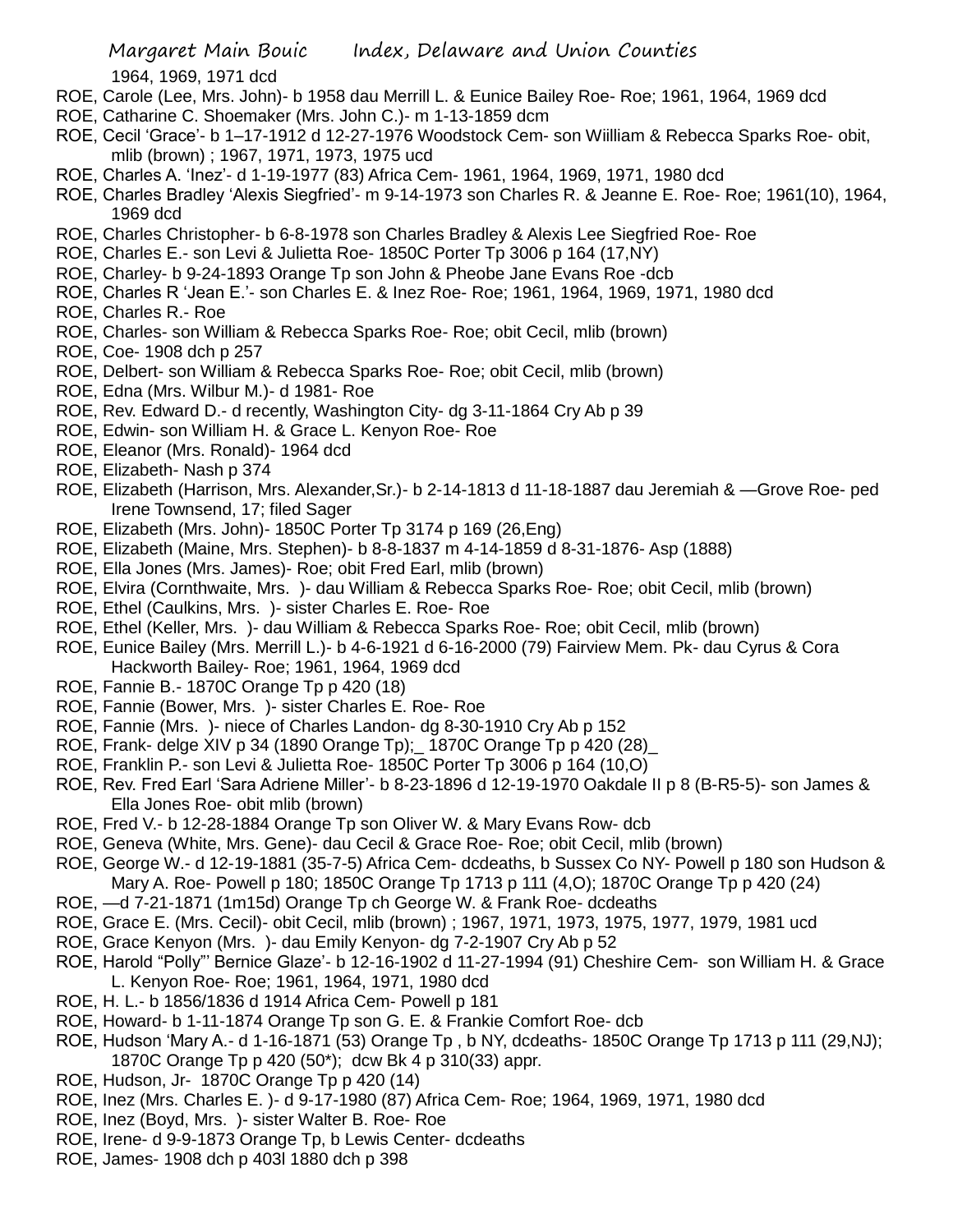- ROE, Rev. James- wsc Grah p 24, 60
- ROE, James 'Ella Jones'- Roe; obit Fred Earl, mlib (brown)
- ROE, James H.- d 1-6-1851 (2m10d) son H. & M. Roe- McCloud Cem- Powell p 182
- ROE, Jane Main (Mrs. )- dau Thomas Main- dcw Bk 4 p 222(25)
- ROE, Jeanne E. (Mrs. Charles R.)- Roe; 1961, 1964, 1971, 1980 dcd
- ROE, Jeremiah- delge V p 54 (1826 Concord Tp)
- ROE, Jeremiah- 1915 uch p 433; 1883 uch V p 335; 1830C Millcreek Tp 356 p 250 (40-50)
- ROE, Jeremiah ' Grove'- b ca 1783 Pa d 8-15-1864 Michigan- unec XVI p 5; ped Irene Townsend 34, filed Sager
- ROE, Jeremiah 'Polly Hill'- b 2-17-1817 d 2-1881 ped Irene Townsend 18, filed Sager
- ROE, Jesse (Brown, Mrs. )- dau William & Rebecca Sparks Roe- Roe; obit Cecil, mlib (brown)
- ROE, J. M. 'Mary G.'- lptw p 74
- ROE, John C,. 'Catharine C. Shoemaker'- m 1-13-1859 dcm
- ROE, John 'Elizabeth'- 1850C Porter Tp 3174 p 169 (30,Eng)
- ROE, John- son Hudson & Mary A. Roe- 1850C Orange Tp 1713 p 111 (1,O); 1870C Orange Tp p 420 (20)
- ROE, John- son John & Elizabeth Roe- 1850C Porter Tp 3174 p 169 (2,O)
- ROE, John R.- b 6–17-1883 Orange Tp son John & Phebe Evans Roe- dcb
- ROE, John 'Samantha Jane Maine'- Asp (1018); delge IX p 43; 1870C Oxford Tp p 435 (36\*)
- ROE, Josaphene E.- b 7-21-1881 Porter Tp dau John H. & Fanny Harrison Roe- dcb
- ROE, Julietta (Mrs. Levi)- 1850C Porter Tp 3006 p 164 (39,NY)
- ROE, Leah (Cole, Mrs. )- dau William H. & Grace L. Kenyon Roe- Roe
- ROE, Levi 'Julietta'- 1850C Porter Tp 3006 p 164 (41,NY)
- ROE, Lottie (Mercer, Mrs. )- sister Charles E. Roe- Roe
- ROE, Mar (Roe,Mrs. )- dau William & Rebecca Sparks Roe- Roe; obit Cecil, mlib (brown)
- ROE, Marilyn- dau Merrill L. & Eunice Bailey Roe- Roe; 1961(10), 1964, 1969 dcd
- ROE, Mary- delge XIV p 34 (1890 Orange Tp)
- ROE, Mary- 1870C Orange Tp p 420 (7)
- ROE, Mary A. (Mrs. Hudson)- 1850C Orange Tp 1713 p 111 (31,NJ); 1870C Orange Tp p 420 (50)
- ROE, Mary Ann- d 1-23-1894 (72-3-12) dau Peter Demorest, b NJ- dcdeaths
- ROE, Mary E.- dau Levi & Julietta Roe- 1850C Porter Tp 3006 p 164 (14,NY)
- ROE, Mary E. (Main, Mrs. Stephen H.)- m 4-14-1859 dcm
- ROE, Mary G. (Mrs. J. M.)- d 7-3-1877 (33-1-24) Broadway Cem, lptw p 74
- ROE, Mary Jane (Holbert, Mrs. George)- m 7-16-1860 dcm
- ROE, Mary M.- d 6-9-1889 (26-5-29) Orange Tp- dcdeaths
- ROE, Maryem (Harrison, Mrs. Alexander,Jr.)- b 1-18-1846 d 1-12-1909 dau Jeremiah & Polly Hill Roe- ped Irene Townsend 19, filed Sager
- ROE, Merril L.'Eunice Bailey'- b 5-25-1915 d 7-26-1993 (78) Fairview Mem Pk.- son William H. & Grace L. Kenyon Roe- Roe; 1961, 1964, 1969 dcd
- ROE, Mildred Grace Heath (Mrs. Arthur K.)- b 6-29-1919 m 12-20-1946 d 2-17-1998 (78) Oakdale Cem- dau Othoneil & Coral Mae Firman Heath- Roe; 1964, 1969, 1971 dcd
- ROE, Minnie- b 9-2-1887 Orange Tp dau John & Phebe J. Evans Roe- dcb
- ROE, Nightingall- Nash p 374
- ROE, Oliver- 1870C Orange Tp p 420 (10)
- ROE, Orie (Noble, Mrs. )- d 12-7-1959 (72)- Roe
- ROE, Paul Kenyon- son Harold & Bernice I. Glaze Roe- Roe
- ROE, Paula (Wurtsbaugh, Mrs. J. Anthony)- m 2-14-1968- 1985 uch p 151
- ROE, Phebe (Mrs. Westley)- 1860C Claibourne Tp 872-855 p 15 (21,O)
- ROE, Phyllis (Wolpert, Mrs. Walter)- dau Arthur Kenyon & Mildred Grace Heath Roe- Roe; 1985 uch p 149; 1961, 1964, 1971, 1980 dcd
- ROE, Rebecca Sparks (Mrs. William)- Roe
- ROE, Rhonda- dau Ronald & Eleanor Roe- 1964 dcd(5m)
- ROE, Phyllis Jean (Wolpert, Mrs. Walter)- m 10-23-1982 dau Arthur Kenyon & Mildred Grace Heath Roe- Roe
- ROE, Richard- delge VIII p 15, 30, 66, 67 (1846)
- ROE, —(Mrs. Robert)- dau Mrs. Martha Day- dg 8-3-1909 Cry Ab p 50
- ROE, Robert R.- b 6-24-1882 Oxford Tp son R. & —Darst Roe- dcb
- ROE, Ronald 'Eleanor'- 1964 dcd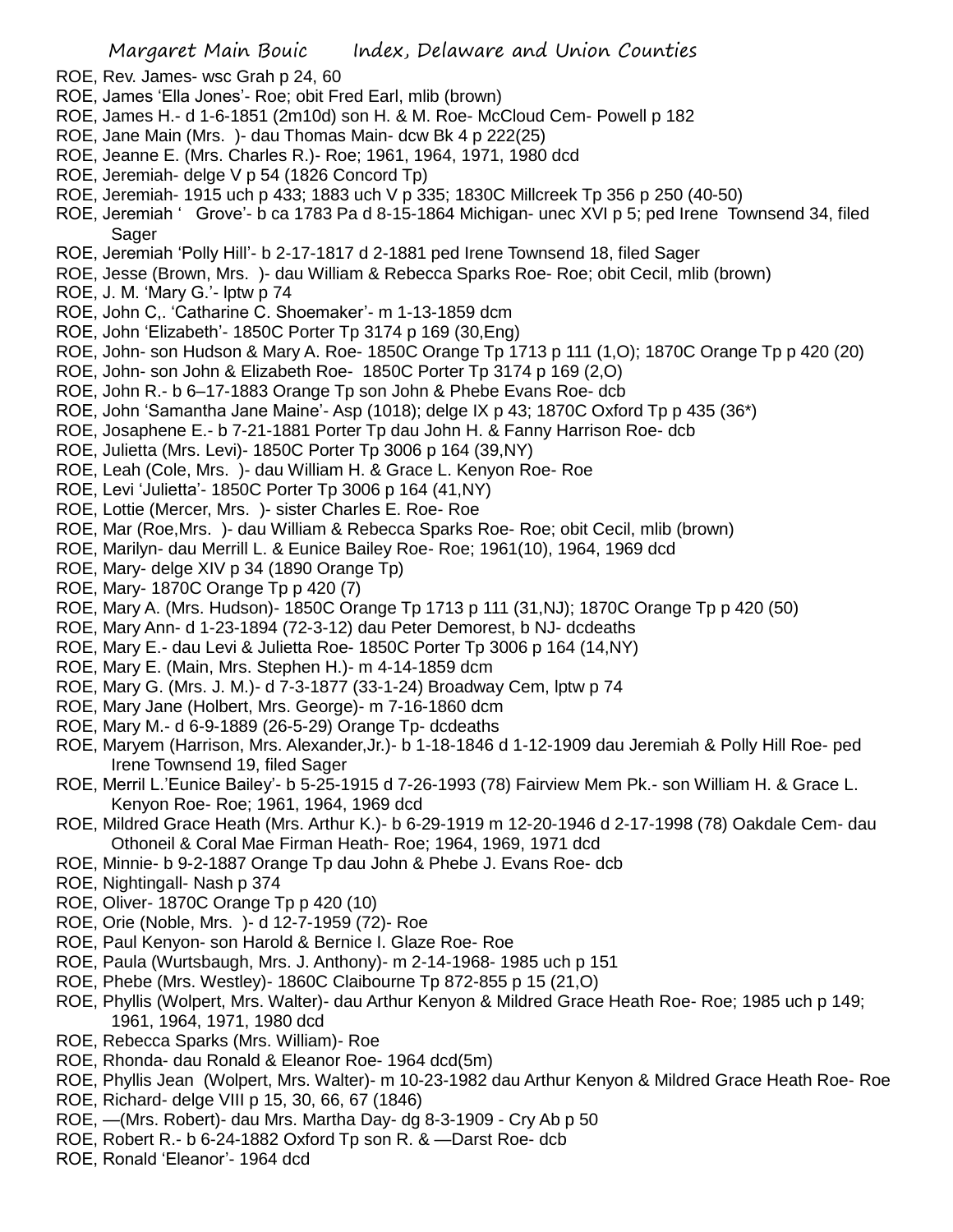- ROE, Ronald- son Ronald & Eleanor Roe- 1964 dcd (3)
- ROE, Samantha Estelle Dart (Mrs. William)- dau Alonzo & Eliza Anne Wheeler Dart- delge IX p 43
- ROE, Samantha Jane Maine (Mrs. John)- b 1842 dau Thomas & Hannah Russel Maine- Asp 1018; delge IX p 43; 1870C Oxford Tp p 435 (26)
- ROE, Samuel- son John & Elizabeth Roe- 1850C Porter Tp 3174 p 169 (3,O)
- ROE, Sara A. Miller (Mrs. Rev. Fred Earl)- b 11-17-1887 d 8-27-1974 dau Joseph d. & Maggie Bevins Miller-Roe; obit Fred Earl, mlib (brown); obit, mlib (brown)
- ROE, Sarah Adriene (Mrs. Fred Earl)- b 1887 d 1974 Oakdale II p 8 (B-R5-5)
- ROE, Sarah E.- 1870C Oxford Tp p 435 (8)
- ROE, Sarah (Longshore, Mrs. David)- m 8-26-1879 ucm (Hearl)
- ROE, Tiffany Alice- b 11-19-1980- dau Charles B. Roe- Roe
- ROE, Usual- d 1-10-1895 (46-5-7) Orange Tp b Sussix Co, NY- son Hudson & Mary A. Roe- dcdeaths; 1850C Orange Tp 1713 p 111 (3,O); 1870C Orange Tp 420 (22)
- ROE, Verner- grandnephew of Charles Landon- dg 8-30-1910 Cry Ab p 152
- ROE, Virginia (Ferguson, Mrs. Gene)- dau Cecil & Grace Roe- Roe; obit Cecil, mlib (brown)
- ROE, Walter B. 'Orie'- d 8-4-1961 (79) Africa Cem- Roe; 1961 dcd
- ROE, Westley 'Phebe'- 1860C Claibourne Tp 872-855 p 115 (25,O)
- ROE, Wilbur M. 'Edna'- d 4-20-1983 (83) Oak Grove Cem- son William H. & Grace L. Kenyon Roe- Roe
- ROE, William- 1870C Oxford Tp p 435 (11)
- ROE, William H. b 8-30-1875 Orange Tp son John D. & P. J. Roe- dcb
- ROE, William 'Rebecca Sparks' Roe
- ROE, William 'Samantha Estelle Dart'- delge IX p 43
- ROE, William- son Wesley & Phebe Roe- 1860C Claibourne Tp 872-855 p 115 (10/12,O)
- ROEBACK, Dr. E. L.- 1915 uch p 500
- ROEBACK, L. L.- 1915 uch p 262
- ROEBUCK, Alan Frederick 'Amy Elizabeth Hazeltine'- m 8-2-1975 son Stanley Roebuck- Roebuck
- ROEBUCK, Amy Elizabeth Hazeltine (Mrs. Alan Frederick)- m 8-2-1975 dau Robert Hazeltine- Roebuck
- ROEBUCK, Anice (Scott, Mrs. Fay)- Roebuck
- ROEBUCK, Arlene (Mrs. Don)- Roebuck
- ROEBUCK, Bettie (Davis, Mrs. Moses F.)- dumch p 151
- ROEBUCK, Betty Chapman (Mrs. )- dau Lee & Ruth Prater Chapman- Chapman
- ROEBUCK, Bernice Anselman (Mrs. Dale)- Roebuck
- ROEBUCK, Carol (Newman, Mrs. Wilbur)- dau Hugh L. & Carrie Ethel Scott Roebuck- Roebuck
- ROEBUCK, Carrie Ethel Scott (Mrs. Hugh L.)- b 3-24-1899 m 12-18-1917 d 12-8-1987 (88) Highland Memorial Cem- dau Loren B. & Daisy C. Davis Scott- Roebuck
- ROEBUCK, Catharine L.- b 10-1897 dau Frank & Delia E. Roebuck- 1900C Magnetic Springs 335-339 p 14A  $(2,0,0,0)$
- ROEBUCK, Dale 'Bernice Anselman- Roebuck
- ROEBUCK, Delia E. (Mrs. Frank)- b 12-1868 1900C Magnetic Springs 335-339 p 14A (31,O,O,O) m 4 y, 1 ch
- ROEBUCK, Don 'Arlene'- b 1956 son Doyle Eugene & Laura Lee Hale Roebuck- Roebuck; 1967, 1971 ucd
- ROEBUCK, Donna (Foos, Mrs. Don)- dau Hugh L. & Carrie Ethel Scott Roebuck- Roebuck
- ROEBUCK, Doyle Eugene 'Laura Lee Hale'- b 1-16-1925 m 6-30-1945 d 5-8-1997 (72) son Dale & Bernice Anselman Roebuck- Roebuck; Marysville p 54; 1967, 1971 ucd
- ROEBUCK, Elba F.- ch John Wesley & Martha Conner Roebuck- 1915 uch p 930
- ROEBUCK, Frank 'Delia E.'- b 3-1868 1900C Magnetic Springs 335-339 p 14A (32,O,O,O) m 4y
- ROEBUCK, Frank L.- son John Wesley & Martha Conner Roebuck- 1915 uch p 930
- ROEBUCK, Hugh L. 'Carrie Ethel Scott'- m 112-18-1917 d 9-19-1981- Roebuck
- ROEBUCK, Ida (Robinson, Mrs. Scott)- dau John Wesley & Martha Conner Roebuck- 1915 uch p 930
- ROEBUCK, James Thaddeus- son Dr. Linn L. & Maude Collier Roebuck- 1915 uch p 931; 1910C Claibourne SP152 p 6A (13,O,O,Pa)
- ROEBUCK, John Howe 'Marie Curry'- b 3-18-1897 m 1920 d 11-3-1975 Marion Cem- son Dr. Linn L. & Maude Collier Roebuck- Roebuck; obit mlib (brown) ; 1915 uch p 931; 1900C Richwood 181-190 p 7B (3,O,O,Pa); 1910C Claibourne Tp 152 p 6A (13,O,O,Pa)
- ROEBUCK, John Wesley 'Martha Conner'- son Hugh Roebuck- 1915 uch p 930
- ROEBUCK, Joseph B.- son John Wesley & Martha Conner Roebuck- 1915 uch p 930
- ROEBUCK, Joseph F.- son Hugh Roebuck- 1915 uch p 930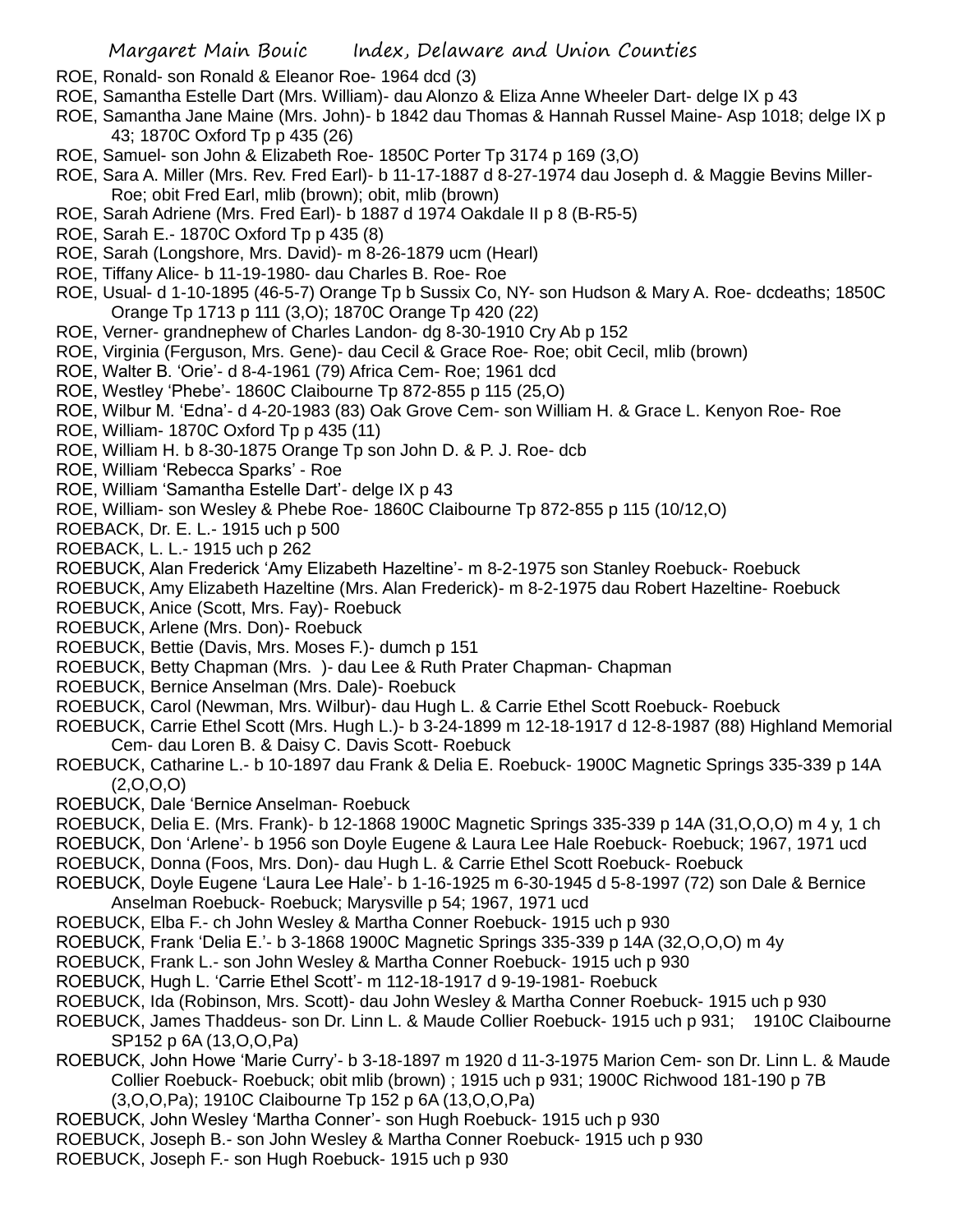ROEBUCK, Karen (Mrs. Dr. Bill D.)- Roebuck

ROEBUCK, Laura Lee Hale (Mrs. Doyle Eugene)- m 6-30-1945- Roebuck; 1967, 1971 ucd

ROEBUCK, Dr. Linn L. 'Maude Collier'- b 8-12-1873 m 6-10-1896 ucm (Hearl)- son John Wesley & Martha Conner Roebuck- 1915 uch p 930, 931; obit John Howe, mlib (brown); 1900C Richwood 181-190 p 7B (26,O,O,O) m 3y; 1910C Claib Tp 152 p 6A (36,O,O,O) m 13y

ROEBUCK, Louis Augustus- son Dr. Linn L. & Maude Collier Roebuck- 1915 uch p 931; 1910C Claibourne SP 152 p 6A (7,O,O,Pa)

ROEBUCK, Marie Curry (Mrs. John Howe)- b 6-5-1892 m 1920 d 5-30-1978 Marion Cem- dau William & Nettie Bonner Curry- Roebuck; obit John Howe, mlib (brown)

ROEBUCK, Mary Opal (Lewis, Mrs. Ralph)- b 5-24-1901 Van Wert Co m 1-12-1923 d 1-7-1997 (95) - dau Perry & Ora Hays Roebuck- Roebuck

ROEBUCK, Maude Collier (Mrs. Dr. Linn L.)- m 6-10-1896 ucm (Hearl)- dau John & Emily H. Cripps Collier-1915 uch p 930; obit John Howe, mlib (brown); 1900C Richwood 181-190 p 7B (29,Pa,O,Pa) m 3y; 1910C Claibourne SP 152 p 6A (39,Pa,O,Pa) 3ch

ROEBUCK, Myron- son Hugh L. & Carrie Ethel Scott Roebuck- Roebuck

ROEBUCK, Ora Hays (Mrs. Perry)- Roebuck

ROEBUCK, Rose "Lee" (Forney, Mrs. Edward L.)- b 2-22-1947 m 3-14-1970 d 11-24-1994 (47) dau Doyle Eugene & Laura Lee Hale Roebuck- Roebuck; 1967 ucd

ROEBUCK, Stanley- Roebuck

ROEBUCK, Susan (Falls, Mrs. Joseph)- b 1838 d 1912 ped Susan M. Downey #165 21; unec IX p 68

ROEBUCK, Virginia- b 1963 dau Doyle Eugene & Laura Lee Hale Roebuck- Roebuck; 1967, 1971 ucd

ROEBUCK, Warren- son Hugh L. & Carrie Ethel Scott Roebuck- Roebuck

ROEBUCK, Dr. Bill D. 'Karen'- son Doyle Eugene & Laura Lee Hale Roebuck- Roebuck

ROEDER, Rev. Elbert, Jr. 'Muriel'- pastor at First Church of God- Roeder

ROEDER, Elizabeth (Frouse, Mrs. Jenry,Sr.)- ped Virgil Leonard Krouse #340 16; unec XI p 65

ROEDER, Maria Catharine (Knause, Mrs. Johannes)(Weiser, Mrs. Christopher Frederick)- b 3-24-1730 Weiser p 786

ROEDER, Michael- son Rev. Elbert,Jr. & Muriel Roeder- (4-1965) Roeder

ROEDER, Muriel (Mrs. Rev. Elbert,Jr.)- Roeder

ROEDER, Pamela- dau Rev. Elbert,Jr. & Muriel Roeder (2-1965)- Roeder

ROEDERER, Charles- b 1959 son Charles & Patricia M. Roederer- 1971 dcd

ROEDERER, Charles 'Patricia M.'- 1971 dcd

ROEDERER, James R.- son Charles & Patricia M. Roederer- 1971 dcd

ROEDERER, Leslie- b 1954- ch Charles & Patricia M. Roederer- 1971 dcd

ROEDERER, Mary- b 1957 dau Charles & Patricia M. Roederer- 1971 dcd

ROEDERER, Patricia M. (Mrs. Charles)- 1971 dcd

ROEDIGER, Don 'Kathleen'- Roediger

ROEDIGER, Jon Rodney'Teresa Lynn Fishbaugh'- m 5-22-1982 son son Don & Kathleen Roediger- Roediger

ROEDIGER, Jonelle Renee- b 3-13-1991 dau Jon Rodney & Teresa Lynn Fishbaugh Roediger- Roediger

ROEDIGER, Justin (2-19910 son Jon Rodney & Teresa Lynn Fishbaugh Roediger- Roediger

ROEDIGER, Kathleen (Mrs. Don)- Roediger

ROEDIGER, Teresa Lynn Fishbaugh (Mrs. Jon Rodney)- m 5-22-1982 dau Thurman & Alice L. Fishbaugh-**Roediger** 

ROEDTKE, Charles B.- 1870C Delaware Town p 311 (21\*)

ROEHILL, Evalyn- 1971 dcd

ROEHL, Art 'Becky'- Roehl

ROEHL, Becky (Mrs. Art)- Roehl

ROEHL, Scott- son Art & Becky Roehl- Roehl- engaged to Michelle Stump

ROEHR, Benjamin Franklin 'Carrie Louise Nicol'- m 3-31-1867; unec IV p 5

ROEHR, Carrie Louise Nicol (Mrs. Benjamin Franklin)- m 3-31-1867; unec IV p 5

ROEHR, Frank George- b 1-3-1899 son Benjamin Franklin & Carrie Louise Nicol Roehr- unec IV p 5

ROEHR, Gertrude Mary- b 12-19-1894 dau Benjamin Franklin & Carrie Louise Nicol Roehr- unec IV p 5

ROEHR, Herold Nicol- b 1-9-1897 d 8-23-1907 son Benjamin Franklin & Carrie Louise Nicol Roehr- unec IV p 5

ROEHR, Oscar Carl -b 9-7-1892 son Benjamin Franklin & Carrie Louise Nicol Roehr- unec IV p 5 ROEHRENBECK----1961 dcd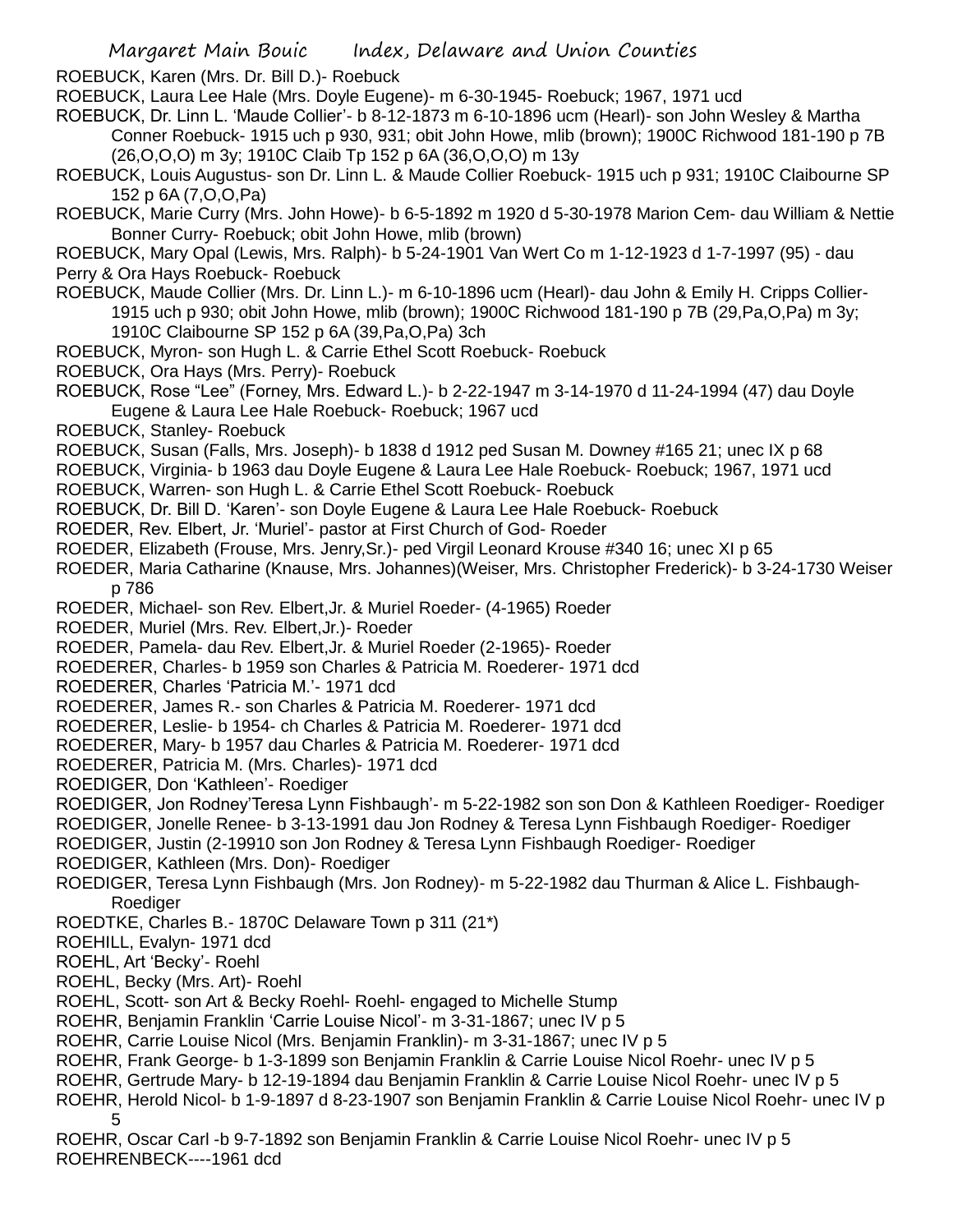- ROELLMER, John- pallbearer for Albert Hirsh- dg 2-13-1914 Cry Ab p 93
- ROENAKER, Gloria (Mrs. Robert)- 1971 dcd
- ROENAKER, Robert 'Gloria'- 1971 dcd
- ROENY, Rachael (Buxton, Mrs. Darius)- m 8-4-1853 ucm 1985
- ROERS/ROLERS?, Bxybe- delge III 72 (Oxford Tp, 1830)
- ROESCH, Christian Frederick d Saturday (81) Oak Grove Cem- dg 2-15-1916 Cry Ab p 25, 26; delge b 13 (Naturalization, 1886, Germany); XII p 13 (Brown Tp 1890)
- ROESCH, Debbie (Oren, Mrs. Dan)- m 9-7-1975 dau James C. Roesch- Roesch
- ROESCH, Gideon K. 'Margaret L.)- 1971, 1980 dcd
- ROESCH, Jaci (Mrs. James)- Roesch
- ROESCH, James 'Jaci'- Roesch
- ROESCH, Lena- Powers Pat p 2-3
- ROESCH, Margaret (Conrad, Mrs. Frederck)- d 4-1899- 1915 uch p 816
- ROESCH, Margaret L. (Mrs. Gideon K.)- 1971 dcd
- ROESCH, Philip- delge X p 13 (naturalization, Germany 1884)
- ROESCH, Sierra Marie- b 10-29-1999- dau James & Jaci Roesch- Roesch
- ROESETH, S.- delge IX p 16
- ROESSER, Anna Maria Zeitz (Mrs. Heinrich)- b 5-12-1811 m 1-13-1835 ped Roberta Wolf Villacres #526 21; unec XVII p 11
- ROESSER, Eva Ziegler (Mrs. Michael)- b 10-31-1837 m 8-27-1867 d 10-26-1886 Ger- ped Roberta "Bobbie" Wolf Villacres #526 11 dau Georg & Eva Schneider Ziegler- unec XVII p 11
- ROESSER, Heinrich 'Anna Maria Zeitz'- b 3-25-1808 m 1-13-1835 ped Roberta Wolf Villacres #526 20, unec XVII p 11
- ROESSER, Katharina (Wolf, Mrs. Valentin)- b 1-14-1868 Bavaria m 5-31-1892 d 11-5-1944 dau Michael & Eva Ziegler Roesser- ped Roberta Wolf "Bobbie" Villacres #526- unec XVII p 11
- ROESSER, Michael 'Eva Ziegler'- b 11-16-1837 m 8-27-1867 d 8-25-1910 Ger- son Heinrich &^ Anna Maria Zeitz Roesser- ped Robert Wolf Villacres #526 10; unec XVII p 11
- ROESSLE, Robert I.- delge XI p 82, 1940 draft
- ROESSLER, Lillian (Guenther, Mrs. Robert A.)- m 11-15-1937- Roessler
- ROEST, Calvin- son Henry George & Jessie S. Roest- obit Jessie S. Roest, mlib
- ROEST, George- son Henry George & Jessie S. Roest- obit Jessie S. Roest, mlib
- ROEST, Henry George 'Jessie S.'- d 4-1952- obit Jessie S. Roest, mlib
- ROEST, Jessie S. (Mrs. Henry George)- b 4-12-1889 d 8-15-1981 (92) Marion Cem- Marion Star, mlib
- ROEST, Suzellen (Webb, Mrs. Arthur)- dau Henry George & Jessie S. Roest- obit Jessie, mlib
- ROETH, Kyle Thomas- b 7-14-1992 son Mark & Paula Jean Rausch Reth- St. Paul p 135
- ROETH, Mark 'Paula Jean Rausch'- b 8-4-1964 m 9-10-1988- St. Paul 135
- ROETH, Paula Jean Rausch (Mrs. Mark)- b 6-22-1965 m 9-10-1988 dau Ned V. & C. Leona Wallace Rausch-St. Paul p 135
- ROETTINGER, Mrs. Phillip- 1908 dch p 225
- ROFERTS, Alida- 1908 dch p 424
- ROFERTS, H. P.- 1908 dch p 424
- ROFF & BUELL- delge XV p 15
- ROFF/ROUGH, Abegail- b 4-6-1819? perhaps dau James & Margaret Roff; delge II p 18
- ROFF, Alexander- 1883 uch V p 371
- ROFF, Almira (Mrs. )(Nash, Mrs. James Howard)- Nash p 252, 254, 265
- ROFF, Eliza Green (Mrs. William)- m 4-17/19-1850 ucm 1528; unec XIV p 17
- ROFF, Elizabeth Tinkham (Mrs. James'- m 6-11-1836
- ROFF, Hannah Tinkham (Mrs. James)- m 3-26-1835
- ROFF, James- 1820C Genoa Tp; 1840C Genoa Tpm delge IV p 31
- ROFF, James 'Elizabeth Tinkham'- m 6-30-1836 dcm
- ROFF, James 'Hannah Tinkham'- m 3-26-1835 dcm
- ROFF, James 'Margaret'- delge II p 18
- ROFF, James 'Sarah Prosser'- m 6-11-1861 dcm d 9-11-1879 (77-8-6) Galena Cem- Powell p 23
- ROFF, John- delge XV p 14, 15, Survey
- ROFF, Joseph 'Sarah J. Hunt'- b 1850 Italy m 3-61878 ucm 6230 d 3-9-1934 Oakdale I p 169 (C-37)- 1870C Dover Tp 16 p 2 (21,O); 1880C Marysville 438-483 p 33 (29,France, Italy, France)- to US 1855; 1900C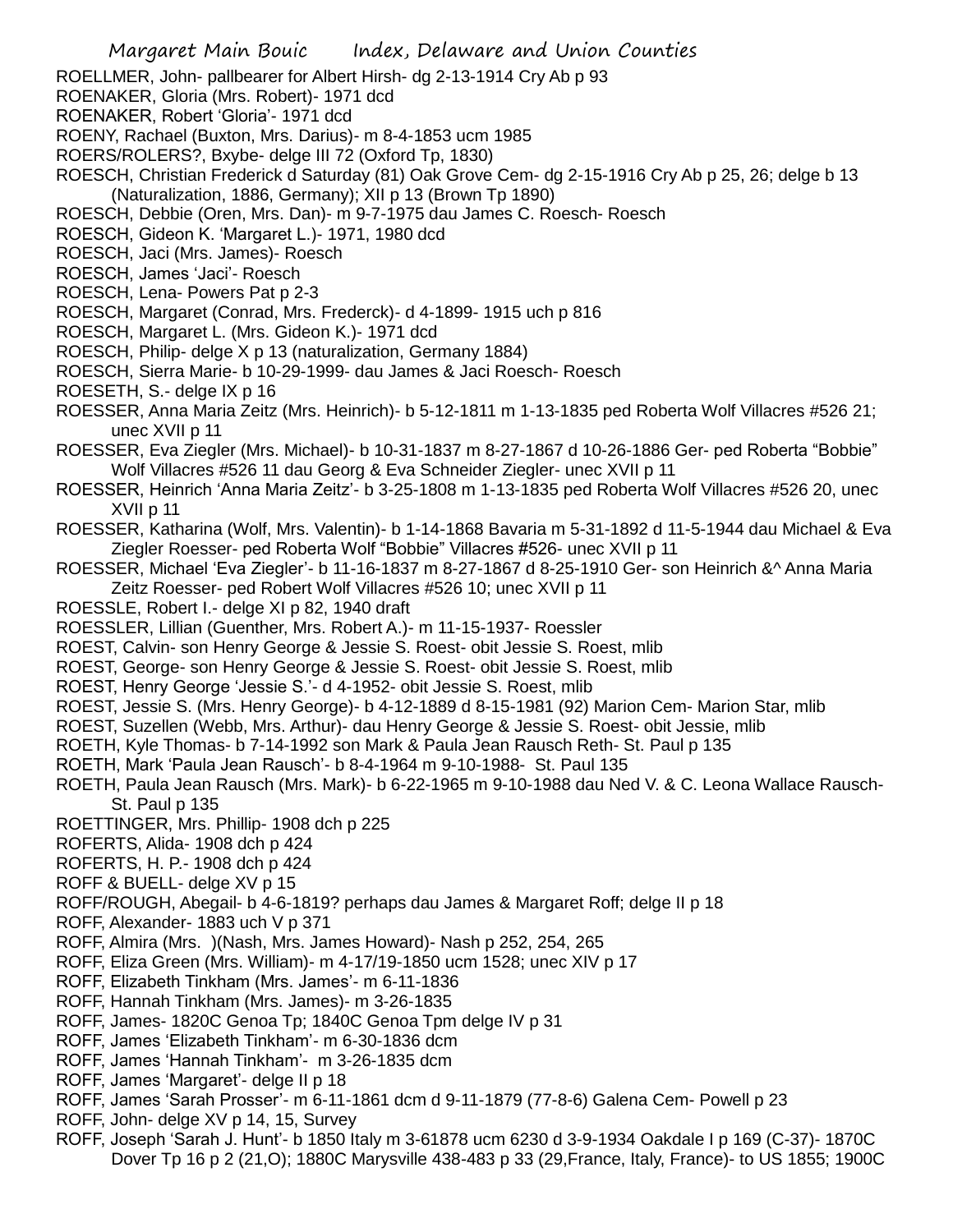Marysville 3rd ward 188-193 p 7B (50,Fr, It, Fr) m 22y

- ROFF, Lawry (Kenaston, Mrs. Joel)- m 7-17-1840 dcm
- ROFF, Margaret (Mrs. James)- delge II p 18
- ROFF, Sarah J. Hunt (Mrs. Joseph)- b 1849 m 3-6-1878 ucm 6230 d 4-28-1930 (80) Oakdale 4249 (C140) I p 169 (C-37); 1880C Marysville 438-483 p 33 (30,O,Md,Md) 1900C Marysville 3rd ward 188-193 p 7B (51,O,O,Md) m 22y, no ch
- ROFF, Sarah Prosser (Mrs. James)- m 6-11-1861 dcm d 4-18-1879 (81-7-110 Galena Cem, Powell p 23; delge XI p 46, 47 (1890)
- ROFF, William 'Eliza Green'- m 4-17/19-1850 ucm 1528; unec XIV p 17
- ROFFE, Cecil- son William & Minnie Roffe- Roffe
- ROFFE, Donald- son William & Minnie Roffe- Roffe
- ROFFE, Elsie (Ruby, Mrs. )- dau William & Minnie Roffe- Roffe
- ROFFE, Gordon- son William & Minnie Roffe- Roffe
- ROFFE, Helen (Mrs. Lawrence Harvey)- Roffe
- ROFFE, Lawrence Harvey 'Helen' -d 9-28-1992 (77) Sunset Cem- son William & Minnie Roffe- Roffe
- ROFFE, Larry L.- son Lawrence Harvey & Helen Roffe- Roffe
- ROFFE, Minnie (Mrs. William)- Roffe
- ROFFE, Pauline- dau William & Minnie Roffe- Roffe
- ROFFE, Ralph- son William & Minnie Roffe- Roffe
- ROFFE, Robert- son Lawrence Harvey & Helen Roffe- Roffe
- ROFFE, William 'Minnie'- Roffe
- ROFFEY, Edna- b 1-9-1887 Liberty Tp dau G. W. & Nina C. Williams Roffey- dcb
- ROFFEY, George 'Ni–na'- 1880C York Tp 100 p 10 (33,O,Eng,Eng)
- ROFFEY, George W.- 1908 dch p 424
- ROFFEY, Ni..na' (Mrs. George)- 1880C York Tp 100 p 10 (21,O,O,NY)
- ROFFEY, Ray A.- b 10-23-1884 Liberty Tp son G. W. & Nana C. Williams Roffey- dcb
- ROFTUS, John- 1850C Orange Tp 1794 p 114 (40,Irel)
- ROFTUS, John 1850C Orange Tp 1795 p 114 (40,Irel)
- ROGER, King of England, House of Benjamin- Powers Pat p 21
- ROGER, Avilla (Mrs. Clyde)- 1971 ucd
- ROGER, Clyde 'Avilla' 1971 ucd
- ROGER, Daniel H.- delge V p 53 (1853)
- ROGER, George W. (66-1900) soldier of 73rd- uninf p 11
- ROGER, Isaac- 1835 men p 18 #20 p 28 Concord Tp
- ROGER, Joneta (Finlay, Mrs. John)- dcq Thomas Graham 9025
- ROGERS, -see Rodgers unec XIV p 8 Liberty Tp land
- ROGERS, PUTNAM &- dcga p 28; Del Pat & Franklin Chronicle
- ROGERS, –family of Debra Lape #160, unec VII 2
- ROGERS, –family of Valerie L. Harris query- delge VI p 60
- ROGERS, —1915 uch p 448; 1850C Delaware Town 1187 p 89 (17,O); 1883 uch V p 402
- ROGERS, —Pabst 8 p 4
- ROGERS, —performed marriages 1843- unec VI p 4, 15
- ROGERS, ----1880 dch p 444; 1908 dch p 437
- ROGERS, --- b 2-14-1869 Brown Tp -son Samuel & Isabelle Rogers- dcb
- ROGERS, --- b 3-2-1899 Delaware Town dau A. L. & Eva Ballinger Rogers- dcb
- ROGERS, --- b 9-12-1870 Scioto Tp dau James & Martha Rhods Rogers- dcb
- ROGERS, --- b 12-25-1871 Scioto Tp dau James & Margaret Rhodes Rogers- dcb
- ROGERS, --- b 3-3-1876 Delaware Town son Danie & Martha Bailey Rogers- dcg
- ROGERS, —b 12-17-1877 Orange Tp--- dcb
- ROGERS, Rev. Mr.- dg 10-8-1918 Cry Ab p 71; unec IV p 47
- ROGERS, ----Bumgartner (Mrs. )- dau Harvey Bumgartner- dg 8-6-1907 Cry Ab p 60
- ROGERS, Aaron D.- no dates, father, Byhalia Cem, lptw p 111
- ROGERS, Aaron O.'Josie'- son Benjamin & Lucy A. Gamble Rogers- 1883 uch V p 672; 1880C Washington Tp 196-203 p 22 (2,O,O,O); 1900C Wash Tp 245 p 11B (22,O,O,O) m 2y
- ROGERS, Rev. A. C. pmc p 2
- ROGERS, Abigail (Mrs. Alexander)- 1883 uch V p 404; 1850C Delaware Tp 93 (41,Vt)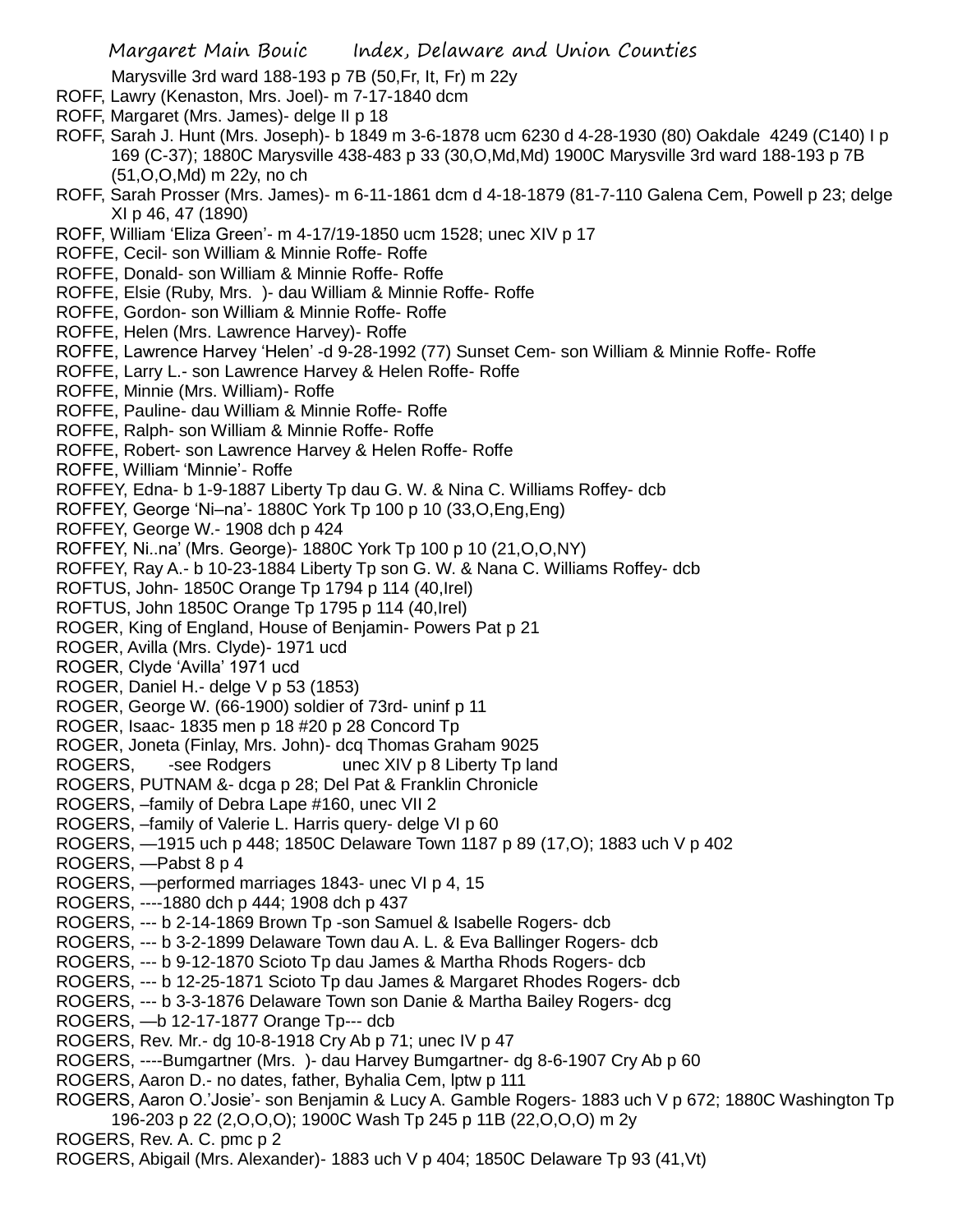- ROGERS, Ada Elizabeth Price (Mrs. Leonard Grover)- dcq Monna Rogers 1
- ROGERS, Ada (Mrs. Kenneth)- 1949 ucd
- ROGERS, Adelia- dau John & Sarah Rogers- 1850C Kingston Tp 3320 p 174 (17,O)
- ROGERS, Adelia (Matheny, Mrs. Samuel)- m 3-30-1856 dcm
- ROGERS, Agnes (Bauman, Mrs. Ray)- dau Fred & Audrey Muriel Rogers- Rogers
- ROGERS, Rev. A. L.- d 7-14-1932(70) obit, mlib; hjt p 43; 1915 uch p 217, 221; 1880 dch p 466; 1908 dch p 263, 270. 273
- ROGERS, —d 3-2-1899 (1d) ch A. L. & Eva Ballinger Rogers- dcdeaths
- ROGERS, Ala Sherman (Mrs. Alexander)- m 2-4-1853 dcm
- ROGERS, Albert C.- d 3-15-1914 (1y10m) SR Oakdale I p 36 (E-R34-9) son John W. & Ola Rogers
- ROGERS, —d 5-18-1834 Bierce Cem- infant of Alex & A. J. Rogers- Powell p 91
- ROGERS, Alexander- b 3-21-1873 d 8-27-1895 Oakdale I p 24 (E-R21-6)
- ROGERS, Alexander 'Abigail- Pabst 7 p 4; 1883 uch V p 404; Pabst Pion p 209, 213; 1820C Troy Tp; 1850C Delaware Tp 1272 p 93 (41,Pa)\_
- ROGERS, Alexander 'Ala Sherman'- son Benjamin Rogers- hmp p 139
- ROGERS, Alex M. 'Martha'- 1850C Scioto Tp 2312 p 140 (30,Va)\_
- ROGERS, Alexander 'Mary Evans'- Rogers
- ROGERS, Alf- b 5-1873 step-son John & Mary Kelly- 1900C Marysville 22 p 1B (27,O,Va,Va)
- ROGERS, Alfred- delge XIII p 63; 1850C Kingston Tp 3282 p 173 (14,O); 1870C Kingston Tp p 385 (33\*)
- ROGERS, Alfred 'Allice Jones'- m 11-8-1857 dcm
- ROGERS, Alfred 'Jeannette Tate'- b 6-15-1873 d 2-26-1958 son Alexander & Mary Evans Rogers- Rogers
- ROGERS, Alfred L. 'Nettie V.'- b 1873 Oakdale I p 58 (E-R61-2)
- ROGERS, Alice- b 1832 d 1916 Berkshire Cem- Powell p 12; 1870C Kingston Tp p 385 (37)
- ROGERS, Alice Carr (Mrs. Lincoln L.)- b 8-6-1864 m 12-24-1888- dau Solomon & Eura Richey Carr- Maugans Anc p 90
- ROGERS, Alice/Elice/Allie C. Boring (Mrs. Eli P.) b 2-22-1856 m 1-23-1879 ucm 4421 d 7-31-1931 (75) Oakdale 4364 (D92) I 79 (D-R2-24)- dau A. C. & M. R. Boring- 1883 uch V p 351; 1900C Marysville 57 p 3A (44,O,O,O) m 21y 1 ch
- ROGERS, Alice M. Benedict (Mrs. George M.)- b 1-1868/9 m 9-27-1886 ucm (Hearl) d 1943 Byhalia Cem, lptw p 130; 1900C Washington Tp 135 6B (32,O,O,O) m 13y, 2 ch
- ROGERS, Allice Jones (Mrs. Alfred) m 1-18-1857 dcm
- ROGERS, —White (Mrs. Allen)- dau David & Rose White- dg 8-11-1916 Cry Ab p 81
- ROGERS, Almira- unec I p 6,7,12
- ROGERS, Alpha L.- son Sidney & Mary Rogers- 1880C Marysville 487-534 p 35 (-,O,NC,NC\_ mulatto
- ROGERS, Althea (Brown, Ms. Ezekiel) dau Chandler Rogers- delge V p 73; dcq Forrest Lee Shoemaker 31
- ROGERS, A, M.- delge p 20 map Harlem Tp
- ROGERS, A. M. & M. J.- delge XIII p 33
- ROGERS, Amanda- dau Alex M. & Martha Rogers- 1850C Scioto Tp 2312 p 140 (3,O)
- ROGERS, Amanda J.- dau Benjamin & Mary Rogers- 1850C Paris Tp 568-581 p 87 (16,O)
- ROGERS, Amanda Kaylean- b 5-20-1989 dau Kris & Angie Howard Rogers- Rogers
- ROGERS, Amos- delge VII 47; delge XV p 16 (1850)
- ROGERS, Amos- 1835 men p 50 #51 p 92 Porter Tp
- ROGERS, Amos- son Chancy & Nancy Rogers- 1850C Kingston Tp 3280 p 173 (1,O); Pabst Pion II p 209
- ROGERS, Amos- b 4-28-1817 son Rev. Joseph & Charlotte Maine Rogers- Asp 535o
- ROGERS, Amos E.- son Joseph E. & Charlotte Rogers 1860C Washington Tp 1435-1445 p 146 (3,O)
- ROGERS, Rev. Amos L.- unvmec p 12 40, 41
- ROGERS, Amy- dau James & Matilda Rogers- 1850C Genoa Tp 499 p 48 (7,O)
- ROGERS, Amy (York, Mrs. Yeomans)- m 4-15-1794- Asp (157b)
- ROGERS, Andrew- uca p 83; 1883 uch V p 382
- ROGERS, Andrew- dg 5-18-1909 Cry Ab p 33
- ROGERS, Andrew- b 1957- son Harry W. & Mary M. Rogers- Rogers; 1964, 1969, 1971 dcd
- ROGERS, Andrew Todd- son Kris & Angie Howard Rogers- Rogers
- ROGERS, Angela Kaylean Howard (Mrs. Kris)- dau Harold Howard- Rogers
- ROGERS, Anise L. (Armintrout, Mrs. Albert J.)- m 27-1884 ucm (Hearl)
- ROGERS, Ann Minter (Mrs. Vansford)- m 2-3-1848 Madison Co, unec X p 64
- ROGERS, Ann M. (Mrs. Stanley)- 1971 ucd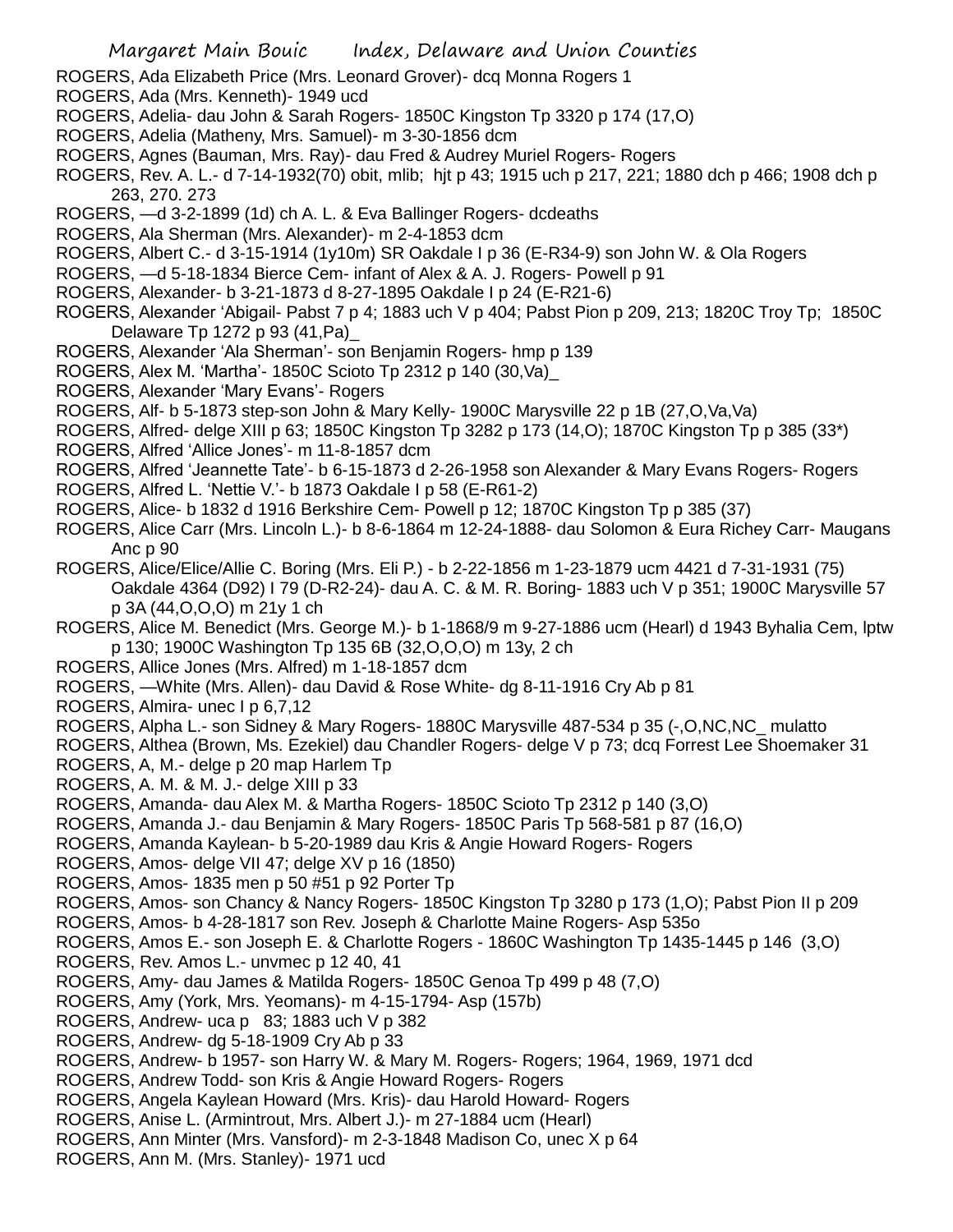ROGERS, Anna- delge XIV 34 Orange Tp (1890)

- ROGERS, Anna Elizabeth Dellinger (Mrs. Edward)- b 5-13-1858 d 3-12-1924 (66) Oakdale 3624 (E124) I p 26 (E-R23-4)- Rogers; obit Lewis, mlib (brown)
- ROGERS, —d 4-6-1898 infant son W. Edward & Anna Elizabeth Dellinger Rogers- Oakdale I p 26 (E-R23-4)
- ROGERS, Anna Peak (Mrs. John)- m 5-15-1843 dcm
- ROGERS, Anna (Seaton, Mrs. William A.)- m 2-8-1848 dcm
- ROGERS, Anne- b 1964 dau Paul E. & Clara A. Rogers- 1971 dcd
- ROGERS, Annie L.- dau Charlotte Rogers- 1880C Washington Tp 96-100 p 11 (13,O,Md,Pa)
- ROGERS, Arl W.- son Elan G. & Izora Taylor Rogers- Taylor 1132; Mitchell 1121832; 1880C Washington Tp 195-202 p 22 (1,O)
- ROGERS, Arsula (Mrs. Dacon)- 1860C Paris Tp 1205-1215 p 160 (39,NY)
- ROGERS, Arthur- son George & Mary Rogers- dg 11-25-1910 Cry Ab p 173; dg 2-10-1911 Cry Ab p 9
- ROGERS, Arthur M. 'Mary J. Dixon'- m 4-14-1869 dcm- son Elisha & Jocenan Rogers; delge XV 39; 1850C Harlem Tp 592 p 54 (5,O)
- ROGERS, Arthur R. 'Elizabeth Ellen'- Rogers
- ROGERS, Arvilla Mae "Peggy" Carr (Mrs. Clyde)-b 1922 m 9-4-1938 Ky Claibourne Cem 109; Rogers; 1962, 1983 ucd
- ROGERS, Asa A.- son Charlotte Rogers- 1860C Washington Tp 1435-1445 p 146 (2,O); 1880C Wash. Tp 96- 100 p 11 (21,O,Md,Pa)
- ROGERS, Asa 'Margaret'- 1850C Berlin Tp 2014 p 123 (40,Wales)
- ROGERS, Audrey A. (Bauman, Mrs. Way W.)- b 2-19-1924 m 10-4-1942- dcc Ray Bauman 1
- ROGERS, Audrey Griffin (Mrs. David)- m 5-10-1977 dau Tom & Shirley Griffin- Rogers
- ROGERS, Audrey Muriel (Mrs. Fred)- d 1-19-1981 (88) bur Plant City, Fl.- Rogers
- ROGERS, B, Miss- unec III p 58 WTL
- ROGERS, Barbara (Cochran, Mrs. John Robert)- m 7-7-1961 dau Emmet E. & Hazel M. Freemont Rogers-Rogers; Taylor; 1949, 1959 ucd
- ROGERS, Barbara- dau Harry L. & Charlotte B. Rogers- Rogers
- ROGERS, Barbara (Mrs. Steven)- 1971 ucd
- ROGERS, Belva (Mrs. Lewis F.)- Rogers
- ROGERS, Benjamin 'Betsey Jackson'- m 1-3-1799 Ross Co marriages DAR
- ROGERS, Benjamin L.- unec XII p 58; 1840C Paris Tp 865 p 40 (30-40) 1 f (30-40) 1 m (5-10) 2f (5-10) 1 m (- 5)
- ROGERS, Benjamin 'Lucy/Nancy Ann Gamble''Sarah J. Whitley'- b 11-5-1836 m 11-28-1859 ucm 2956 (2) 3- 19-1885 ucm (Hearl) d 1915 Byhalia Cem, lptw 128- son Michael W. & Mary Rogers- 1883 uch V p 671; 1985 uch p 14, 55, 128; uca p 101;unec IV p 18; 1870C Dover Tp 159-161 p20 (34,O); 1880C Washington Tp 196-203 p 22 (44,O,Pa,Pa); 1900C Wash. Tp 258 p 11B (63,O,O,O) m 14y
- ROGERS, Benjamin 'Mary'- 1850C Paris tp 568-581 p 87 (46,Pa); mt 7-22-1857
- ROGERS, Bernard 'Mary'- 1967 ucd
- ROGERS, Bernice (Gates, Mrs. )- dau George Walter & Mable Worstell Rogers- obit George Walter, mlib
- ROGERS, Bernice (Kline, Mrs. Charles Edward)- m 12-1929 d 6-13-1987- Rogers
- ROGERS, Bert L. 'Olive M. Fraff'- b 12-23-1870 m 12-9-1903 dcm- son Eli A. & Rachel O'Harra Rogers
- ROGERS, Bertha and babe- b 1880 d 1914 Price Cem, djlm p 35
- ROGERS, Bertha- b 8-18-1882 Orange Tp dau C. B. & Mary Osborne Rogers- dcb
- ROGERS, Bertha- dau Chauncey & Olive Rogers- dg 12-6-1910 Cry Ab p 175
- ROGERS, —(Dominy, Mrs. Albert)- dau Chauncey & Olive Rogers- dg 12-6-1910- Cry Ab p 175
- ROGERS, —(Williams, Mrs. Thomas)- dau Chauncey & Olive Rogers- dg 12-6-1910 Cry Ab p 175
- ROGERS, Bertha W.- dau --by W. & Daisy M. Rogers- 1910C Dover Tp 95-98 p 4B (6,O,O,O)
- ROGERS, Birtie- b 4-20-1879 Scioto Tp dau James & Martha A. Rhodes Rogers- dcb
- ROGERS, Bessie- dau George & Mary Rogers- dg 11-25-1910 Cry Ab p 173; dg 2-10-1911 Cry Ab p 9
- ROGERS, Bethiah- d 9-2-1856 (21-11-0) Westfield Baptist Cem- Powell p 352
- ROGERS, Betsey- d 6-27-1851 (76) Old Blue Cem- Powell p 144, 410
- ROGERS, Betsey Jackson (Mrs. Benjamin)- m 1-3-1799 Ross Co marriages DAR
- ROGERS, Betsey (Maine, Mrs. Hallett)- m 1-1855- Asp (723)
- ROGERS, Betty- dau Rev. Al. L. Rogers- obit Rev. A. L.- mlib
- ROGERS, Betty Lou (Nicol, Mrs. Ralph F. E.) -b 12-21-1922 m 6-30-1945 d 11-24-1996 (73) Greenlawn Cem, Col.- dau Joseph C. & Marie Feigley Rogers- Rogers; Rausch (14231) III p 282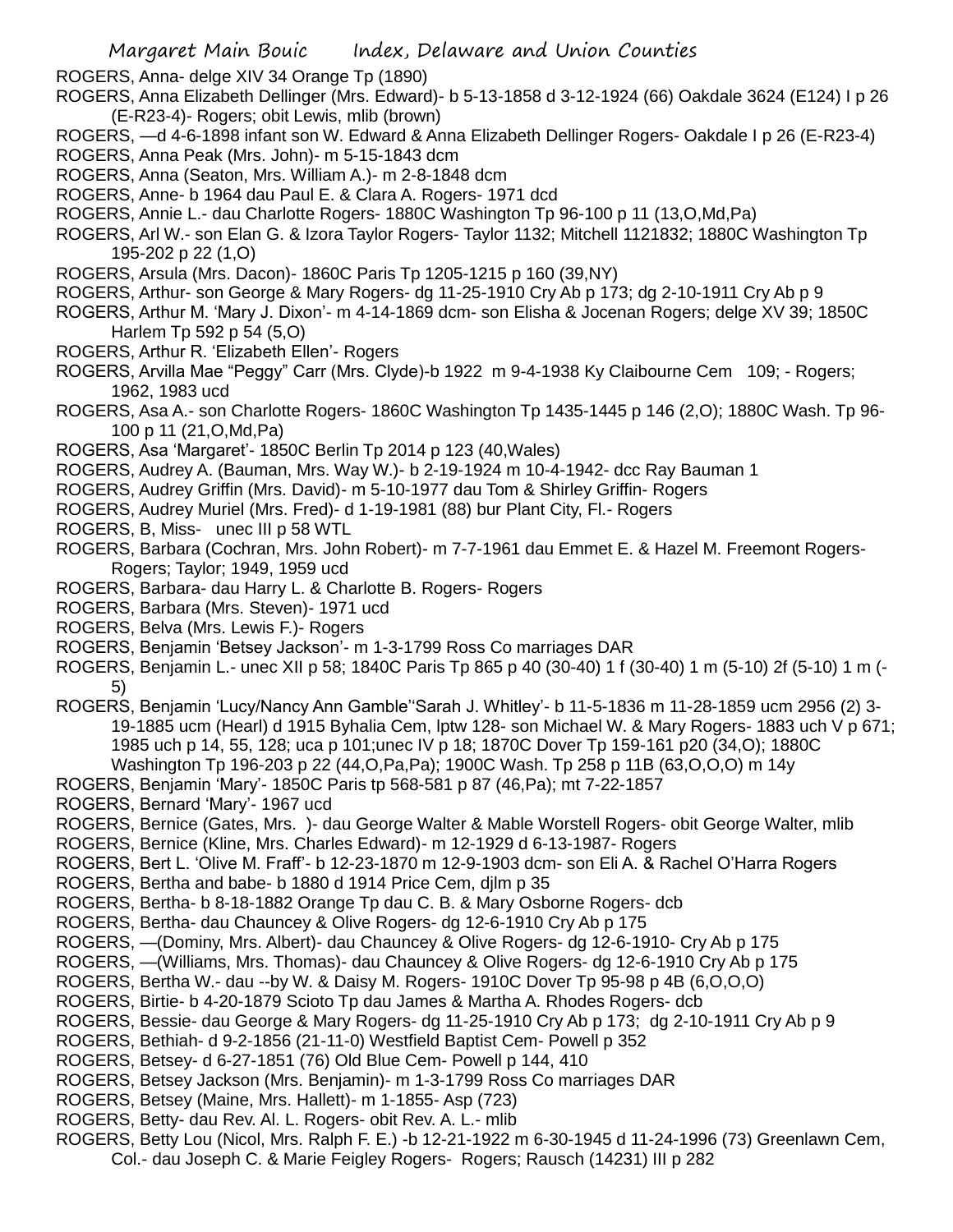- ROGERS, Betty (Owens, Mrs. )- Sunbury p 140
- ROGERS, Bianca Breece (Mrs. )- d Tuesday (76) dg 3-27-1914 Cry Ab p 105
- ROGERS, Bill- son Harry & Mary Rogers- Rogers
- ROGERS, Bixbee 'Esther'- d 9-12-1831 (72) Burnside Cem, Powell p 107, 410 or d 1825; Pabst 1 p 1, 6 p 29, II p 209, 210, 211, 212, 215, 218, 219, 220; 1880 dch p 193, 607; 1908 dch p 454,741; dcga p 56 Ohio State Gazette; dcq MR 16; 1820C Genoa Tp
- ROGERS, Bixbee- son James & Matilda Rogers- d 3-26-1831 (5-6-2) Curtis Cem, Powell p 113; 1830C Genoa Tp, delge III p 72
- ROGERS, Blaney/Beancy Breece (Mrs. Jonathan Z.)- m 4-2-1857 dcm ; dg 9-26-1902 Cry Ab p 156
- ROGERS, Brad 'Judy'- Rogers
- ROGERS, Bradley Alan- b 4-16-1988 son Daniel & –Morse Rogers- Rogers
- ROGERS, —Morse (Mrs. Daniel)- dau Ray G. Morse- Rogers
- ROGERS, Brenda Gail Salyers (Mrs. Michael Brennan)- b 1-13-1967 m 9-19-1987 dau Roger & Mary Kathryn Bishop Salyers- Rogers; St. Paul p 2, 52
- ROGERS, J. Burt 'Nellie Kemp'- d 1899 dg 11-29-1907 Cry Ab p 86
- ROGERS, Burton- d 2-13-1850 (1y) Curtis Cem Powell p 113- son P. & H.Rogers
- ROGERS, C.- uca p 49, Millcreek Tp
- ROGERS, Calvin Lee 'Lucille Marie Wagner'- b 10-23-1914 m 9-10-1948 son Lee Clayton & Mary Blanche Tuller Rogers- Weiser p 250
- ROGERS, Canby W. Daisy M. Lee' b 10-8-1874 m 9-13-1898 (Hearl)- son Samuel & Isabell Baker Rogers-
- dcb; 1900C Leesburg Tp 183-185 p 8A (25,O,O,O) m 1y; 1910C Dover Tp 95-98 p 4B (35,O,O,O) m 11y
- ROGERS, Carl B.- b 1-1887 son Eli P. & Elice C. Rogers- 1900c Marysville 57 p 3A (13,O,O,O)
- ROGERS, Carl 'Delores Kropp'- 9-5-1948- Rogers
- ROGERS, Carl Eli 'Nellie Faye Gatton''Gertrude Emma Martin Hoffman'- m(2) 11-30-1944 d 12-5-1970; 1985 uch p 17; Rogers
- ROGERS, Carl- brother Ernest Rogers- dg 6-22-1909 Cry Ab p 38, 39
- ROGERS, Carl G. 'Delores'- son Leonard Grover & Ada Elizabeth Price Rogers- dcq Marie Randell 1; 1961, 1964, 1969, 1971, 1980 dcd
- ROGERS, Rev. Carl 'Tecora'- Rogers
- ROGERS, Carla- dau Rev. Carl & Tecora Rogers- Rogers
- ROGERS, Carlina E. (Mrs. Henry W.)- b 6-1852 1900C Taylor Tp 1139-143 p 7A (47,O,Ger,Ger)- m 24y, 4 ch
- ROGERS, Carol (Mrs. Clarence F.)- 1973, 1975, 1977, 1979, 1981 ucd
- ROGERS, Caroline E. (Mrs. Rufus)- d 4-30-1872 (28-4-2) Westfield Baptist Cem- Powell p 352
- ROGERS, Caroline- dau William & Elizabeth Wyant Rogers- Powell 317
- ROGERS, Carrie Eliza- b 9-2-1875 Orange Tp dau Hiram & Frances Bell Rogers- dcb
- ROGERS, Carrie F.- b 5-1893 dau William & Jennie M. Bonnette Rogers- 1900C Leesburg Tp 188-190 p 8B (7,O,O,O)
- ROGERS, Carrie M. (Ebright, Mrs. Luther M.)- b 1886 d 1968 Oakdale II 5 (B-R2-9); sister George Walter Rogers; obit George Walter
- ROGERS, Carrie (Myers, Mrs. )- b 5-27-1893 d 7-20-1954 Oakdale I p 122 (R-R6-12); Sbc p 41
- ROGERS, Cary- see Asp (197a)
- ROGERS, Cary 'Betsey Malvirna Boone'- b 6-28-1812 son Rev. Joseph & Charlotte Maine Rogers- Asp 535m
- ROGERS, Catharine Kilpatrick, Mrs. William)- m 1-13-1847 dcm
- ROGERS, Catherine- dau Alex & Abagail Rogers- 1850C Delaware Tp 1272 p 93 (7,O)
- ROGERS, Catherine (Brunson, Mrs. )- grand dau Hezekiah Roberts- dcw Bk 1 p 27
- ROGERS, Catherine- dau Joseph & Hannah Rogers- 1850C Concord Tp 2256 p 131 (-,O)
- ROGERS, Catherine Rees (Mrs. George)- dau Hugh Rees- dumch p 248
- ROGERS, Catherine Roberts (Mrs. )- dau Hezekiah Rogers- dcw Bk 1 p 27
- ROGERS, Catherine (Mrs. Thomas)- Pabst 8 p 91
- ROGERS, Cathy- b 1961 dau James A. & Joellen Rogers- 1969, 1971, 1980 dcd
- ROGERS, Cathy L.(Landacre, Mrs. Mark Alan)- m 10-16-1981 dau James A. Rogers- Rogers
- ROGERS, Cathy Leigh (Leber, Mrs. Albert Sinclair)- m 9-19-1992 dau James & JoEllen Rogers- Rogers
- ROGERS, C. E. d 2-2-1885 (5m10d) dcdeath
- ROGERS, Cecil- dau (3m) Williamsville Cem, Powell p 184
- ROGERS, Cecilia (Warner, Mrs. Samuel)- m 3-5-1837 dcm; dcga p 66 Olen Gazette
- ROGERS, Celista- ch Elisha & Jocenan J. Rogers- 1850C Harlem Tp 592 p 54 (2,O)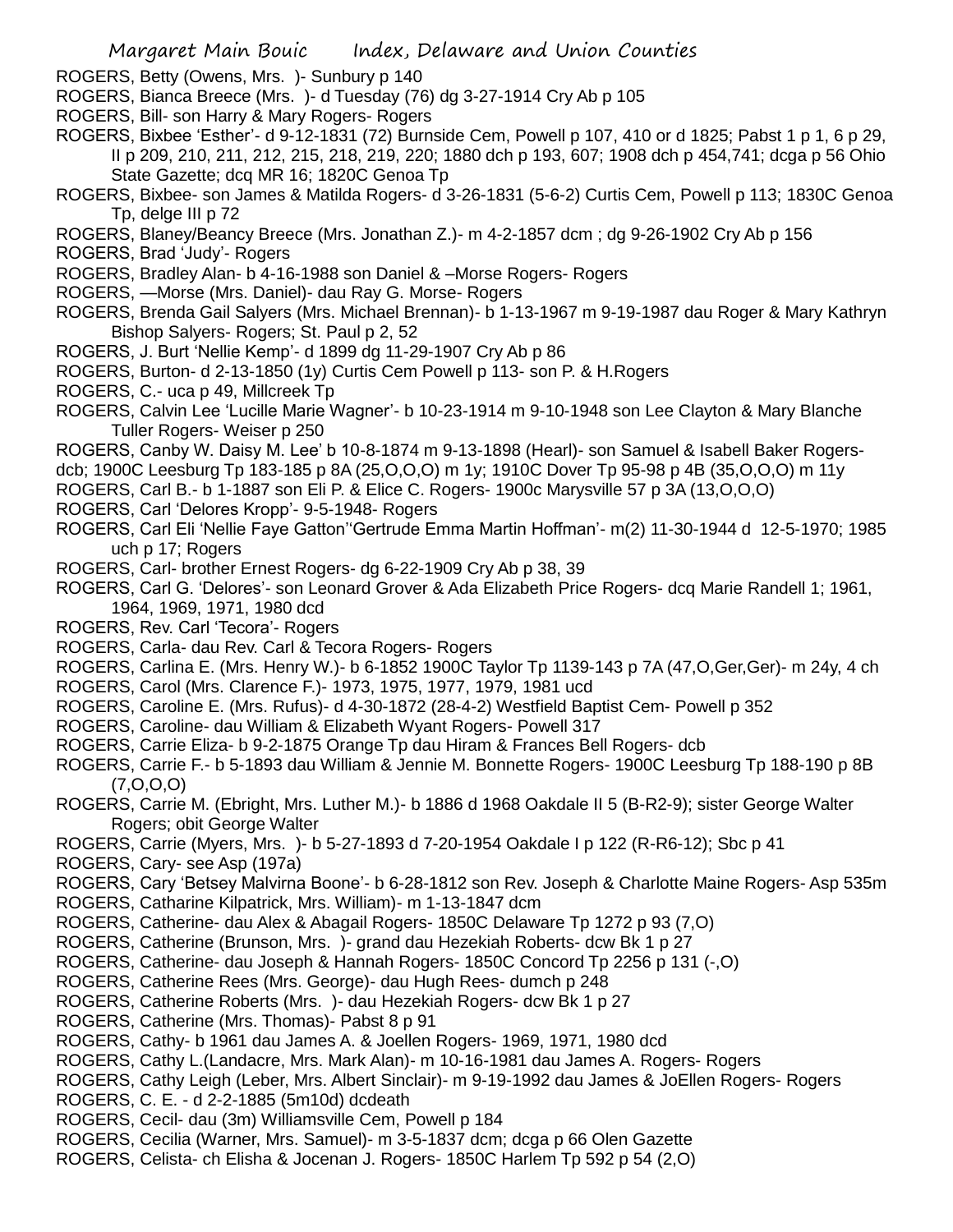- ROGERS, Chandler- delge IV 58, V p 73; Pabst Pion II 210; dcw Bk
- ROGERS, Chaney H.- b 6-24-1888 Orange Tp son Frank & Annie Collier Rogers- dcb
- ROGERS, Channcey- 1880C Orange Tp delge XIV p 34
- ROGERS, Chancy (55-1890) Pabst 8 p 61, 63, 66, 71
- ROGERS, Chancy L.- d 6-28-1879 son C. B. & O. L.- Williamsville Cem- Powell p 185
- ROGERS, Chancy 'Nancy'- 1850C Kingston Tp 3280 p 173 (25,O)
- ROGERS, Charles- Powers p 87
- ROGERS, Charles B. 'Lola D.'- 1961 dcd
- R0GERS, Charles Daniel- son Jeremiah H. & Sarah Prosser Rogers- 1908 dch p 427, 742; Pabst Pion II p 210, 220; dg 10-5-1915, 10-8-1915 p 82, 83; 1870C Genoa Tp p 354 (12)
- ROGERS, Charles E.- 1980 dcd, Concord Tp, horse trainer
- ROGERS, Charles E. 'Ruth Ann'- d 2-14-1994 (90) Walnut Grove Cem- Rogers
- ROGERS, Charles F.- b 7-1891 son Henry W. & Carlina Rogers- 1900C Taylor Tp 139-143 p 7A (8,O,O,O)
- ROGERS, Charles Francis- d 5-28-1969 (76) Glendale Cem- Rogers
- ROGERS, Charles- son Hiram & Leota Rogers- dg 1-28-1916 Cry Ab p 17
- ROGERS, Charles Perry 'Mary Marina Smith'- b 1817 d 1891, dcc Annie Kay Chorpenning 14
- ROGERS, Charles R. 'Mary Parthenia McJunkin'- Powers p 238
- ROGERS, Charles S. 'Jane Cole'- m 4-1853 dcm
- ROGERS, Charles William 'Mary White'- m 9-10-1891 ucm (Hearl)
- ROGERS, Charles W. 'Sarah J.'- b 1861 d 2-18-1904 (43y3m) Oakdale 1844 (278-E) I p 44 (E-R43-6)- son Joseph C. & Mary Rogers- 1870C Paris Tp 87-88 p 13 (9,O); 1880C Paris Tp 104-119 p 50 (18,O,O,O)
- ROGERS, Charlott- Pabst 8 p 61, 63, 67, 71
- ROGERS, Charlotte- 1870C Orange Tp p 426 (29)
- ROGERS, Charlotte (Mrs. )- d Tuesday (75) dg 12-3-1909 Cry Ab p 76
- ROGERS, Charlotte- query- Adam Hoover, Margaret Dunn- unec XVI p 50
- ROGERS, Charlotte B. (Mrs. Harry L.)- b 6-7-1908 d 4-2-1990 (81) Forest Lawn Mem. Pk.- Rogers
- ROGERS, Charlotte- dau John & Harriett Rogers- 1850C Kingston Tp 3269 p 173 (3,O)
- ROGERS, Charlotte (Mrs. Joseph E.)- 1860C Washington Tp 1435-1445 p 194 (33,Pa); 1880C Wash Tp 96-
- 100 p 11 (52,Pa,Md,Pa); 1900C Wash Tp 28 p 2A (71,Pa,Va,Pa) wid 12 ch, 3 living
- ROGERS, Charlotte Maine (Mrs. Rev. Joseph)- b 8-14-1790 m 10-25-1809 dau Nathan & Deborah York Maine- Asp 197a
- ROGERS, Charlotte Osburn/Osborn- m 9-13-1857 dcm
- ROGERS, Charlotte- dau William & Elizabeth Wyant Rogers- Powell p 317; dcw B 3 p 24
- ROGERS, Chauncey 'March Morrison'- b 1-27-1881 m 5-4-1904 d 7-26-1971 Oakdale II p 111 (K-R2-6)- son Elan & Izora Taylor Rogers- obit, mlib (brown); Sbc p 44; Taylor 1133; Mitchell 1121833; Beckley 3,4; 1900C Dover Tp 119-121 p 6A (19,O,O,O); 1949, 1962 ucd
- ROGERS, Chauncey 'Nancy M. Pike'-m 1-1-1845 dcm
- ROGERS, Chauncy 'Olive Osborne'- b 5-24-1835 m 4-21-1857 dcm or 4-24-1856 d 1-13-1916 (80-7-11) Williamsville Cem, Powell p 185- son Hiram & Leota Rogers; dg 12-6-1910 Cry Ab p 175; dg 1-18-1916, 1-28-1916 Cry Ab p p 11, 17
- ROGERS, ---(Downing, Mrs. Albert)- dau Chauncy & Olive Osborne Rogers- dg 1-28-1916 Cry Ab p 17
- ROGERS, ---(Breece, Mrs. Wilbur) dau Chauncy & Olive Osborne Rogers- dg 1-28-1916, Cry Ab p 17
- ROGERS, --- (Willliams, Mrs. Thomas)- dau Chauncy & Olive Osborne Rogers- dg 1-28-1916 Cry Ab p 17
- ROGERS, Cheryl Miller (Mrs. Wayne)- m 2-22-1986 dau Ervin & Diane Miller- Rogers
- ROGERS, Chester Arthur 'Ruth Evelun Hensley;- b 10-28-1912 m 8-1-1941 son Lee Clayton & Mary Blanche Tuller Rogers- Weiser p 250
- ROGERS, Chloe/Cloa- dau Dacon & Ursula Rogers- 1860C Paris Tp 1205-1215 p 160 (15,O); 1880C Paris Tp 105-120 p 50 (34,O,O,Vt)
- ROGERS, Chloe (Parthemore, Mrs. William)- m 8-27-1863 ucm 3462
- ROGERS, Christopher Lee 'Jill Susane Cencula'- m 8-3-1996- son Randy & Holly Rogers- Rogers
- ROGERS, Christy Morse (Mrs. Daniel)- b 9-25-1955 dau Ray & Mary Gelle Davis Morse- 1985 uch p 99
- ROGERS, C. L.- 1959, 1967, 1973 ucd
- ROGERS, Clara- Pabst 8 p 64
- ROGERS, Clara A. (Moffitt, Mrs. John W.)- m 11-22-1880 ucm 6866- dau Benjamin & Klucy A. Gamble Rogers- 1883 uch V p 672; ; 1870C Dover Tp 159-161 p 20 (10,O); 1880C Washington Tp 196-203 p 22 (19,O,O,O)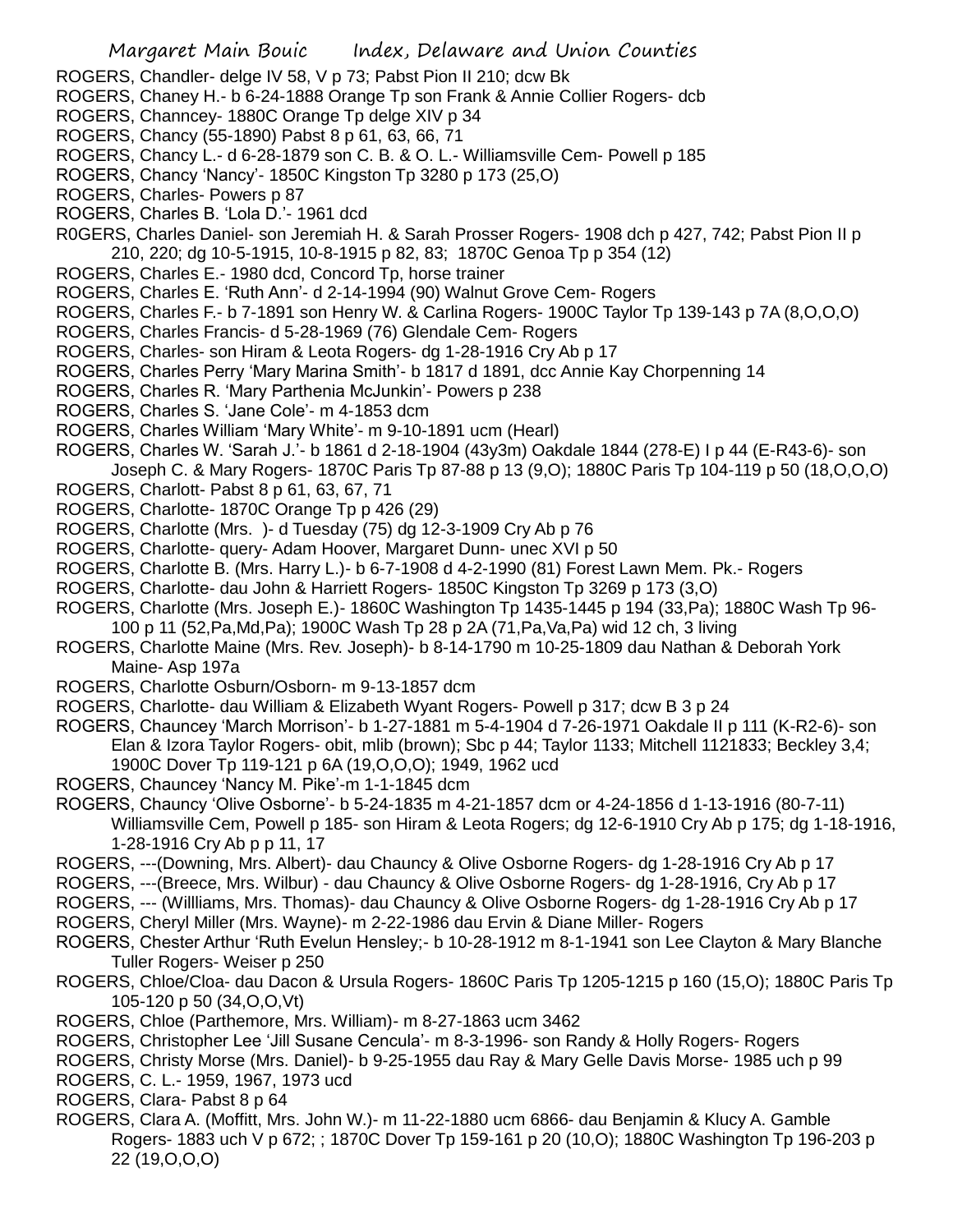- ROGERS, Clara (Mrs. Gene)- 1980 dcd
- ROGERS, Clara A. (Mrs. Paul E.)- 1964, 1971 dcd
- ROGERS, Clara Bell Thackery (Mrs. William Howard)- b 11-10-1880 m 11-12-1900 d 1962 (81) Oakdale I p 118 (F-R5-7) dau James & Martha Thackery- Rogers; 1949 ucd
- ROGERS, Clara (Hildreth, Mrs. Norton)- m 10-11-1894 ucm (Hearl)
- ROGERS, Clara (McLenegan, Mrs. Charles Edward)- b 7-22-1861 m 7-22-1886- Weiser p 212
- ROGERS, Clara (Mrs. Reed L.)- b 12-10-1863 d 1-1-1911 Berkshire Cem- Powell p 12
- ROGERS, Clara (Mrs. William)- (80-1960)- twin sister of Laura Brelsford-Rogers
- ROGERS, Clarence F. 'Carol'- 1973, 1975, 1977, 1979, 1981 ucd
- ROGERS, Clarence- b 3-3-1900 Orange Tp son Hiram & Emma Postal Rogers- dcb
- ROGERS, Clarence J. 'Louise'- 1967 ucd
- ROGERS, Clarissa Allie. (Mrs. Eli P.)- 1880C Millcreek Tp 81-85 (24,O,O,O)
- ROGERS, Clark D. 'Icy D. Ballard''Linna Bonnett- b 11-1859 m 2-19-1880 ucm 6665 (2) lic 9-4-1884 ucm (Hearl) d 2-8-1946 Oakdale I p 79 (D-R2-25)- son Dacon & Ursula Rogers- Rogers; 1860C Paris Tp 1205-1215 p 160 (8/12,O); 1870C Paris Tp 80-81 p 12 (10,O); 1880C Paris Tp 105-1120 p 50 (19,O,O,O); 1900C Dover Tp 206-208 p 9B (40,O,O,O) m 15y
- ROGERS, Clayton W. b 11-28-1902 d 8-6-1984 (82) Oakdale Cem- Rogers; unec III p 20, Grad Broadway HS 1920
- ROGERS, Clella Maxine Freshwater (Mrs.Manuel) -b 3-23-1920 m 8-30-1841 dau Harry Carl Freshwater Freshwater p 86
- ROGERS, Cleo- b 9-6-1893 Genoa Tp dau Stephen & Mary Kidner Rogers- dcb
- ROGERS, Clestia (Van Tassel, Mrs. Alonzo)- m 5-3-1868 dcm; delge XIII p 58
- ROGERS, Clifton- son M. C. & Eliza C. Rogers- 1860C Taylor Tp 948-963 p 126 (6,O)
- ROGERS, Clinton- b 1859 son Nathan W. Rogers- delge V p 58
- ROGERS, Clyde A. 'Ruth Elizabeth'- d 5-30-1983 (74) bur Fulton Cem, Marengo- Rogers
- ROGERS, Clyde 'Arvilla Mae "Peggy" Carr'- b 4-19-1905 m 9-4-1918 d 12-4-1990 (85) Claibourne Cem p 109 son Charles & Lillie Strine Rogers- Rogers; 1962, 1983 ucd
- ROGERS, Commodore .- son John & Harriett Rogers-1908 dch p 403; 1850C Kingston Tp 3269 p 173 (6,O)
- ROGERS, Connie Jean Freeman (Mrs. John Arthur)- m 8-10-1974 dau Harlan E. Freeman- Rogers
- ROGERS, Connie Sue Sartwell (Mrs. John M.)- m 8-7-1971 dau Donald E. Sartwell- Rogers
- ROGERS, Content E. Blake (Mrs. George)- m 2-9-1848 dcm
- ROGERS, Cora B.- b 9-25-1872 Delaware Town colored, dau Eddie & Fanny Rogers- dcb
- ROGERS, Cordelia- d 3-29-1829 )1-5-5) Sunbury Ce, Powell p 33- dau H. T. & Sally Rogers
- ROGERS, Corriene Vern Peterson- b 6-28-1897 d 8-31-1963 Claibourne Cem p 44
- ROGERS, Cory Bell- b 9-20-1873 Kingston Tp dau Howard & Sarah B. Carney Rogers- dcb
- ROGERS, Craig M. 'Mary E.'- b 1893 d 1962 Price Cem, djlm p 39
- ROGERS, C. W.- Sbc p 44
- ROGERS, Cynthia Louise (Travis, Mrs. Howard Dean) b 1961 m 7-10-1982 dau Jack/John & Sue Ann Wright Rogers- Rogers; 1971 dcd
- ROGERS, D.- uca p 59 Paris Tp
- ROGERS, Dacon 'Ursula/Arsula'- b 1818 d 8-18-1880 (62-8-3) Oakdale I p 79 (D-R2-24); 1860C Paris Tp 1205-1215 p 169 (38,O); 1870C Paris Tp 80-81 p 12 (51,O); 1880C Paris Tp 105-120 p 50 (62,O,Pa,O)
- ROGERS, Daisy M. Lee (Mrs. Canby W.)- b 1-1880 m 9-13-1898 ucm (Hearl); Sbc p 44; 1900C Leesburg Tp 183-185 8A (20,O,O,O) m 1y, no ch; 1910C Dover Tp 95-98 p 4B (35,O,O,O) m 11y, 2 ch
- ROGERS, Dallas 'Grace'- b 9-27-1891 Berkshire Tp d 11-1-5-1965 (74) bur Sunbury- son Reed L. & Clara Kilpatrick Rogers- dcb; Rogers; 1961, 1964 dcd
- ROGERS, Dane- son Clyde A. & Ruth Elizabeth Rogers- Rogers
- ROGERS, Daniel ' Christy Morse'- Rogers; 1985 uch p 99
- ROGERS, Daniel Mark 'Deborah Lynn Jordan'- m 1117-1973 son Garold Rogers- Rogers
- ROGERS, Daniel- son William & Elizabeth Rogers- Rogers; dcw Bk 3 p 24
- ROGERS, Danielle Marie- b 3-27-19 dau Daniel & Christy Morse Rogers- Rogers
- ROGERS, Darwin- b 8-28-1909 d 2-4-1911 (17m7d) son Geoge & Mary Rogers- dg 11-25-1910 Cry Ab p 173; dg 2-10-1911 Cry Ab p 9
- ROGERS, David 'Audrey Griffin'- m 5-10-1997 son Stephen & Vicky Rogers- Rogers
- ROGERS, Davis 'Sylvia Phelps'-m 5-7-1840 dcm; Pabst Pion II 210; dcw Bk 4 p 352(36); 1850C Harlem Tp 602 p 55 (54,Pa); Wight 42 Olen az 5-8-1840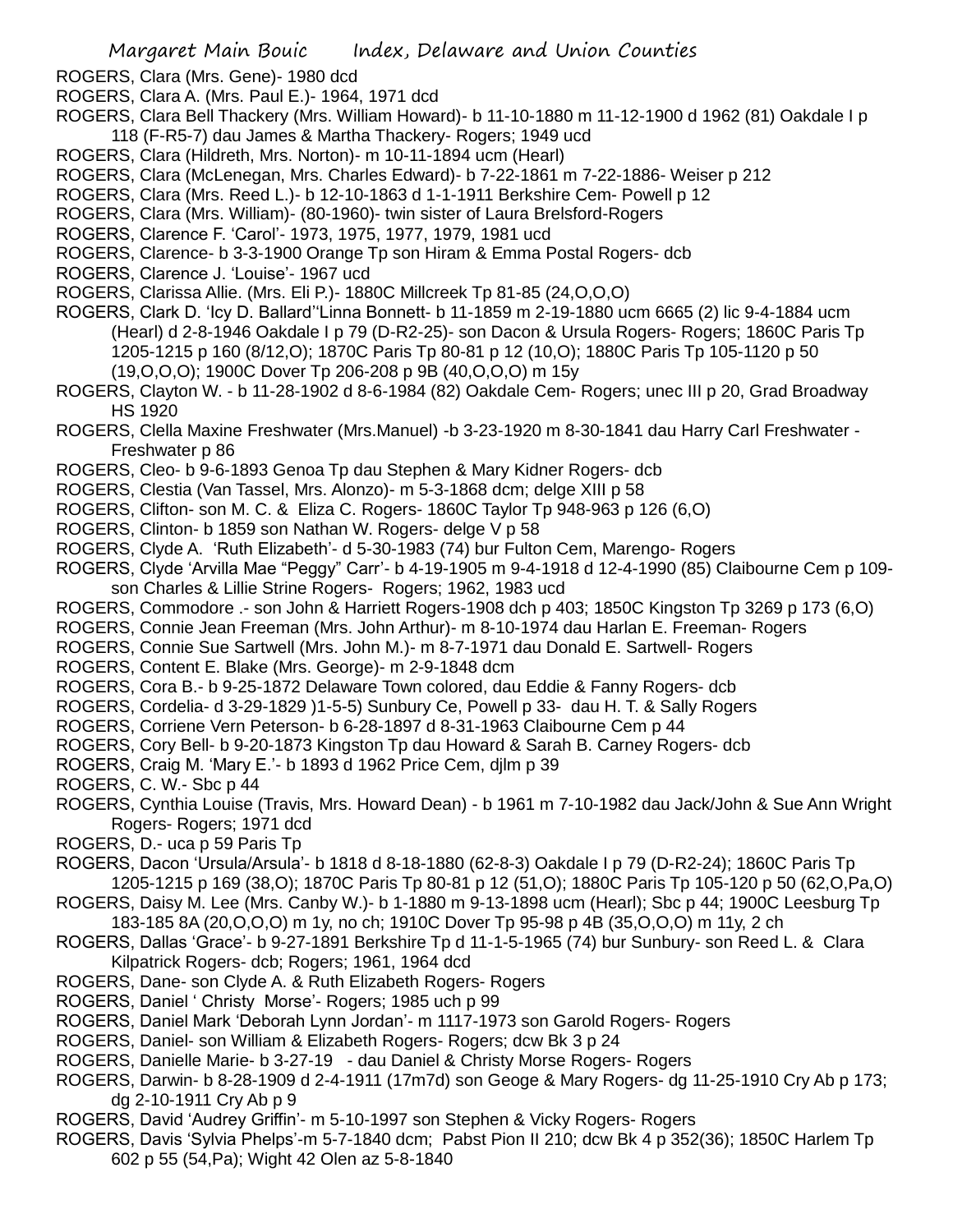- ROGERS, David W. 'Rowana Roxanna Randall'- m 1-31-1850 dcm; 1850C Genoa Tp 292 p 30 (21,O)
- ROGERS, Dean W. Jr.- b 1935 d 1964 Claibourne Cem p 96
- ROGERS, Dean W. 'Dorothy Schambs'-b 1894 d 5-1-1971(76) Claibourne Cem 96- Rogers
- ROGERS, Debora Lyons (Mrs. Wayne,Jr.)- Rogers
- ROGERS, Deborah- b 316-1822 d 2-8-1825 dau Rev. Joseph & Charlotte Maine Rogers- Asp 535o
- ROGERS, Deborah Lynn Jordan (Mrs. Daniel Mark)- m 11-17-1973 dau Ralph Jordan Rogers
- ROGERS, Debra- b 1959 dau Bernard & Mary Rogers- 1967 ucd
- ROGERS, Debra (Kleinhenn, Mrs. )- dau Homer J. & Genevieve Rogers- Rogers
- ROGERS, Delephine (Maine, Mrs. Edward F.)- b 10-22-1852- Asp (2185)
- ROGERS, Deliverance (Pringle, Mrs. Daniel)- dau Joel Rogers- dumch p 203; dcw Bk 1 p 27
- ROGERS, Delpha O.- ch Benjamin & Lucy A. Gamble Rogers- 1883 uch V p 672
- ROGERS, Delores Kropp (Mrs. Carl G.)- m 9-5-1948 Rogers; 1961, 1964, 1969, 1971, 1980 dcd
- ROGERS, Diane (Crawford, Mrs. )(Mrs. Melvin)- d 2-27-1980 (27) Paint Tp Cem, London, obit mlib (brown)
- ROGERS, Dolly- dau M. C. & Eliza D. Rogers- 1860C Taylor Tp 948-963 p 126 (5/12,O)
- ROGERS, Dolly (Simons, Mrs. Jacob)- b 11-2-1819 dau Rev. Joseph & Charlotte Maine Rogers- Asp 535p ROGERS, Dolores (Mrs. Joseph)- Rogers
- ROGERS, Donald 'Kimberly'- grandson of James H. & Hazel Baum Rogers- Rogers
- ROGERS, Donnabelle (Fischer, Mrs. Herb)- sister Glenn W. Rogers- Rogers
- ROGERS, Donnabelle (Henninger, Mrs. Leo)- dau Harry Warren & Martha Biggs Rogers- dcq Marie Randall 1
- ROGERS, Dora- Pabst 8 p 7 (15-1890)
- ROGERS, Dora E.- dau Benjamin & Lucy Ann Gamble Rogers- 1883 uch V p 672; 1870C Dover Tp 159-161 p 2 (9,O)
- ROGERS, Dora J. (Orndorff, Mrs. )- b 4-28-1870 Genoa Tp dau Jeremiah H. & Sarah Prosser Rogers- 1908 dch p 742; Pabst Pion II p 220; dcb; dg 10-8-1915 Cry Ab p 82, 83; 1870C Genoa Tp p 354 (1m)
- ROGERS, Dora (Martin, Mrs. Oliver B.)- m 10-18-1882 ucm (Hearl)
- ROGERS, Dora M. (Page, Mrs. Harry)- m 10-15-1885 ucm (Hearl)
- ROGERS, Doris- d 1-5-1924 (2wk) Oakdale 3605 (E124) I p 26 (E-R23-4)dau W. Edward & Anna Elizabeth Doellinger Rogers
- ROGERS, Doris- dau Theodore Rogers- dg 4-6-1915 Cry Ab p 36
- ROGERS, Dorothy- b 9-10 d 12-7-1901 (2m27d) dcdeaths Thomas Cem, Powell p 169- dau Theadore & Zoe Rogers
- ROGERS, Dorothy H. (Mrs. George A.)- 1961, 1969, 1980 dcd
- ROGERS, Dorothy Schambs (Mrs. Dean W.)- b 10-6-1897 d 1-3-1981 (83) Claibourne Cem p 96- Rogers
- ROGERS, Dorothy (Simpson, Mrs. Charles)- Asp (1297Y-1)
- ROGERS, Dorothy Ware (Mrs. George Allen)- Rogers; dcq Monna Rogers 1; 1964 dcd
- ROGERS, Douglas- d 1955- son Fred & Audrey Muriel Rogers- Rogers
- ROGERS, Dyrexa (Morehouse, Mrs. A. S.)- 1880 dch p 824
- ROGERS, Earl G.,Jr.- Rogers
- ROGERS, E(a)rnest b 1-4-1892/3 d 7-13-1969 Byhalia Cem, lptw p 130 -son George M. & Alice M. Rogers-Army WW I- 1900C Washington Tp 135 p 6B (8,O,O,O)
- ROGERS, Edmond- uccp p 11 JB1 p 210, heir of William Barlos
- ROGERS, Edna Grace (Love, Mrs. George L.)(Carder, Mrs. )- b 12-15-1892 dau Henry Martin & Laura Meeker Rogers, Rogers- dcq Monna Rodgers 1 ; Pabst Pion II p 221; dg 7-19-1910 Cry Ab p 139
- ROGERS, W, Edward 'Anna Elizabeth D(o)ellinger'- b 5-12-1857 d 4-25-1927 (75) 3911 (E124) I p 26 (E-R25- 4); obit Lewis F., mlib; Rogers
- ROGERS, -----d 3-6-1896 Paris Tp stillborn ch Ed & Elizabeth Andelegar Rogers- ucdeaths
- ROGERS, Edward F. W.- b 7-1888 son Henry W. & Carlina Rogers- 1900C Taylor Tp 139-143 p 7A (11,O,O,O)
- ROGERS, Edward 'Frances Haas'- d Wednesday, dg 5-15-19114 Cry Ab p 118
- ROGERS, Edwin L.- son Howard & Sarah b\B. Rogers- Pabst 2 p 33; 1870C Kingston Tp p 383 (2)
- ROGERS, E. E. of Raymond- Rogers
- ROGERS, Effie- 1870C Orange Tp p 423 (7)
- ROGERS, E. G.- uca p 25, 101
- ROGERS, E. J.- 1870C Delaware Town p 309 (34\*)
- ROGERS, Elan/Elon 'Izora J. Taylor'- m 8-21-1873 ucm 5308 son Dacon & A/Ersula Rogers- Rogers; Taylor (113); 1883 uch V p 378; obit Chauncey, mlib (brown); 1860C Paris Tp 1205-1215 p 160 (10,O) ; 1870C Paris Tp 80-81 p 12 (18,O); 1880C Washington Tp 195-202 p 22 (27,O,O,O)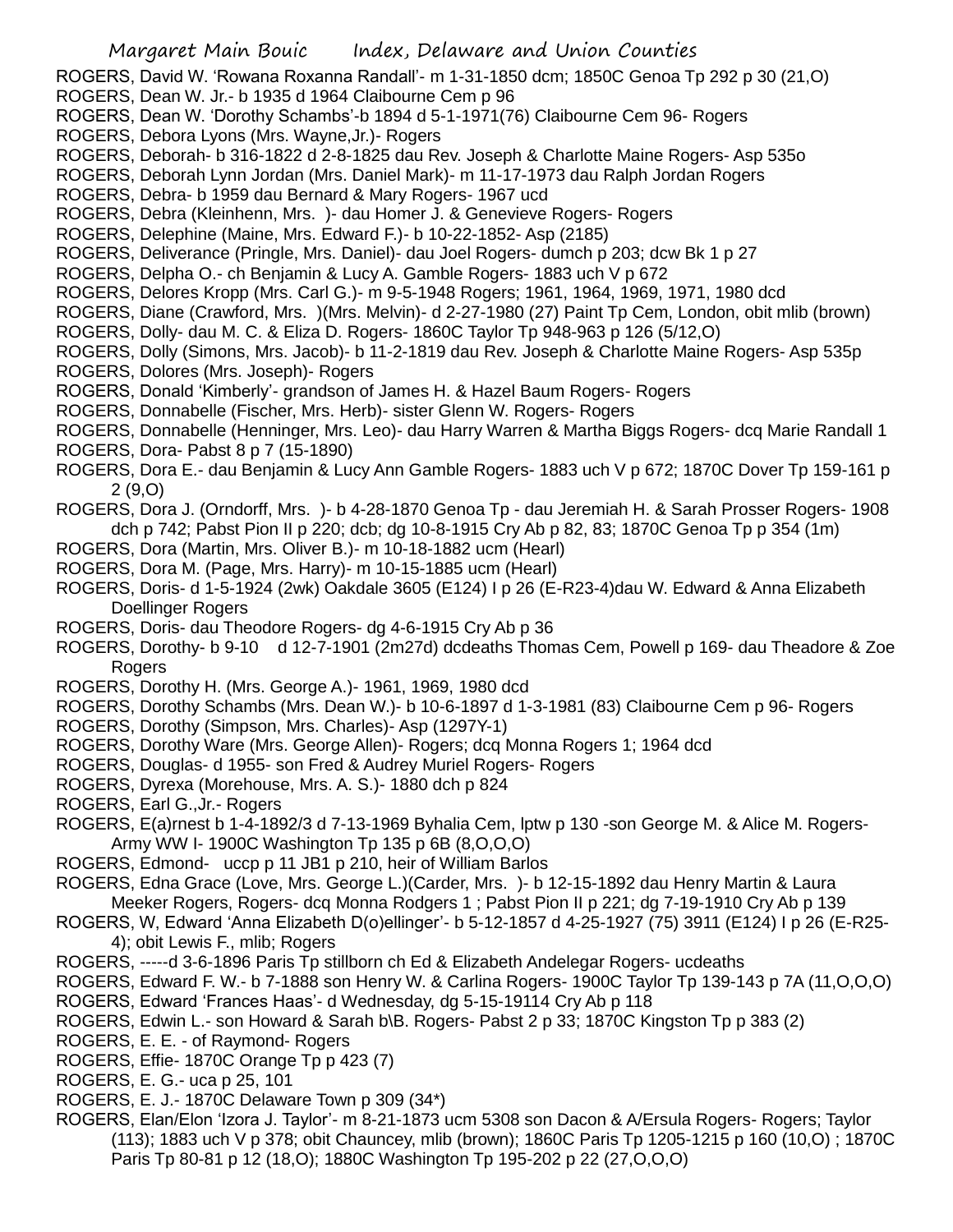ROGERS, Eleanor Shaw - d 10-2-1867 (56-2-0) Scioto Tp, b Lorain Co, O. dau William Shaw- see Rodgers-1850C Scioto Tp 2321 p 140 (39,Pa)

- ROGERS, Eleanor Bruce Lilley (Mrs. James Robert Waace,Sr.)- b 11-10-1861 d 11-10-1952 Byhalia Cem, ltw p 131- dau John Smith & Amelia Jane Glenn Lilley; 1985 uch p 14, 55, 56, 129
- ROGERS, Electa Pabst 8 p 71 (10-1890)
- ROGERS, Electa- 1870C Orange Tp p 427 (56\*)
- ROGERS, Elgie 'Martha A. Baker'- m 4-3-1889- Asp (1782)
- ROGERS, Eli P. 'Clarissa A.' -d 2-7-1926 (73) Oakdale 3783 D92; 1883 uch V p 61; 1915 uch p 265; 1880C Millcreek Tp 81-85 p 9 (29,O,O,O)
- ROGERS, Eli P. 'Alice C. Boring'- b 5-6-1852 m 1-23/9-1879 ucm 6421- son John C. & Nancy Rogers- 1883 uch V p 351; 1900C Marysville 57 p 3A (48,O,O,O) m 21y furniture dealer
- ROGERS, Elisha '"Josiner/Jocenan J. Dinnaberry'- m 11-10-1844 dcm; 1850C Harlem Tp 592 54 (32,O)
- ROGERS, Elisha 'Jane Tinaberry'- dumch p 494; Pabst Pion II p 213, 219; Powell p 114
- ROGERS, Eliza Bruce (Mrs. Hurch G.) dau Joel Bruce- dumch p 249
- ROGERS, Eliza (Crawford, Mrs. William P.)- b 8-7-1820 Troy Tp, delge XII p 17
- ROGERS, Eliza (Mrs. M. C.)- 1860C Taylor Tp 948-963 p 126 (28,O)
- ROGERS, Eliza Mavinda (Geer, Mrs. Chauncey Ezekiel)- m 8-12-1857 dcm
- ROGERS, Elizabeth- delge VII 16, letter
- ROGERS, Elizabeth- b 1-1-1817 Pabst 8 p 9; Pabst Pion II p 210
- ROGERS, Elizabeth- 1870C Orange Tp 426 (4)
- ROGERS, Elizabeth- 1850C Kingston Tp 3269 p 173 (76,NY) (mother of John?)
- ROGERS, Elizabeth D(o)ellinger (Mrs. Edgar)- Rogers
- ROGERS, Elizabeth (Drake, Mrs. John)- Powers Pat p 108
- ROGERS, Elizabeth E. (Davenport, Mrs. Cornelius)- m 10-9-1856 dcm
- ROGERS, Elizabeth Ellen (Mrs. Arthur R.)- d 3-8-1996 (92) Union Cem, Cols- Rogers
- ROGERS, Elizabeth Frazier (Mrs. )- dau John Frasher- Pounds p 6; Frazier 2
- ROGERS, Elizabeth (Houston, Mrs. John W.)- m 12-26-1835 dcm
- ROGERS, Elizabeth- dau James & Matilda Rogers- 1850C Genoa Tp 499 p 48 (14,O)
- ROGERS, Elizabeth J. dau Eleanor Rodgers- 1850C Scioto Tp 2321 (14,O) see Rodgers
- ROGERS, Elizabeth- dau Joseph & Hannah Rogers- 1850C Concord Tp 2256 p 131 (14,O)
- ROGERS, Elizabeth J. (Wofford, Mrs. George R.)- m 7-4-1861 dcm
- ROGERS, Elizabeth (King, Mrs. Dr. Elmore Y.)- 1915 uch p 1097
- ROGERS, Elizabeth (Mrs. Rev. Lorenzo D.) d Monday (58) bur Shelby- dg 5-18-1909 Cry Ab p 33
- ROGERS, Elizabeth Maddox (Mrs. James)- dcq Dorothy Agnes Rogers Simpson 9
- ROGERS, Elizabeth Mower (Mrs. Rev. Lorenzo D.)- m 9-1-1853 -dg 4-23-1907 Cry Ab p 38
- ROGERS, Elizabeth Pitson- b 5-6-1852 Licking Co d 2-7-1926 Oakdale I p 79 (D-R2-24)
- ROGERS, Elizabeth (Randall, Mrs. Alvin)- 1883 uch V p 333
- ROGERS, Elizabeth (Tuller, Mrs,. Lester)- b 7-18-1810 m 5-12-1825 d 3-30-1893 dcc Marjorie Brookens Humes 25
- ROGERS, Elizabeth (Willet, Mrs. David)- 1883 uch V p 483
- ROGERS, Elizabeth (Mrs. William)- dcw will Bk 3- 7-1855
- ROGERS, Ella- Pabst 8 p 67 (14-1890)
- ROGERS, Ella (Cunningham, Mrs. )- dau Charlotte Rogers- dg 12-3-1909 Cry Ab p 76
- ROGERS, —(Goodrich, Mrs. E. B.)- dau Charlotte Rogers- dg 12-3-1909 Cry Ab p 76
- ROGERS, Ella Dellinger (Mrs. William D.)- m 9-18-1879 ucm (Hearl)
- ROGERS, Ella L.- d 7-30-1915 (1m) Oakdale 2756 (E197) I p 36 (E-R34-9) dau John W. & Ola Rogers
- ROGERS, Ella May- b 3-10-1871 Orange Tp dau Charles & Elizabeth Benett Rogers- dcb
- ROGERS, Elen- 1870C Delaware Town p 293 (25\*)
- ROGERS, Ellen B. Lilley (Mrs. James R. W.)- m 6-2-1884 ucm (Hdearl)
- ROGERS, Ellmor- b 3-13-1873 Van Tp, Van- son Elmer & Elizabeth Jones Rogers- dcb
- ROGERS, Elmer- d 9-4-1873 (o-5-23) Burnside Cem, son J. & E.- Powell p 106
- ROGERS, Dr. Elmore Y 'Ida Comer'- d 7-11-1907 (70y11m) Claibourne Cem p 31
- ROGERS, Elnora- 1870C Kingston Tp p 385 (12)
- ROGERS, Elnora (Haines, Mrs. Cyrus N.)- m 226-1885 ucm (Hearl)- dau Benjamin & Lucy Ann Gamble Rogers- 1883 uch V p 672; 1870C Dover Tp 159-161 p 26 (3,O)l 188C Washington Tp 196-203 p 22  $(12,0,0,0)$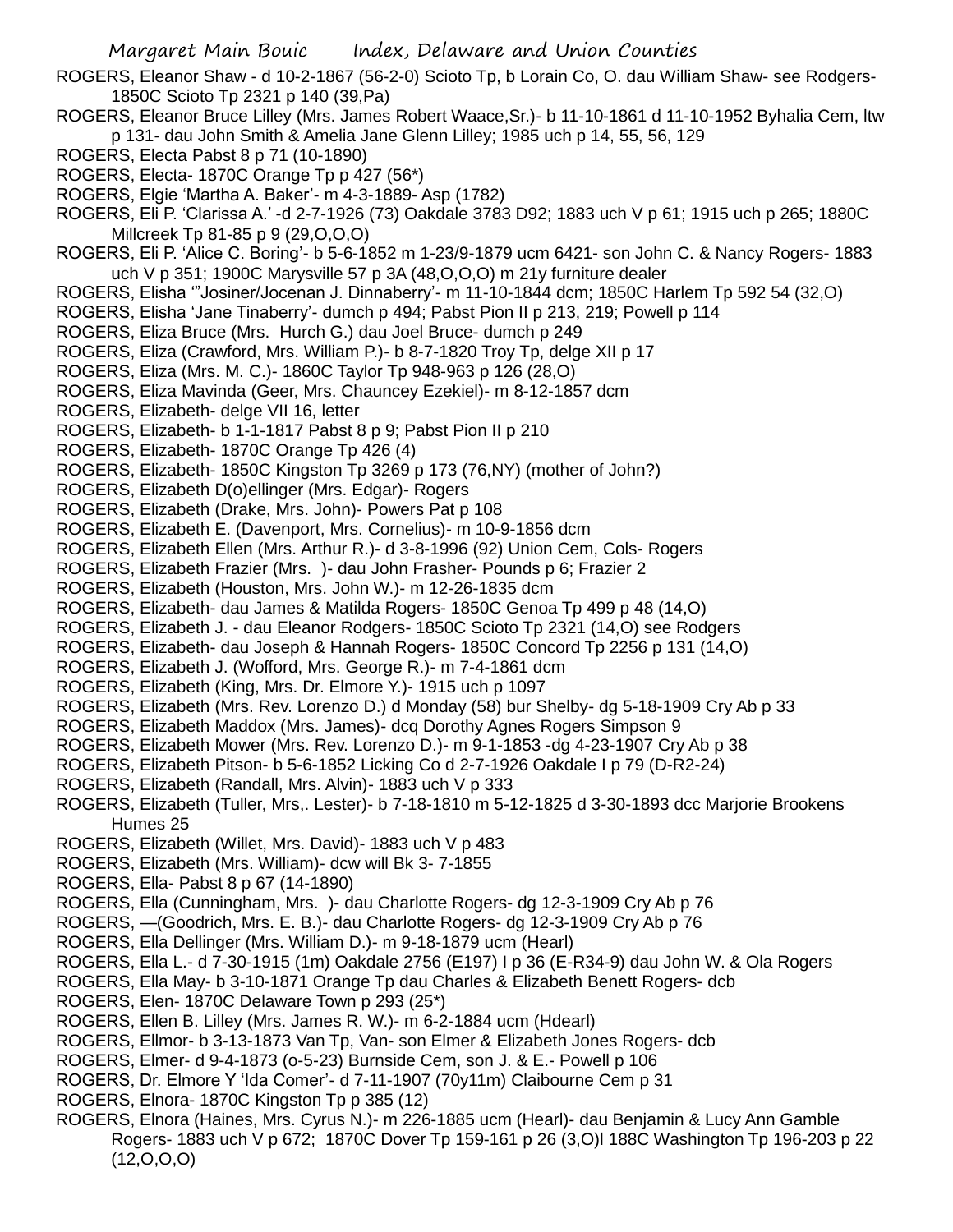- ROGERS, Elon G. 'Izora J. Taylor'- m 8-21-1873 ucm (Hearl)
- ROGERS, Emanuel 'Mannie''Irma'- d 1-20-1950- Rogers; 1949 ucd
- ROGERS, Emanuel E. 'Rhoda Marie Jesell'- m 1951- 1985 uch p 81; 1971, 1980 dcd
- ROGERS, Emeline- dau Alex & Abagail Rogers- 1850C Delaware Town 1272 p 93 (9,O)
- ROGERS, Emeline- dau John & Sarah Rogers- 1850C Kingston Tp 3320 p 174 (6,O)
- ROGERS, Emit 'Hazel'- Rogers
- ROGERS, Emma- granddau Dacon & Ursula Rogers- 1880c Paris Tp 105-120 p 50 (15,O,O,O)
- ROGERS, Emma Dell- d 8-1-1962 (81) bur Central College- Rogers
- ROGERS, Emma J. (Mrs. John W.)- d 4-171888 (21-4-14) Buck Run Cem, Un Al p 90- dau Mrs. Melissa Poling- obit John W., mlib
- ROGERS, Emma- b 1871 dau Nathan W. Rogers- delge V p 58
- ROGERS, Emma J. Poling (Mrs. John W.) m 1-4-1883 ucm (Hearl) d 4-17-1888 (27-4-4) Allen Tp ucdeaths dau Joseph & Melissa Jacobs Poling
- ROGERS, Emmitt E. 'Hazel M. Freemont''- d 6-4-2005 Sarasota, Fla. Raymond Cem- son Chauncey & March Morrison Rogers- Taylor 11341; obit Chauncey, mlib (brown) ; Beckley; 1949, 1959, 1962, 1967, 1971, 1973, 1975, 1977, 1979, 1981, 1983 ucd
- ROGERS, E. P.- delge VII p 18; uca p 23
- ROGERS, Erma (Mrs. Mannie)- 1949 ucd
- ROGERS, Ernest- d 6-14-1909 (22-7-29) Canton, O.- brother Carl, nephew Albert Peters Rogers; dg 6-22- 1909 Cry Ab p 38, 39
- ROGERS, Ernest L.- 1870C Orange Tp p 423 (9)
- ROGERS, Ersula J.- d 4-22-1881 (59y9m) Oakdale 28;; 1870C Paris Tp 80-81 p 12 (42m,Vt)
- ROGERS, Esther (Mrs. Bixbe)- d 11-17-1817 (48) Burnside Cen, Powell p 107
- ROGERS, Esther Harew (Ganson, Mrs. Orville)- b 12-2-1915 dau James Robert Lysle Wallace & Gladys Uvena Keran Rogers- 1985 uch p 14, 55
- ROGERS, Esther (Keyes, Mrs. Ephraim)- 1883 uch V p 174
- ROGERS, Eugene E.- son Arthur R. & Elizabeth Ellen Rogers- Rogers
- ROGERS, Eva L.- dau Canby W. & Daisy M. Rogers- 1910C Dover Tp 95-98 p 4B (3/12,O,O,O)
- ROGERS, Eva Warner (Mrs. Norton/Norteon C.)- b 4-1872/1 m 4-4-1889 ucm (Hearl) d 1944 Oakdale I p 129 (F-R8-12); 1900C York Tp 202 p 9A (28,O,Pa,O) m 11y, 3 ch
- ROGERS, Evelyn L.- b 11-15-1919 d 10-31-1922 Oakdale II p 51 (G-R10-3) dau Lewis & Sylvia M. Rogers
- ROGERS, Ezekiel 'Sarah Dement'- m 7-29-1790 Maugans Anc p 167
- ROGERS, Fannie- d 2-19-1886 (12-6-10) Sunbury b Cleveland, O.- dau Charles & Sarah Milligan Rogersdcdeaths
- ROGERS, Fanny (Floyd, Mrs. Joseph)- dumch p 318
- ROGERS, Faye M. (Mrs. )- Rogers
- ROGERS, Flora Melissa (Jackson, Mrs. Ellis A.)- b 3-31-1893 d 2-3-1981 (87)- Oakdale II p 5 (B-R2-14)- dau Edward/Edgar & Anna Elizabeth Dellinger Rogers- Rogers; obit Lewis, mlib (brown)
- ROGERS, Floyd- son George Walter & Mable Worstell Rogers- obit George Walter, mlib
- ROGERS, Forest- b 4-10-1878 Genoa Tp son Martin & Mary Dixon Rogers- dcb
- ROGERS, Frances Eva Maine (Mrs. Joshua Pendleton)- b 1-12-1857 m 7-9-1884 dau Chandler Dean & Frances Almira Clapson Maine- Asp 1313
- ROGERS, Frances- d 3-17-1893 (17d) Orange Tp- dau George Rogers- dcdeaths
- ROGERS, Frances Haas (Mrs. Edward)- dau J. E. Haas- dg 5-15-1914 Cry Ab p 118
- ROGERS, Frances (Richards, Mrs. )- dau George Walter & Mable Worstell Rogers- obit George Walter, mlib
- ROGERS, M. Frances- b 1860 d 1939 Old Blue Cem- Powell p 143; dau W. B. & J. J.
- ROGERS, Francis- 1835 men p 64 #32 119 Westfield Tp
- ROGERS, Francis- b 3-1-1893 Orange Tp son George W. & Mary Wildman Rogers- dcb
- ROGERS, Frank- Pabst 8 p 66, 71
- ROGERS, Frank B.- son Benjamin & Lucy Ann Gamble Rogers- 1870C Dover Tp 159-161 p 20 (1,O)
- ROGERS, Frank Carmin- son Howard & Sarah B. Rogers- Pabst 2 p 33
- ROGERS, Frank- son Chauncey & Olive Rogers- dg 12-6-1910 Cry Ab p 175, 1-28-1916, Cry Ab p 17
- ROGERS, Frank D.- 1870C Kingston Tp p 383 (4)
- ROGERS, Frank- son Jeremiah H. & Sarah Prosser Rogers- 1908 dch p 742
- ROGERS, Frank- b 11-1898 son Norton & Eva Rogers- 1900C York Tp 202 p 9A (1,O,O,O)
- ROGERS, Franklin- 1870C Orange Tp p 423 (7m)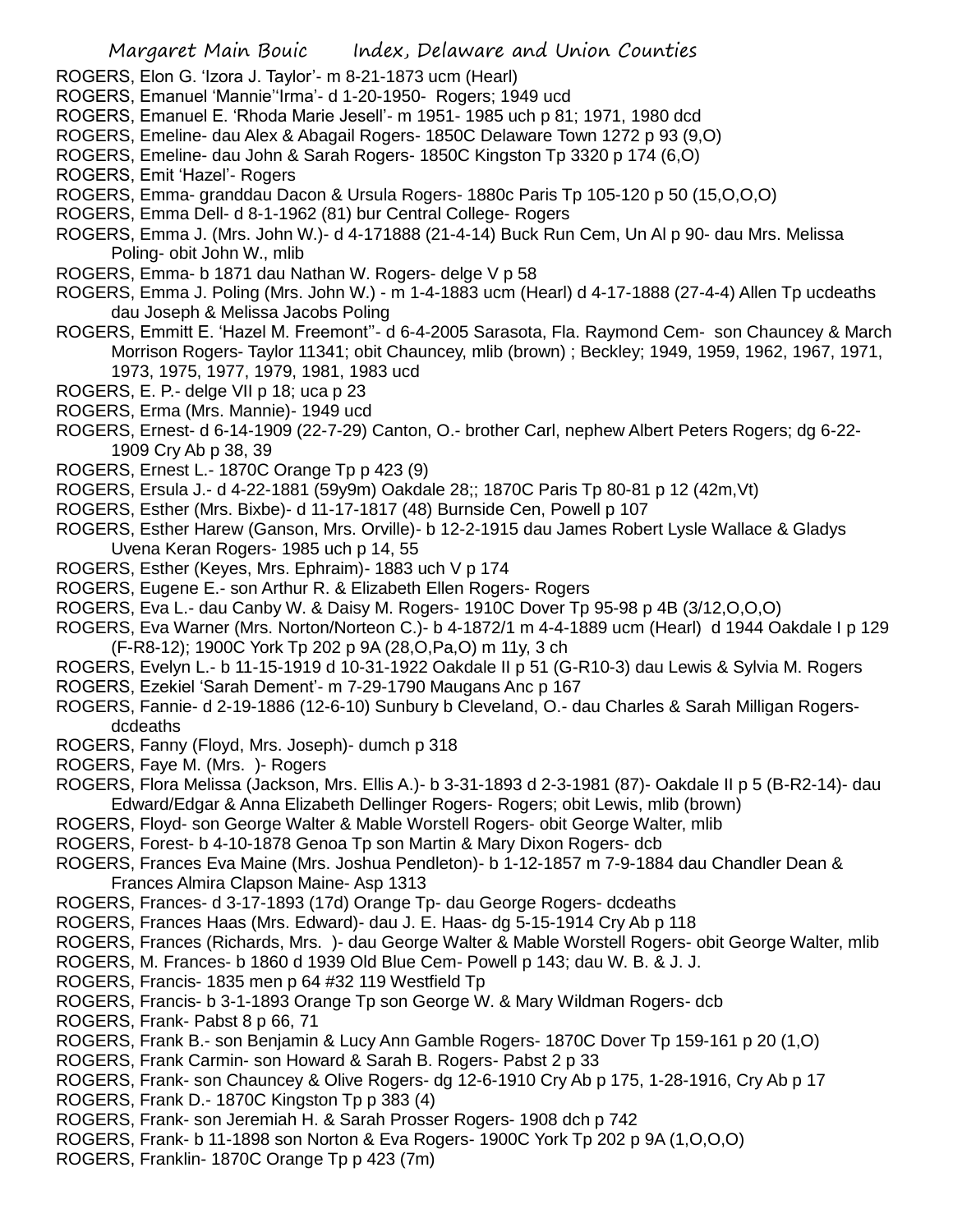ROGERS, Franklin B. d 6-29-1870 (10-5-10) Old Eden Cem son I & ? - Powell p 67

ROGERS, Franklin B.- d 1-29-1876 (10-9-8) dcdeaths son S. & L. Rogers- Old Kilb Cem p 11; 1870C Brown Tp p 250 (3)

- ROGERS, Fred 'Audrey Muriel'- d 2-10-1969 (85)- Rogers
- ROGERS, Fred- b 1962 son Carl G. & Delores Kropp Rogers- Rogers; 1969, 1971 dcd
- ROGERS, Fred- b 1954 son George P. & Phyllis Rogers- 1969, 1971 dcd
- ROGERS, Fred- son George Walter & Mable Worstell Rogers- obit George Walter, mlib
- ROGERS, Frederick- b 1954 son George P & Phyllis Rogers- 1961, 1964, 1971 dcd
- ROGERS, Gail- son George Walter & Mable Worstell Rogers- obit George Walter, mlib
- ROGERS, Gary- son Clyde A. & Ruth Elizabeth Rogers- Rogers
- ROGERS, Geneva Newberry (Mrs. )(Billings, Mrs. Byron)- m 8-18-1900- Asp 2361
- ROGERS, Geneva- dau William & Jennie M. Bonnett Rogers- obit Jennie M., mlib
- ROGERS, —(Worden, Mrs. Orville R.)- dau William & Jennie M. Bonnett Rogers- obit Jennie M., mlib
- ROGERS, Genevieve (Mrs. Homer J.) Rogers
- ROGERS, George- Pabst 8 p 63, 66
- ROGERS, George- b 1864 d 1910 Williamsville Cem, Powell p 185
- ROGERS, George, Capt. Delge VII p 16- letter 1861
- ROGERS, George A.- delge XI p 82, 1940 draft
- ROGERS, George Allen 'Dorothy Ware'- d 1-21-1965 (55) son Leonard Grover & Ada Elizabeth Price Rogers-Rogers; dcq Monna Rogers 1 ;1961, 1964 dcd
- ROGERS, George A.- d 10-19-1876 (22-8-11) Burnside Cem; Powell p 104 son Jeremiah H. & Sarah Prosser Rogers 1908 dch p 742; Pabst Pion II p 220; 1870C Genoa Tp p 354 (15)
- ROGERS, George A.- son Sidney & Mary Rogers- 1880C Marysville 487-534 p 35 ( 9.ONC,NC) mulatto
- ROGERS, George 'Catherine Rees'- dumch p 248' Pabst Pion II p 219
- ROGERS, George-b 5-5-1864 d 11-25-1910 (46) son Chancey & Olive Rogers- dg 12-6-1910 Cry Ab p 175
- ROGERS, George 'Content E. Blake'- m 2-9-1848 dcm
- ROGERS, George son John & Harriett Rogers- 1850C Kingston Tp 3269 p 173 (2,O)
- ROGERS, George 'Judy'- 1967 ucd
- ROGERS, George M. 'Alice M.Benedict"- b 10-1865 m 9-27-1886 ucm (Hearl) d 1943 Byhalia Cem, lptw p 136- son Benjamin & Lucy Ann Gamble Rogers- 1883 uch V p 672; 1870C Dover Tp 159-161 p 20 (4,O); 1880C Washington Tp 196-203 p 22 (14,O,O,O); 1900C Wash Tp 135 p 6B (34,O,O,O) m 13y
- ROGERS, George 'Mary'- dg 11-25-1910 Cry Ab p 173; dg 2-10-1911 Cry Ab p 9
- ROGERS, George P. 'Phyllis' 1961, 1964, 1969, 1971 dcd
- ROGERS, George Walter 'Mable F. Worstell'- b 9-3-1888 d 7-1-1941 Oakdale II p 35 (G-R3-22); obit, mlib
- ROGERS, George W.- son Julia Ann Rogers- 1850C Genoa Tp 382 p 40 (1,O)
- ROGERS, Georgiana Elizabeth (Ellison, Mrs. Miles Richard)- b 827-1849 m 7-28-1868 d 10-21-1925; dcc Annie Kay Chorpenning 7
- ROGERS, Georgianna (Kinnear, Mrs. )- b 6-6-1885 dau George Walter & Mable Worstell Rogers- obit George Walter, mlib; 1900C Dover Tp 206-208 p 9B (14,O,O,O)
- ROGERS, Gertrude Emma Martin Hoffman (Mrs. Carl Eli)- m 11-30-1944- 1985 uch p 7
- ROGERS, Gilbert- b 6-23-1891 d 11–17-1910 (19-4-25) Typhoid- eldest son of George & Mary Rogers- dg 11- 25-1910 Cry Ab p 173
- ROGERS, Gladyce (Meyers, Mrs. )- dau Lewis F. & Belva Rogers- Rogers; obit Lewis F, mlib (brown)
- ROGERS, Gladys Edith Merrill (Mrs. Allison H.)- b 8-9-1892 m 9-6-1913 d 10-31-1918 dau L. A. Merrill- dg 11- 5-1918, dg 11-22-1918 Cry Ab p 92, 96
- ROGERS, Gladys Uvene Keeran (Mrs. Wallace Lylle of James, Jr.)- b 9-20-1894 m 4-9-1913 d 5-28-1940 dau Eli Morse & Lorena Applefeller Keeran- 1985 uch p 14, 55, 56
- ROGERS, Glenn A.- son Arthur R. & Elizabeth Ellen Rogers- Rogers
- ROGERS, Glenn- son Chauncey & Marcha A. Morrison Rogers- Taylor 11342; obit Chauncey, mlib (brown)
- ROGERS, Glenn W. 'Margaret Spence'- b 4-3-1938 m 3-27-1957 d 7-28-2000 (62) Middleburg Cem- son Harry Warren & Martha Biggs Rogers Rogers; US Navy 1957-1961; dcq Monna Rogers 1; 1962 ucd
- ROGERS, Glenna May (Blumenschein, Mrs. Herman C.)- m 12-25-1904 d 3-4-1979 Oakdale II p 89 (H-RN-7)
- ROGERS, Grace A.- b 9-1885 dau Winfield S. & Mary L. Thompson Rogers- 1900C Taylor T 215-220 p 10A  $(14, 0, 0, 0)$
- ROGERS, Grace B.- delge III p 19, member #141
- ROGERS, Grace L. (Mrs. Dallas)- d 1-27-1969 (75) bur Sunbury- Rogers; 1961, 1964 dcd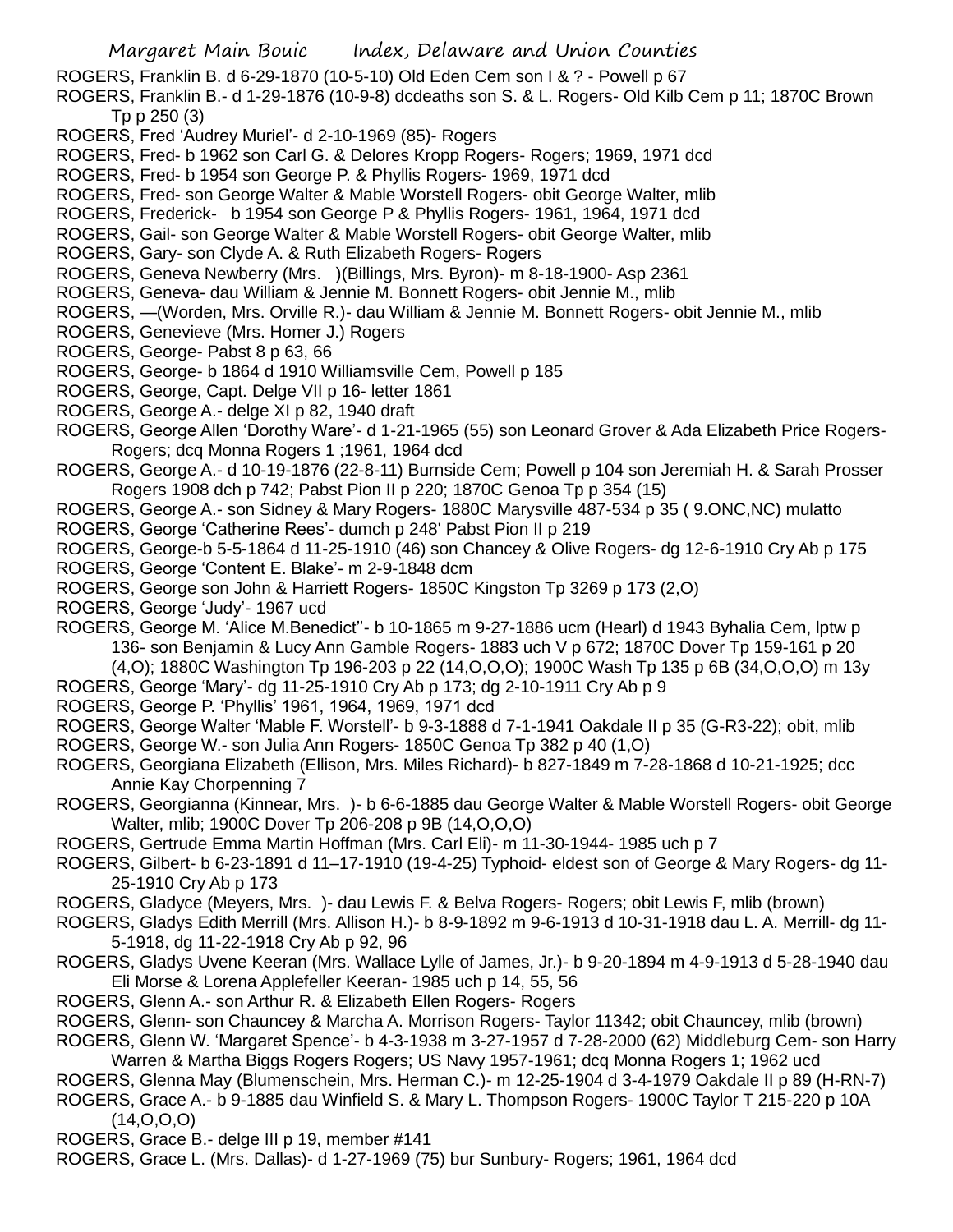- ROGERS, Grace (Mrs. )- granddau Uriah Waldron- Waldron p 4
- ROGERS, Gregg- son Glenn W. & Margaret A. Rogers- 1962 ucd (2)
- ROGERS, Gregory- 1980 dcd, Genoa Tp
- ROGERS, Gregory 'Melody'- son Glenn W. & Margaret Spence Rogers- Rogers
- ROGERS, Grover E.- b 10-13-1885 d 12-28-1913 Nutt Cem, Powell p 115
- ROGERS, Hannah- dau Elisha & Jocenan J. Rogers- 1850C Harlem Tp 592 p 54 (3,O)
- ROGERS, Hannah (Mrs. Joseph)- 1850C Concord Tp 2256 p 131 (38,Va)
- ROGERS, Hannah (Lust, Mrs. Royal)- m 10-8-1865 dcm
- ROGERS, Hannah d 6-5-1816 (5d) Burnside Cem- dau Philemon & Elizabeth Rogers- Powell p 107
- ROGERS, Hannah dau William & Elizabeth Wyant Rogers- Powell p 317
- ROGERS, Harold E.- b 1907 d 11-18-1933 Oakdale II p 20 (B-R10-3)-grandson Clay & Martha A. Merriott Kezertee
- ROGERS, Harold Larry 'Pattie Anne Moore'- m 7-21-1973 son Faye M. Rogers- Rogers
- ROGERS, Harriett A.- 1850C Brown Tp 2992 p 163 (11,NY)
- ROGERS, Harriet Adams (Mrs. Philemon)- m 8-12-1849 dcm
- ROGERS, Harriett Brown (Mrs. John)- m 6-11-1843 dcm dau John Brown- dcw Bk 3 p 38; 1850C Kingston Tp 326 9 p 173 (27,O)
- ROGERS, Harriett (Mrs. Philener)- m 8-12-1849 dcm; 1850C Genoa Tp 498 p 48 (18,O)
- ROGERS, Harry E.'Mary'- son Clyde & Arville Mae "Peggy" Carr Rogers- Rogers; 1977, 1979, 1981, 1983 ucd
- ROGERS, Harry Howard- b 11–26-1888 Del Tp son Marion E. & Hetta M. Geer Rogers- dcb
- ROGERS, Harry L. 'Charlotte B.)- Rogers
- ROGERS, Harry 'Martha Biggs'- Rogers
- ROGERS, Harry 'Mary'- d 7-9-1973 (75) bur Newberry, Michigan- Rogers; 1971, 1973 ucd
- ROGERS, Harry W.' Mary M.'- Rogers; 1961, 1964, 1969, 1971 dcd
- ROGERS, Harry Warren 'Martha Biggs'- son Leonard Grover & Ada Elizabeth Price Rogers- Rogers; dcq Monna Rogers 1
- ROGERS, Harrit J. b 5-14-1873 Orange Tp dau C. H. & Elizabeth Burett Rogers- dcb
- ROGERS, Hattie (Stiffler, Mrs. John Wesley)- b 1855 d 1933- dcc Kathy Beckley 29
- ROGERS, Hattie (Welch, Mrs. Payden M.)- m 10-5-1892 ucm (Hearl)
- ROGERS, Hayse- son James Robert Wallace,Sr. & Eleanor Bruce Lilley Rogers- 1985 uch p 14
- ROGERS, Hazel- b 1896 d 11-23-1919 Oakdale I p 118 (F-RS-7)
- ROGERS, Hazel Baum (Mrs. James H.)- b 3-13-1917 d 84-1994 (77) bur Waynesburg- Rogers
- ROGERS, Hazel (Hanger, Mrs. )- dau John W. & Viola Patch Rogers- Rogers
- ROGERS, Hazel M. Freemont' (Mrs. Emmit)- Rogers; Taylor; 1949, 1959, 1962, 1967, 1971, 1937, 1975, 1977, 1979, 1981, 1983 ucd
- ROGERS, Helen- dau Rev. A. L. Rogers- obit Rev. A. L.
- ROGERS, Helen (Huey, Mrs. Everett)- dau Emanuel & Irma Rogers- Rogers; 1985 uch p 78
- ROGERS, Henry- delge XII p 53 Genoa Tp (1890)
- ROGERS, Henry/Harry Martin 'Laura J. Meeker'- b 8-31-1860 m 3-25-1883 d 7-4-1910 (49-10-4) son Jeremiah Henry & Sarah Prosser Rogers- 1908 dch p 741; Pabst Pion II p 220; dcq Monna Rogers 2; dg 7-19- 1910 Cry Ab p 1139; 1870C Genoa Tp p 358 (9)
- ROGERS, Henry M.- delge XII p 53 Genoa Tp (1890)
- ROGERS, Henry Sylvester 'Mary J. Osborn'- m 4-225-1849 dcm
- ROGERS, Henry W. b 7-10-1851 d 4-25-1911 Westfield Baptist Cem- Powell p 352
- ROGERS, Henry Warren- 1908 dch p 234
- ROGERS, Henry W.'Carlina E.- b 7-1851 1900C Taylor Tp 139-143 p 7A (48,O,O,O) m 24y
- ROGERS, Henry- son William & Elizabeth Rogers- dcwill Bk 3 p 242
- ROGERS, Herbert C.- d 11-13-1908 (2m) Oakdale 2155 (146D) I p 95 (D-R8-14), infant of J. C. & Mabel
- ROGERS, Hezekiah T.- Pabst 5 p 3; Pabst Pion II p 210, 217; 1820C Sunbury Tp
- ROGERS, H. F.- Pabst 6 p 32
- ROGERS, Hiram- son Chauncey & Olive Rogers- dg 12-6-1910 Cry Ab p 175; 1870C Orange Tp p 427 (23); dg 1-28-1916 Cry Ab p 17
- ROGERS, Hiram- d 5-10-1866 (53-6-28) Williamsville Cem, Powell p 185; Pabst 8 p 61
- ROGERS, Hiram 'Leota'- dg 1-28-1916 Cry Ab p 17
- ROGERS, ----- (Canady, Mrs. Frank)- dau Hiram & Leota Rogers- dg 1-281916 Cry Ab p 17
- ROGERS, Holly (Mrs. Randy)- Rogers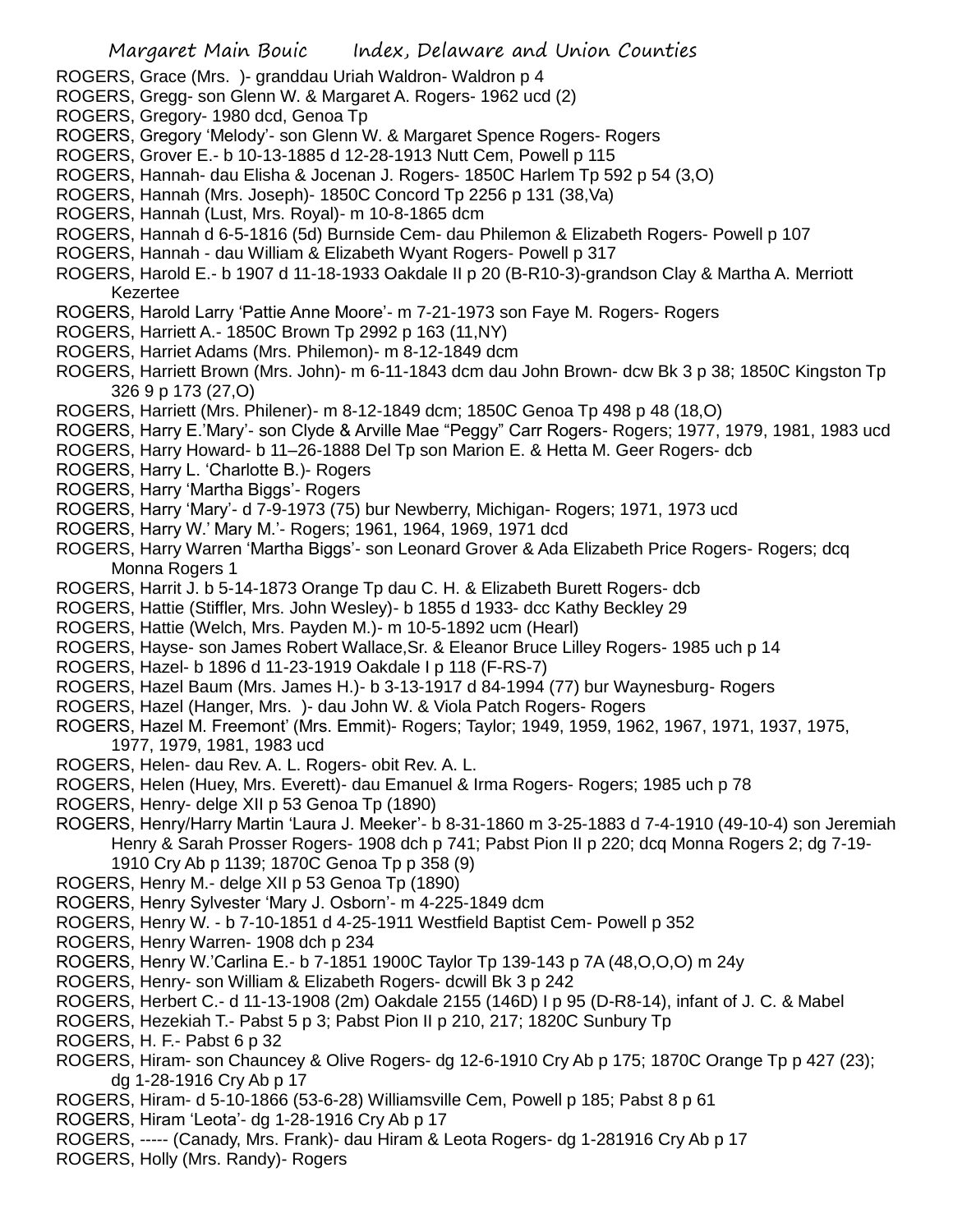Margaret Main Bouic Index, Delaware and Union Counties ROGERS, Homer J. 'Genevieve'- d 4-22-1992 (67) Marengo- brother Lawrence Rogers- Rogers ROGERS, Horace 'Margaret'- d 7-20-1878 (83-5-190 Westfield Baptist Cem- Powell p 251, 410; hadc p 58; Pabst Pion II p 210 ROGERS, Howard- son John & Sarah Rogers- 1850C Kingston Tp 3320 p 174 (14,O); 1870C Kingston Tp p 383 (34\*) ROGERS, Howard 'Sarah B. Carney'- m 10-17-1864 1880 dch p 538; Pabst 2 p 33 ROGERS, Hoy G. 'Mary Pearl Hague'- Rogers ROGERS, Hugh- Nash p 183 ROGERS, Hugh G. 'Rachel Evans'- b 8-15-1833 m(1) 7-4-1855 (10th of 11 ch)- son George & Catherine Rees Rogers- dumch p 248; Pabst Pion II p 219 ROGERS, Hugh- b 3-1895 son Norton & Eva Rogers- 1900C York Tp 202 p 9A (5,O,O,O) ROGERS, Icy D. Ballard (Mrs. Clark D.)- b 1858 m 2-19-1880 ucm 6665 d 4-20-1883 (24) \_ Oakdale 94 I p 79 (D-R2-25) ROGERS, Ida- Pabst 8 p 61 ROGERS, Ida- 1870C Orange Tp p 423 (5) ROGERS, Ida Belle- b 1867 dau Nathan W. Rogers- delge V p 58 ROGERS, Ida Comer (Mrs. Elmore Y.)- d 5-12-1843 Claibourne Cem p 31 ROGERS, Ida (Mrs. Lawrence)- b 1928 d 1959 (37) Oakdale II p 5(B-R2-10) ROGERS, Ilma Skeels (Mrs. )- sister Burton Skeels- dg 1-18-1910 Cry Ab p 88 ROGERS, Ina J. (Burnside, Mrs. Edwin B.)- 1985 uch p 20 ROGERS, Inez (Camden, Mrs. )- dau Fred & Audrey Muriel Rogers- Rogers ROGERS, Irma (Mrs. Emanuel "Mannie")(Dunham, Mrs. Wallace)- b 4-29-1898 Watkins d 5-19-1981 (83) Oakdale - Rogers ROGERS, Isaac- naturalization 1840, Wales- delge X 13 ROGERS, Isaac 'Margaret- b 1797 d 1857 Oak Grove, Powell p 439 ROGERS, Isaac Newton- d Thursday, appendicitis (44) Prospect Cem, dg 6-18-1909 Cry Ab p 38 ROG(G)ERS, Isabell Baker (Mrs. Samuel)- b 1844 Fairfield Co m 5-22-1864 dcm d 3-26-1908 (64y1m) Oakdale 2102 (94F) I p 123 (F-R6-12); 1900C Dover Tp 27 p 2A (55,O,Ger,Ger) m 35y, 4 ch, 3 living ROGERS, --- d 10-5-1910 (1m) Oakdale 2327 (146,D) ROGERS, Isabella- 1870C Brown Tp p 250 (24) ROGERS, Israel- son James & Matilda Rogers- 1850C Genoa Tp 499 p 48 (11,O) ROGERS, Iva (Whipple, Mrs. )- sister Donald A. Rogers- Rogers ROGERS, Dr. Ivadel- dau Rev. Lorenzo D. & Elizabeth Mower Rogers- dg 4-19-1907, dg 4-23-1907 Cry Ab p 37, 38; dg 5-18-1909 Cry Ab p 33; dg 9-12-1911 Cry Ab p 63; Fowler p 86; 1976 dch p 296 ROGERS, Ivan- son Arl Rogers Taylor 11321, Mitchell 11218321 ROGERS, Izora Taylor (Mrs. Elan G.)- b 11-261853 m 8-21-1873 ucm 3508d 5-11-1922 dau Andrew & Elizabeth Mitchell Taylor- Taylor 113; Rogers; Mitchell 112183; 1880C Washington Tp 195-202 p 22 (26,O); 1900C Dover Tp 119-121 p 6A (46,O,O,O) 7 ch, 5 living; obit Chauncey, mlib (brown) ROGERS, Jacqueline- dau James H. & Hazel Baum Rogers- Rogers ROGERS, Jackie (Mrs. Tad)- son Glenn W. & Margaret Spence Rogers- Rogers ROGERS, Jack R.- delge XI p 82 (1940 draft) ROGERS, James- delge VI p 50, Troy Tp 1864; 1908 dch p 403; Pabst Pion II p 211 ROGERS, James- 1850C Genoa Tp 302 p 31 (18,O) ROGERS, James- Powers p 87; Powers Pat p 112 ROGERS, James- 1870C Orange Tp p 423 (37\*) ROGERS, James A.- Rogers ROGERS, James A. 'Joellen'- 1964, 1969, 1971, 1980 dcd ROGERS, James Allen-son George Allen & Dorothy Ware Rogers-Rogers; dcq Monna Rodgers 1 ROGERS, James Calvin- b 1840 son Nathan W. Rogers- delge V p 58 ROGERS, James Charles- b 6-30-1947 son Manuel & Clella Maxine Freshwater Rogers- Freshwater p 86 ROGERS, James- son Dean W. & Dorothy Schambs Rogers- Rogers RO(D)GERS, James- son Eleanor Rodgers- 1850C Scioto Tp 2321 p 140 (10,O) ROGERS, James 'Elizabeth Maddox'- dcq Dorothy Agnes Rogers Simpson 8 ROGERS, James- b 1957 son George & Judy Rogers- 1967 ucd ROGERS, James - son George P. & Phyllis Rogers- 1961(10), 1964 dcd ROGERS, James H.- 1870C Orange Tp p 423 (11)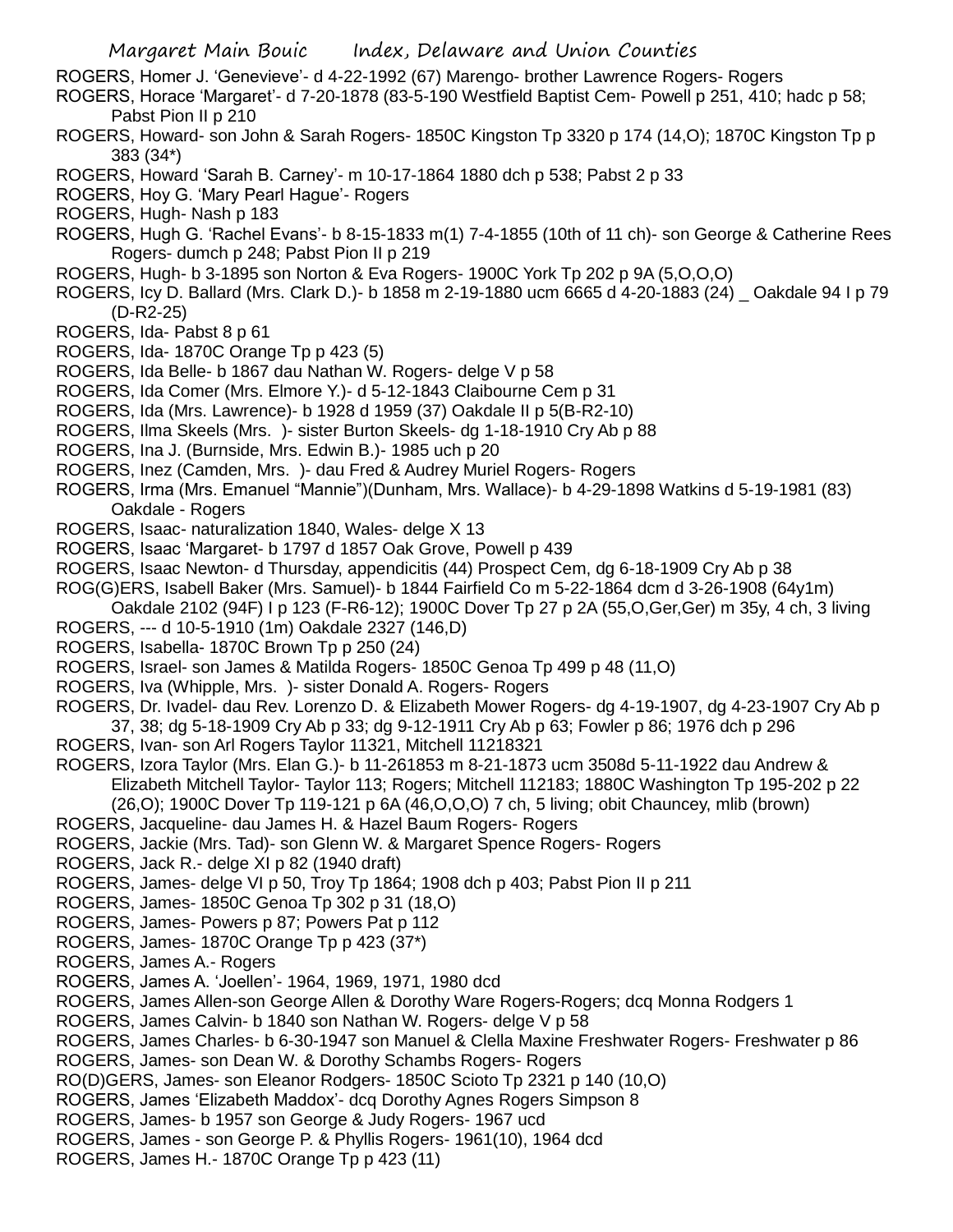- ROGERS, James H. 'Hazel Baum'- d 2-9-1989- Rogers
- ROGERS, James son Homer J. & Genevieve Rogers- Rogers
- ROGERS, James- son James H. & Hazel Baum Rogers- Rogers
- ROGERS, James 'JoEllen'- Rogers
- ROGERS, James- son John W. & Viola Patch Rogers- Rogers
- ROGERS, James L. 'Mae Yearsley'- m 112-25-1893 ucm (Hearl)
- ROGERS, James L.- b 7-5-1871 son Winfield S. & Mary L. Thompson Rogers- 1883 uch V p 691
- ROGERS, James 'Lucy D. Geer' (47-1882); Pabst 8 p 62
- ROGERS, James 'Matilda'- 1850C Genoa Tp 499 p 48 (40,Pa)
- ROGERS, James,Jr.- son James & Matilda Rogers- 1850C Genoa Tp 499 p 48 (16,O)
- ROGERS, James 'May'- b 7-1871 1900C Taylor Tp 256-262 p 11B (28,O,O,O) m 6y
- ROGERS, James R. 'Eleanor B.'- b 1864 d 1936 Byhalia Cem, lptw p 131
- ROGERS, James Robert Wallace, Sr. 'Eleanor Bruce Lilley'- b 1-24-1864 m 6-2-1884- son Benjamin & Lucy A. Gamble Rogers- 1883 uch V p 672; 1985 uch p 14; 1870C Dover Tp 159-161 p 20 (7,O); 1880C Washington Tp 196-203 p 22 (16,O,O,O)
- ROGERS, James T.- 1961, 1969, 1971 dcd
- ROGERS, James W.- son Dean W. & Dorothy Schambs Rogers- Rogers
- ROGERS, James, Jr. became Wallace Lylle 'Gladys Keeran'- b 9-17-1884 m 4-9-1913- 1985 uch p 14
- ROGERS, James- son William & Elizabeth Wyant Rogers- Powell p 317
- ROGERS, Jane Cole (Mrs. Charles S.)- m 4-1853 dcm
- ROGERS, Jane (Crawford, Mrs. William)- m 6-29-1837 dcm
- ROGERS, Jane E. (Cranston, Mrs. Stephen,Jr,.) -b 9-15-1835 m 8-30-1860; 1883 uch V p 404; 1850C Delaware Tp 1272 p 93 (14,O)
- ROGERS, Jane E. Peabody (Mrs. Julius Dorsey)- Asp (535t)
- ROGERS, Jane Mecham (Mrs. Jonathan)- m 10-25-1821, dcga p 1 Del Pat & Fran Chron
- ROGERS, Jane Sparks (Mrs. Nathan W.)- dau Solomon Sparks- delge I p 11, III p 38, V p 58
- ROGERS, Jane Tinaberry (Mrs. Elisha)- dumch p 494; Powell p 114
- ROGERS, Janette- b 1958 dau Nathan W. Rogers- delge V p 58
- ROGERS, Jay 'Rose'- b 1857 d 6-1-1929 Oakdale 4145 I p 79 (D-R2-25) son Dacon & Uusula Ro(d)gers-Rogers 1860C Paris Tp 1205-1215 p 160 (3,O); 1870C Paris Tp 80-81 p 12 (12,O); 1880C Paris Tp 105-120 p 50 (22,O,O,Vt)
- ROGERS, J. C.- uca p 53, 59
- ROGERS, Jeanette (Atkinson, Mrs. )- Sunbury p 140
- ROGERS, Jeanette Tate (Mrs. Alfred)- Rogers
- ROGERS, J. E.- dg 12-8-1908 Cry Ab p 172, member Elk's Lodge
- ROGERS, Jennie M. Bonnett (Mrs. William)- b 6-2-1872 m 10-5-1891/2 ucm (Hearl) d 11-25-1941 Oakdale II p 71 (H-R6-5)- dau Samuel & Susan Hildebrand Bonnette -Rogers; obit, mlib
- ROGERS, Jennie Diane Crawford (Mrs. Melvin)- d 2-27-1980 (in fire) bur Paint Tp Cem, London- Rogers
- ROGERS, Jennie M.- dau Sidney & Mary Rogers- 1880C Marysville 487-534 p 35 (3,O,NC,NC) mulatto
- ROGERS, Jennie (Mrs. Paul E.)- 1971 dcd
- ROGERS, Jeremiah Henry 'Sarah Prosser'Sarah Miller'- b 7-3-1832 m 1-26-1854 or 1-19-1853 (2) 2-18-1890 d Saturday, 1915 (83-2-29) Burnside Cem Powell p 104; dg 10-5-1915, 10-8-1915 Cry Ab p 82, 83; dcq Monna Rogers 4; 1908 dch p 741son Samuel & Sarah Closson Rogers- October 15, 2001, Pion II p 220; Rogers; 1908 dch p 741; dg 7-19-1910 Cry Ab p 139; 1850C Genoa Tp 415 p 42 (18,O); 1870C Genoa Tp p 354 (37\*)
- ROGERS, Jerry- son James H. & Hazel Baum Rogers- Rogers
- ROGERS, Jessice Paige- b 11-4-1995 twin son Michael & Brenda Salyers Rogers- Rogers
- ROGERS, Jette Cannon (Whitt, Mrs. )- Sunbury p 140
- ROGERS, Jill Susane Cencula (Mrs. Christopher Lee)- m 8-3-1996- dau Richard & Lila Cencula
- ROGERS, Jimmy- b 6-1876 step-son John & Mary Kelly- 1900C Marysville 22 p 1B (23,O,Va,NC)
- ROGERS, J. L. 'Mae'- lptw p 27, 46
- ROGERS, Joel- dumch p 203
- ROGERS, JoEllen (Mrs. James A.)- Rogers; 1971, 1980 dcd
- ROGERS, John- 1971 dcd Concord Tp, college stud.
- ROGERS, John- uccp p 11 JB1 p 210
- ROGERS, John- delge VIII p 10- salt reservation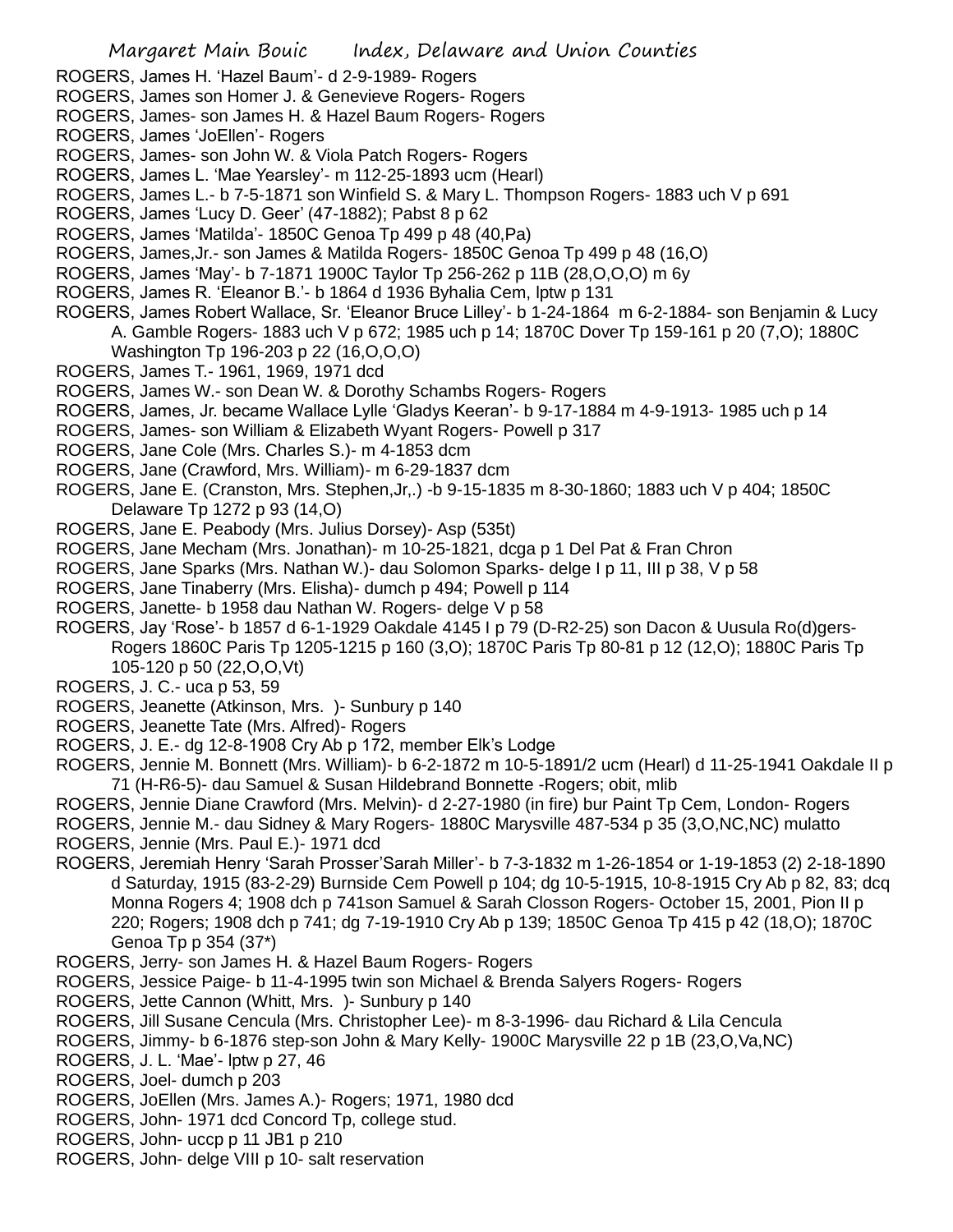- ROGERS, John- delge XIV p 11 (1838)
- ROGERS, John- Pabst Pion II p 210, 211
- ROGERS, John- 1850C Genoa Tp 359 p 38 (26,O)
- ROGERS, John- 1870C Kingston Tp p 383 (14)
- ROGERS, John- pallbearer for William H. Campbell- dg 3-23-1915 Cry Ab p 30
- ROGERS, John 'Anna Peak'- m 5-15-1843 dcm
- ROGERS, John Arthur 'Connie Jean Freeman'- m 8-10-1974- son Carl Rogers- Rogers
- ROGERS, John brother Mike and Tamela Crouse Rogers- Rogers
- ROGERS, John- father of Wayne Rogers- Rogers
- ROGERS, John C.- uca p 49, Millcreek Tp
- ROGERS, John C.- unec III p 21, patent
- ROGERS, John C.- d 9-17-1892 (76-0-14) Marysville, b Licking Co ucdeaths
- ROGERS, John Carl- 7-28-1971 infant, Price Cem, djlm p 70
- ROGERS, John- b 1956- son Carl G. & Delores Kropp Rogers- Rogers; 1961, 1964, 169, 1971 dcd
- ROGERS, John C. 'Mabel Kezerta'- b 9-1876 m 5-28-1898 ucm (Hearl) d 1951 Oakdale II 15 (B-R9-3); 1900C Taylor Tp 256-262 p 11B (23,O,O,O)
- ROGERS, --- d 9-4-1910 Oakdale 2318 (146D) 2 infants of J. C. & Mable Rogers
- ROGERS, John C. 'Mary C.'- b 4-6-1818 m 11-20-1840 1883 uch V p 690
- ROGERS, John C. 'Nancy'- b 4-6-1818 Licking Co d 9-17-1892 Oakdale I p 79 (D-R2-24); 1883 uch V p 351;
- 1860C Millcreek Tp 122 (42,O); 1880C Marysville 498-545 p 39 (63,O,O,O)
- ROGERS, John C.- b 9-7-1876 son Winfield S. & Mary L. Thompson Rogers- 1883 uch V p 691
- ROGERS, John Dewey- son Laurance & Ida Rogers- Rogers
- ROGERS, John E. 'Sue A.'- 1971 dcd
- ROGERS, John- brother George Walter Rogers- obit George Walter, mlib
- ROGERS, John 'Harriet Brown'- m 6-11-1843 dcm; 1850C Kingston Tp 3269 p 173 (39,Pa); dcq Bk 3 p 36
- ROGERS, John- son Harry W.& Mary M. Rogers- Rogers; 1961(18), 1964 dcd
- ROGERS, John- son James & Matilda Rogers- 1850C Genoa Tp 499 p 48 (3,O)
- ROGERS, John- son Joseph & Hannah Rogers- 1850C Concord Tp 2256 p 131 (11,O)
- ROGERS, John- son Lawrence E.- obit Lawrence E., mlib (brown)
- ROGERS, John 'Mary Ann Muhlenberg'- Weiser p 184
- ROGERS, John 'Mary E. Cook'- m 11-2-1865 ucm 3825
- ROGERS, John M.- son Benjamin & Mary Rogers- 1850C Paris Tp 568-581 p 87 (10,O)
- ROGERS, John M. 'Connie Sartwell'- m 8-7-1971 on Stanley W. Rogers- Rogers
- ROGERS, John- b 1853 son Nathan W. Rogers- delge V p 58
- ROGERS, John P.- son Jeremiah H. & Sarah Prosser Rogers- 1908 dch p 742; Pabst Pion II p 220; dg 10-8- 1915 Cry Ab p 82, 83; 1870C Genoa T p 354 (4)
- ROGERS, John 'Sarah'- 1850C Kingston Tp 3320 p 174 (45,NY); hadc p 32
- ROGERS, John 'Sarah Hopkins'- Nash p 237
- ROGERS, John W.- son Alex & Abagail Rogers- 1850C Delaware Tp 1272 p 93 (12,O)
- ROGERS, John Warren- b 7-9-1972 son John M. & Connie Sue Sartwell Rogers- Rogers
- ROGERS, John Washington/Worthington 'Emma J. Poling''Malinda Crouse'- b 16-1855 m (1)1-4-1883/5 ucm (Hearl) (2) 2-1892 d 5-21-1900 Buck Run Cem, Un Al p 90; obit, mlib
- ROGERS, John W.- d 5-21-1900 (45-4-15) Allen Tp obit, mlib; ucdeaths, consumption
- ROGERS, John- son William & Elizabeth Wyant Rogers- Powell p 317
- ROGERS, John W.- son Joseph E. & Charlotte Rogers- 1860C Washington Tp 1435-1445 p 194 (5,O); 1880C Wash Tp 96-100 p 11 (25,O,Md,Pa)
- ROGERS, John W. 'Viola Patch'- b 10-18-1880 m 3-21-1906 d 4-25-1963 Oakdale I p 36 (E-R34-9)- son Edgar & Elziabeth Dellinger Rogers- Rogers
- ROGERS, Jonah- grand son Hezekiah Rogers- dcw Bk 1 p 27; Pabst Pion II p 210, 211
- ROGERS, Jonathan- delge V p 55; XI p 69 Oak Grove, 1893 pensioners; 1908 dch p 403; Pabst Pion II p 211
- ROGERS, Jonathan- son Asa & Margaret Rogers- 1850C Berlin Tp 2014 p 123 (14,O)
- ROGERS, Jonathan 'Jena Meacham'- m 10-1821, dcga p 1 Del Pat & Fr Chron
- ROGERS, Jonathan 'Beancy/Blaney Breese'- b 4-19-1836 m 4-2-1857 dcm d 9-17-1902 (66-4-28) West
- Mansfield; Oak Grove Cem- dg 9-26-1902 Cry Ab p 156
- ROGERS, Jordan Michael- b 5-14-1993 son Michael Brennan & Brenda Gail Salyers Rogers- Rogers; St. Paul p 2, 52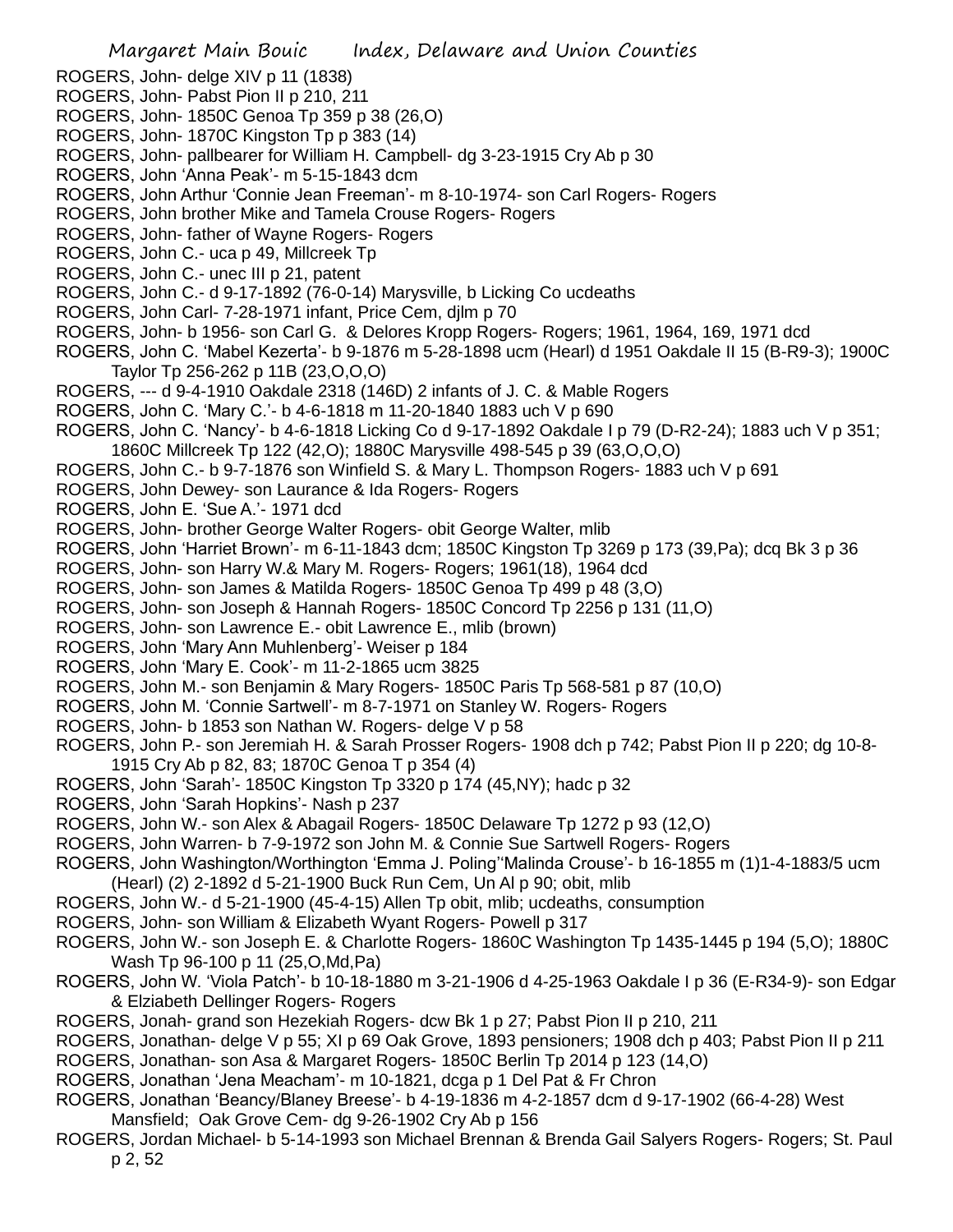- Margaret Main Bouic Index, Delaware and Union Counties ROGERS, Joseph- 1835 men p 6 #69 p 3 Berkshire Tp ROGERS, Joseph- Pabst 6 p 44; 1908 dch p 382 ROGERS, Rev. Joseph 'Charlotte Maine'- b 12-11-1790 m 10-25-1809 d 7-27-1860 son Cary Rogers- Asp (197a) ROGERS, Joseph C. 'Marie Feigley'- Rogers ROGERS, Joseph C. 'Mary' d 9-9-1903 (68y3m) Oakdale 1812 (278E) I p 44 (E-R43-6); uca 223, 59, 106; 1860C Paris Tp 1208-1218 p 160 (25,O); 1870C Paris Tp 87-88 p 13 (34,O) ROGERS, Joseph Davis'Minerva Godfrey'- b 9-16-1810 son Rev. Joseph & Charlotte Maine Rogers- Asp 5351 ROGERS, Joseph 'Dolores'- Rogers ROGERS, Joseph E. 'Charlotte'- 1860C Washington Tp 1435-1445 p 194 (43,Md); uca p 101 ROGERS, Joseph 'Hannah'- Pabst Pion II p 211; 1850C Concord Tp 2256 p 131 (42,Va) ROGERS, Col. Jos. H. D.- Powers Pat p 205, 322 ROGERS, Joseph- son Joseph & Hannah Rogers- 1850C Concord Tp 2256 p 131 (5,O) ROGERS, Joseph 'Mary'-b Licking Co d 9-9-1903 (69) son Wallace & Mary Sandels Rogers- ucdeaths; uca p 87, 93; 1870C Claibourne Tp 104-102 p 14 (24,O) ROGERS, Josephine N. D.- 1870C Kingston Tp p 385 (7) ROGERS, Joshua Aaron- b 11-4-1995 twin son of Michael & Brenda Salyers Rogers- Rogers ROGERS, —d 10-30-1906 Oakdale 2092 charity; infant son of J. W. & O. Rogers ROGERS, Joshua Pendleton 'Frances Eva Maine'- b 5-6-1852 m 7-9-1884- Asp (1313) ROGERS, Josiah- Pabst 6 p 44 ROGERS, Josie (Mrs. Aaron O.)- b 7-1881 1900C Washington Tp 245 p 11B (18,O,O,O) m 2y, 1 ch ROGERS, Josiner/Jocenan J. (Mrs. Elisha)- m 11-10-1844 dcm; 1850C Harlem Tp 592 p 54 (32,O) ROGERS, J. S. 'Rose B. Amrine' .- m 4-2-1889 ucm (Hearl) dau Andrew Amrine- unec XIV p 15 ROGERS, J. S. 'Stella Calhoun'- Maugans Anc p 101 see Jay ROGERS, J. T.- uca p 57 ROGERS, Juanita M. (Herd, Mrs. Harold E.)- b 1903 d 1953 Oakdale II p 43 (G-R6-12) ROGERS, Judith E. (Mrs. William H.)- 1971 ucd ROGERS, Judy A. (Mrs. Milton)- 1969 dcd ROGERS, Judy (Mrs. Brad)- Rogers, dg 8-5-1980 ROGERS, Judy F. (Mrs. Wm. H.)- 1969 dcd ROGERS, Judy (Mrs. George)- 1967 ucd ROGERS, Julia Ann- 1850C Genoa Tp 382 p 40 (28,O) ROGERS, Julia Ann (Mullen, Mrs. Ezekial)- m 5-15-1851 dcm ROGERS, Julia (Osten/Owsten, Mrs. Jerry)- m 4-13-1868 dcm; delge XIII p 58 ROGERS, Juliet M. Hollister (Mrs. Samuel)- m 4-4-1826 Ross Co Marriages, D.A,.R. ROGERS, Julius Dorsey 'Jane E. Peabody''Nellie Ward'- b 5-31-1831 son Rev. Joseph & Charlotte Maine Rogers- Asp 5354 ROGERS, Justus Leland- b 4-28-1827 d 1828 son Rev. Jsoeph & Charlotte Maine Rogers- Asp 535r ROGERS, J. W.- Powell 147 ROGERS, —d 10-30-1906 infant son of J. W. & O. Oakdale I p 16 (E) ROGERS, Karen Sue (Hites, Mrs. Timothy Lee)- m 2-6-1988 dau William & Eileen Rogers- Rogers
- ROGERS, Kathleen Joann- Rogers; 1964 dcd
- ROGERS, Kathleen- dau Walter & Naomi Smith Rogers- Pabst 6 103
- ROGERS, Kay (Weston, Mrs. Burns )- dau Clyde A. & Ruth Elizabeth Rogers- Rogers
- ROGERS, Keith- b 1965 son George & Judy Rogers 1967 ucd
- ROGERS, Kenneth 'Ada'- 1949 ucd
- ROGERS, Kenneth 'Edna'- b 5-27-1906 d 12-1989 (83) son Chauncey & March Morrison Rogers- obit Chauncey, mlib (brown) ; Taylor 113332; Mitchell 11218332
- ROGERS, Kenny- 1835 men p 53 #104 p 98 Radnor Tp
- ROGERS, Kezia- dau Benjamin & Mary Rogers- 1850C Paris Tp 568-581 p 87 (17,O)
- ROGERS, Kimberly (Mrs. Donald)- Rogers
- ROGERS, Kris 'Angie Howard'- son Charles Rogers- Rogers
- ROGERS, Kristin- b 1964 dau Stanley & Ann M. Rogers- 1971 dcd
- ROGERS, Larry son Homer J. & Genevieve Rogers- Rogers
- ROGERS, Larry- son Lawrence & Ida Rogers- Rogers
- ROGERS, Larry-son James H. & Hazel Baum Rogers- Rogers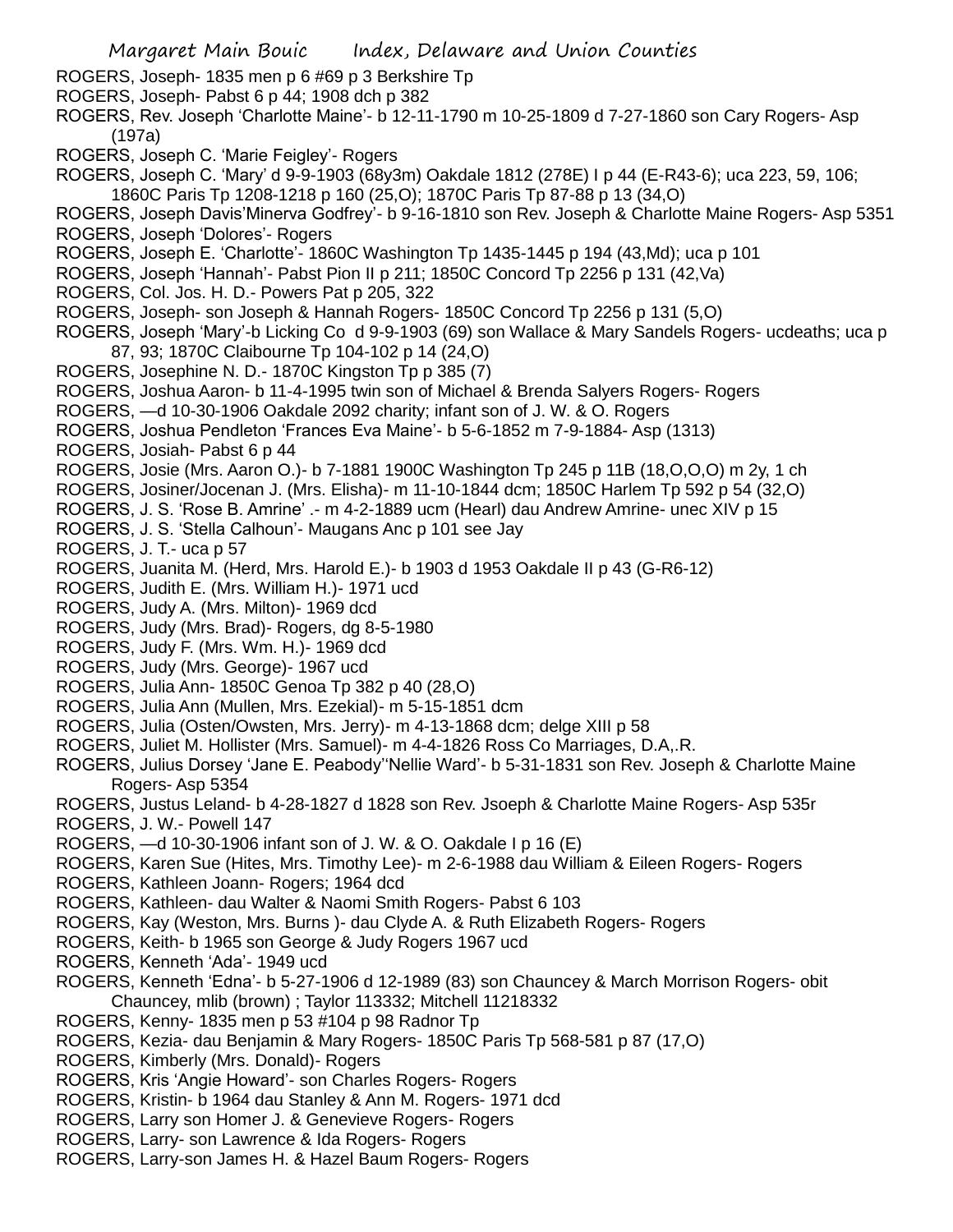ROGERS, Laura J. Meeker (Mrs. Harry)- m 3-25-1883 dau Wickliff C. & Mary L. Cuningham Meeker- dcq Monna Rogers 3; 1908 dch p 742; Pabst Pion II p 220; dg 7-19-1910 Cry Ab p 139

- ROGERS, Lawrence E. 'Ida'- b 9-26-1919 d 10-12-1973 Oakdale II p 5 (B-R2-10) WWII son John W. & Viola Patch Rogers- Rogers
- ROGERS, Lawrence E.'Mary Margaret'- Oakdale nephew of Mrs. Mary Gooden, obit mlib (brown)
- ROGERS, Lawrence- brother Homer J. Rogers- Rogers
- ROGERS, Lawrence- son Lawrence E. & Mary Margaret Rogers- obit Lawrence E., mlib (brown)
- ROGERS, LeLan 'Terri'- Rogers
- ROGERS, Lemuel- d 1924 son Fred & Audrey Muriel Rogers- Rogers
- ROGERS, Leo Clayton- b 5-5-1881 Genoa Tp son Martin & Mary Josephine Dixon Rogers- dcb
- ROGERS, Leo Clayton 'Mary Blanche Tuller'- b 6-5-1866 m 10-8-1911- Weiser p 249
- ROGERS, Leona Helen (Conrad, Mrs. Dr. Jesse Mains) (Brenneman, Mrs. Donald Harris)- b 7-22-1913 m(1) 9-21-1934 (2) 6-12-1970 d 8-26-1990 (77) dau Carl Eli & Nellie Faye Gatton Rogers- Rogers; 1985 uch p 17, 18, 31, 32
- ROGERS, Leonard- 1870C Orange Tp p 426 (6m)
- ROGERS, Leonard Grover 'Ada Elizabeth Price'- b 6-20-1884 d 1-20-1964 Cheshire Cem- son Henry Martin & Laura J. Meeker Rogers- dcq Monna Rogers 1; 1961 dcd; Pabst Pion II p 221; dg 7-19-1910 Cry Ab p 139
- ROGERS, Leota (Mrs. Hiram)- dg 1-28-1916 Cry Ab p 17
- ROGERS, Laroy/Leroy- d 11-29-1871 (28-2-23) Westfield Baptist Cem, Powell p 352, 368
- ROGERS, Leroy- b 1845 son Nathan W. Rogers- delge V p 58
- ROGERS, Levi 'Martha Nethero'- delge I p 23
- ROGERS, Levi- son William & Elizabeth Rogers- dcwill- dcw Bk 3 p 342
- ROGERS, Lewis F. 'Belva''Sylvia M.'- b 1897 d 1-21-1970 (72) Oakdale II p 51 (G-R10-3) son Edgar & Elizabeth Dellinger Rogers- Rogers; obit, mlib (brown)
- ROGERS, Lewis- brother George Walter Rogers- obit George Walter, mlib
- ROGERS, Lewis L.- 1880C Jerome Tp 253-262 p 26 (9,O,Va) lived with E. S. & Hannah Churchman
- ROGERS, Lila V.- b 10-5-1889 Berkshire Tp twin dau Charles & S. Halligan Rogers- dcb
- ROGERS, Linda (Pitchford, Mrs. Frank J.)- m 1-28-1966 dau Clyde & Arvilla Mae"Peggy" Rogers- Rogers
- ROGERS, Linna E. Bonnett (Mrs. Clark D,)- b 1858 m 9-4-1884 ucm (Hearl) d 1939 Oakdale I p 79 (D-R2-25); Maugans Anc p 100; 1910C Dover Tp 61-64 p 3A (-,O,WVa,O) m 26y, 3 ch
- ROGERS, Lisa Marie- d 2-27-1980 (1) fire, dau Melvin & Jeannie Diane Crawford Rogers- Rogers; bit, mlib (brown)
- ROGERS, Lizzie Dellinger (Mrs. William E.)- m 9-18-1879 ucm 6533; 1880C Paris Tp 104-119 p 50 (22,O,Ger,Ger)
- ROGERS, Lizzie (Mrs. Dr. E. Y.)- d 8-7-1885 (44-2-26) Claibourne Cem p 31
- ROGERS, Lizzie (Rhodes, Mrs. )- dau Charlotte Rogers- dg 12-3-1909 Cry Ab p 76
- ROGERS, Lloid- unec III p 3; Broadway SS (10-1882)
- ROGERS, Lloyd 'Myrtle J. Vaughn'- b 1872 d 8-28-1922 Oakdale I p 95 (D-R8-12)
- ROGERS, Lois- dau-in-law of Arthur R. & Elizabeth Ellen Rogers- Rogers
- ROGERS, Loisanna/Louisina (Benson, Mrs. Julius)- m 6-9-1847 dcm
- ROGERS, Loisanna- d 9-28-1851 (2-2-?)- Hunt Cem, Harlem Tp Powell p 1138- dau Elisha & Jocenana J. Rogers- 1850C Harlem Tp 592 p 54 (10/12,O)
- ROGERS, Lola D. (Mrs. Charles B.)- 1961 dcd
- ROGERS, Rev. Lorenzo D. 'Elizabeth Mower'- b 6-9-1827 Pa m 9-1-1853 d 4-16-1907 interment, Shelby,O.; dg 4-23-1907 Cry Ab p 38; dg 4-19-1907 p 30; dg 5–18-1909 Cry Ab p 33
- ROGERS, Lori Lynn (Rodman, Mrs. George)- b 5-7-1958 m 6-18-1978- dau Emanuel E. & Rhoda M. Jewell Rogers- Rogers; 1985 uch p 81; 1971 dcd
- ROGERS, Louis Nathan- b 1855 son Nathan W. Rogers- delge V p 58
- ROGERS, Louisa- Pabst 8 p 61
- ROGERS, Louisa- dau Chancy & Nancy Rogers- 1850C Kingston Tp 3280 p 173 (5,O)
- ROGERS, Louisa (Dimond (Mrs. William Franklin)- Asp (535a);
- ROGERS, Louisa M.- d 11-7-1879 (19-11-5) Williamsville Cem, Powell 184 dau C. B. & O. L.
- ROGERS, Louise (Mrs. Clarence J.)- 1967, 1971 ucd
- ROGERS, Lovina- d 9-26-1882 (19-8-2) Williamsville Cem- Powell p 184 dau C. B. & O. L.
- ROGERS, Lovina (Sherman, Mrs. James)- m 12-31-1854 dcm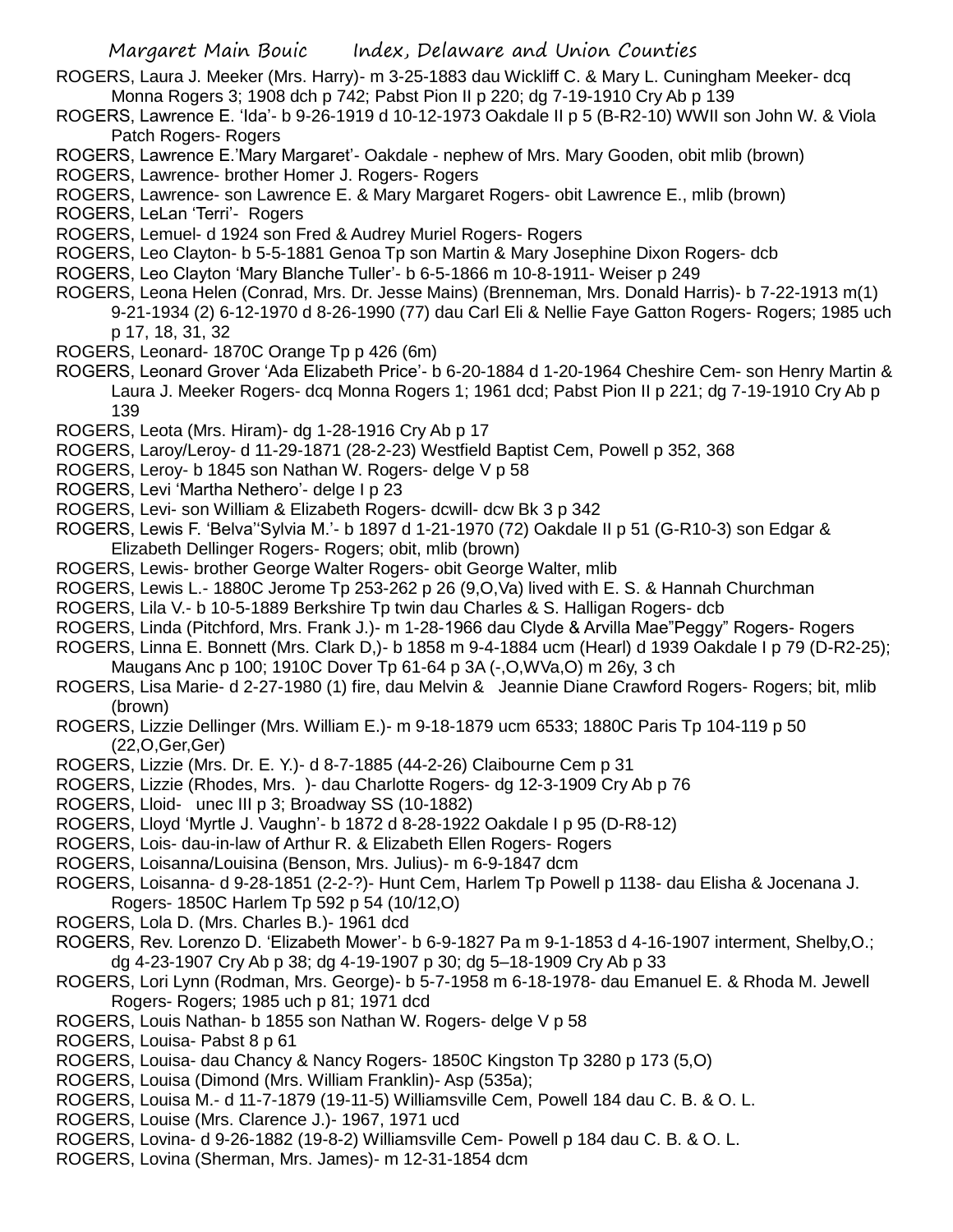- ROGERS, Lucena- dau John & Sarah Rogers- 1850C Kingston Tp 3320 p 174 (9,O)
- ROGERS, Lucile- b 1909 d 1915 Thomas Cem, Powell p 169
- ROGERS, Lucille Marie Wagner (Mrs. Calvin Leo)- b 4-17-1920 m 9-10-1948- Weiser p 250
- ROGERS, Lucile May- d Saturday (5) dau Theodore Rogers- dg 4-6-1915 Cry Ab p 35
- ROGERS, Lucina (Carpenter, Mrs. George B.)- m 12-8-1864 dau Chancy & Nancy Rogers- Pabst Pion II p
- 218; 1850C Kingston Tp 3280 173 (3,O)
- ROGERS, Lucretia- Pabst 8 p 63, 66
- ROGERS, Lucretia- dau John & Sarah Rogers- 1850C Kingston Tp 3320 p 174 (2,O)
- ROGERS, Lucrisha- d 1-24-1863 (1y1m) Williamsville Cem, Powell p 184- dau G/C & O. L.
- ROGERS, Lucrisha Ward- b 1861 d 1887 Williamsville Cem, Powell p 184 dau C. B. & O. L.
- ROGERS, Lueritia- b 12-13-1870 Liberty Tp dau Chancy & Olive Osborne Rogers- dcb
- ROGERS, Lucy Ann (Beebe, Mrs. Samuel)- m 12-31-1827 ucm (Hearl)- m 12-21-1829 ucm 143, unec II p 26
- ROGERS, Lucy/Nancy Ann Gamble (Mrs. Benjamin)- b 4-21-1843 Millcreek Tp m 11-28-1859 ucm 2956 d 5-6- 1883 (40-0-15) ucdeaths- dau Robert & Annis Gamble; 1883 uch V p 671; 1880C Washington Tp 196-
	- 203 p 22 (37,O); 1985 uch p 14, 55; unec IV 18
- ROGERS, Lucy D. Geer (Mrs. James)- Pabst 8 p 62
- ROGERS, Lucy L.- 1870C Orange Tp p 423 (30)
- ROGERS, Lula E. Gullett (Mrs. Wilbert L.)- m 1-20-1898 ucm (Hearl)
- ROGERS, Lulu B. (Rittenhouse, Mrs. Edgar L.) b 7-10-1876 m 11-10-1897 ucm (Hearl) d 3-16-1963/5 Oakdale II p 96 (H-R27-6)- dau Elan & Izora Taylor Rogers- Rogers; Taylor 1131; Mitchell 1121831; 1880C Washington Tp 195-202 p 22 (3,O,O,O)
- ROGERS, Luther- son Hiram & Leota Rogers- dg 1-28-1916 Cry Ab p 17; 1870C Orange Tp p 427 (17)
- ROGERS, Lydia Dwinnell (Mrs. Seal)- m 12-8-1840 dcm dau Allen & Lydia Dwinnell- Rogers
- ROGERS, ----(Mrs. M.)- dau Patrick Kelly- dg 5-10-1910 Cry Ab p 122
- ROGERS, M. A. 'Nancy M.'- 11-1841 1900C Marysville 1st ward 230-233 p 16A (58,O,Pa,Pa)
- ROGERS, Mabel F. Worstell (Mrs. George Walter)- b 1895 d 1980 Oakdale II 35 (G-R3-22); obit George Walter, mlib
- ROGERS, Mabel Kezerta (Mrs. John C.)- m 5-28-1898 ucm (Hearl)
- ROGERS, Mable (Mrs. John C.)- m 10-5-1910 d 1921 Oakdale II p 15 (B-R9-3); 1900C Taylor Tp 256-262 p 118 (18,O,O,O) m 2y, 1ch Infant ch 9-4-1910
- ROGERS, Mae Yearsley (Mrs. James L.) b 7-13-1871 m 12-25-1893 ucm (Hearl) d 71-1900 (28-11-19) Raymond Cem, lptw p 27, 46 ucdeaths
- ROGERS, Maggie S.- b 5-2-1876 Orange Tp dau Charles & E. A. Bennett Rogers- dcb
- ROGERS, Malvirna Boone (Mrs. Cary)- Asp (535m)
- ROGERS, Mannie, Jr.- son Emanuel "Mannie" & Irma Rogers- Rogers
- ROGERS, Mannie- brother George Walter Rogers- obit George Walter, mlib
- ROGERS, Manuel 'Clella Maxine Freshwater '- m 8-30-184- Freshwater p 86
- ROGERS, Marcha A. Morrison (Mrs. Chauncey)- b 3-2-1886 m 5-4-1904 d 4-25-1959 Oakdale II p 111 (K-R2- 6) dau Joseph & Henrietta Guy Morrison- Taylor (1134); Beckley 3,4; Sbc p 44; obit Chauncey, mlib (brown)
- ROGERS, Margaret- b 11-2-1872 d 10-27-1925 Oakdale 3764 (E115) I p 24 (E-R21-6)
- ROGERS, Margaret- b 1807 d 11-1-1872 (70) Brown Tp b Wales; dcdeaths; Oak Grove Cem, Powell p 439; 1870C Brown Tp p 242 (70\*)
- ROGERS, Margaret Ann (Ferris, Mrs. Henry Carr)- b 8-30-1830 m 3-29-1849 d 5-22-1905- Maugans Anc p 107
- ROGERS, Margaret (Mrs. Asa)- 1850C Berlin Tp 2014 p 123 (45,Wales)
- ROGERS, Margaret Chamberlain- heir of Samuel Chamberlain- dcw Bk 2 p 15
- ROGERS, Margaret (Day, Mrs. Thomas R.)- m 1866 dg 2-21-1908, dg 2-25-1908 Cry Ab p 110, 112
- ROGERS, Margaret (Mrs. Horace)- d 6-19-1874 (72-0-24) Westfield Baptist Cem, Powell p 351
- ROGERS, A, Margaret (Mrs. Isaac)- b 1807 d 1872 Oak Grove Cem, Powell p 439
- ROGERS, Margaret Kelly (Mrs. William)- dau Patrick & Hannah Hayes Kelly- dcq Dorothy Agnes Rogers Simpson 3
- ROGERS, Margaret Spence (Mrs. Glenn W.)- m 3-27-1957- dau Elsie Spence- Rogers
- ROGERS, Margie- b 1971 dau William R. & Rita Rogers- 1980 dcd
- ROGERS, Maria Gloria- dau Andrew Rogers- b 8-31-1979 Mexico- Rogers
- ROGERS, Marian (Mrs. George)- m 1-1823- Asp 375-1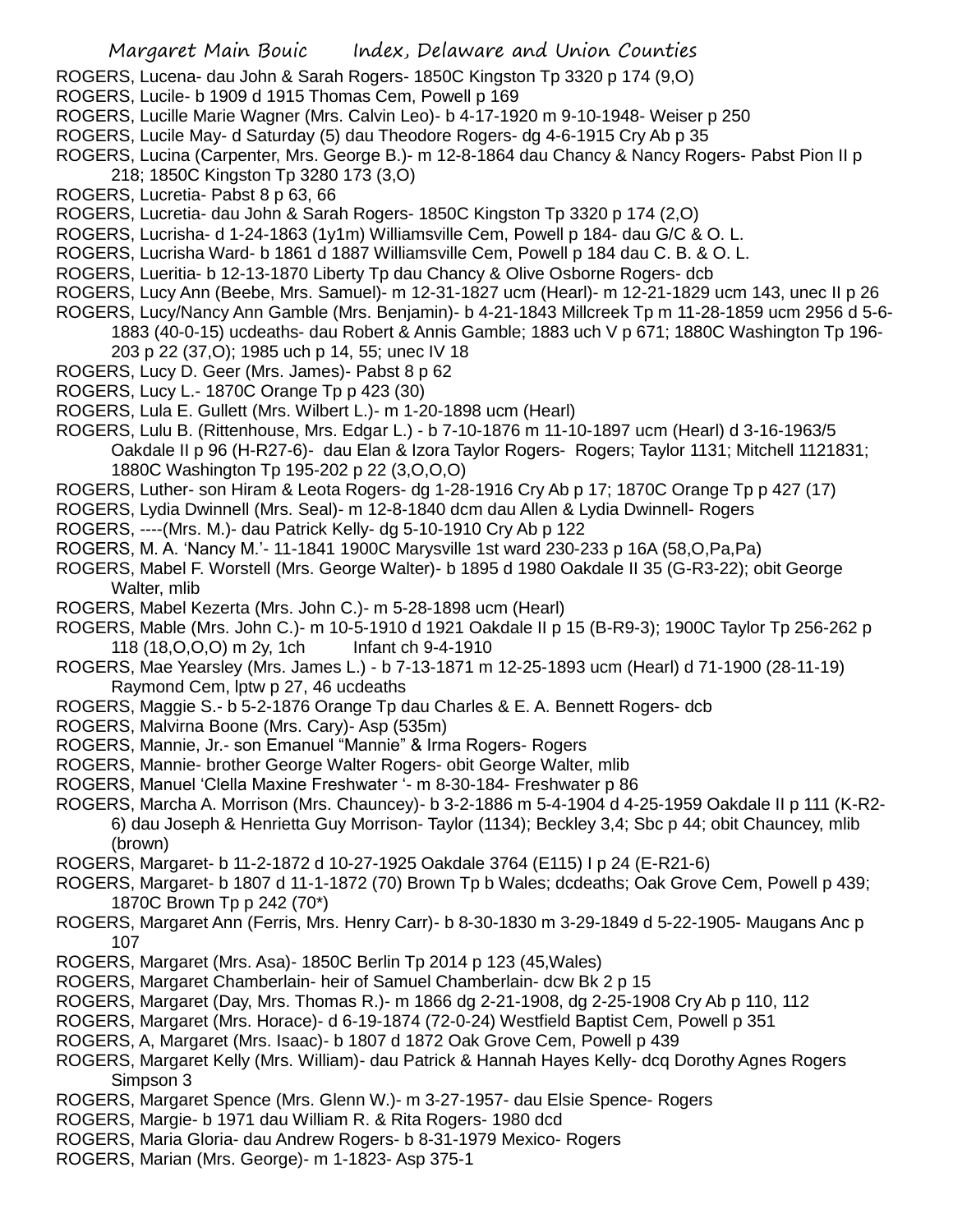- ROGERS, Marian Millicent (Reed, Mrs. Thomas E.)- b 10-23-1918 dau Wallace Lylle & Gladys Keeran Rogers-1985 uch p 14, 55
- ROGERS, Marie Feigley (Mrs. Joseph C.)- Rogers
- ROGERS, Marie (Stimmel, Mrs. Hugh)- b 2-13-1891 m 10-21-1915 d 11-24-1980 (89) Fairview Cem- dau
- Clark D. & Linna E. Bonnette Rogers- Rogers; opc 618; Sbc p 45; Richey 7,8; Stimmel 4,5; Hutchisson p 36; 1900C Dover Tp 206-208 p 9B (9,O,O,O)
- ROGERS, Marie (Zellers, Mrs. )- dau Emanuel & Irma Rogers- Rogers
- ROGERS, Marion- 1870C Kingston Tp p 383 (11)
- ROGERS, Mark Edward- b 4-25-1956 son Emanuel E. & Rhoda Marie Jewell Rogers- 1985 uch p 81; 1971 dcd
- ROGERS, Mark- son Rhoda M. Rogers- Rogers
- ROGERS, Marshall- b 7-25-1890 Orange Tp dau Frank & Ann Collier Rogers- dcb
- ROGERS, Martha- Liberty Rebecca Lodge 1889; unec XVI p 41
- ROGERS, Martha- delge XIV p 21 (1890), XV p 70
- ROGERS, Martha A. Baker (Jobe, Mrs. Elmer)(Mrs. Elgir)- b 8-9-1866 m(1) 10-26-1882 (2) 4-3-1889- dau Leonard & Caroline A. Maine Baker- Asp 1782
- ROGERS, Martha (Mrs. Alex M.)- 1850c Scioto Tp 2312 p 140 (29,O) see Rodgers
- ROGERS, Martha Ann- b 1-6-1829- Pabst 8 p 9
- ROGERS, Martha Biggs (Mrs. Harry Warren)(Edwards, Mrs. Lewis)(Woodrum, Mrs. )- Rogers; dcq Monna Rogers 1
- ROGERS, Martha (McAdams, Mrs. John,Sr.) B 1784 d 1850 ped Diana Linda Barron Wetzel #163; unec C p 51
- ROGERS, Martha Nethero (Mrs. Levi)- delge I p 23
- ROGERS, Martha (Saunders, Mrs. James H.)- m 3-23-1854 dcm
- ROGERS, Martha S. Snodgrass (Mrs. Max J.)- b 5-11-1903 m 11-24-1926 d 5-23-1985 (82) Oakdale Cem II p 93 (H-R23-16)- dau Howard & Margaret Snodgrass- Rogers; 1949, 1959, 1962, 1967, 1971, 1973, 1974, 1977, 1979, 1981, 1983 ucd
- ROGERS, Mary- 1850C Delaware Town 1003 p 79 (20,O)
- ROGERS, Mary A.- b 3-1899 dau John C. & Mabel Rogers- 1900C Taylor Tp 256-262 p 11B (1,O,O,O)
- ROGERS, Mary Ann Bennett (Mrs. Sanford)- m 9-26-1848 dcm; 1850C Genoa Tp 324 (20,O)
- ROGERS, Mary Ann (Chisolm, Mrs. William Edings)- b 9-1-1827 m 2-23-1848 dau John & Mary Ann Muhlenberg Rogers- Weiser p 184
- ROGERS, Mary Ann (Mrs. )(Death, Mrs. Isaac)- m 12-20-1833 Marlborough Tp; dcga p 62 O State Gazette
- ROGERS, Mary Ann Muhlenberg (Mrs. John)- dau Henry William & Mary Catharine Sheaff Muhlenberg-Weiser p 184
- ROGERS, Mary- dau Asa & Margaret Rogers- 1850C Berlin Tp 2014 p 123 (7,O)
- ROGERS, Mary Belle (49-1913) ParIs Tp, uninf p 15
- ROGERS, Mary (Mrs. Benjamin)- d 7-15-1857 (50); mt 7-22-1857; 1850C Paris Tp 568-581 p 87 (43,O)
- ROGERS, Mary (Mrs. Bernard)- 1967 ucd
- ROGERS, Mary Blanche Tuller (Mrs. Leo Clayton)- b 4-8-1893 m 10-8-1911 dau Erwin & Cora Verlinida Reynolds Tuller- Weiser p 249
- ROGERS, Mary- b 1954 dau Carl G. & Delores Rogers- 1961, 1964, 1969, 1971 dcd
- ROGERS, Mary (Mrs. )(Conklin, Mrs. Charles)- m 7-12-1837; Olen Gaz 7-15-1837, Wight p 27
- ROGERS, Mary C. (Opphile, Mrs. John)- m 7-31-1865 ucm 3756
- ROGERS, Mary (Core, Mrs. William)- m 2-1-1843 dcm
- ROGERS, Mary E.- b 12-12-1851 Raleigh, NC d 12-24-1927 (78) Oakdale 392 (E115) I p 24 (E-R21-6)
- ROGERS, Mary E.- dau Benjamin & Mary Rogers- 1850C Paris Tp 568-581 87 (14,O)
- ROGERS, Mary E. (Bowers, Mrs. Charles E. J.)- b 1-7-1928- Weiser p 145
- ROGERS, Mary E. Cook (Mrs. John)- m 11-2-1865 ucm 3825
- ROGERS, Mary E. (Mrs. Craig M.)- b 1900 d 1984 Price Cem, djlm p 39
- ROGERS, Mary E. (Hull, Mrs. William)- m 2-5-1856 mt 3-26-1856
- ROGERS, Mary E. (Ingraham, Mrs. Seren W.) m 6-2-1859 dcm
- ROGERS, Mary E.- dau John & Sarah Rogers- 1850C Kingston Tp 3320 p 174 (12,O)
- ROGERS, Mary- sister Ernest Rogers- dg 6- 22-1909 Cry Ab p 38, 39
- ROGERS, Mary Evans (Mrs. Alexander)- Rogers
- ROGERS, Mary Evans (Mrs. Sidney)- m 11-3-1869 ucm (Nearl)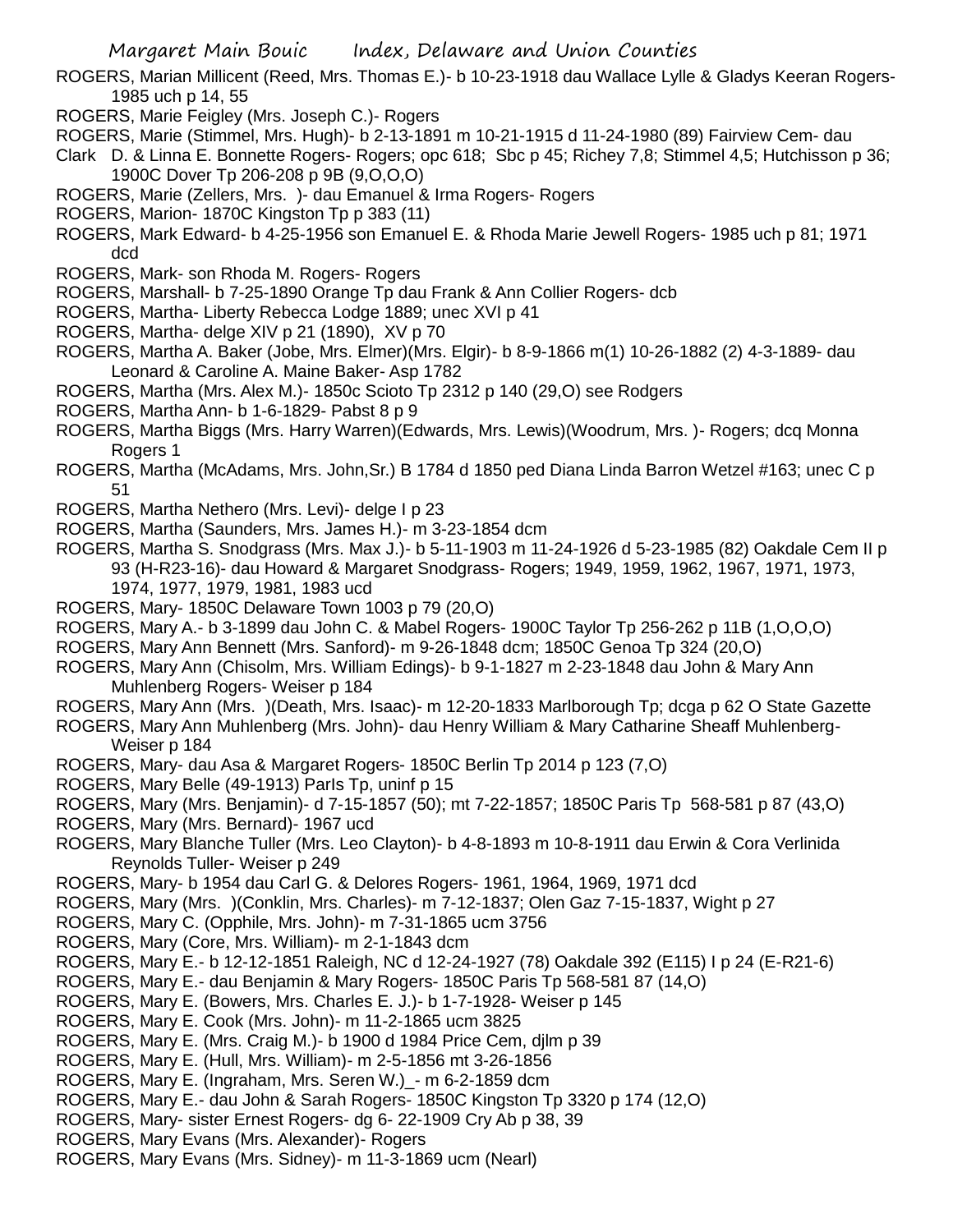- ROGERS, Mary E. (Wilcox, Mrs. W. H,)- dau Michael W. Rogers- 1880 dch p 676
- ROGERS, Mary (Mrs. George)-dg 11-25-1910 Cry Ab p 173; dg 2-10-1911 Cry Ab p 9
- ROGERS, Mary (Golden, Mrs. dau John W. & Viola Patch Rogers- Rogers; obit Lewis Fl, mlib (brown); obit George Walter, mlib
- ROGERS, Mary (Griffith, Mrs. Chester F.)- m 3-10-1868 dcm; delge XIII p 57
- ROGERS, Mary G. b 6-1889 dau Winfield S. & Mary L. Thompson Rogers- 1900C Taylor Tp 215-220 p 10A  $(10, 0, 0, 0)$
- ROGERS, Mary (Mrs. Harry)- 1971, 1973, 1975, 1977, 1979, 1981, 1983 ucd
- ROGERS, Mary J.- d 4-26-1895 (44-10-14) Harlem Tp dcdeaths
- ROGERS, Mary Jane- b 1967 Rogers
- ROGERS, Mary Jane (Kemper, Mrs. John M.)- m 11-3-1870 ucm 4817
- ROGERS, Mary Jane b 1844 dau Nathan W. Rogers- delge V p 58
- ROGERS, Mary J. Dixon (Mrs. Arthur N.)- m 11-14-1969 dau Joseph E. & Charlotte Rogers- delge XV p 39; 1860C Washington Tp 1435-1445 p 194 (9,O)
- ROGERS, Mary J. Osborn (Mrs. Henry Sylvester)- m 4-25-1849 dcm
- ROGERS, Mary (Mrs. Joseph) 1870C Claibourne Tp 104-102 p 14 (17,O)
- ROGERS, Mary (Mrs. Joseph C.)- d 2-4-1912 (79y3m) Oakdale 2440 (278E) I p 44 (E-R43-6); 1860C Paris Tp 1208-1218 p 160 (24,O); 1870C Paris Tp 87-88 p 13 (33,O); 1880C Paris Tp 104-119 p 50 (43,O,O,O)
- ROGERS, Mary- dau Julia Ann Rogers- 1850C Genoa Tp 382 p 40 (6,O)
- ROGERS, Mary (Kelly, Mrs. John)- m 3-28-1886 ucm (Hearl)
- ROGERS, Mary L.(Kidner, Mrs. )- dau Jeremiah H. & Sarah Prosser Rogers- 1908 dch p 742; Pabst Pion II p 220; dg 10-8-1915 Cry Ab p 82, 83
- ROGERS, Mary L. (Mrs. Rufus)- d 4-30-1872 (32-3-2) Westfield Baptist Cem- Powell p 352
- ROGERS, Mary "Mollie" L. Thompson (Mrs. Winfield S.)- b 12–7-1848/9 m 12-9-1869 ucm 4656 d 10-5-1917 Oakdale I p 118 (F-RS-7)-dau James & Elizabeth Gamble Thompson- 1883 uch V p 381, 690;
	- Thompson 58; lptw 73;1900C Taylor Tp 215-220 p 10A (9,O,Va,unk), m 30 yh, 6ch
- ROGERS, Mary (McCauley, Mrs. Charles D.)- m 10-24-1852 dcm
- ROGERS, Mary M. (Mrs. Harry W.)- 1961, 1964, 1969, 1971 dcd
- ROGERS, Mary Margaret (Mrs. Lawrence E.)- obit Lawrence E., mlib (brown)
- ROGERS, Mary Marina Smith (Mrs. Charles Perry)- b 1823 d 9-26-1853 dau Aaron & Elizabeth Smith- dcc Annie Kay Chorpenning 15
- ROGERS, Mary (Mrs. Michael W.)- 1883 uch V p 671
- ROGERS, Mary O.- dau John C. & Nancy Rogers- 1860C Millcreek Tp 122 (16,O)
- ROGERS, Mary Paine (Mrs. )(Cole, Mrs. Israel)- m(2) 4-24-1679 dau Thomas & Mary Snow Paine Powers Pat p 123
- ROGERS, Mary Parthenia McJunkin (Mrs. Charles R.)- b 1-18-1883 d 8-9-1947- dau James & Jennie Riskimins McJunkin - Powers p 238
- ROGERS, Mary Pearl Hogue (Mrs. Roy G.)- d (72)- Rogers
- ROGERS, Mary (Mrs. Sidney)- 1870C Richwood 69-65 p 7 (18,Ky); 1880C Marysville 487-534 35 (28,NC,NC,NC) mulatto
- ROGERS, —(Mrs. )- niece of Mrs. Mary Snodgrass- dg 2-1-1916 Cry Ab p 18
- ROGERS, Mary (Spurgeon, Mrs. Charles)- b 5-12-1886 d 6-20-1950 dau Elan & Izora Taylor Rogers- Taylor 1134; Mitchell 1121834; 1900C Dover Tp 119, 121 p 6A (14,O,O,O)
- ROGERS, Mary (Wheeler, Mrs. )- dau Hiram & Leota Rogers- dg 1-28-1916 Freshwater 17
- ROGERS, Mary (White, Mrs. Charles William)- m 9-10-1891 ucm (Hearl)
- ROGERS, Mary (White, Mrs. Gus)- dau Carl & Delores Kropp Rogers- Rogers
- ROGERS, Mary- dau William & Elizabeth Wyant Rogers- Powell p 317
- ROGERS, Matilda (Mrs. James)- 1850C Genoa Tp 499 p 48 (44,Va)
- ROGERS, Matilda- dau Joseph & Hannah Rogers- 1850C Concord Tp 2256 p 131 (10)
- ROGERS, Matthew- b 1966 son Wm. H. & Judith E. Rogers- 1969, 1971 dcd
- ROGERS, Matthieu Jozef- b 11-25-1977 son Christopher Lee & Jill Susane Cencula Rogers- Rogers
- ROGERS, Max J. 'Martha S. Snodgrass'- b 9-27-1899 m 11-24-1926 d 4-14-1987 (87) Oakdale Cem II p 93 (H-R23-16)- son Jay & Rose Rogers- Rogers; 1959, 1962, 1967, 1971, 1973, 1977, 1979, 1981, 1983 ucd
- ROGERS, Maxine (LaBaw, Mrs. )- dau Kenneth & Edna Rogers- 1949 ucd; Taylor 113321; Mitchell 1183321
- ROGERS, May (Mrs. James)-b 7-1871 1900C Taylor Tp 257-263 p 11B (28,O,Pa,NY) m 6y no ch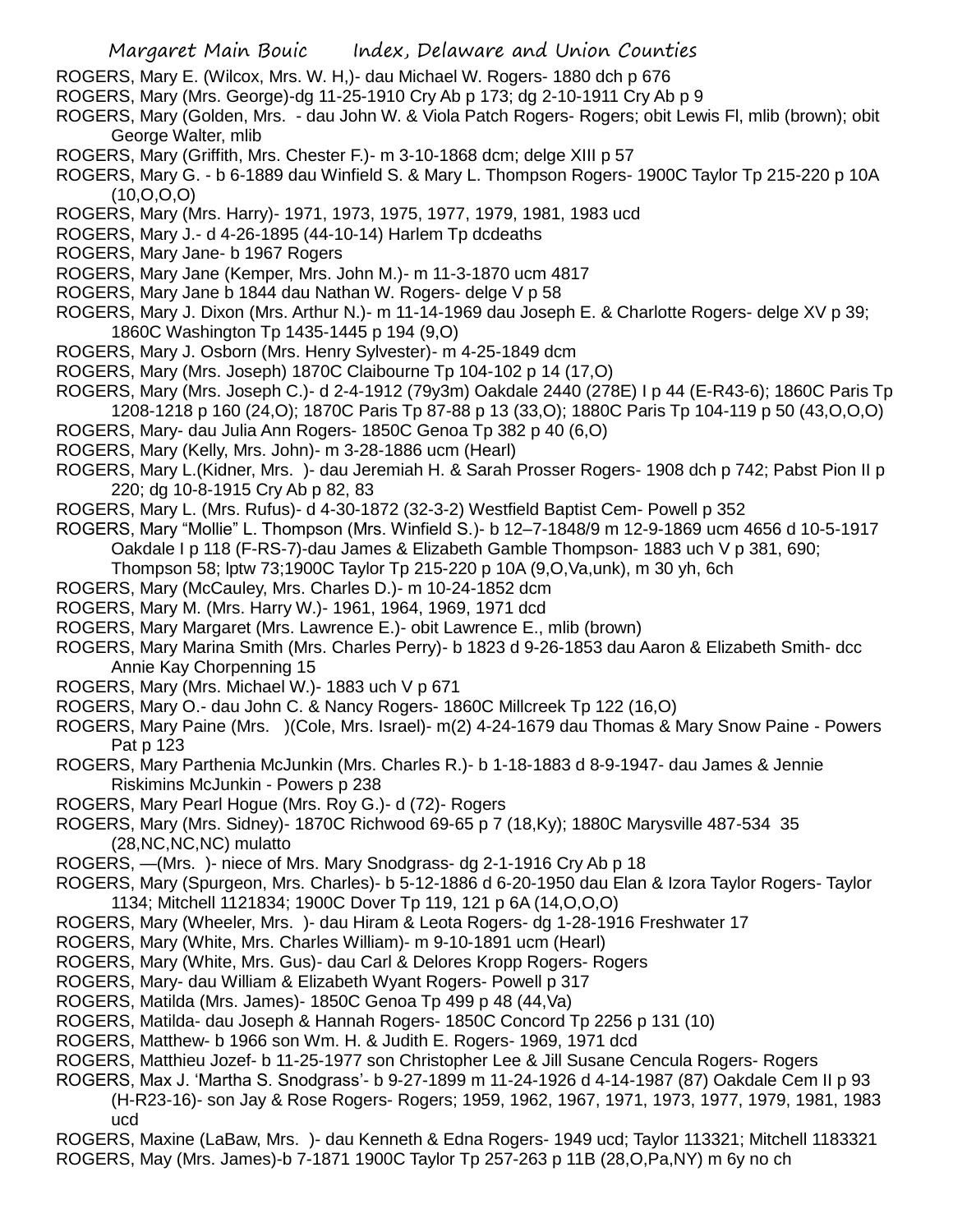- ROGERS, May L.- b 2-28-1873 Genoa Tp dau Henry & Sarah Proper Rogers- dcb
- ROGERS, M. C. 'Eliza'- 1860C Taylor Tp 948-963 p 126 (27,O)
- ROGERS, Megan Renee- b 11-5-1999 dau Wayne,Jr. & Debora Lyons Rogers- Rogers
- ROGERS, Melanie-b 1965 dau Bernard & Mary Rogers- 1967 ucd
- ROGERS, Melody (Mrs. Gregory)- Rogers
- ROGERS, Melvin 'Jeannie Diane Crawford'- Rogers; obit Jeannie D., mlib (brown)
- ROGERS, Meranda- dau Alex & Abigail Rogers- 1850C Delaware Tp 1272 p 93 (11,O)
- ROGERS, Mertie- b 5-19-1885 Berkshire Tp dau Reed L. & Clara Kilpatrick Rogers- dcb
- ROGERS, Michael- unec I p 6, 7, 12
- ROGERS, Michael- d 6-14-1905 (64y8m) Oakdale 1974(82-D) I p 79 (D-R2-24)
- ROGERS, Michael Brennan 'Brenda Gail Salyers'- b 2-12-1964 m 9-19-1987 son Earl G. & Clara Rogers,Jr.- Rogers; St. Paul p 2, 52
- ROGERS, Michael L.- query on Knipe- unec XIII p 6
- ROGERS, Michael T. 'Tracey Lauren Patrick'- m 10-15-1988 son Joseph & Dolores Rogers- Rogers
- ROGERS, Mike- brother John & Tamela Crouse- Rogers
- ROGERS, Michael W. 'Mary'- 1880 dch p 676; 1883 uch V p 671
- ROGERS, Milan- son Levi & Martha Nethero Rogers- delge I p 23
- ROGERS, Milan R.- b 1881 d 1933 Sunbury p 140
- ROGERS, Milon- 1870C Orange Tp 423 (3)
- ROGERS, Millie A.- b 4-1878 dau Henry W. & Carlina E. Rogers- 1900C Taylor Tp 1139-143 p 7A (22,O,O,O)
- ROGERS, Milton- Sunbury p 140
- ROGERS, Milton 'Judy A.'- son Walter & Naomi Smith Rogers- Pabst 6 p 103; 1964, 1969, 1971, 1980 dcd
- ROGERS, Minerva Godfrey (Mrs. Joseph Davis)- Asp (5351)
- ROGERS, Mitchell G. 'Roxana Holden'- m 9-6-1888 ucm (Hearl)
- ROGERS, Mitchell J. 'Roxana Pinney'- m 1-22-1887 ucm (Hearl)
- ROGERS, M. J.- delge IV p 2i, Harlem Tp
- ROGERS, M. L.- b 1881 d 1933 Sunbury Cem- Powell p 39
- ROGERS, M. L.- Broadway S. S. (32-1882)
- ROGERS, Monna Marie- b 4-15/25-1895 d 11-15-1977 bur Galena- dau Henry Martin & Laura Meeker Rogersdcq 1; Pabst Pion II p 221; dcb; Rogers; dg 7-19-1910 Cry Ab p 139; 1961, 1964, 1969, 1971 dcd
- ROGERS, Moriah- 1850C Kingston Tp 3282 p 173 (7,O)
- ROGERS, Morris- 1835 men p 64 #73 p 120 Westfield Tp
- ROGERS, Myrtle J. Vaughn (Mrs. Lloyd)- b 1874 Oakdale I p 95 (D-R8-12)
- ROGERS, Myrtle (Smith, Mrs. William M.)- m 4-19-1903 dcm- dau Reed & Clara Kilpatrick Rogers
- ROGERS, Myrtle (Warden, Mrs. )- dau William & Jennie M. Bonnette Rogers- Rogers; 1900C Leesburg Tp 188-190 p 8B (4,O,O,O)
- ROGERS, Nancy E. (Thompson, Mrs. )- dau Arthur R. & Elizabeth Ellen Rogers- Rogers
- ROGERS, Nancy (Gilliam, Mrs. )- query- delge I p 11
- ROGERS, Nancy (Hurlbert, Mrs. John Orin)- b 1829 d 1869 ped Linda Hurlbert Shogren #208 17; unec X p 32 ROGERS, Nancy (Mrs. John C.)- b 11-24-1822 m 11-20-1840 d 4-28-1891 (68y5m) Oakdale 649 (F92) I p 79
- 1860C Millcreek Tp 122 (37,O); 1880C Marysville 498-545 p 34 (57,O,Va,Va)
- ROGERS, Nancy M. (Mrs. M. A.)- b 2-1844 1900C Marysville 1st ward 230-233 p 10A (55,O,O,O) m 36y, 2 ch ROGERS, Nancy M. Pike (Mrs. Chauncey)- m 1-1-1845 dcm; 1850C Kingston Tp 3280 p 173 (23,O)
- ROGERS, Nancy "Nannie" R.- b 5-11-1873 d 12-26-1876 (3-7-15) dau Winfield S. & Mary L. Thompson Rogers- Broadway Cem, lptw p 73; 1883 uch V p 691
- ROGERS, Naomi Smith (Mrs. Walter)(Carpenter, Mrs. Clois)- dau Lloyd & Nora Kaelber Smith- Pabst 6 p 103 ROGERS, Napoleon- son Joseph & Hannah Rogers- 1850C Concord Tp 2256 p 131 (8,O)
- ROGERS, Nathan Washburn 'Jane Sparks''Sarah Jane Price'- b 4-7-1819/8 m(1) 1839 (2) 1852 d 11-24-1895 delge I p 11, III p 38, IV p 59, V p 58
- ROGERS, Nathaniel B. 'Rachel Isadore McKinley'- son James & Elizabeth Maddox Rogers- dcq Dorothy Agnes Rogers Simpson 4
- ROGERS, N. B.- uca p 87, Claibourne Tp
- ROGERS, Nellie A.- d 9-19-1863 (57-5-5) Old Blue Cem p 144
- ROGERS, Nellie Faye Gatton (Mrs. Carl Eli)- d 8-17-1944 -Rogers; 1985 uch p 17
- ROGERS, Nellie Kemp (Mrs. J. Burt)(Clark, Mrs. Rev. C. E.)- m (2) 1905 d Saturday dg 11-29-1907 Cry Ab p 86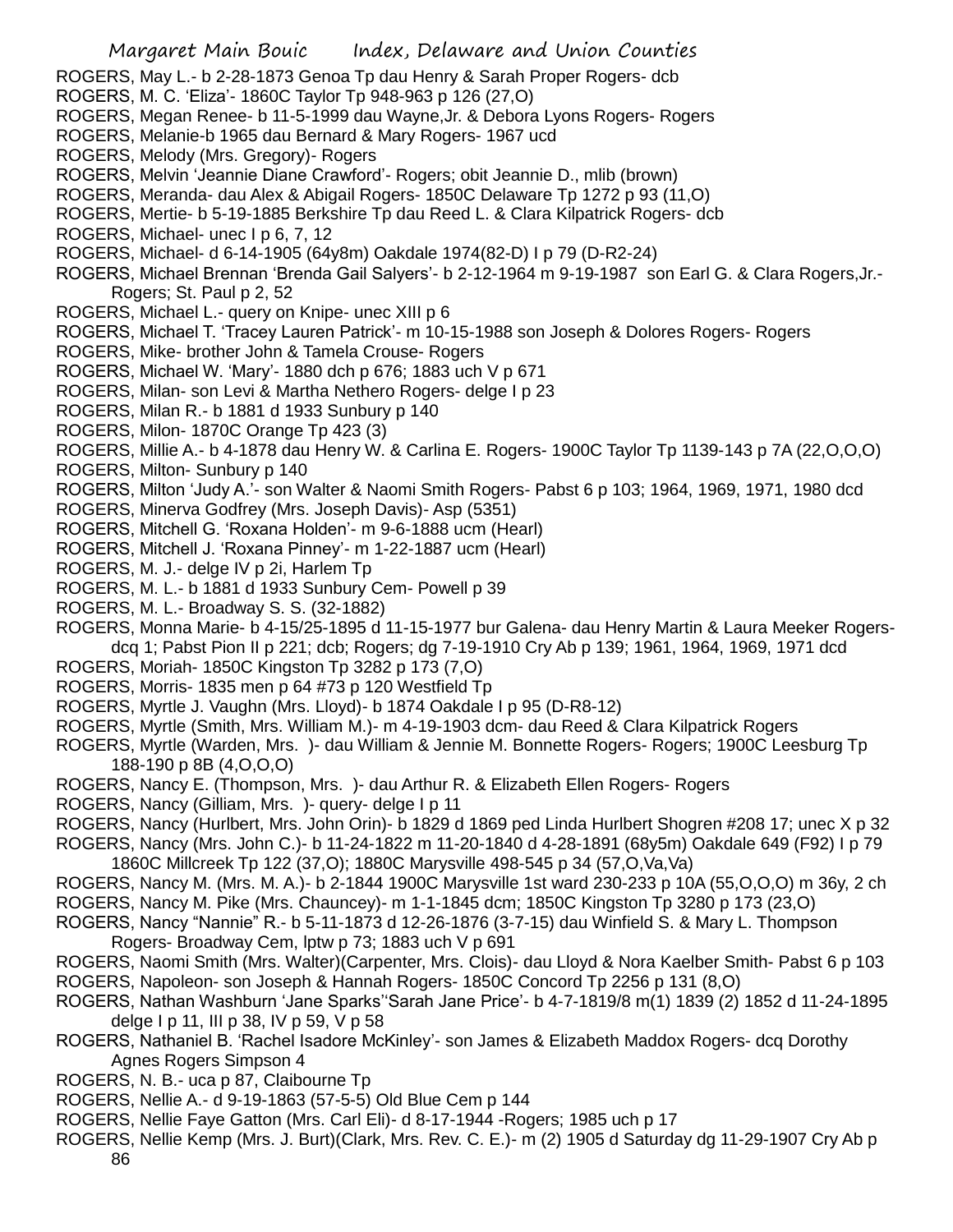- ROGERS, Nellie M. (Weidman, Mrs. Dwight)- b 12-23-1898 d 1-20-1986 (87) Oakdale dau William & Jennie M. Bonnet Rogers- Rogers - obit Jennie M., mlib
- ROGERS, Nellie Ward (Mrs. Julius Dorsey)- Asp (535t)
- ROGERS, Nellie (Weidman, Mrs. )- b 12-1898- dau William & Jennie M. Bonnette Rogers- Rogers; 1900C Leesburg Tp 188-190 p 8B (1,O,O,O)
- ROGERS, Nettie V. (Mrs. Alfred L.)- b 1875 d 1957 Oakdale I p 58 (E-R61-2)
- ROGERS, Nora L.- d 3-29-1918 (2y) SR Oakdale I p 25 (E-R22-2)
- ROGERS, Norman- b 1865 son Nathan W. Rogers- delge V p 58
- ROGERS, Norton C. 'Eva Warner'- b 12-1867/5 m 4-4-1889 ucm (Hearl) d 1951 Oakdale I p 129 (F-R8-12); 1900C York Tp 202 p 9A (32,O,O,O) m 11; 1870 Brown Tp p 250 (2)
- ROGERS, O (Mrs. J. W.)- Oakdale I p 16
- ROGERS, Olive- Pabst 8 p 61, 63, 66
- ROGERS, Olive (Brown, Mrs. Cassius)- dau Hugh C. & Rachel Evans Rogers- dumch p 249, 425
- ROGERS, Olive Inez Jones (Mrs. William)- b 1-23-1886 dau John Clark & Mary Lame Rogers- Graham 12727
- ROGERS, Olive M. Graff (Mrs. Bert L.)- m 12-9-1903 dcm- dau Thomas & Marinda Carpenter Graff
- ROGERS, Olive M. (Weiser, Mrs. Albert)- b 1838 m 1860 d 1967- Weiser p p 799
- ROGERS, Olive Osborne (Mrs. Chauncey Bradley)-b 1840 m 4-24-1856 or 4-21-1857 dcm d 1923 Williamsville Cem, Powell p 18; dg 1-28-1896 Cry Ab p 17; dg 12–6-1910 Cry Ab p 175
- ROGERS, Oliver P.- b 12-1-1899 Orange Tp son George W. & Mary Wildman Rogers- dcb; dg 11-25–1910 Cry Ab p 173; dg 2-10-1911 Cry Ab p 9
- ROGERS, Oma (Kandel, Mrs. Frank)-b 11-5-1888 d 11-25-1992 (104) Oakdale Cem- dau Elan & Izora Taylor Rogers- Rogers; Taylor 1135; Mitchell 1121835; Sbc p 39; obit Chauncey, mlib 1900C Dover Tp 119- 121 p 6A (11,O,O,O)
- ROGERS, Paige Marie- b 627-1995 dau Lelan & Terri Rogers- Rogers
- ROGERS, Patricia- dau George P. & Phyllis Rogers- 1961(4), 1964, 1969. 1971 dcd
- ROGERS, Pattie Anne Moore (Mrs. Harold Larry)- m 7-21-1973 dau John F. Moore- Rogers
- ROGERS, Paul E. 'Clara A.'- 1964, 1971 dcd
- ROGERS, Paul E. 'Jennie R.'- 1961 dcd
- ROGERS, Paul Francis- b 4-17-1895 Delaware Town son William & Maggie Kelly Rogers- dcb
- ROGERS, Percy- b 1901 d 1906 Burnside Cem p 104
- ROGERS, Perry- son Harry L. & Charlotte B. Rogers- Rogers
- ROGERS, Phelinda Durphy (Mrs. Robert)- m 8-22-1835 dcm
- ROGERS, Philander 'Charlotte Osborn'- m 9-13-dcd; Pabst 8 p 61, 63, 67, 71
- ROGERS, Philemon 'Harriet Adams'- m 8-12-1849; Pabst Pion II p 210; 1850C Genoa Tp 498 p 48 (20,O)
- ROGERS, Philena (Harriett) 1850C Genoa Tp 498 p 481 (20,O)
- ROGERS, Philina 1870C Orange Tp p 426 (11)
- ROGERS, Philmond- 1870C Orange Tp p 426 (38\*)
- ROGERS, Philo- b 1850 son Nathan W. Rogers- delge V p 58
- ROGERS, Phulena (Scott, Mrs. Ed L.)- m 1875 (27-1883) Pabst 8 p 62
- ROGERS, Phyllis (Adams, Mrs. William)- dau Fred & Audrey Muriel Rogers- Rogers
- ROGERS, Phyllis (Born, Mrs. Earl O,.)- b 7-9-1914 m 10-17-1936 d 8-22-1985 dau Wallace Lylle & Gladys Keeran Rogers- 1985 uch p 14, 55, 129
- ROGERS, Phyllis (Mrs. George P.)- 1961, 1964, 1969, 1971 dcd
- ROGERS, Pitsen(?)- son John C. & Mary Rogers- 1860C Millcreek Tp 122 (8,O)
- ROGERS, Postin Byron- b 2-26-1877 Oxford Tp son Howard & Sarah B. Carney Rogers- dcb
- ROGERS, Price- son James Robert Wallace,Sr. & Eleanor Bruce Lilley Rogers- 1985 uch p 14
- ROGERS, Rachel C.- dau Joseph E. & Charlotte Rogers- 1860C Washington Tp 1435-1445 p 194 (14,O)
- ROGERS, Rachel C. (Moon, Mrs. John)- m 10-27-1870 ucm 4807
- ROGERS, Rachel Evans (Mrs. Hugh C.)- m 7-4-1855 d 11-11-1870 dumch p 249
- ROGERS, Rachel Isadore McKinley (Mrs. Nathaniel B.) dau George Washington & Sarah Elliott McKinley- dcq Dorothy Agnes Rogers Simpson 5
- ROGERS, Rachel (Randall, Mrs. Alvan)- Maugans Anc p 113
- ROGERS, Rachael (Williams, Mrs. Morgan)- m 10-4-1835 dcm; Olen Gaz 10-10-1835; Wight p 22
- ROGERS, Rebecca- 1850C Kingston Tp 3282 p 173 (12,O)
- ROGERS, Rebecca A. (Hicks, Mrs. Thomas)- m 8-9-1877 ucm (Hearl)
- ROGERS, Rebecca- dau Joseph E. & Charotte Rogers- 1860C Washington Tp 1435-1445 194 (11,O)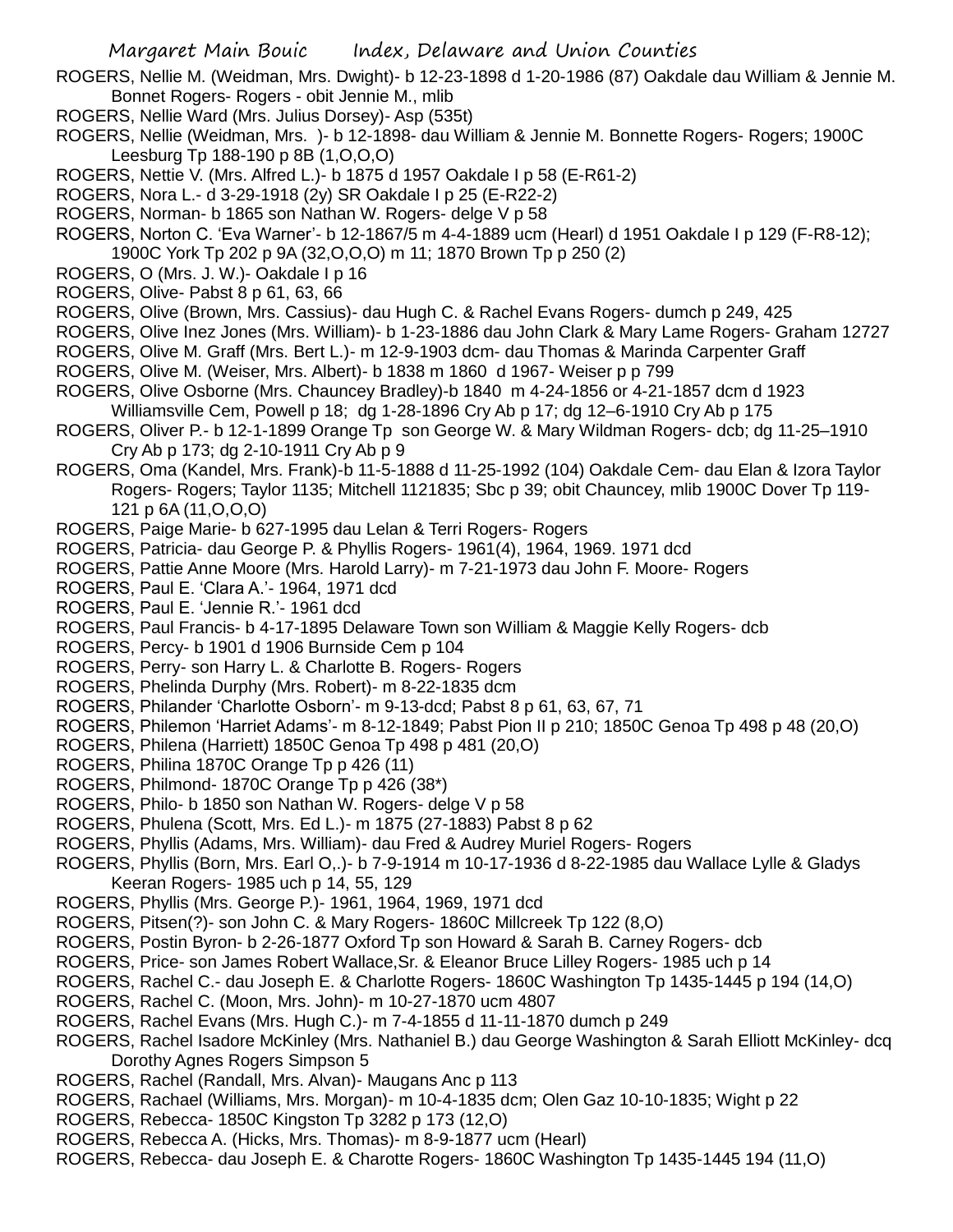- ROGERS, Rebecca (Mrs. Timothy)- Rogers
- ROGERS, Reed L, 'Clara'- b 11-28-1859 d 8-15-1940 Berkshire Cem, Powell p 12; 1870C Kingston Tp p 385 (10)
- ROGERS, Rev.- dg 2-11-1916 Cry Ab p 23
- ROGERS, Rex- son Fred & Audrey Muriel Rogers- Rogers
- ROGERS, Rhoda (Fisher, Mrs. Abraham)- dau William & Elizabeth Rogers- dcw Bk 3 p 242

ROGERS, Rhoda Marie Jewell (Mrs. Emanuel C.)- b 2-12-1929 m 1-1951 d 8-7-1985 (57) dau Ray Preston & Alice Mae Moseley Jewell- Rogers; 1985 uch p 81

- ROGERS, Rhonda- b 1959 dau George & Judy Rogers- 1967 ucd
- ROGERS, Richard L.- son Arthur R. & Elizabeth Ellen Rogers- Rogers
- ROGERS, Richard- pallbearer for Mrs. John Richey- dg 2-23-1912 Cry Ab p
- ROGERS, Ricky- son Timothy & Rebecca Rogers- Rogers
- ROGERS, Rita Jayne Conrad (Mrs. William R.)- m 5-24-1970 dau D. L. Conrad- Rogers; 1980 dcd
- ROGERS, Robert- 1889 Burnside Cem, Powell p 104
- ROGERS, Robert- son Arthur R. & Elizabeth Ellen Rogers- Rogers
- ROGERS, Robert D.- 1980 dcd, Harlem Tp
- ROGERS, Robert Hilon- b 7-21-1943 son Manuel & Clella Maxine Freshwater Rogers- Freshwater p 86
- ROGERS, Robert 'Phelinda Durphy'- m 8-22-1835 dcm
- ROGERS, Robert- son William & Elizabeth Wyant Rogers- Powell p 317
- ROGERS, Roberta- dau Harry Warren & Martha Biggs Rogers- dcq Monna Rogers 1
- ROGERS, Roberta (Moore, Mrs. Jim)- sister Glenn W. Rogers- Rogers
- ROGERS, Rosa- d 1875 (2) Washington Tp; mt 3 p 30
- ROGERS, Rosa- dau Benjamin & Lucy A. Gamble Rogers- 1883 uch V p 672
- ROGERS, Rosana (Beecher, Mrs. George)- 1860C Millcreek Tp 121 (30,O)
- ROGERS, Rosanna- 1850C Kingston Tp 3282 p 173 (9,O)
- ROGERS, Rose B Amrine (Mrs. Jay S.)- b 1865 m 4-2-1889 ucm (Hearl) d 4-13-1938 Oakdale I p 79 (D-R225); obit Max J., mlib Rogers
- ROGERS, Rose (Parks, Mrs. William)- m 12-29-1859 dcm
- ROGERS, Roxana Holden (Mrs. Mitchell G.)- m 9–6-1888 ucm (Hearl)
- ROGERS, Roxana Pinney (Mrs. Mitchell J.)- m 1-22-1887 ucm (Hearl)
- ROGERS, Rowena Roxana Randall (Mrs. David W.)- m 1-31-1850 dcm 1850C Genoa Tp 292 p 30 (21,O)
- ROGERS, Ruben Tayler- b 1-17-1828- Pabst 8 p 9
- ROGERS, Ruby (Parker, Mrs. Robert C.)- Rogers
- ROGERS, Ruby- b 7-8-1888 Berkshire Tp dau Reed L. & Clara Kilpatrick Rogers- dcb
- ROGERS, Rufus- b 1860 d 1926 Williamsville Cem, Powell p 184; son C. B. & O. L.
- ROGERS, Rugus- son Chauncey & Olive Rogers- dg 12-6-1910 Cry Ab p 175
- ROGERS, Ruth Ann (Mrs. Charles E.)- Rogers
- ROGERS, Ruth (Calhoun, Mrs. Ray)- b 3-23-1895 m 68-1916 d 1-25-1984 (88) New Millcreek Cem- dau Clark D. & Linna E. Bonnett Rogers- Rogers; Maugans Anc p 100; 1910C Dover Tp 61-64 p 3A (15,O,O,O)
- ROGERS, Ruth Elizabeth (Mrs. Clyde)- Rogers
- ROGERS, Ruth Evelyn Hensley (Mrs. Chester Arthur)- b 5-18-1920 m 8-1-1941- Weiser p 250
- ROGERS, S.- uca p 87, 92
- ROGERS, S,- hadc p 14 (1849 Bennington Tp)
- ROGERS, S.- here in 1847 Genoa Tp, Powell p 119
- ROGERS, Sabina- ch Joseph & Hannah Rogers- 1850C Concord Tp 2256 p 131 (15,Va)
- ROGERS, Samuel- 1835 men p 27 #62 p 46 Genoa Tp
- ROGERS, Samuel- wounded 11-6-1863, delge IX p 72
- ROGERS, Samuel- Pabst 8 p 4
- ROGERS, Samuel- delge VIII p 67 (1847)
- ROGERS, Samuel- 1870C Brown Tp p 2250 (28\*)
- ROGERS, Samuel- d 5-21-1927 (86) Oakdale 3921 (F94)
- ROGERS, Samuel- son Asa & Margaret Rogers- 1850C Berlin Tp 2014 p 123 (9,O)
- ROGERS, Samuel B.- b 1861 son Nathan W. Rogers- delge V p 58
- ROGERS, Samuel 'Isabelle Baker'- b 1841 m 5-22-1864 dcm d 5-21-1927 Oakdale I p 123 (F-R6-12) Co F. 96 O. V. I.; Rogers; 1900C Dover Tp 27 p 2A (59,O,Wales,Wales)
- ROGERS, Samuel 'Juliet M. Hollister'- m 4-4-1826 Ross Co Marriages, D. A. R.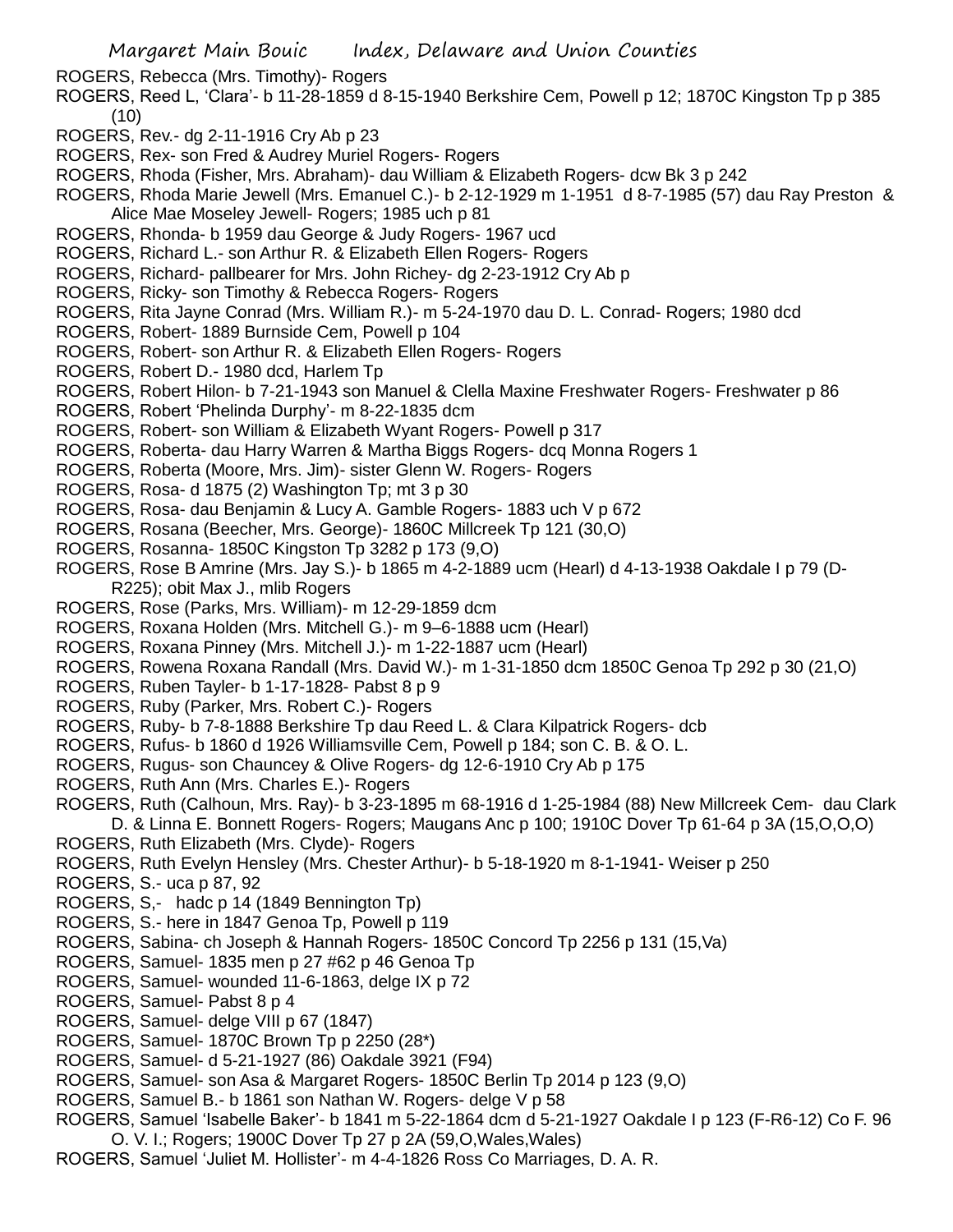ROGERS, Samuel L.- son Jeremiah H. & Sarah Prosser Rogers- 1908 dch p 742; Pabst Pion II p 220; 1870C Genoa Tp p 354 (6)

- ROGERS, Samuel 'Sarah Closson'- b 8-26-1804 d 10-17-1887 (83-1-21) Genoa Tp son Bixbee Rogers- dcq Monna Rogers; 1908 dch p 741; dcdeaths; Pabst 6 p 39; Pabst Pion II p 214, 215, 218, 220; dg 10-8- 1915 Cry Ab p 83; 1870C Genoa Tp p 358 (66\*)
- ROGERS, Samuel 'Susannah Twiggs'- m 8-4-1849 dcm
- ROGERS, Sandra- b 1963 dau Bernard & Mary Rogers- 1967 ucd
- ROGERS, Sanford 'Mary Ann Bennett'- m 9-26-1848 dcm; 1850C Genoa Tp 324 p 34
- ROGERS, Sara E.- dau Benjamin & Lucy Ann Gamble Rogers- 1880C Washington T 196-203 p 22 (18,O,O,O)
- ROGERS, Sarah- b 1841 d 6-28-1920 SR Oakdale I p 79 (D-R2-25)
- ROGERS, Sarah- delge XII p 53, Genoa Tp (1890)
- ROGERS, Sarah- 1870C Kingston Tp p 383 (32)
- ROGERS, Sarah- 1850C Delaware Town 1221 p 90 (18,O)
- ROGERS, Sarah A.- d 9-20-1871 (4y) Orange Tp, dcdeaths
- ROGERS, Sarah B. Carney (Mrs. Howard)- m 10-17-1864 dcm; Pabst 2 p 19,33
- ROGERS, Sarah (Bosley, Mrs. )- dau Charlotte Rogers- dg 12-3-1909 Cry Ab p 76
- ROGERS, Sarah (Call, Mrs. Jacob)- m 12-31-1863 dcm
- ROGERS, Sarah Closson (Mrs. Samuel)- d 10-13-1895 (82-4-6) dcdeaths- dau Daniel Closson- dcq Monna Rogers 9; 1908 dch p 741; Pabst Pion II p 220; dg 10-8-1915 Cry Ab p 83; 1850C Genoa Tp 415 p 42 (36,Pa); 1870C Genoa Tp p 358 (57)
- ROGERS, Sarah Dement (Mrs. Ezekiel)- b 1 /6-29-1775 m 7-29-1790 dau Benajah & Alese Barnett Dement-Maugans Anc p 167
- ROGERS, Sarah Hopkins (Mrs. John)- dau William Pearce- Nash p 237
- ROGERS, Sarah J. (Mrs. Benjamin)- b 2-1846/7 m 3-19-1885 ucm (Hearl) d 1913 Byhalia Cem, lptw p 128; 1900C Washington Tp 258 p 11B (54,O,Eng,O) m 14y no ch
- ROGERS, Sarah J. (Mrs. Charles W.)-b 1870 d 7-12-1927 (57) Oakdale 3938(E278) I p 144 (E-R43-6)
- ROGERS, Sarah- dau Joseph & Hannah Rogers- 1850C Concord Tp 2256 p 131 (6,O)
- ROGERS, Sarah J. (Mrs. John)- d 8-24-1887 (72-8-21) Stark Cem- Powell p 207; 1870C kingston Tp p 383 (55\*)
- ROGERS, Sarah J.- dau Joseph C. & Mary Rogers- 1870C Paris Tp 87-88 p 13 (6,O); 1880c Paris Tp 104-119 p 50 (16,O,O,O)
- ROGERS, Sarah Jane Price (Mrs. Nathan W.)- m 1852 dau Nicholas Price- delge I p 11, III p 38, v p 58
- ROGERS, Sarah (Mrs. John)- 1850C Kingston Tp 3320 p 174 (36,NJ)
- ROGERS, Sarah (Miller, Mrs. )(Mrs. Jeremiah H.)- m 2-18-1890 dg 2-18-1890 Cry Ab p 83
- ROGERS, Sarah Prosser (Mrs. Jeremiah Henry)- m 1-26-1854 d 2-25-1883 (49-11-12) Burnside Cem, Powell p 104; dcq Monna Rogers 5; Pabst Pion II p 220; 1908 dch p 741; dg 7-19-1910 Cry Ab p 139; dg 10-8- 1915 Cry Ab p 83; 1870C Genoa Tp p 354 (37)
- ROGERS, Sarah "Sally" (Scarborbugh, Mrs. Joseph)- b 5-7-1757- m 1771 d 5-29-1843 ped George Washington Moore 19 by Janet D. Elliott- unec XVI p 55
- ROGERS, Sarah- dau William & Elizabeth Wyant Rogers- Powell p 317
- ROGERS, Seal S. 'Lydia A. Dwinell/Durnell'- m 12-8-1840 son William & Elizabeth Wyant Rogers- Bennington Tp Cem, Powell p 317
- ROGERS, Selesta (Van Tassel, Mrs. Alonzo)- dau Elisha & Jane Tinaberry Rogers- dumch p 494; Powell p 114
- ROGERS, Serepta (Lowery, Mrs. )- dau Charlotte Rogers- dg 12-3-1909 Cry Ab p 761870C Orange Tp p 426 (10)
- ROGERS, Sharon (Copley, Mrs. )- dau Homer J. & Genevieve Rogers-Rogers
- ROGERS, Sharon (Mrs. Wayne)- 1971 ucd
- ROGERS, Shay- delge I p 4
- ROGERS, Shirley A.- query Ash, Mitchell, Ealy, Hopkins- unec XVII p 28
- ROGERS, Sidney 'Mary Evans'- b 10-5-1844 m 11-3-1869 ucm (Hearl) ; uninf p 2, 5, 6; 1870C Richwood 68- 64 (25,NC); 1880C Marysville 487-534 p 35 (35,NC,NC.NC) mulatto
- ROGERS, Silva- d 3-3-1890 (86y3m) Genoa Tp, b Pa- dcdeaths
- ROGERS, Simon Ford- grandson Hezekiah Rogers- dcw Bk 1 p 27
- ROGERS, Simon- son Joseph & Hannah Rogers- 1850C Concord Tp 2256 p 131 (3,O)
- ROGERS, Solomon- b 1842- son Nathan W. Rogers- delge V p 58
- ROGERS, Sonja (Schrock, Mrs. )- dau William Rogers- Rogers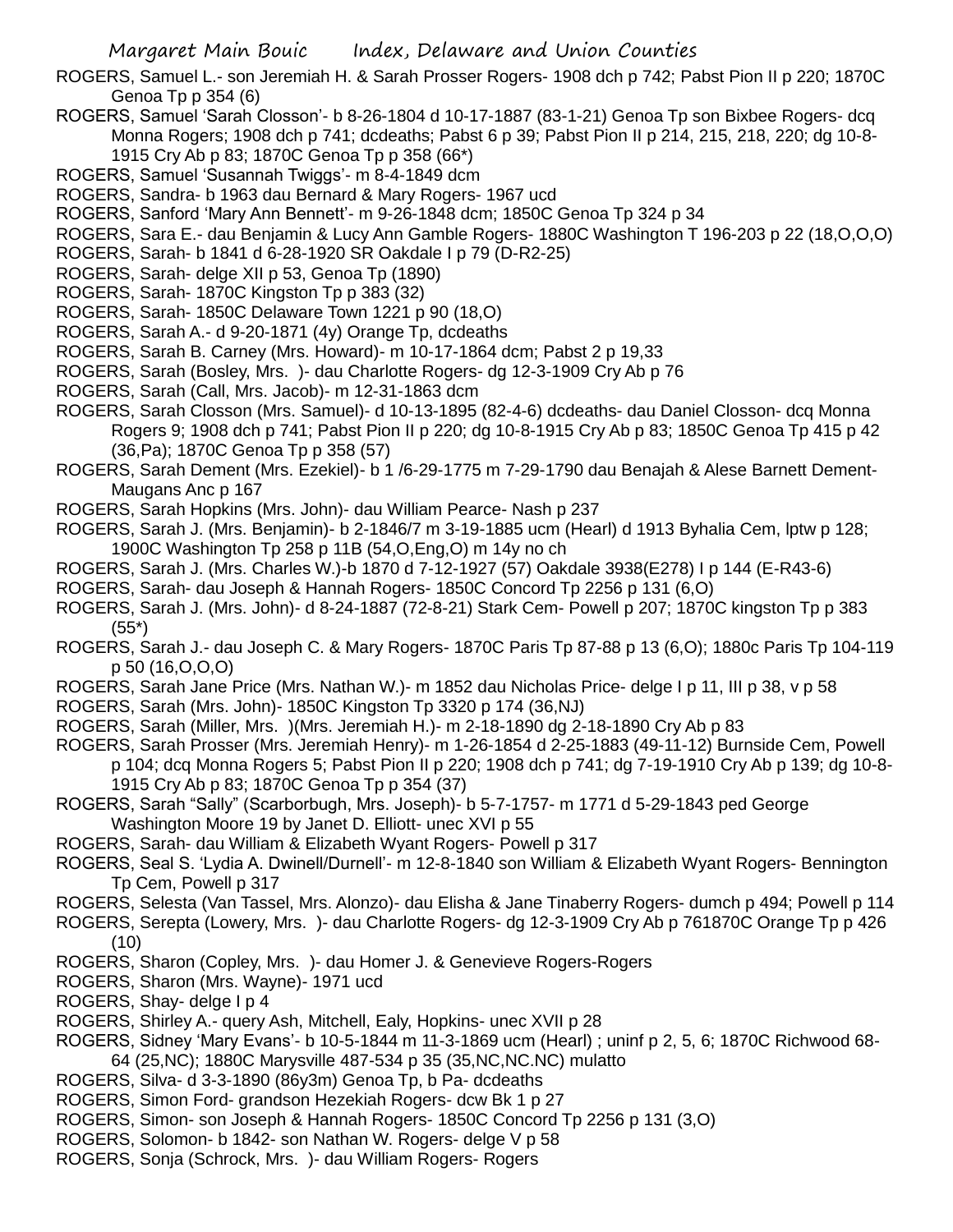- ROGERS, Sophronia- dau Chandle Roger- delge IV p 58
- ROGERS, Sophonia- 1870C Orange Tp p 427 (15)
- ROGERS, Stacy- delge I p 16, 22, 31; researcher
- ROGERS, Stanley W. 'Anna M.'- Rogers; 1969, 1971 dcd
- ROGERS, Stella Calhoun (Mrs. J. S.)- b 4-18-1864 Delaware d 9-24-1887 childbirth, ucdeaths Bk 3 p 166 dau William & Susanna J. Bean Calhoun- Maugans Anc p 101
- ROGERS, Stephen H.- son Jeremiah H. & Sarah Prosser Rogers- 1908 dch p 742; Pabst Pion p 220; dg 10-8- 1915 Cry Ab p 82, 83
- ROGERS, Stephen U.- 1870C Genoa Tp p 354 (2)
- ROGERS, Stephen 'Vicky'- Rogers
- ROGERS, Steve- son Harry W. & Mary Rogers- Rogers
- ROGERS, Steven 'Barbara'- 1971 ucd
- ROGERS, Steven- b 1968 son Steven & Barbara Rogers- 1971 ucd
- ROGERS, Sue A. (Mrs. John E.)- 1971 dcd
- ROGERS, Sue Ann (Mrs. Jack)(Ruth, Mrs. Arthur)- m(2) 11-28-1980 Rogers
- ROGERS, Susannah- 1850C Harlem Tp 689 p 61 (67,Md)
- ROGERS, Susannah Twiggs (Mrs. Samuel)- m 8-4-1849 dcm
- ROGERS, Susie(O'Brian(t), Mrs. C.)- b 5-1895 dau William & Jennie M. Bonnett Rogers- obit Jennie M., mlib; Sbc p 42; 1900C Leesburg Tp 188-190 p 8B (5,O,O,O)
- ROGERS, Sylva- 1850C Harlem tp 3282 p 173 (5,O)
- ROGERS, Sylva Phelps (Mrs. David)- m 5-7-1840 Olen Gaz 5-8-1840, Wight p 42p dcw Bk 4 p 352(36);
- 1850C Harlem Tp 602 p 55 (46,Pa); 1870C Genoa Tp p 364 (66\*)\_
- ROGERS, Sylvia M. (Mrs. Lewis)- b 1900 Oakdale II p 51 (G-R10-3)
- ROGERS, Tabitha- b 1-20-1818- Pabst 8 p 91
- ROGERS, Tad 'Jackie'- son Glenn W. & Margaret Spence Rogers- Rogers
- ROGERS, Tamela "Tammy" (Crouse, Mrs Robert)- b 8-13-1952 d 10-27-1992 (40) accident- sister John & Mike Rogers- Rogers
- ROGERS, Tammy- b 1970 son Steven & Barbara Rogers- 1971 ucd
- ROGERS, Tecora (Mrs. Rev. Carl)- Rogers
- ROGERS, Terresa- dau Paul E. & Clara A. Rogers- 1964 dcd (11m)
- ROGERS, Terri (Mrs. LeLan)- Rogers
- ROGERS, Terry- son Mrs. Faye M. Rogers- Rogers
- ROGERS, Thelma- dau Theodore Rogers- dg 4-6-1915 Cry Ab p 36
- ROGERS, Theodora- b 9-17-1874 Orange Tp twin dau Chaing & Olive Osborn Rogers- dcb
- ROGERS, Theodore- b 9-17-1874 Orange Tp twin son Chauncey & Olive Rogers- dcb; dg 12-6-1910 Cry Ab p 175
- ROGERS, Theresa- b 1963 dau Gene & Clara Rogers- 1980 dcd
- ROGERS, Thomas delge I p 23 (Wayne Co)
- ROGERS, Thomas- 1820C Marlborough Tp; 1880 dch p 519; 1908 dch p 470
- ROGERS, Thomas 'Catherine'- Pabst 8 p 91
- ROGERS, Thomas F. b 2-13-1901 Delaware Tp son Geo. & Mary Wildman Rogers- dcb
- ROGERS, Thomas- son Hugh G. & Rachel Evans Rogers- dumch p 249
- ROGERS, Timothy J. 'Rebecca'- d 5-24-1982 son William Rogers- Rogers
- ROGERS, Timothy- son Timothy J. & Rebecca Rogers- Rogers
- ROGERS, Tobitha (Russell, Mrs. Seneca)- m 2-21-1839dcm
- ROGERS, Tracey Lauren Patrick (Mrs. Michael T.)- m 10-15-1988 dau Stephen E,. & Frances Patrick- Rogers
- ROGERS, Uriah- 1850C Kingston Tp 3282 p 173 (17,O)
- ROGERS, Uriah- son William & Elizabeth Wyant Rogers- Powell 317
- ROGERS, Ursula (Mrs. Dacon)- b 1821 d 4-22-1881 (59y9m) Oakdale I p 79 (D-R2-25); 1860C Paris Tp 1205- 1215 160 (39,NY); 1880C Paris Tp 105-120 p 50 (59,Vt,Vt,Vt)
- ROGERS, Urwin- b 10-13-1895 Orange Tp son Hiram R. & Emma Tastle Rogers- dcb
- ROGERS, Vansford 'Ann Minter'- m 2-3-1848 Madison Co, unec X p 64
- ROGERS, Vicky (Mrs. Stephen)- Rogers
- ROGERS, Victor W. b 12-1881/2 d 1952 Oakdale I p 118 (F-R5-7)- son Winfield S. & Mary L. Thompson Rogers- 1883 uch V p 691; 1900C Taylor Tp 215-220 p 10A (18,O,O,O)
- 
- ROGERS, Victoria- b 1966 dau John E. & Sue A. Rogers- 1971 dcd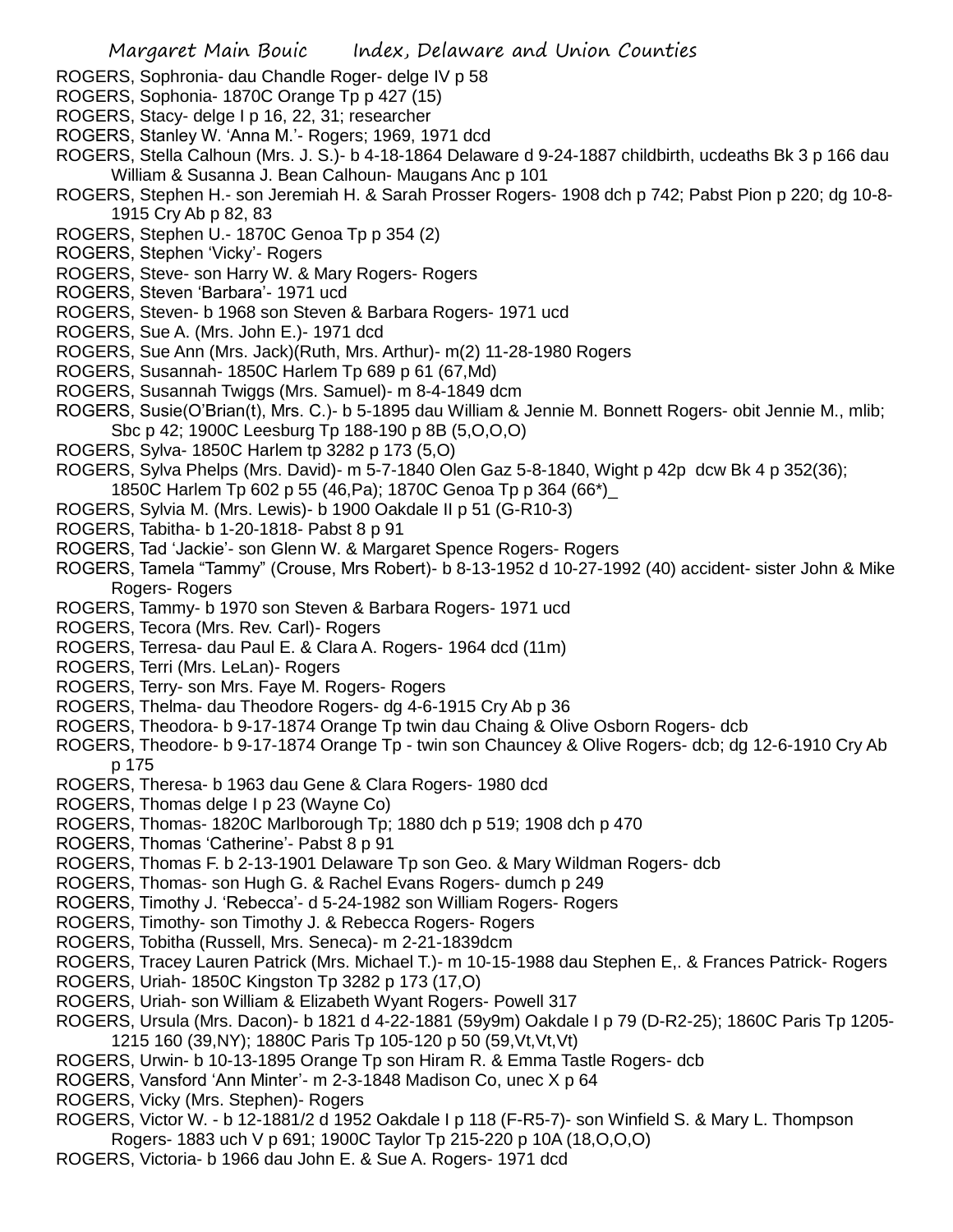- ROGERS, Viola "Ola"- b 1890 d 1967 Oakdale I 36 (E-R34-9)
- ROGERS, Viola Patch (Mrs. John W.)- m 3-21-1906- Rogers
- ROGERS, Viola (Petty, Mrs. )- dau John W. & Viola Patch Rogers- Rogers
- ROGERS, Virgil- son Lewis F. & Belva Rogers- Rogers; obit Lewis, mlib (brown)
- ROGERS, Virginia Lee (Daugherty, Mrs. Harold)- dau Arthur R. & Elizabeth Ellen Rogers- Rogers
- ROGERS, Waldo- son William H. & Clara B. Thackery Rogers- b 1905 d 8-18-1933 Oakdale I p 115 (F-R5-7)
- ROGERS, Wallace Lylle (or James,Jr.) 'Gladys Keeran'- b 9-17-1884 d 5-28-1940 son James Robert
- Wallace,Sr. & Elanor Bruce Lilley Rogers- 1985 uch p 14, 56, 155
- ROGERS, Walter- son Lee Myrtle Rogers- Rogers
- ROGERS, Walter 'Naomi Smith'- Pabst 6 p 103
- ROGERS, Walter- son Leonard Grover & Ada Elziabeth Price Rogers- Rogers; dcq Monna Rogers 1
- ROGERS, Walter- son Theodore Rogers- dg 4-6-1915 Cry Ab p 36
- ROGERS, Wayne 'Cheryl Miller'- m 2-22-1986 son John Rogers- Rogers
- ROGERS, Wayne,Jr. 'Debora Lyons'- Rogers
- ROGERS, Wayne 'Sharon'- 1971 ucd
- ROGERS, Weltha- d 8-12-1851 (20-10-12) Westfield Baptist Cem- Powell p 352
- ROGERS, Rev. W. H.- unec X p 52, XII p 65, 69, 70 (1844)
- ROGERS, Wilbert L. 'Lula E. Gullett;- m 1-20-1898 ucm (Hearl)
- ROGERS, Wilda M.- b 8-1899 dau Aaron O. & Josie Rogers- 1900C Washington Tp 245 p 11B (10/12,O,O,O)
- ROGERS, H. William- 1964 dcd
- ROGERS, William- 1883 uch V p 325, 335, 336; 1915 uch p 433
- ROGERS, William- Pabst Pion I p 165
- ROGERS, William- 1835 men p 22 #91 p 36 Delaware Tp
- ROGERS, William- unec XVI p 5, Millcreek Tp (1826)
- ROGERS, William- 1840C Jerome Tp 1242 (70-80), 1 f (70-80)
- ROGERS, William- 1860C Claibourne Tp 866-848 p 114 (28,Va)
- ROGERS, William "Bill"- b 1951- son Carl & Delores Kropp Rogers- Rogers; 1961(11), 1964, 1969 dcd
- ROGERS, William 'Betsey'- d 1-26-1847 (72) Old Blue Cem. Powell p 144, 410
- ROGERS, William Clark- d 8-112-1863 (7-5-12) Burnside Cem Vp 104- son Jeremiah & Sarah Prosser Rogers- 1908 dch p 742; Pabst Pion II p 211, 220
- ROGERS, William D. 'Edna Liggett'- son Jay & Stella Calhoun Rogers- see Rodgers
- ROGERS, William E.- son Arthur R. & Elizabeth Ellen Rogers- Rogers
- ROGERS, William- son Elanor Rodgers- 1850C Scioto Tp 2321 p 140 (19,O)
- ROGERS, William E/D. 'Ella "Lizzie" Dellinger- m 9-18-1879 ucm 6533; 1860C Paris Tp 1208-11218 p 160 (3,O); 1870C Paris Tp 87-88 13 (12,O); 1880C Paris Tp 104-119 p 50 (23,O,O,O)
- ROGERS, William 'Elizabeth'- dcw Bk 3 p 242
- ROGERS, William 'Janet'- b 1949 son Emmit E. & Hazel M. Freemont Rogers- Taylor; 1959(9), 1962, 1967 ucd
- ROGERS, William F.- son Alex M. & Martha Rogers- 1850C Scioto Tp 2312 p 140 (8/12,O)
- ROGERS, William Franklin 'Louisa Dimond'- b 4-29-1829 son Rev. Joseph & Charlotte Maine Rogers- Asp 535s
- ROGERS, William H.- 1870C Brown Tp p 250 (4m)
- ROGERS, Rev.William H.- uccp p 26 JB3 p 70, license, minister
- ROGERS, William H.- Pabst 3 p 35; unec X p 53 (1844)
- ROGERS, William H.- d 7-3-1852 (14d) Hunt Cem, Harlem Tp, Powell p 138 son E. & J. J.
- ROGERS, William H. 'Judith E/F.'- 1969, 1971 dcd
- ROGERS, William 'Jennie M. Bonnet(te)'- b 2-1870 m 10-5-1892 ucm (Hearl)- son Samuel & Isabelle Baker Rogers- Rogers; 1900C Leesburg Tp 188-190 p 8B (30,O,O,O)
- ROGERS, William Howard 'Clara Bell Thackery;- b 11-9-1878 d 2-17-1963 Oakdale I p 118 (F-R5-7) son Winfield S. & Mary L. Thompson Rogers- Rogers; 1883 uch V p 671; 1949 ucd; 1900C Taylor Tp 215- 220 p 10A (21,O,O,O)
- ROGERS, William- son Joseph & Hannah Rogers- 1850C Concord Tp 2256 p 131 (16,Va)
- ROGERS, William K. son E. E. Rogers- Rogers; 1971 ucd- engaged to Janet Marie Griffin
- ROGERS, William- son Lewis F. & Belva Rogers- Rogers; obit Lewis, mlib (brown)
- ROGERS, William 'Margaret Kelly'- son Nathaniel B. & Rachel Isadore McKinley Rogers- dcq Dorothy Agnes Rogers Simpson 2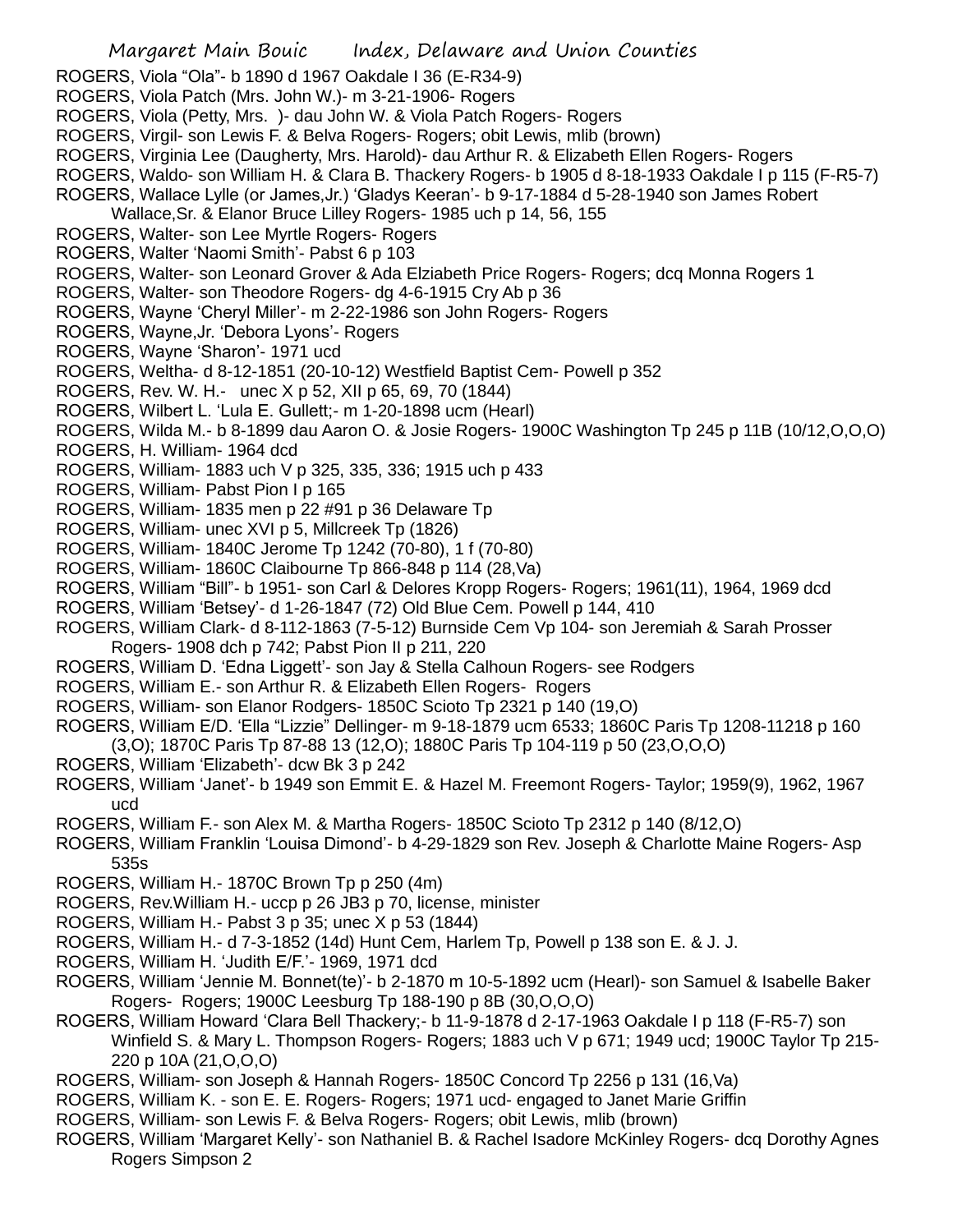- ROGERS, William 'Olive Inez Jones'- m 12-24-1931- Graham (12727)
- ROGERS, William R. 'Rita Jayne Conrad'- m 5-24-1970 son Carl Rogers- Rogers; 1980 dcd
- ROGERS, William Smith- son William & Elizabeth Rogers- dcwill Bk 3 p 242
- ROGERS, William- son William Rogers- Rogers
- ROGERS, William W.- b 2-14-1870 Brown Tp --- dcb
- ROGERS, William W.- d 3-22-1904 bur St. Mary's, dg 3-28-1904 Cry Ab p 235, dg 4-19-1904 Cry Ab p 241
- ROGERS, William- b 1972 son William R. & Rita Rogers- 1980 dcd
- ROGERS, Willie V.- b 10-5-1889 Berkshire Tp twin son Charles & S. Halligan Rogers- dcb
- ROGERS, Winfield Scott 'Mary L. Thompson'- b 5-18-1848 m 12-4/9-1869 ucm 4656 d 12-14-1903 (56-6-4) Oakdale 1830 (75F) I p 118 (F-R5-7)- son John C. & Nancy C. Rogers- 1883 uch V p 381, 683, 684, 690 ucdeaths; lptw p 73; 1900C Taylor Tp 215-220 p 10A (52,O,O,O) m 30y
- ROGERS, Rev. W. L.- son Rev. A. L.- obit A. L., mlib
- ROGERS, W, S,- 1883 uch III p 339 uca p 25, 79; unec III 2 (33-1882, Broadway S.S)
- ROGERS, Zella- b 4-1888 dau George M. & Alice M. Rogers- 1900C Washington Tp 135 p 6B (12,O,O,O)
- ROGERS, Zetto- d 4-22-1849 (23-1-17) Westfield Batist Cem- Powell p 352
- ROGERS, Zina- b 4-1890 d 11-2-1910 (20y8m) Oakdale 2335 (127F) I p 129 (F-R8-12)- son Norton & Eva Rogers- 1900C York Tp 202 p 9A (10,O,O,O)
- ROGERS, Zoe Myrtle- d 11-14-1962 (78) Thomas Cem- Rogers
- ROGERS, Zura J.- b 1853 d 5-12-1922 Oakdale I p 93 (D-R8-1)
- ROGGERS, see Rogers
- ROGGERS, Abigail I.- Pabst 8 p 7
- ROGGERS, Albert C.- d 3-15-1914 (1y10m) Oakdale 2643 (E199)
- ROGGERS, Alex- d 8-27-1895 (24-4-4) typhoic, ucdeaths; b, c Marysville. Typhoid
- ROGGERS, Alex E.- 1835 men p 21 #39 p 23 Delaware Tp
- ROGGERS, Alex- 1835 men p 23 #114 p 37 Delaware Tp
- ROGGERS, Alexander- 1835 men p 63 #23 p 118 Westfield Tp
- ROGGERS, Alexander- delge I p 30; member Presbyterian church; Pabst 8 p 3,4,9
- ROGGERS, W, C, Burnside Cem, Powell p 104 son J. M. & S.
- ROGNON, Charles M. 'Jean Y. Calihan'- b 7-25-1931 m 1-10-1959 d 12-19-1980 son George & Edith Butler Rognon- Rognon; 1975, 1979, 1981 ucd
- ROGNON, Charles Darin- son Charles M. & Jean Y. Calihan Rognon- Rognon; 1975, 1979, 1981 ucd
- ROGNON, Edith Butler (Mrs. George)- Rognon
- ROGNON, George 'Edith Butler'- Rognon
- ROGNON, Jean Y. Calihan (Mrs. Charles M.)- m 1-10-1959 Rognon; 1975, 1979, 1981 ucd
- ROGNON, Michael B. 'Teresa A. Bayes'- m 8-22-1981 son Charles M. & Jean Y,. Calihan Rognon- Rognon; 1975, 1979, 1981 ucd
- ROGNON, Tami Renee (Farmer, Mrs. Terry J.)-b 1965 m 10-22-1983 dau Charles M. & Jean Y. Calihan Rognon- Rognon; 1975, 1979, 1981 ucd
- ROGNON, Teresa A. Bayes (Mrs.Michael B.)- m 8-22-1981 dau Ronald Bayes- Rognon
- ROGNON, Terry- son Charles M. & Jean Y. Calihan Rognon- Rognon
- ROGOFF, Julius Moses- 1908 dch p 235
- ROGSTAD, David- b 2-14-1940 son Kent Sivern & Jane Katherine Protzeller Rogstad- Weiser p 105
- ROGSTAD, Diana- b 1-13-1943 dau Kent Sivern & Jane Katherine Protzeller Rogstad- Weiser p 105
- ROGSTAD, Jane Hatherine Protzeller (Mrs. Kent Sivern)- b 9-29-1915 m 9-24-1938 dau Harry Weiser & Genevieve Schutt Protzeller- Weiser p 105
- ROGSTAD, Kent Sivern 'Jane Katherine Protzeller'- m 9-24-1938- Weiser p 105
- ROGSTAD, Peter- b 9-26-1944 son Kent Sivern & Jane Katherine Protzeller Rogstad- Weiser p 105
- ROH, Cora Scheiderer (Mrs. William H.)- m 8-2-1897 ucm (Hearl)
- ROH, William H. 'Cora Scheiderer'- m 8-2-1897 ucm (Hearl)
- ROHAL, Brenda Bowen (Burkett, Mrs. Lawrence J.)- m 7-14-1990 dau David J. Bowen,Sr.)- Bohal
- ROHAL, Michaelann- dau Brenda Bowen Rohal- Rohal
- ROHAL, Stephanie- dau Brenda Bowen Rohal- Rohal
- ROHAN, Anthony- intention Ireland, naturalization 1895; delge VI p 68, p 13
- ROHDE, Abby Michelle Hiler (Mrs. David Anthony)- m 2-21-199- dau Dale & Karen Richardson- Rohde ROHDE, David Anthony 'Abby Michelle Hiler'- m 2-21-199- son John & Patricia Rohde- Rohde
- ROHDE, John 'Patricia'- Rohde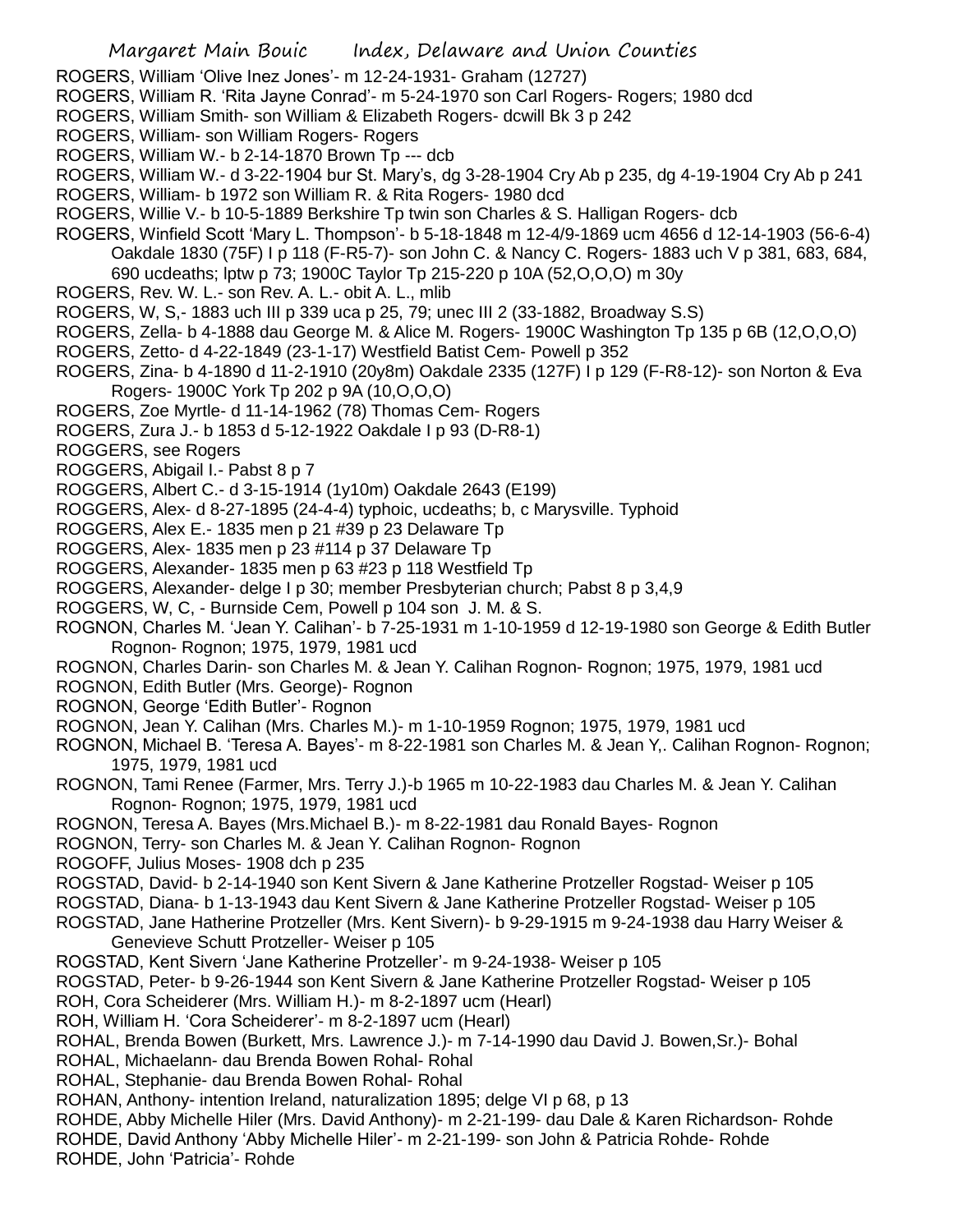- ROHDE, Marianna (Mrs. Dr. Ronald)- Rohal
- ROHDE, Patricia (Mrs. John)- Rohde
- ROHDE, Dr. Ronald 'Marianna'- manager Select Embryos- Rohde
- ROHER, Barbara Anna Auer (Mrs. Frank)- dau Peter & Mary Geer Auer 1915 uch p 726
- ROHER, Frank 'Barbara Anna Auer'- 1915 uch p 627
- ROHL, Dr. Donald James 'Jacqueline Nga Tran'- b 1967 m 5-24-1997 son Robert & Becky Rohl- Rohl; 1980 dcd
- ROHL, Dr. Jacqueline Nga Tran (Mrs. Donald James)- m 5-24-1997 dau Quynh & Nam Tran- Rohl
- ROHL, Becky (Mrs. Robert)- Rohl; 1980 dcd
- ROHL, Robert J.'Becky' Rohl; 1980 dcd
- ROHL, Sheryl- b 1970 dau Robert J. & Becky Rohl- 1980 dcd
- ROHL, Susan- b 1965 dau Robert J. & Becky Rohl- 1980 dcd
- ROHL, Susan (18-1983)- dau Robert J. Rohl- Rohl
- ROHLER, John- b 10-21-1870 Oxford Tp son Nas & Phebe Whipple Rohler- dcb
- ROHLF, Carl 'Wanda Lou Keck'- Graham (18(11)5131)
- ROHLF, Wanda Lou Keck (Mrs. Carl)- b 3-20-1937 dau Howard & Norma M. Tipsword Keck- Graham 18(11)5131
- ROHM, Eva Maria (Schnell, Mrs. Michael)- m 12-20-1874 ucm 5599; mt 3 p 6
- ROHN, Dorothy Ann (Fogle, Mrs. Duane)- dau Harvey Nelson & Ruth Green Rohn- Rohn
- ROHN, Grace (Gaylord, Mrs. )- sister Harvey Nelson Rohn- Rohn
- ROHN, Harvey Nelson 'Ruth Green' d 1959; Rohn
- ROHN, Robert- son Harvey Nelson & Ruth Green Rohn- Rohn
- ROHN, Ruth Green (Mrs. Harvey Nelson)- Rohn
- ROHN, William H.- son Harvey Nelson & Ruth Green Rohn- Rohn
- ROHR, Andrew Thomas- b 2-24-1987 son Lawrence Edward & Patrice Ann Thompson Rohr- Rohr
- ROHR, Anna Manville (Mrs. Lowell)(McAllister, Mrs. Richard)- dau Allen Monroe & Nora Winston Manville-Freshwater p 190
- ROHR, Brian Edward 'Shanta Boni'- b 1973 son Paul L. & Linda S. Rohr- Rohr; 1980 dcd
- ROHR, Catherine "Kate"(Daley, Mrs. James L. )- b 1-2-1917 m 6-23-1941 d 7-2-1998 (81) Our Lady of Lourdes Cem- dau Henry Joseph & Margaret Bolenbaugh Rohr- Rohr
- ROHR, Donald 'Judy'- b 1956 son Jerome P. & Frances I. Traynor Rohr- Rohr; 1969, 1971 dcd
- ROHR, Edith Eloise Wilson (Mrs. Robert Hempy)- b 8-18-1908 m 6-23-1931 dau Earl & Edith Fellers Courtight Wilson- Weiser p 645
- ROHR, Elizabeth Dolph (Mrs, George)- Rohr
- ROHR, Elsie- 1969 dcd
- ROHR, Frances Traynor (Mrs. Jerome P.)- Rohr; 1961, 1964, 1969, 1971 dcd
- ROHR, Frederick 'Ruby'- b 1953 son Jerome P. & Frances Traynor Rohr- Rohr; 1969, 1971 dcd
- ROHR, George 'Elizabeth Dolph'- Rohr
- ROHR, Grace Martin (Wixtead, Mfrs. William J.)(Mrs. Henry)- b 1-23- 1894 d 4-1-1974 (80) bur Marion, St. Mary's- dau David & Mary Murke Martin- obit, mlib (brown)
- ROHR, Helen Liles (Clime, Mrs. ) (Mrs. Lawrence Russell)- m (2) 4-22-1967- dau Plen Foraker & Ida Adelia Liles- Rohr
- ROHR, Henry Joseph 'Margaret Bolenbaugh''Grace Martin'- b 2-3-1884 d 9-22-1959 son George & Elizabeth Dolph Rohr- Rohr; obit Grace, mlib (brown)
- ROHR, Henry T.- d 11-22-1959 see 3 ring binder, mlib
- ROHR, Jane Frances Brennan (Mrs. Lawrence Russell)- m 1-4-1941 d 11-24-1964 (50) Our Lady of Lourdes Cem- Rohr; lptw p 51
- ROHR, Jerome P."Jerry" 'Frances Traynor'- b 12-4-1921 d 8-23-1998 (76) body donated to Wright Universityson Henry Joseph & Margaret Bolenbaugh Rohr- Rohr; 1964, 1969, 1971 dcd
- ROHR, J. F. 'Olga F.'- 1949 ucd
- ROHR, Joan-Marie (Myers, Mrs. Gerald Lynn)- m 8-14-1965 dau Lawrence Russell & Jane Frances Brennan Rohr- Rohr
- ROHR, Judy (Mrs. Donald)- Rohr
- ROHR, Lawrence Edward 'Patrice Ann Thompson'- m 4-5-1986 son Lawrence Russel & Jane Frances Brennan Rohr- Rohr
- ROHR, Linda S. (Mrs. Paul L.)- 1969, 1980 dcd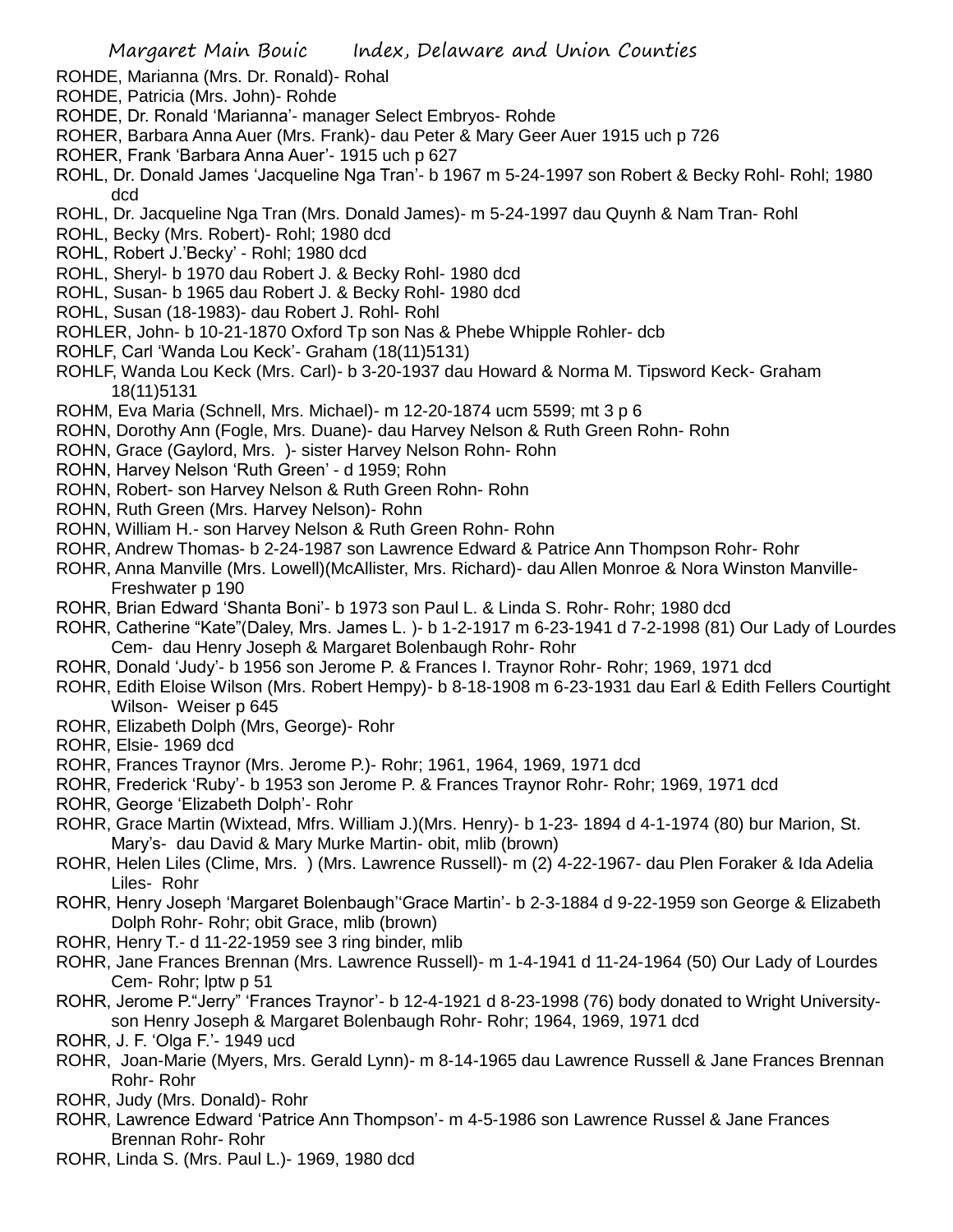- ROHR, Lois Janet- b 5-30-1932 dau Robert Hempy & Edith Eloise Wilson Rohr- Weiser p 645
- ROHR, Lowell 'Anna Manville' div- Freshwater p 190
- ROHR, Margaret Bolenbaugh (Mrs. Henry Joseph)- d 1930; Rohr
- ROHR, Margaret "Peg" (Grigsby, Mrs. Glenn L. )- dau Henry Joseph & Margaret Bolenbaugh Rohr- Rohr
- ROHR, Mary- 11-11-1941 Our Lady of Lourdes- lptw p 51
- ROHR, Mary (Stephens, Mrs. James)- b 1924 dau Henry Joseph & Margaret Bolenbaugh Rohr- Rohr; Rausch (17241) III p 304
- ROHR, Megan Leann b 10-9-1996 dau Brian Edward & Shanta Boni Rohr- Rohr
- ROHR, Olga F. (Mrs. J. F.)- 1949 ucd
- ROHR, Patrice Ann Thompson (Mrs. Lawrence Edward)- m 4-5-1986 dau Harold A. Thompson, Jr.- Rohr
- ROHR, Patricia (Jurik, Mrs. Dale)- b 1954 dau Jerome P. & Frances Traynor Rohr- Rohr; 1971 dcd
- ROHR, Paul L. 'Linda S.'- 1969, 1971, 1980 dcd
- ROHR, Randall- b 1970 son Paul L. & Linda S. Rohr- 1980 dcd
- ROHR, Robert B.- son Robert E. Rohr- Rohr- engaged to Pamela Mackey
- ROHR, Robert E.- Rohr
- ROHR, Robert Hempy 'Eldith Eloise Wilson'- b 1-12-1909 m 6-23-1931- Weiser p 645
- ROHR, Ruby (Mrs. Jerome P.)- Rohr
- ROHR, Lawrence Russel 'Jane Frances Brennan''Helen Liles Clime'- b 3-26-1911 m 1-4-1941 (2) 4-22-1967- d 4-14-1998 body donated to Wright University- son Henry Joseph & Margaret Bolenbaugh Rohr- Rohr
- ROHR, Russell James- b 2-28-1989 son Lawrence Edward & Patrice Ann Thompson Rohr- Rohr
- ROHR, Shanta Boni (Mrs. Brian Edward)- dau Sandy Boni- Rohr
- ROHR, Susan- dau Jerome P. & Frances Traynor Rohr- 1961 dcd (12)
- ROHR, Suzanne (Gill, Mrs. )- dau Jerome P. & Frances Traynor Rohr- Rohr
- ROHRBACH, June (Grove, Mrs. Mathew Stanley)- b 6-18-1914- Weiser p 688
- ROHRBACK, Lorentz- Ekelberry Ledlger- delge X p 53
- ROHRBACH, Mary Elizabeth (Cooper, Mrs. Thomas Gabriel)- b 3-4-1837 m 4-6-1859 d 2-7-1923- Weiser p 565
- ROHRBACH, Sarah (Shipman, Mrs. William Stevens)- Weiser p 575
- ROHRBACHER, Betty (Mercer, Mrs. George C.)- dau C. A. & Opal E. Rohrbacher- Rohrbacher
- ROHRBACHER, C. A. 'Opal E.'- Rohrbacher; 1971 dcd
- ROHRBACHER, C. A.- son C. A. & Opal E. Rohrbacher- Rohrbacher
- ROHRBACHER, Jack- son C. A. & Opal E. Rohrbacher- Rohrbacher
- ROHRBACHER, Opal E. (Mrs. C. A.)- Rohrbacher; 1971 dcd
- ROHRBAUGH, Audrey Jean Kissinger (Mrs. Howard)- b 2-2-1929 dau Gurney & Vera Snyder Royer Kissinger-Weiser p 574
- ROHRBAUGH, Deborah Ann- b 1-15-1949 dau Howard & Audrey Jean Kissinger Rohrbaugh- Weiser p 574
- ROHRBAUGH, Howard 'Audrey Jean Kissinger'- Weiser p 574
- ROHRBAUGH, Katherine F. (Mrs. Lynn)- 1976 dch p 17; Rohrbaugh; 1961, 1964, 1969, 1971 dcd
- ROHRBAUGH, Lynn 'Katherine F.'- d 3-17-1980 (80) Rohrbaugh; 1964, 1971 dcd
- ROHRBAUGH, Portia (MacMillen, Mrs. )- dau Lynn & Katherine F. Rohrbaugh- Rohrbaugh
- ROHRBAUGH, Robin Elaine- b 6-22-1954 dau Howard & Audrey Jean Kissinger Rohrbaugh- Weiser p 574
- ROHRBAUGH, Virginia (Rowlands, Mrs. John)- dau Lynn & Katherine F. Rohrbaugh- Rohrbaugh
- ROHRBAUGH, Nancy (Joyner, Mrs. Orville)- dau Lynn & Katherine F. Rohrbaugh- Rohrbaugh ROHRER, Samuel- Powers p 47
- ROHRS, Eric Clark- b 9-10-1986 son Gregory Clark & Janet Eileen Rausch Rohrs- St. Paul p 135
- ROHRS, Gregory Clark 'Janet Eileen Rausch'- b 10-23-1957 m 6-12-1982 son Keith Rohrs- Rohrs; St. Paul p 135; Rausch (146354)
- ROHRS, Janet Eileen Rausch (Mrs. Gregory Clark)- b 12-30-1959 m 6-12-1982 dau Ned Wilfred & Leona Wallace Rausch- Rohrs; Rausch 146354, III p 286; St. Paul p 135; 1967, 1971, 1973, 1975, 1979 ucd ROHRS, Keith- Rohrs
- ROHRS, Michelle Rene- b 4-29-1988 dau Gregory Clark & Janet Eileen Rausch Rohrs- St. Paul p 135
- ROHRSTAFF, Gudrun Loftfield (Mrs. Ole)- d 5-6-1966 (81) bur Cambridge, Wios. Pabst 8 p 40; 1961, 1964 dcd
- ROHRSTAFF, Ole 'Gudrun Loftfield'- Rohrstaff
- ROHRSTAFF, Ottar- son Ole & Gudrun Loftfield Rohrstaff- Rohrstaff
- ROHRSTAFF, Reidar- son Ole & Gudrun Loftfield Rohrstaff- Rohrstaff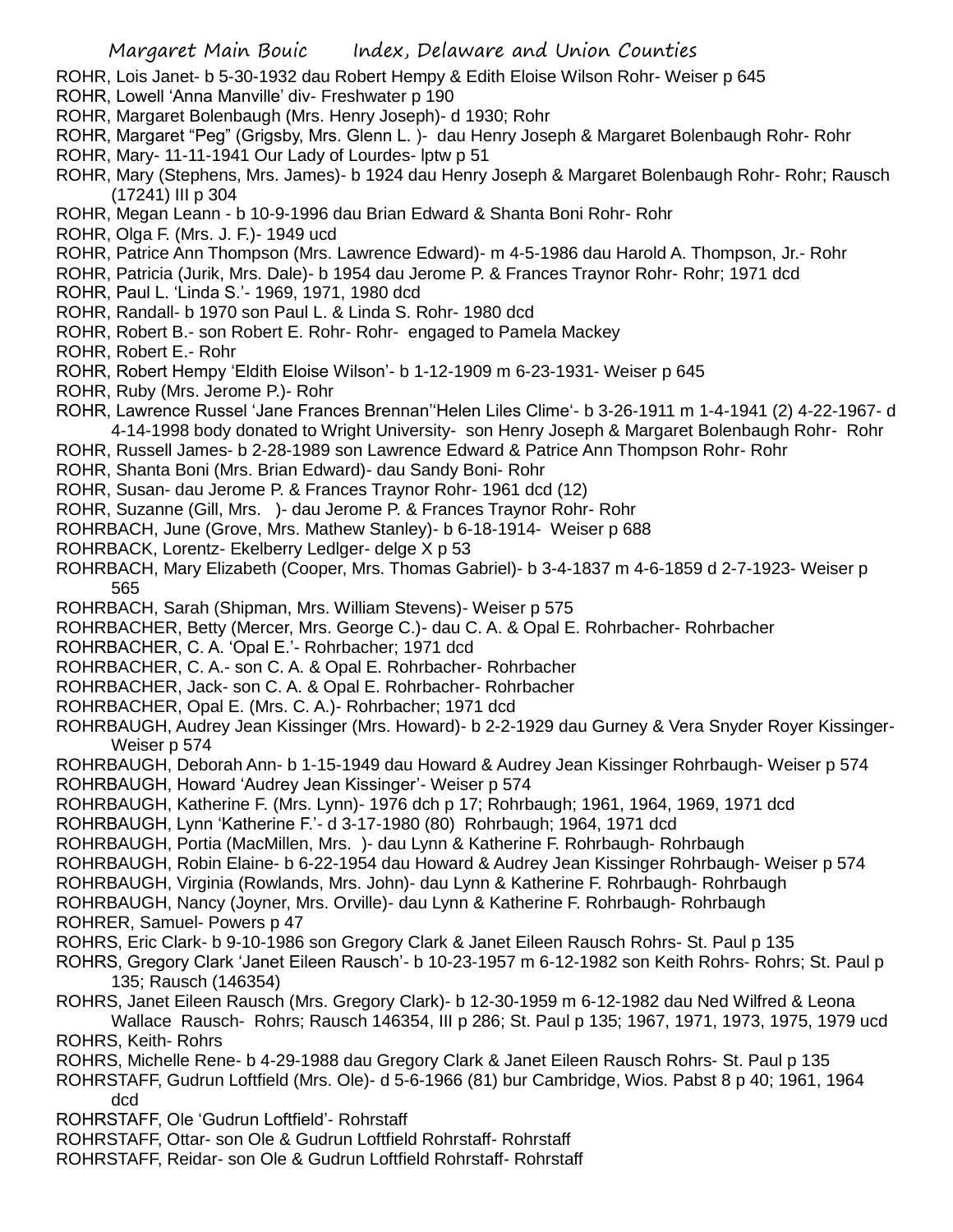Margaret Main Bouic Index, Delaware and Union Counties ROHRSTAFF, --- (Strasser, Mrs. William C.)- dau Ole & Gudrun Loftfield Rohrstaff- Rohrstaff ROICE, Susan C. (Larcom, Mrs. Collins)- m 2-20-1867 d 8-1872- dg 4-21-1911 Cry Ab p ROLAND, A.-moved to keokuik, Iowa- delge XIII p 54 ROLAND, Andrew C.- 1870C Delaware Town p 288 (24) ROLAND, Catharine Hutson (Mrs. Solomon)- m 10-11-1857 ucm (Hearl) ROLAND, David 'Leah'- Roland ROLAND, D. R.- 1883 uch V p 604 ROLAND, Eli 'Elizabeth Shewmaker'- m 8-2-1832 Madison Co, unec V p 48 ROLAND, Elizabeth Shewmaker (Mrs. Eli)- m 8-2-1832 Madison Co, unec V p 48 ROLAND, Erwin- 1977 ucd ROLAND, Freddie- no dates- Claibourne Cem p 33 ROLAND, Harry T.- b 5-30-1878 Delaware Tp son John W. & L. E. Smith Roland- dcb ROLAND, James Andrews- b 12-6-1888 Delaware Town- son A. C. & M. E. Thomas Roland- dcb ROLAND, Janett- 1860C Darby Tp 384-386 p 55 (9,O) ROLAND, Jessica (Kalb, Mrs. Peter)- m 6-12-1994 dau David & Leah Roland- Roland ROLAND, John- 1870C Delaware Tp 266 (22) ROLAND, John E.- 1870C Delaware Tp p 271 (25\*) ROLAND, Julia F. (Hiester, Mrs. William Muhlenberg)- b 4-23-1826 m 6-12-1849 d 10-27-1904--- Weiser p 169 ROLAND, Lavona- no dates- Claibourne Cem p 33 ROLAND, Leah (Mrs. David)- Leah ROLAND, Lewis- 1870C Delaware Town p 288 (14) ROLAND, Mary- 1870C Delaware Town p 288 (18) ROLAND, Mary- 1870C Delaware Town p 288 (53) ROLAND, Mary A.- 1870C Delaware Tp p 271 (21) ROLAND, Rachel- 1870C Delaware Town p 288 (16) ROLAND, Ray- no dates- Claibourne Cem p 33 ROLAND, Regina (Frey, Mrs. Frederick Eugene)- b 6-5-1926 m 12-27-1948- Weiser p 422 ROLAND, Sarah A.- 1870C Delaware Tp p 266 (56\*) ROLAND, Solomon 'Catharine Hutson'- m 10-11-1857 ucm (Hearl) ROLAND, Thomas J.- 1870C Delaware Town p 288 (538) ROLAND, Walter- 1870C Delaware Tp 266 (12) ROLAND, William R.- 1870C Delaware Town p 288 (22) ROLANDS, George B. hadc 99 ROLANDS, Mary- d 4-10-1880 (62y8d) b S. Wales- dcdeaths ROLD, Robert 'Tricia O'Connor'- obit Tricia, mlib (brown) ROLD, Tricia O'Connor (Mrs. Robert)- d 10-1872 (26) Kirtland, O. dau Oren O'Connor- obit mlib (brown) ROLENSTON, Mr. (80-1929) Paris Tp, uninf p 20 ROLERT, Lee- Ekelberry Ledger- delge X p 53 ROLEY, Adam 'Sarah Bury'- Roley ROLEY, David A.- son Thomas & Joanne Roley- 1880C Taylor Tp 214-216 p 21 (8/12,O,O,O) ROLEY, Frederick M.- son Richard B. & Helen Ferris Roley- Roley ROLEY, Hannah (Smith, Mrs. Harold)- dau Rolla Pearl & Julia Violet Roley- Roley; obit Julia, mlib (brown) ROLEY, Helen Ferris (Mrs. Richard B.)- m 5-4-1941- Roley ROLEY, James R.- son Richard B. & Helen Ferris Roley- Roley ROLEY, Joanne (Mrs. Thomas)- 1880C Taylor Tp 214-216 p 21 (25,O,O,O) ROLEY, Julia June Violet (Mrs. Rolla Pearl)- b 6-1-1884 m 9-12-1908 d 7-24-1980 Oakdale II p 94 (H-R24-16); dau John & Eizabeth Dailey Violet- obit, mlib (brown) ; Roley; 1949, 1959, 1962 ucd ROLEY, Dr. Malcolm- son Rolla Pearl & Julia Violet Roley- obit Julia, mlib (brown) ; 1949 ucd ROLEY, L.- 1915 uch p 456;1883 uch V p 425 ROLEY, Richard B.'Helen Ferris'- m 5-4-1941 son Rolla Pearl & Julia June Violet Roley- Roley; obit Julia, mlib (brown) ROLEY, Robert A.- b 8-15-1922/3 d 12-1-1986 (64) Oakdale II p 94 (H-R24-16)- son Rolla Pearl & Julia June Violet Roley- Roley; obit, Julia, mlib (brown); 1949, 1959, 1962 ucd

- ROLEY, Rolla Peal 'Julia Violet'- b 5-23-1875 m 9-12-1908 d 6-6-1969 cremated, Oakdale II p 94 (H-R24-16) son Adam & Sarah Bury Roley Roley; 1949, 1959, 1962, 1967 ucd
- ROLEY, Sarah Bury (Mrs. Adam)- Roley